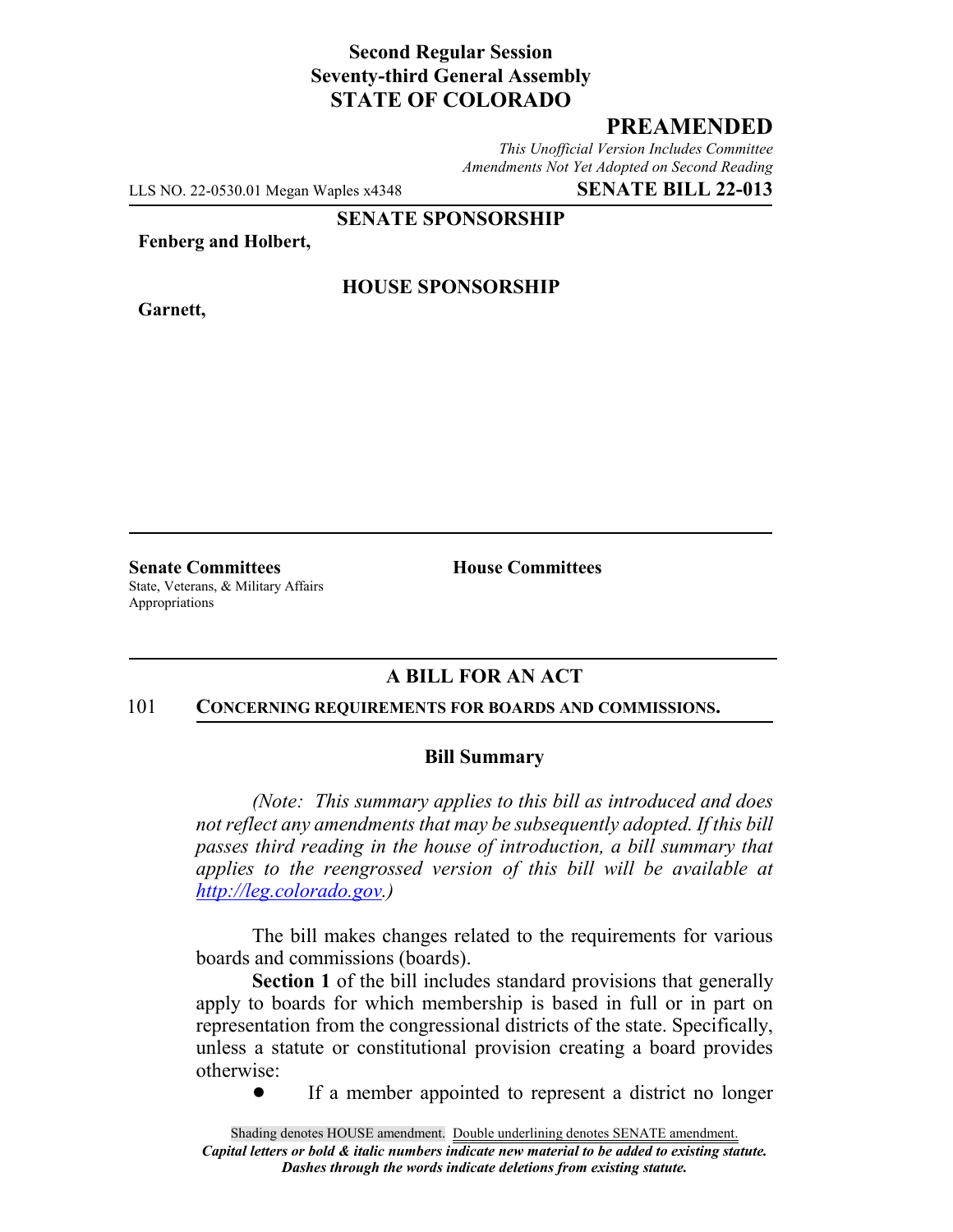resides in the district due solely to a change in the district's boundaries following redistricting, the member may serve the remainder of their term notwithstanding the nonresidency;

- If a board increases in size due to the addition of a new congressional district in the state, the appointing authority shall appoint a new member to represent the new district as soon as practicable; and
- If a board decreases in size due to the loss of a congressional district in the state, the appointing authority shall determine which current member's term should be terminated, or, if the member will be replaced by an at-large or other member, which member should be replaced at the expiration of the member's term. The appointing authority must attempt to ensure that the remaining membership adequately represents the remaining congressional districts.

**Section 2** establishes standard provisions that apply to all boards unless the statute or constitutional provision creating a board provides differently. The standard provisions include: requiring an appointing authority to fill a vacancy for the remainder of the unexpired term, allowing the designee of a state official to fulfill the official's duties on the board, defining the term "minimum majority" to mean the lowest number of members that is more than half, allowing members to participate in meetings of the board remotely, and clarifying how partial terms count towards any applicable term limit.

**Sections 33 and 40** update the statutes that establish the membership of the state board of education and the board of regents of the university of Colorado, respectively, both of which are elected boards created in the state constitution. For the state board of education, **section 33** provides for the election of one new member to represent the eighth congressional district and one new member from the state at large at the 2022 general election. For the board of regents, **section 40** requires the election of a member to represent the eighth congressional district in place of the election of a member representing the state at large at the 2022 general election.

**Sections 37, 42, 52, 60, 73, 85, 86, 90, 101, and 107** amend statutes governing boards for which membership is based on the number of congressional districts in the state. For each board, the total number of members is no longer specified. Instead, each statute provides for the appointment of members from each congressional district in the state plus, as applicable, additional members as is currently provided for each board. Provisions requiring staggering of terms and limits on the number of board members who may be affiliated with a single political party are amended to refer to a "minimum majority" of the board to accommodate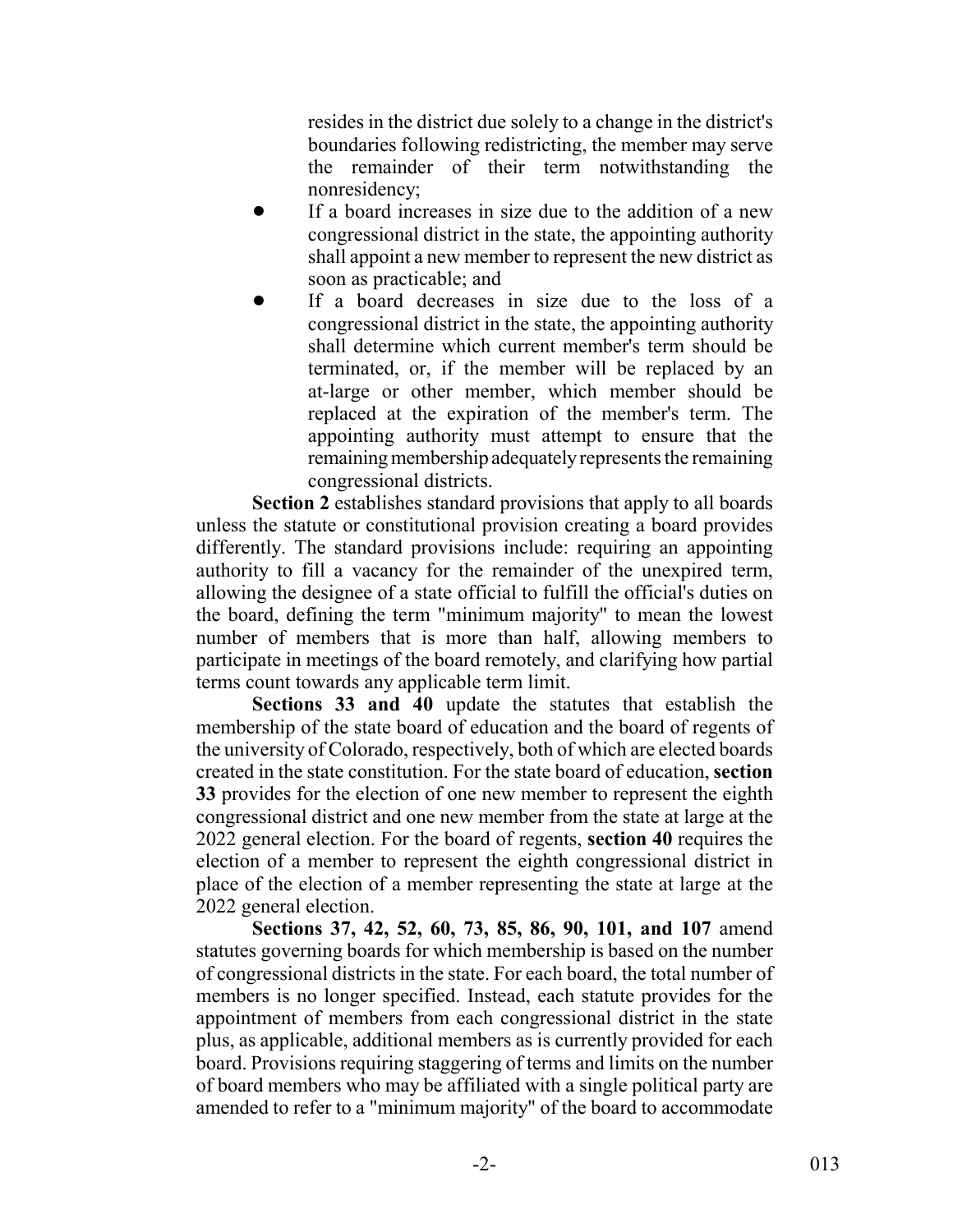any future changes in board membership resulting from changes in the number of Colorado congressional districts.

**Section 133** repeals a statute that addressed the impact of redistricting on boards following the 2000 federal decennial census, and a statute that adjusted the lengths of terms of members of certain boards in 1987.

The remaining sections of the bill make changes to statutory provisions governing various boards with appointed members, including:

- Repealing deadlines for events or actions that have already occurred;
- Repealing language setting specific expiration dates or requirements for board members' terms in order to create staggering of the board members' terms, and replacing it with a general requirement that the terms of office are staggered;
- Repealing requirements for notice and hearing before a board member can be removed for cause by an appointing authority;
- Repealing, for certain boards, the requirement that a board member serve until the board member's successor is confirmed by the senate;
- ! Updating archaic language to conform to current drafting standards;
- Reorganizing sections to clarify requirements related to appointments, qualifications for appointees, and terms of office;
- Clarifying requirements related to the number of board members that may be affiliated with one political party; and
- **I.** Making conforming amendments.

1 *Be it enacted by the General Assembly of the State of Colorado:*

2 **SECTION 1.** In Colorado Revised Statutes, **repeal and reenact,**

- 3 **with amendments,** 24-1-135 as follows:
- 

# 4 **24-1-135. Effect of congressional redistricting on boards and**

- 5 **commissions definition.** (1) AS USED IN THIS SECTION, "BOARD"
- 6 INCLUDES ANY BOARD, COMMISSION, COMMITTEE, TASK FORCE, OR OTHER
- 7 SIMILAR BODY CREATED IN THE STATE CONSTITUTION OR STATE STATUTE.
- 8 (2) UNLESS A SECTION OF THE STATE CONSTITUTION OR A STATUTE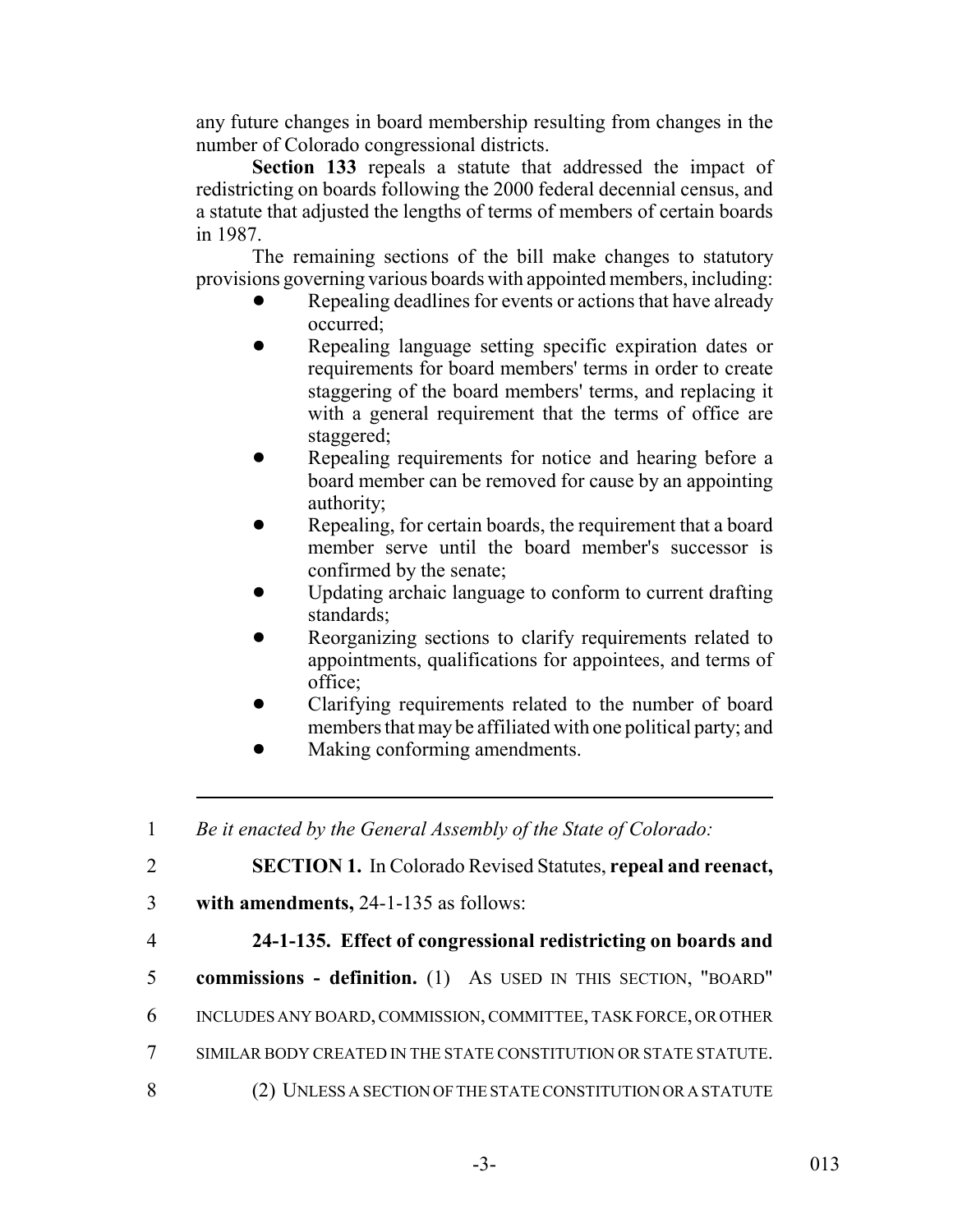CREATING A BOARD PROVIDES OTHERWISE:

 (a) ANY MEMBER OF A BOARD WHO WAS APPOINTED OR ELECTED TO THE OFFICE AS A RESIDENT OF A DESIGNATED CONGRESSIONAL DISTRICT PURSUANT TO ANY SECTION OF THE STATE CONSTITUTION OR ANY STATUTORY SECTION CREATING THE BOARD AND WHO NO LONGER RESIDES IN THE CONGRESSIONAL DISTRICT SOLELY BECAUSE OF A CHANGE MADE TO THE BOUNDARIES OF THE DISTRICT PURSUANT TO SECTIONS 44 TO 44.6 OF ARTICLE V OF THE STATE CONSTITUTION IS ELIGIBLE TO HOLD OFFICE FOR THE REMAINDER OF THE TERM TO WHICH THE MEMBER WAS ELECTED OR APPOINTED, NOTWITHSTANDING THE NONRESIDENCY OF THE MEMBER.

 (b) WHEN A BOARD INCREASES IN SIZE OR CHANGES IN COMPOSITION DUE TO THE ADDITION OF A CONGRESSIONAL DISTRICT FOLLOWING A FEDERAL DECENNIAL CENSUS, AN APPOINTING AUTHORITY RESPONSIBLE FOR MAKING APPOINTMENTS OF MEMBERS FROM THE STATE'S CONGRESSIONAL DISTRICTS SHALL APPOINT A MEMBER TO REPRESENT THE NEW DISTRICT AS SOON AS PRACTICABLE IN THE YEAR FOLLOWING THE APPROVAL OF THE NEW CONGRESSIONAL DISTRICT'S BOUNDARIES PURSUANT TO SECTIONS 44 TO 44.6 OF ARTICLE V OF THE STATE CONSTITUTION. THE NEWLY APPOINTED MEMBER SERVES A FULL TERM AS SET FORTH IN THE STATE CONSTITUTION OR STATUTE FOR A MEMBER OF THE BOARD; EXCEPT THAT THE APPOINTING AUTHORITY MAY APPOINT THE MEMBER FOR A SHORTER TERM IF NECESSARY TO PRESERVE ANY REQUIRED 23 STAGGERING OF THE TERMS OF THE MEMBERS OF THE BOARD.

**(c) (I)** WHEN A BOARD DECREASES IN SIZE OR CHANGES IN COMPOSITION DUE TO THE LOSS OF A CONGRESSIONAL DISTRICT FOLLOWING A FEDERAL DECENNIAL CENSUS, AN APPOINTING AUTHORITY RESPONSIBLE FOR MAKING APPOINTMENTS OF MEMBERS FROM THE STATE'S

-4- 013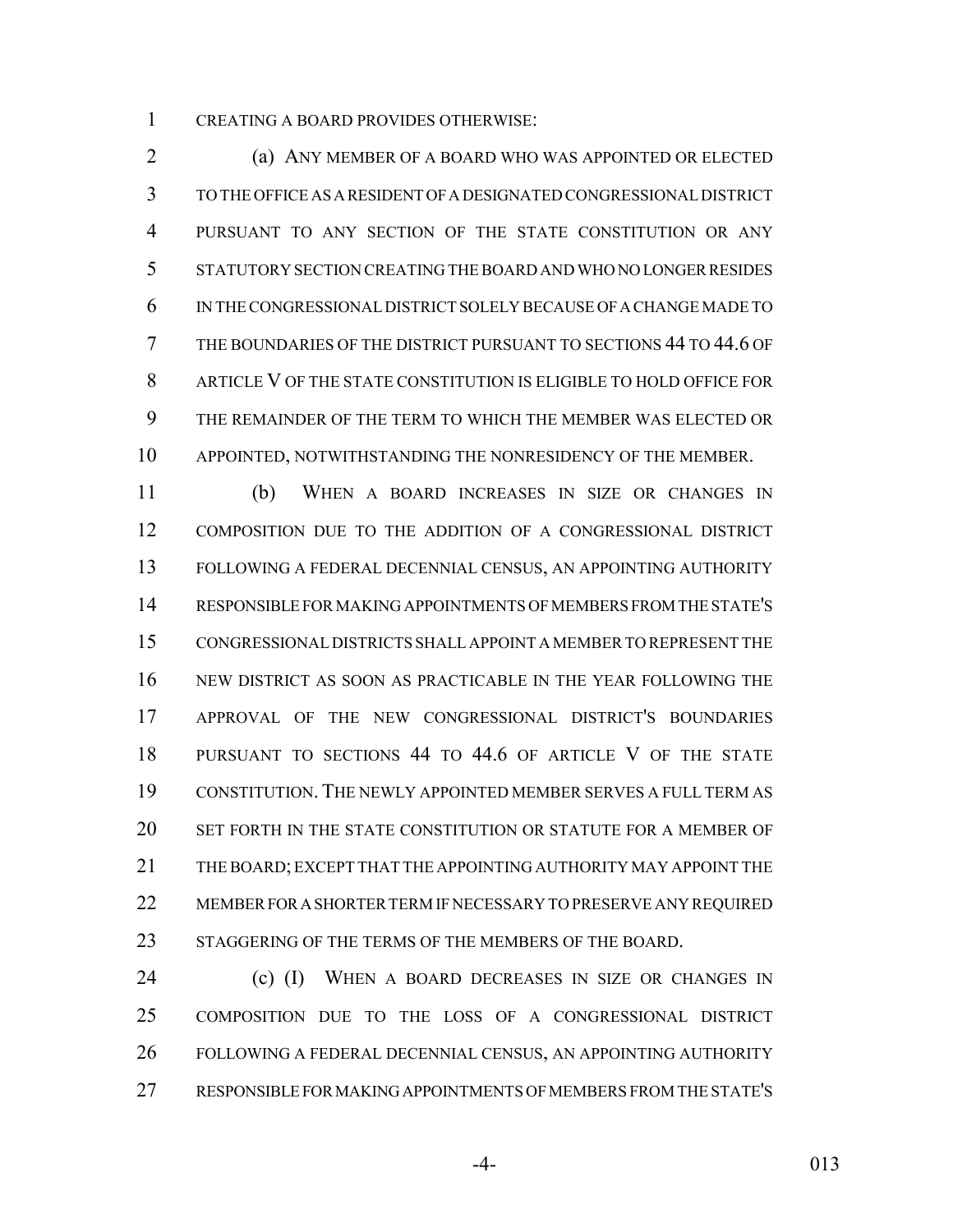CONGRESSIONAL DISTRICTS SHALL REVIEW THE CURRENT APPOINTMENTS 2 TO THE BOARD AND:

 (A) IF THE BOARD DECREASES IN SIZE, SELECT ONE BOARD MEMBER WHOSE TERM SHALL BE TERMINATED ON JUNE 30 OF THE YEAR FOLLOWING THE CHANGE IN THE NUMBER OF CONGRESSIONAL DISTRICTS; OR

 (B) IF THE BOARD CHANGES IN COMPOSITION, SELECT ONE BOARD MEMBER APPOINTED TO REPRESENT A CONGRESSIONAL DISTRICT TO BE REPLACED WITH AN AT-LARGE OR OTHER MEMBER WHEN THE MEMBER'S TERM EXPIRES.

 (II) IN MAKING THE SELECTIONS REQUIRED BY SUBSECTION (2)(c)(I) OF THIS SECTION, THE APPOINTING AUTHORITY SHALL CONSIDER 12 HOW WELL THE CURRENT APPOINTMENTS REPRESENT THE STATE'S NEW CONGRESSIONAL DISTRICTS AND ATTEMPT TO ENSURE ADEQUATE REPRESENTATION FOR THE NEW DISTRICTS AMONG THE REMAINING BOARD MEMBERS FOR THE REMAINDER OF THEIR TERMS. IF NECESSARY, THE APPOINTING AUTHORITY SHALL CLARIFY WHICH DISTRICTS THE REMAINING MEMBERS REPRESENT AND MAY ADJUST THE TERMS OF THE REMAINING MEMBERS TO PRESERVE ANY REQUIRED STAGGERING OF THE TERMS OF THE MEMBERS OF THE BOARD.

 **SECTION 2.** In Colorado Revised Statutes, **add** 24-1-135.5 as follows:

 **24-1-135.5. Boards and commissions - definitions.** (1) AS USED IN THIS SECTION, "BOARD" INCLUDES ANY BOARD, COMMISSION, COMMITTEE, TASK FORCE, OR OTHER SIMILAR BODY CREATED IN THE STATE CONSTITUTION OR STATE STATUTE.

26 (2) UNLESS A SECTION OF THE STATE CONSTITUTION OR A STATUTE CREATING A BOARD PROVIDES OTHERWISE:

-5- 013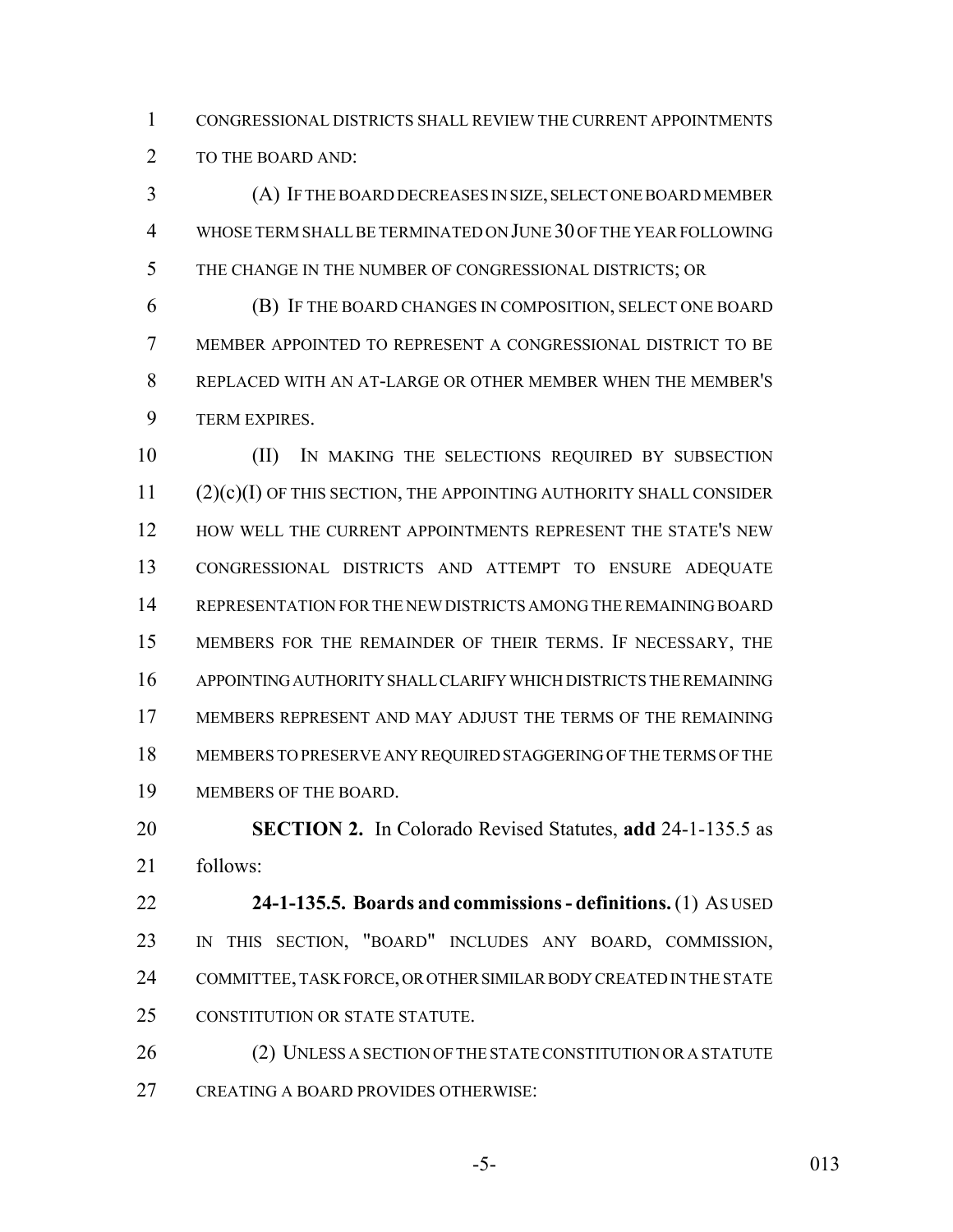(a) ANY VACANCY IN AN APPOINTED OFFICE ON A BOARD ARISING FOR ANY REASON OTHER THAN THE EXPIRATION OF THE MEMBER'S TERM SHALL BE FILLED BY THE APPOINTING AUTHORITY WHO MADE THE INITIAL APPOINTMENT FOR THE REMAINDER OF THE UNEXPIRED TERM. AN APPOINTMENT TO FILL A VACANCY IS SUBJECT TO THE SAME QUALIFICATIONS AND CONDITIONS AS SET FORTH IN STATUTE OR IN THE STATE CONSTITUTION FOR THE VACANT POSITION.

 (b) NOTWITHSTANDING THE TERM LENGTH SET FORTH IN STATUTE OR THE STATE CONSTITUTION, AN APPOINTED MEMBER CONTINUES TO SERVE UNTIL THE MEMBER'S SUCCESSOR IS DULY APPOINTED.

 (c) WHEN THE DIRECTOR OR EXECUTIVE DIRECTOR OF AN EXECUTIVE AGENCY, A DIVISION OF AN EXECUTIVE AGENCY, OR AN OFFICE WITHIN AN EXECUTIVE AGENCY IS AN EX OFFICIO MEMBER OF A BOARD, THE DIRECTOR OR EXECUTIVE DIRECTOR MAY DESIGNATE ANOTHER PERSON WITHIN THE EXECUTIVE AGENCY TO FULFILL THE DIRECTOR OR EXECUTIVE DIRECTOR'S DUTIES ON THE BOARD.

 (d) WHEN A CONSTITUTIONAL OR STATUTORY PROVISION THAT CREATES OR CONCERNS ACTIVITIES OF A BOARD INCLUDES A REQUIREMENT THAT APPLIES TO A "MINIMUM MAJORITY" OF THE MEMBERSHIP OF A BOARD, "MINIMUM MAJORITY" MEANS THE LOWEST NUMBER OF MEMBERS 21 THAT IS MORE THAN HALF OF ALL BOARD MEMBERS.

 (e) A MEMBER OF A BOARD MAY PARTICIPATE REMOTELY IN BOARD MEETINGS IF ALLOWED BY THE BOARD'S POLICIES OR BYLAWS, INCLUDING 24 FOR THE PURPOSES OF ESTABLISHING A QUORUM OF THE BOARD. REMOTE PARTICIPATION BY A MEMBER AT A BOARD MEETING MUST BE RECORDED 26 IN THE MEETING MINUTES.

(f) FOR THE PURPOSES OF ANY TERM LIMIT THAT APPLIES TO THE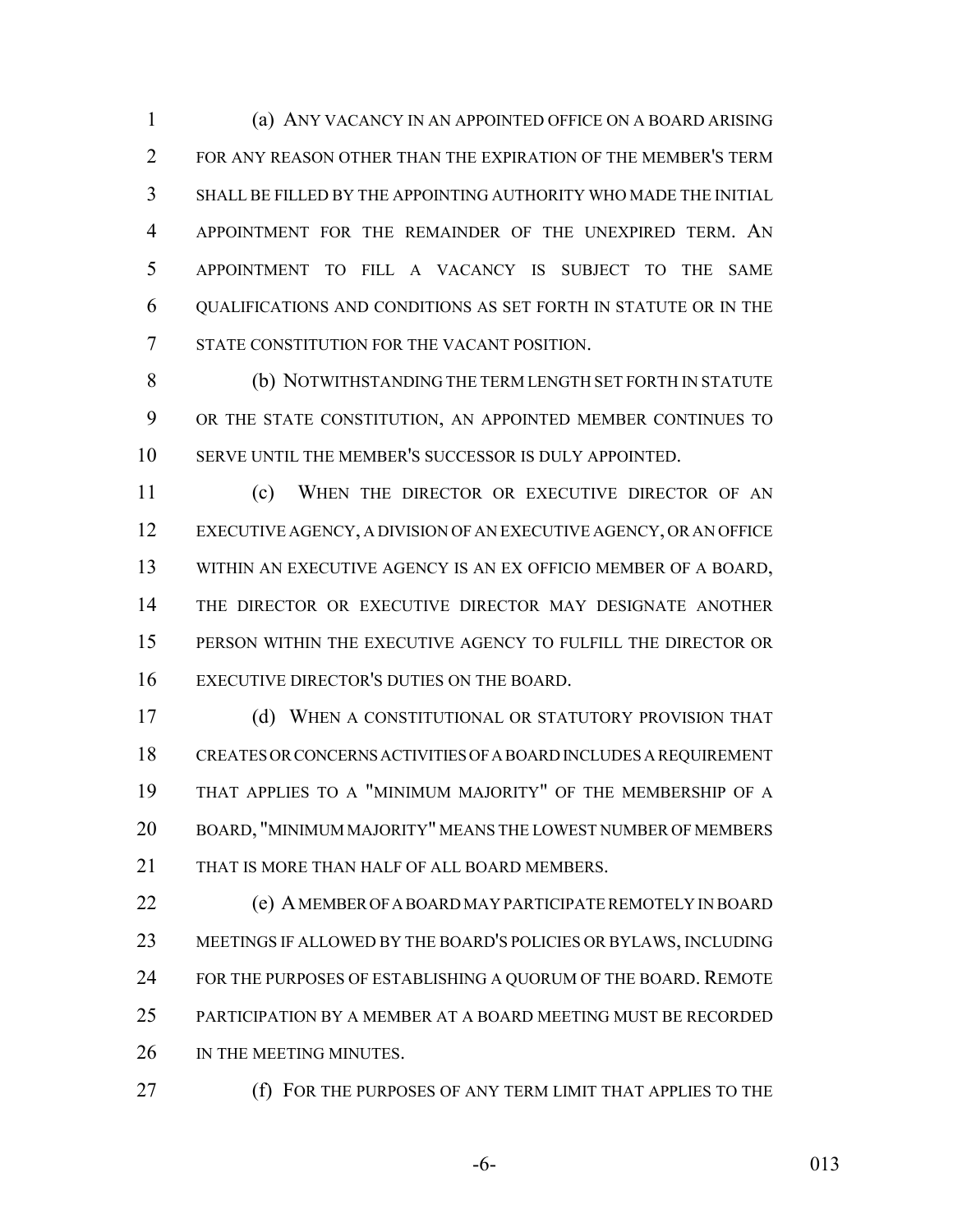MEMBERS OF A BOARD, A PARTIAL TERM COUNTS TOWARD THE TERM LIMIT ONLY IF THE PARTIAL TERM WAS MORE THAN HALF THE LENGTH OF A STANDARD TERM FOR A MEMBER OF THAT BOARD. **SECTION 3.** In Colorado Revised Statutes, **amend** 8-14.5-104 as follows: **8-14.5-104. Creation of board.** (1) (a) There is hereby created in the division the workers' compensation cost containment board, to be composed of seven members AS FOLLOWS: (I) The commissioner of insurance; (II) The chief executive officer of Pinnacol Assurance; and (III) Five members appointed by the governor and confirmed by 12 the senate. The appointed members of the board shall be chosen among the following: (A) Employers or their designated representatives engaged in businesses having workers' compensation insurance rates in the upper five percent of the rate schedule; (B) Actuaries or executives with risk management experience in the insurance industry; or (C) Employers who have demonstrated good risk management experience with respect to their workers' compensation insurance. 21 (b) (I) THE APPOINTED MEMBERS OF THE BOARD SHALL SERVE FOR TERMS OF THREE YEARS AND MAY BE REAPPOINTED; EXCEPT THAT THE TERMS SHALL BE STAGGERED SO THAT NO MORE THAN THREE MEMBERS' 24 TERMS EXPIRE THE SAME YEAR. 25 (II) THE CHIEF EXECUTIVE OFFICER OF PINNACOL ASSURANCE AND THE COMMISSIONER OF INSURANCE SHALL SERVE CONTINUOUSLY. (2) MEMBERS OF THE BOARD SERVE WITHOUT COMPENSATION BUT

-7- 013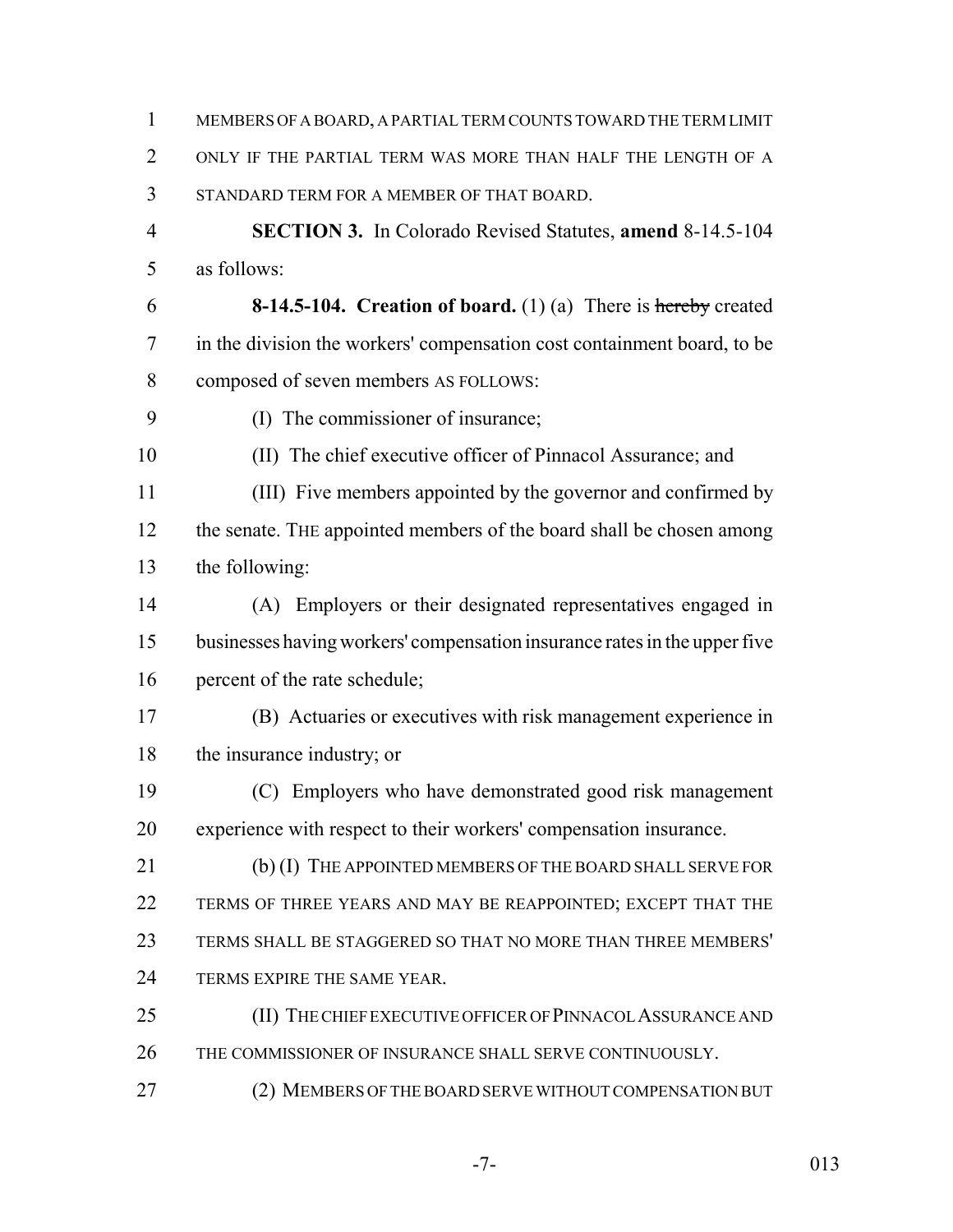1 ARE ENTITLED TO REIMBURSEMENT FOR ACTUAL AND NECESSARY 2 TRAVELING AND SUBSISTENCE EXPENSES INCURRED IN THE PERFORMANCE 3 OF THEIR OFFICIAL DUTIES AS MEMBERS OF THE BOARD.

 $(2)$  (3) The board shall exercise its powers and perform its functions under the department and the director of the division as if the same were transferred to the department by a **type 2** transfer, as such transfer is defined in the "Administrative Organization Act of 1968", 8 article 1 of title 24. C.R.S.

9 (3) The appointed members of the board shall serve for terms of 10 three years and may be reappointed; except that, of the members first 11 appointed, two shall serve for terms of three years; two shall serve for 12 terms of two years, and one shall serve for a term of one year. The chief 13 executive officer of Pinnacol Assurance and the commissioner of 14 insurance shall serve continuously.

15 (4) Members of the board shall receive no compensation but shall 16 be reimbursed for actual and necessary traveling and subsistence expenses 17 incurred in the performance of their official duties as members of the 18 board.

19 **SECTION 4.** In Colorado Revised Statutes, 8-20.5-104, **amend** 20 (1) as follows:

 **8-20.5-104. Rules - petroleum storage tank committee.**  $(1)$  (a) The governor shall appoint a THERE IS CREATED THE petroleum 23 storage tank committee, which shall consist CONSISTS of seven members who have technical expertise and knowledge in fields related to corrective actions taken to mitigate underground and aboveground storage tank releases.

27 (b) THE COMMITTEE CONSISTS OF: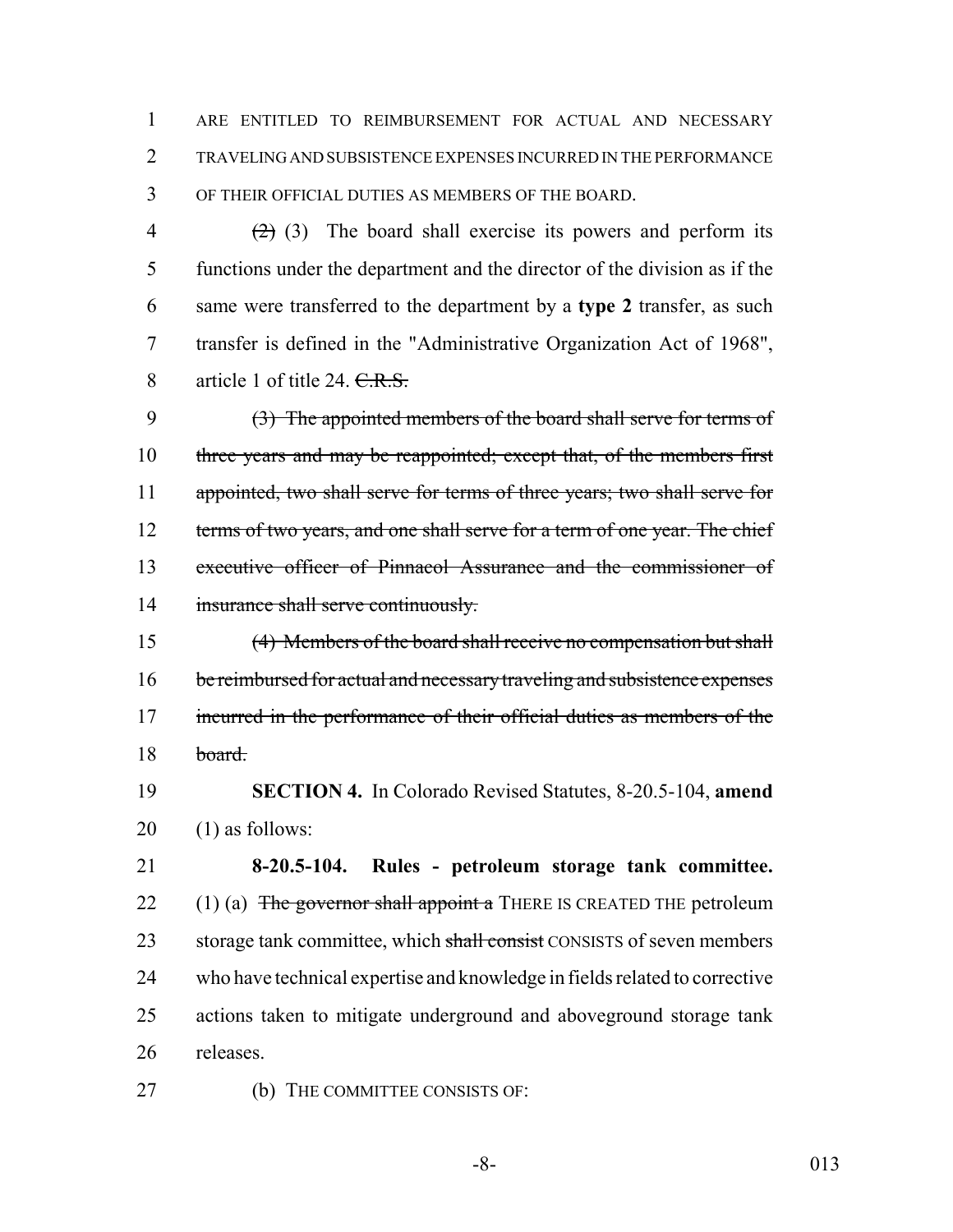| $\mathbf{1}$   | (I) THE FOLLOWING PERMANENT MEMBERS:                                       |
|----------------|----------------------------------------------------------------------------|
| $\overline{2}$ | (A) The director of the division of oil and public safety or the           |
| 3              | director's designee;                                                       |
| $\overline{4}$ | (B) The executive director of the department or the EXECUTIVE              |
| 5              | DIRECTOR's designee; of the executive director, and                        |
| 6              | $(C)$ An owner or operator; shall be permanent members of the              |
| 7              | committee. AND                                                             |
| 8              | (II) The remaining Four members of the committee APPOINTED BY              |
| 9              | THE GOVERNOR WHO shall be chosen from among the following groups,          |
| 10             | with no more than one member representing each group:                      |
| 11             | (A) Fire protection districts;                                             |
| 12             | (B) Elected local governmental officials;                                  |
| 13             | (C) Companies that refine and retail motor fuels in Colorado;              |
| 14             | (D) Companies that wholesale motor fuels in Colorado;                      |
| 15             | (E) Owners and operators of independent retail outlets;                    |
| 16             | (F) Companies that conduct corrective actions or install and repair        |
| 17             | underground and aboveground storage tanks; and                             |
| 18             | (G) Private citizens or interest groups.                                   |
| 19             | (c) The department shall provide staff to support the activities of        |
| 20             | the committee.                                                             |
| 21             | <b>SECTION 5.</b> In Colorado Revised Statutes, 8-44-206, amend (2)        |
| 22             | as follows:                                                                |
| 23             | 8-44-206. Guaranty fund - immediate payment fund - special                 |
| 24             | funds board - creation. (2) Creation of special funds board - duties.      |
| 25             | (a) For the purposes of carrying out this section, there is hereby created |
| 26             | a special funds board, which shall exercise its powers and perform its     |
| 27             | duties and functions as specified in this subsection (2) under the         |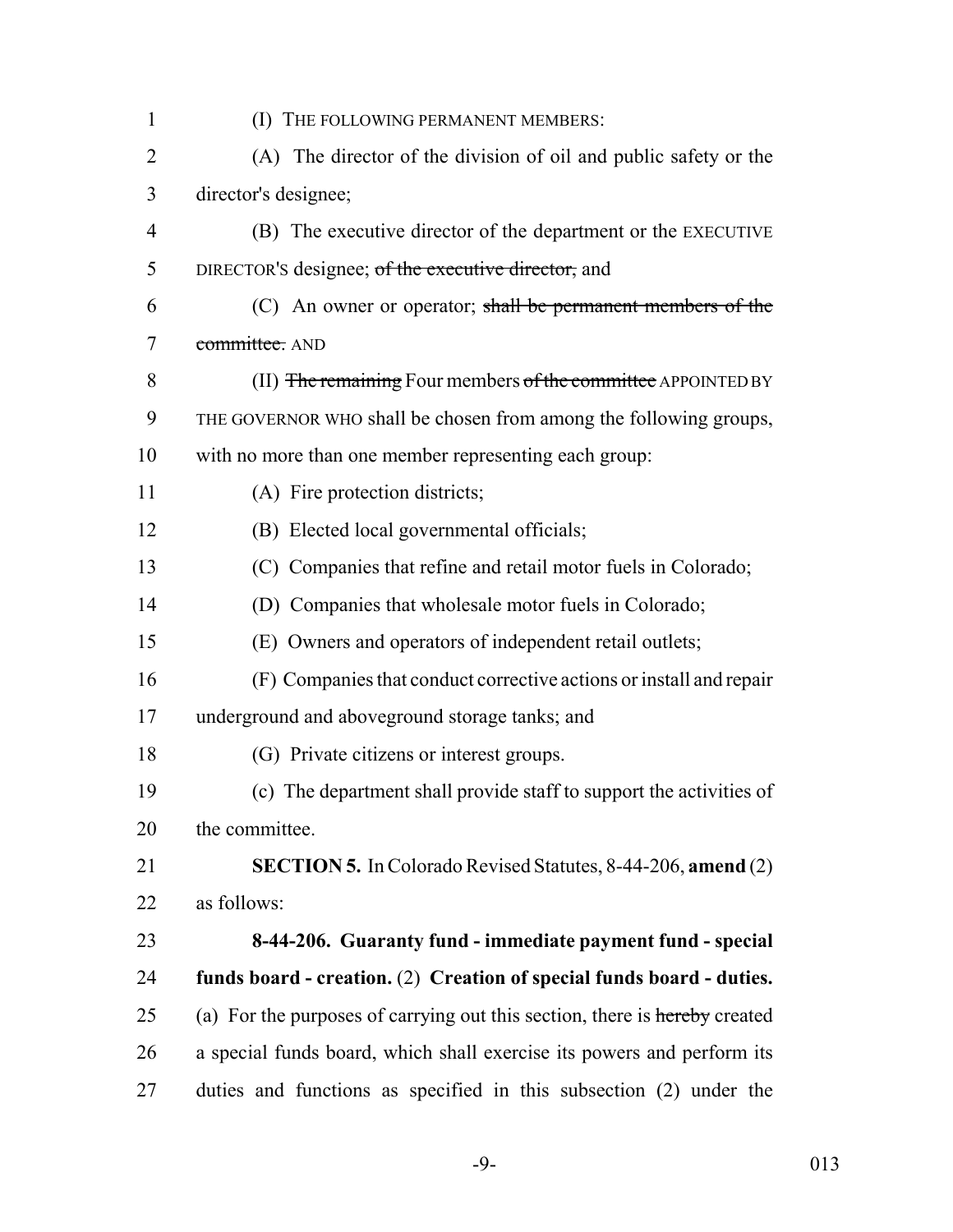department of labor and employment as if the same were transferred to the department by a **type 2** transfer as such transfer is defined in the 3 "Administrative Organization Act of 1968", article 1 of title 24. C.R.S.

- (b) Said board shall be composed THE BOARD CONSISTS of five members AS FOLLOWS:
- (I) Four members APPOINTED BY THE GOVERNOR AND CONFIRMED BY THE SENATE, who are managers or employees of self-insured employers in good standing, two of whom shall demonstrate knowledge of risk management and finance; and
- 

(II) The executive director.

 (b) (c) With the exception of the executive director, the board 12 members shall be appointed by the governor and approved by the senate. 13 The terms of the members of the board first appointed shall be four years, 14 three years, two years, and one year, respectively. Thereafter, The term 15 for each appointed board member shall be IS four years; EXCEPT THAT THE TERMS SHALL BE STAGGERED SO THAT NO MORE THAN ONE MEMBER'S TERM EXPIRES IN ONE YEAR. Members of the board may be reappointed and the executive director shall serve continuously.

 $\left(\text{e}\right)$  (d) The Members of the board shall receive no SERVE WITHOUT 20 compensation but shall be reimbursed ARE ENTITLED TO REIMBURSEMENT for actual and necessary traveling and subsistence expenses incurred in the performance of their duties as members of the board.

 $(d)$  (e) (I) The board shall determine the assessments to be made pursuant to subsections (3) and (4) of this section and shall determine the qualifications and requirements for any claims administrators hired to adjust the claims of a self-insurer who fails to meet  $\frac{1}{115}$  THE SELF-INSURER'S obligations with respect to benefits awarded pursuant to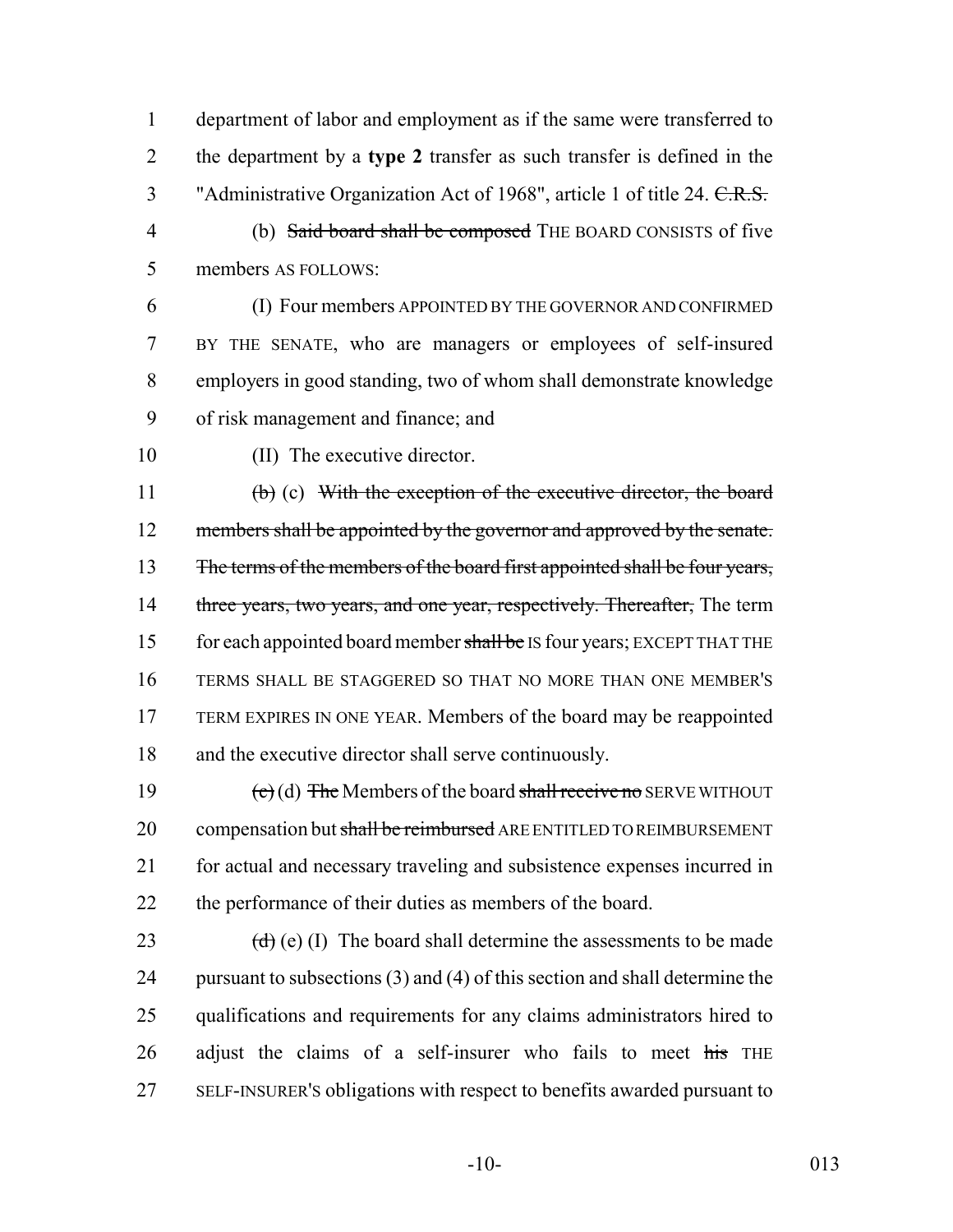1 articles 40 to 47 of this title TITLE 8.

2 (II) The board shall also participate, in an advisory capacity only, 3 in matters concerning the granting or termination of self-insurance 4 permits and the setting of security requirements.

5 **SECTION 6.** In Colorado Revised Statutes, 10-11-201, **amend** 6 (2)(c)(I) as follows:

7 **10-11-201. Title insurance commission - creation - advisory** 8 **body - appointment of members - meetings - repeal.** (2) (c) (I) In order 9 to ensure staggered terms, one member appointed under subparagraph (I) 10 of paragraph (a) of this subsection  $(2)$ , one member appointed under 11 subparagraph  $(H)$  of paragraph  $(a)$  of this subsection  $(2)$ , and two 12 members appointed under subparagraph (III) of paragraph (a) of this 13 subsection (2) shall be appointed for a term of two years and the 14 remaining appointees shall serve for a term of four years. Thereafter, The 15 terms of the members shall be ARE for four years; with EXCEPT THAT THE 16 TERMS SHALL BE STAGGERED SO THAT NO MORE THAN FIVE MEMBERS' 17 TERMS EXPIRE IN THE SAME YEAR.MEMBERS SHALL SERVE a maximum of 18 two consecutive terms.

19 **SECTION 7.** In Colorado Revised Statutes, 10-22-105, **amend** 20 (1) as follows:

 **10-22-105. Exchange board of directors.** (1) (a) There is hereby created the board of directors of the exchange. The board consists of 23 twelve members, of whom INCLUDING nine are voting members 24 APPOINTED PURSUANT TO SUBSECTION  $(1)(b)$  OF THIS SECTION and three  $\alpha$  are nonvoting, ex officio members AS SET FORTH IN SUBSECTION (1)(d) OF THIS SECTION.

27 (b) (I)  $\Theta$  in or before July 1, 2011, The governor shall appoint five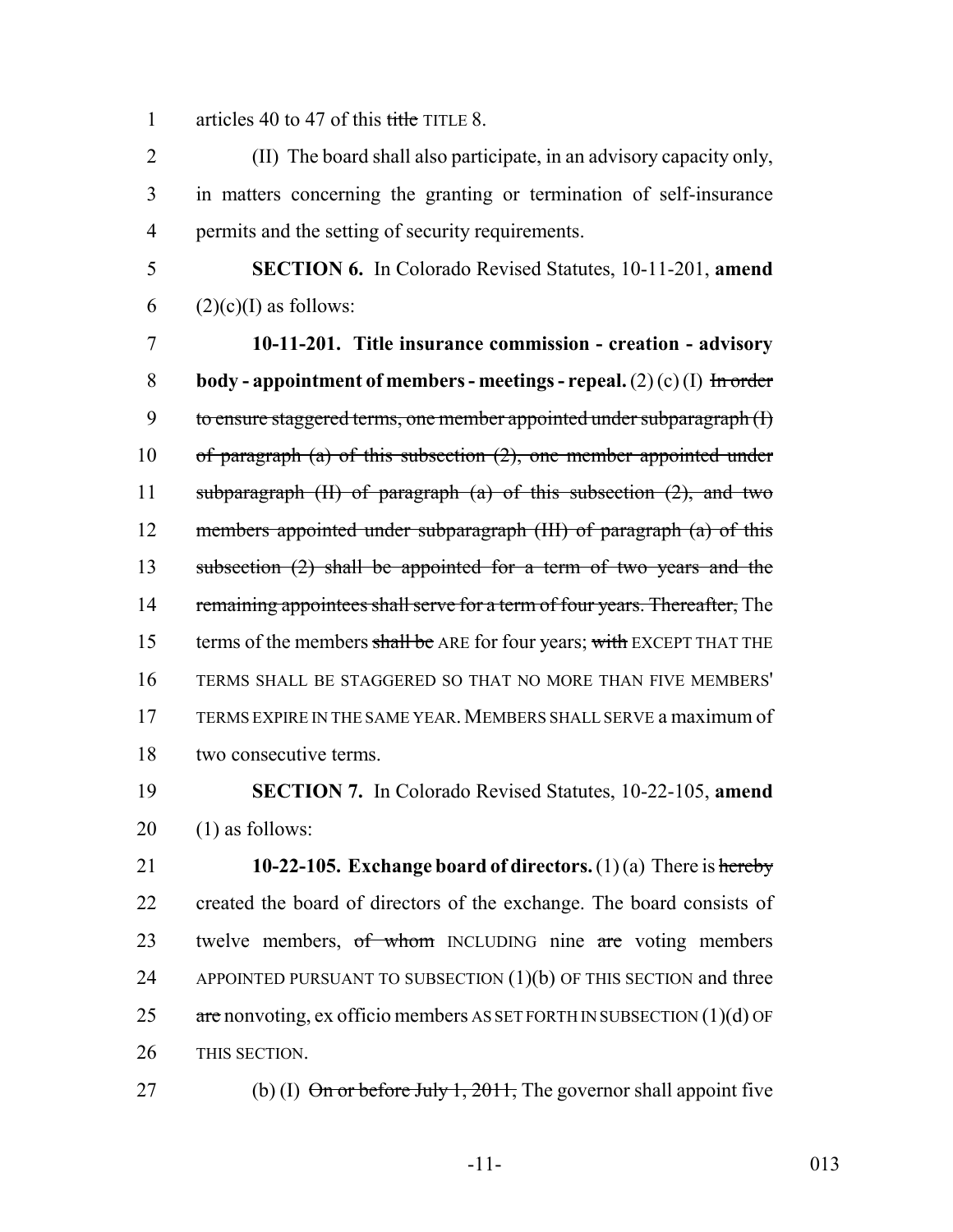voting members to the board, and the president of the senate, the minority leader of the senate, the speaker of the house of representatives, and the minority leader of the house of representatives shall each appoint one voting member to the board. The governor shall not appoint more than 5 three members from the same political party. The board shall elect one of its members as chair of the board.

 (II) APPOINTED members of the board may be removed by their 8 respective appointing authorities for cause. The person APPOINTING 9 AUTHORITY making the original appointment or reappointment, or whoever is entitled to make the appointment on the date of a vacancy, 11 shall fill the A vacancy by appointment for the remainder of an unexpired term.

 (III) THE TERM OF AN APPOINTED MEMBER IS FOUR YEARS; EXCEPT THAT THE TERMS SHALL BE STAGGERED SO THAT NO MORE THAN FIVE MEMBERS' TERMS EXPIRE IN THE SAME YEAR. Members may serve a maximum of two consecutive terms. If a member is appointed to fill a 17 vacancy and serves for more than half of the unexpired term, the member shall be eligible for appointment to only one more consecutive term.

19  $\text{(b)}$  (IV) The persons making the appointments APPOINTING AUTHORITIES shall coordinate appointments to ensure that there is broad 21 representation within the skill sets specified in this paragraph (b) 22 SUBSECTION  $(1)(b)(IV)$  and shall consider the geographic, economic, ethnic, and other characteristics of the state when making the appointments. A majority of the voting members must be business representatives or individuals who are not directly affiliated with the 26 insurance industry, and none shall be state employees. Of the members 27 first appointed, in order to ensure staggered terms, four of the governor's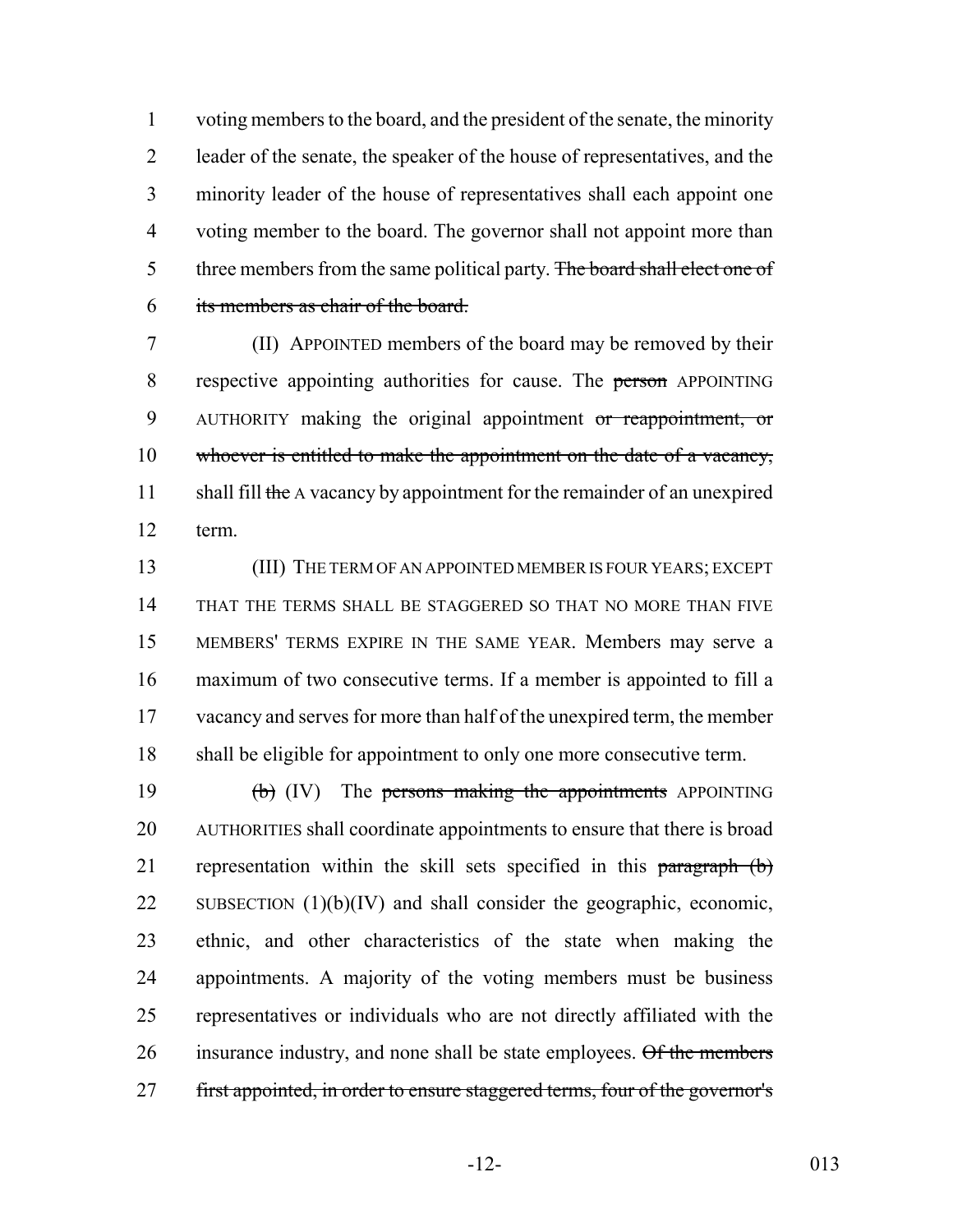| $\mathbf{1}$   | appointees shall serve for a term of two years and the remaining               |
|----------------|--------------------------------------------------------------------------------|
| $\overline{2}$ | governor's appointee and other initial appointees shall serve for a term of    |
| 3              | four years. Thereafter, the terms of the members shall be for four years.      |
| 4              | Each person appointed to the board should have demonstrated expertise          |
| 5              | in at least two, and in any case shall have demonstrated expertise in no       |
| 6              | less than one, of the following areas:                                         |
| 7              | $(H)$ (A) Individual health insurance coverage;                                |
| 8              | $(H)$ (B) Small employer health insurance;                                     |
| 9              | $(HH)$ (C) Health benefits administration;                                     |
| 10             | $(HV)$ (D) Health-care finance;                                                |
| 11             | $(\forall)$ (E) Administration of a public or private health-care delivery     |
| 12             | system;                                                                        |
| 13             | $(\forall f)$ (F) The provision of health-care services;                       |
| 14             | $(\forall H)(G)$ The purchase of health insurance coverage;                    |
| 15             | (VIII) (H) Health-care consumer navigation or assistance;                      |
| 16             | $(HX)$ (I) Health-care economics or health-care actuarial sciences;            |
| 17             | $(\mathbf{X})$ (J) Information technology; or                                  |
| 18             | $(\overline{XY})$ (K) Starting a small business with fifty or fewer employees. |
| 19             | (c) The executive director of the department of health care policy             |
| 20             | and financing, or his or her designee; the commissioner of insurance, or       |
| 21             | his or her designee; and the director of the office of economic                |
| 22             | development and international trade, or his or her designee, shall serve as    |
| 23             | nonvoting, ex officio members of the board.                                    |
| 24             | THE BOARD SHALL ELECT ONE OF ITS MEMBERS AS CHAIR OF<br>(d)                    |
| 25             | THE BOARD.                                                                     |
| 26             | <b>SECTION 8.</b> In Colorado Revised Statutes, 11-44-101.6, amend             |
| 27             | $(1)$ and $(3)$ ; and <b>repeal</b> $(10)$ as follows:                         |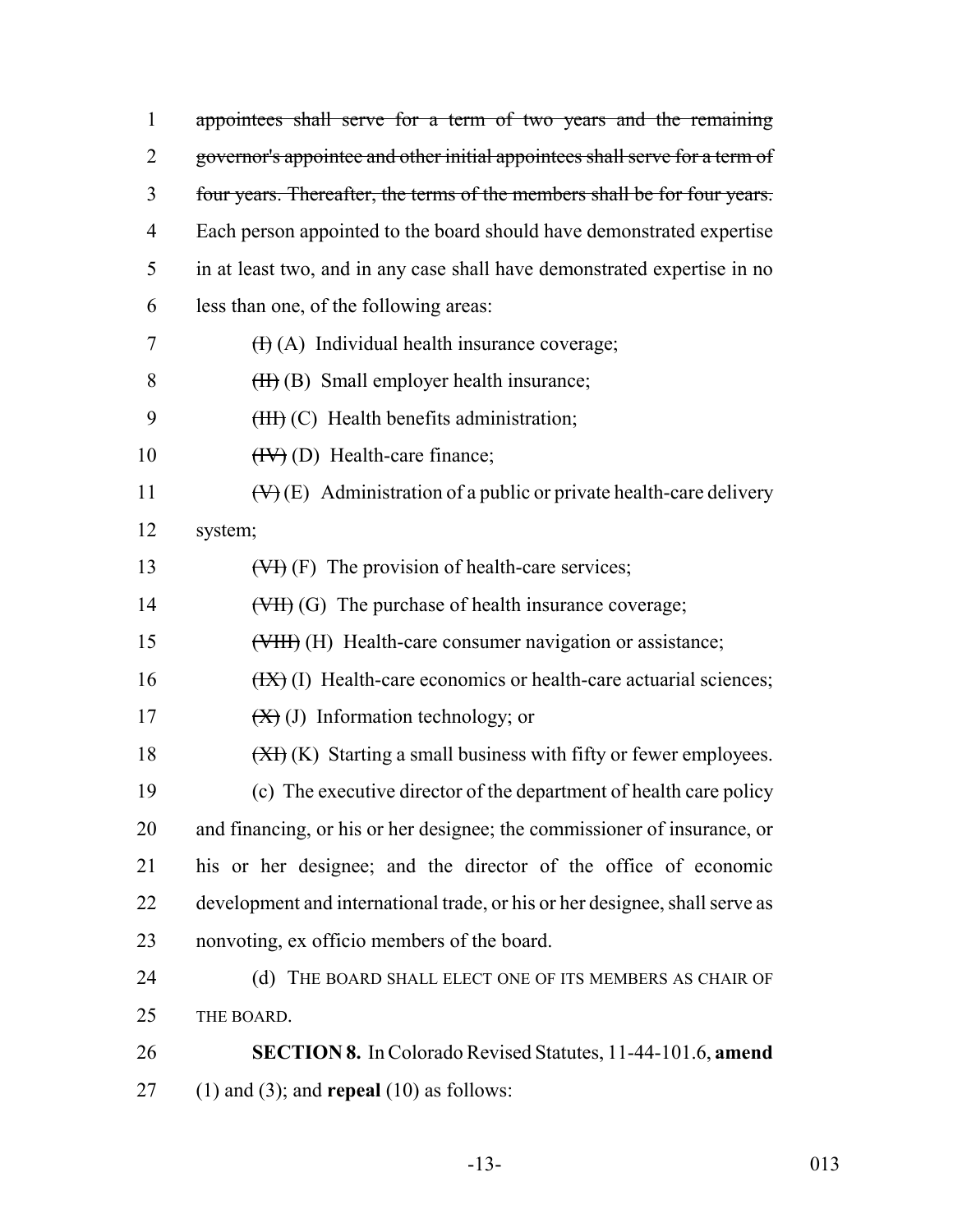**11-44-101.6. Financial services board - creation.** (1) There is 2 hereby established in the division the financial services board, which shall 3 consist CONSISTS of five members APPOINTED BY THE GOVERNOR WITH THE CONSENT OF THE SENATE.

 (3) Members shall be appointed by the governor, with the consent 6 of the senate. Appointments shall take effect on July 1, 1993. The term of 7 office of each member shall be IS four years; with the exception of the first appointments wherein two members shall be appointed for a 9 two-year term to effect the staggering of terms EXCEPT THAT THE TERMS SHALL BE STAGGERED SO THAT NO MORE THAN THREE MEMBERS' TERMS 11 EXPIRE IN THE SAME YEAR. The governor may, after notice and hearing, 12 remove a member for cause. Any board member who is absent from three consecutive board meetings is subject to immediate removal by the governor.

 (10) For the fiscal year beginning July 1, 1993, all moneys necessary to fund the board, including but not limited to per diem 17 compensation and reimbursement of expenses for board members, shall be transferred from the moneys allocated for travel expenses for the division.

 **SECTION 9.** In Colorado Revised Statutes, 11-59-105, **amend** (1) as follows:

 **11-59-105. Colorado municipal bond supervision advisory board - creation.** (1) (a) There is hereby created the Colorado municipal bond supervision advisory board.

25 (b) to be composed of THE BOARD CONSISTS OF THE FOLLOWING MEMBERS:

(I) Three members of the general assembly;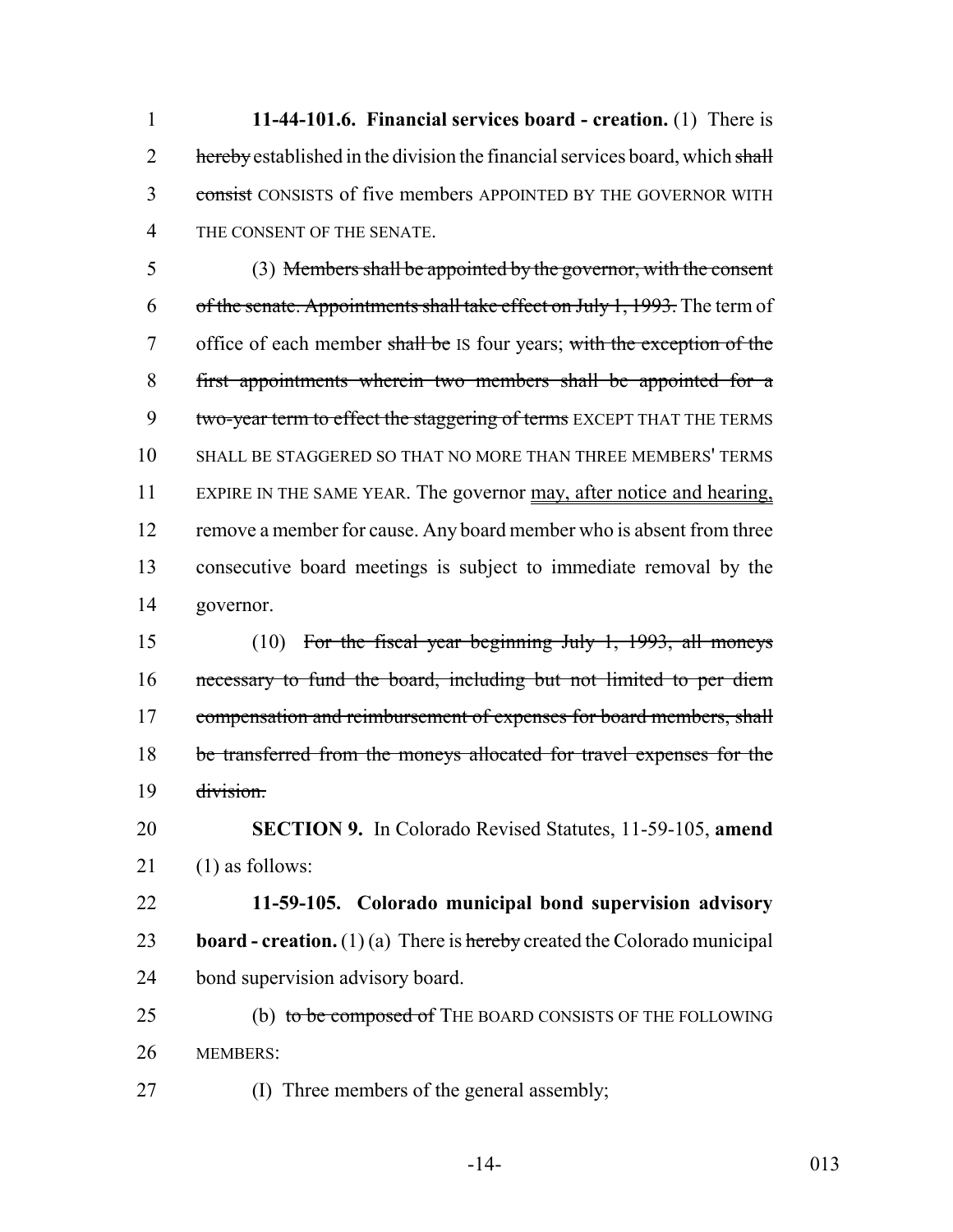(II) One municipal securities broker-dealer representative; (III) One representative of a county; (IV) One representative of a municipality; (V) One representative of a special district; (VI) One representative of banks that act as indenture trustees for municipal bond offerings; (VII) One bond counsel representative; (VIII) One real estate developer representative; (IX) Three members of the general public with experience in municipal financing as investors who are not associated with any of the other members or interests; and (X) Four owners of residential real property located in special districts who are not associated with any of the other members or interests. (c) Except for the legislative members, members of the board shall be appointed by the governor, who shall take into account the extent to which the board represents the geographic areas, population concentrations, and ethnic communities of this state. Appointments by the governor shall be for a period of four years. (d) The three members of the general assembly shall be appointed one each by the governor, the speaker of the house of representatives, and 22 the president of the senate. No more than two of said legislative members may be from the same major political party, and, except as provided in 24 paragraph (b) of this subsection  $(1)$  SUBSECTION  $(1)(h)$  OF THIS SECTION, each such legislative member shall be appointed for a term of two years or for the same term to which they were elected, whichever is less. Successors shall be appointed in the same manner as the original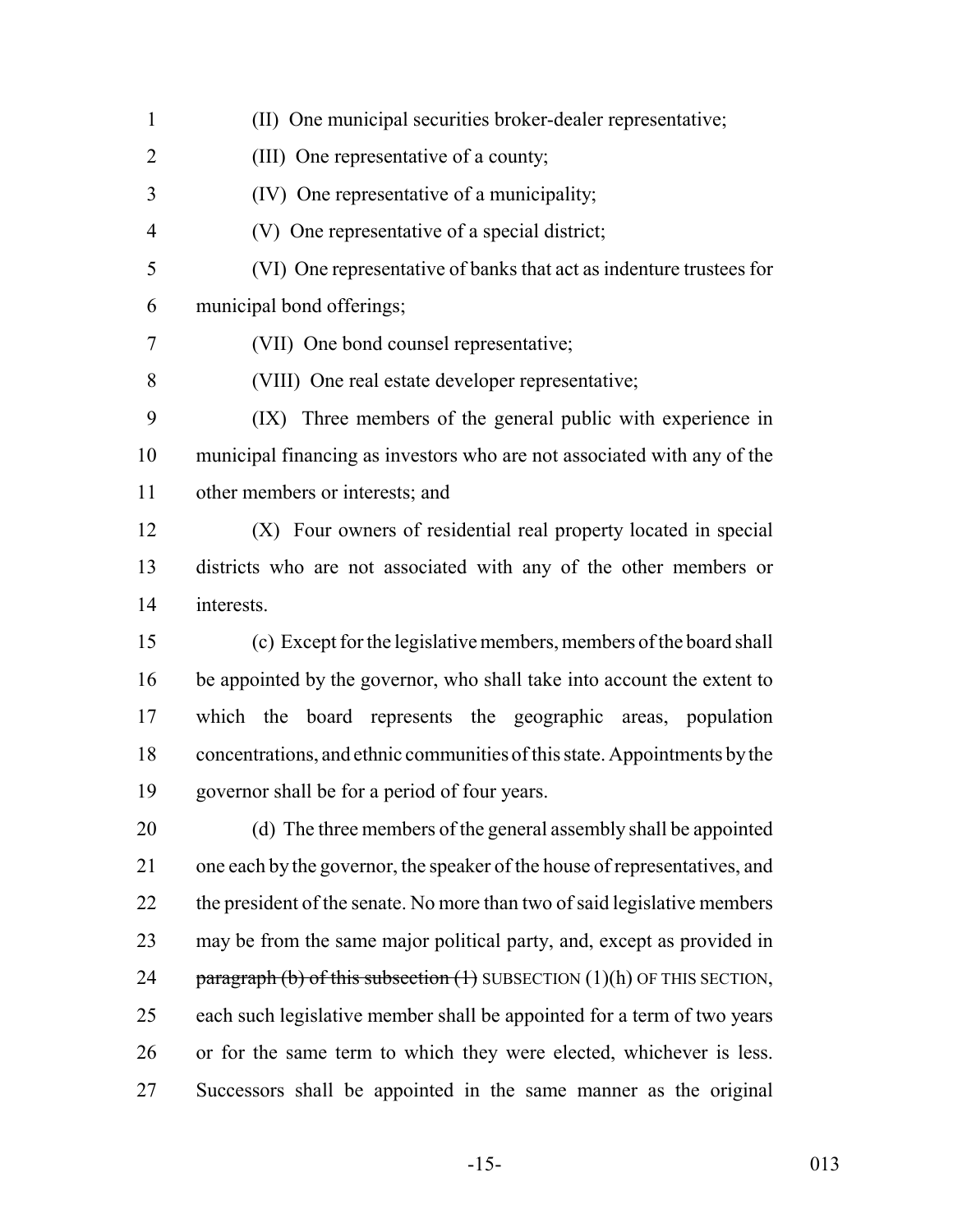members. Vacancies of all other members shall be filled by appointment by the governor for unexpired terms. In the case of a vacancy, the remaining members of the board shall exercise all the powers and authority of the board until such vacancy is filled.

5 (e) The board shall choose its own chairperson CHAIR by majority 6 vote of the quorum present at a meeting called for the purpose of electing 7 a chairperson CHAIR. The board shall meet not less than annually.

8 (f) Except as otherwise provided in section 2-2-326, C.R.S., 9 members of the board shall receive no SERVE WITHOUT compensation but shall be reimbursed ARE ENTITLED TO REIMBURSEMENT for all actual and necessary expenses incurred in the performance of their duties, and such expenses shall be paid from the appropriations from the division of securities cash fund created in section 11-51-707.

14 (g) A majority of the board shall constitute CONSTITUTES a 15 quorum to transact business and for the exercise of any of the powers or 16 authority conferred.

17 (b) (h) The terms of the members appointed by the speaker of the 18 house of representatives and the president of the senate and who are 19 serving on March 22, 2007, shall be extended to and expire on or shall 20 terminate on the convening date of the first regular session of the 21 sixty-seventh general assembly. As soon as practicable after such 22 convening date, the speaker and the president shall each appoint or 23 reappoint one member in the same manner as provided in paragraph  $(a)$ 24 of this subsection (1). Thereafter, The terms of members appointed or 25 reappointed by the speaker and the president shall expire on the 26 convening date of the first regular session of each general assembly, and 27 all subsequent appointments and reappointments by the speaker and the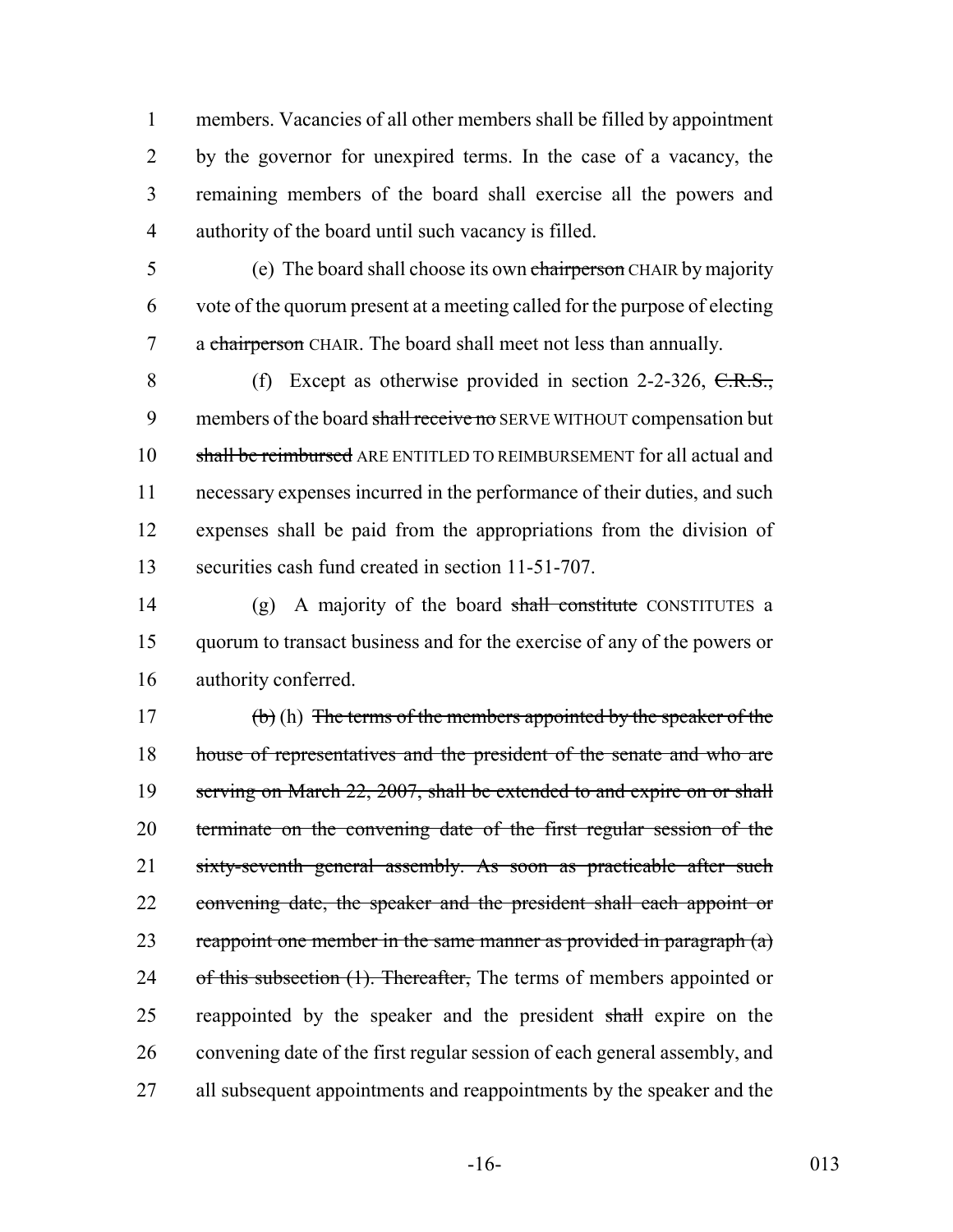president shall be made as soon as practicable after such convening date. The person making the original appointment or reappointment shall fill any vacancy by appointment for the remainder of an unexpired term. 4 Members appointed or reappointed by the speaker and the president shall 5 serve at the pleasure of the appointing authority and shall continue in office until the member's successor is appointed.

7 **SECTION 10.** In Colorado Revised Statutes, **amend** 11-102-103 8 as follows:

9 **11-102-103. Banking board - repeal.** (1)  $(a)$  There is hereby 10 established in the division a banking board, which shall consist CONSISTS 11 of nine members as further specified in this section APPOINTED BY THE 12 GOVERNOR, WITH THE CONSENT OF THE SENATE, AS FOLLOWS:

13 (b) The members of the banking board serving on June 30, 2003, 14 shall continue to serve until the expiration of their terms of office in 15 accordance with the provisions of this section.

16 (2) (a) There shall be Five members who during their tenure are, 17 and shall MUST remain, executive officers of state banks, each of whom 18 shall MUST have not less than five years' practical experience as an active 19 executive officer of a bank. At least two of such members shall represent 20 banks having less than one hundred fifty million dollars in total assets at 21 the time of their appointment.

22 (b) There shall be One member who during his or her THE 23 MEMBER's tenure is, and shall MUST remain, an executive officer of a 24 business licensed pursuant to article 110 of this title 11;

25 (c) There shall be One member who during his or her THE 26 MEMBER's tenure is, and shall MUST remain, the executive officer of a 27 trust company; AND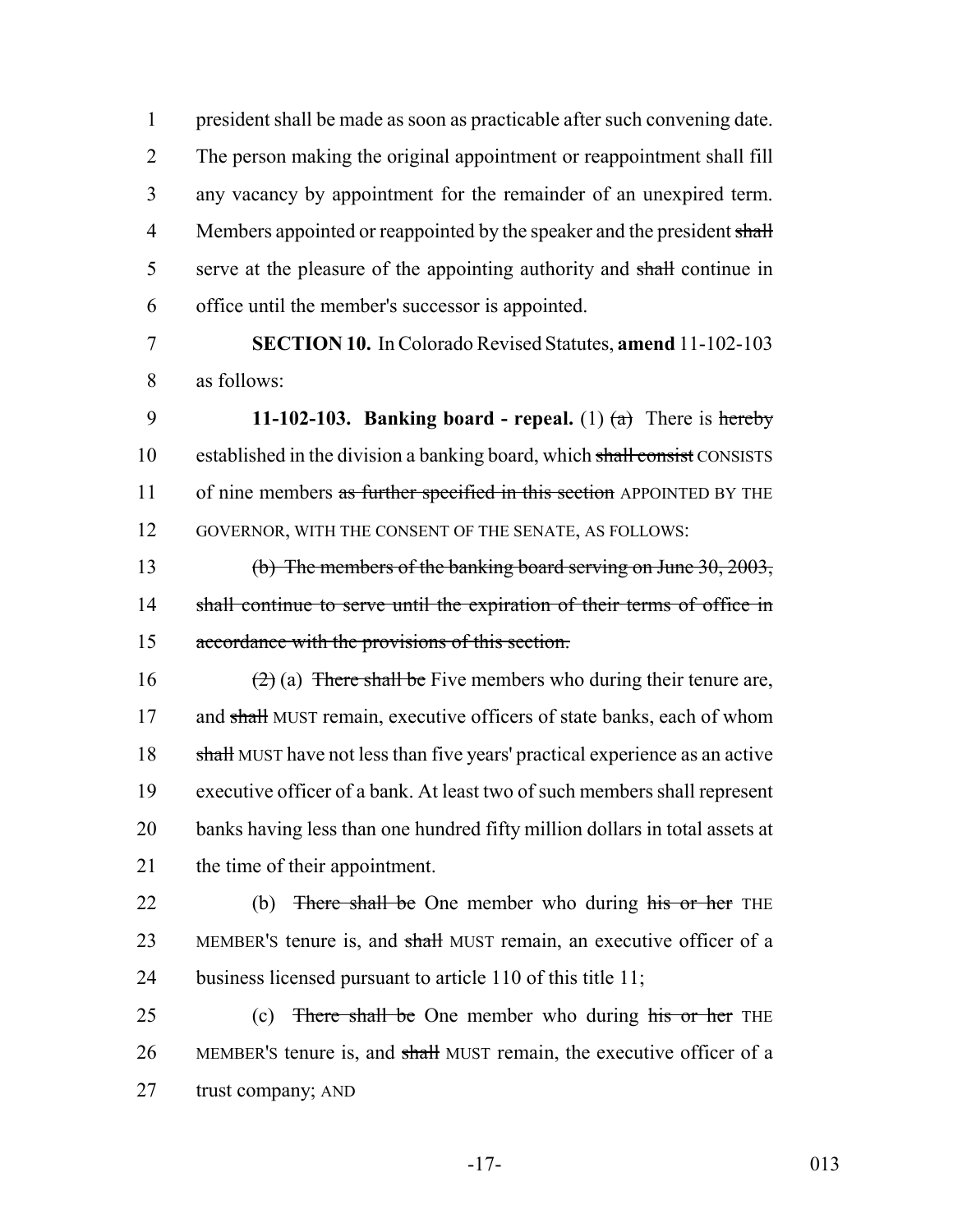1 (d) There shall also be Two members to WHO serve as public 2 members of the banking board who shall have expertise in finance 3 through their current experience in business, industry, agriculture, or 4 education.

 $(3)(2)$  No member of the banking board shall have any interest, direct or indirect, in a bank in which another member of the banking board has any such interest. Not more than one of the members shall be an executive officer or employee of any one bank holding company or affiliate thereof.

10  $(4)$  (3) Of the members appointed under subsection  $(2)$ 11 SUBSECTION (1) of this section, at all times at least one shall MUST reside 12 west of the continental divide.

13  $(5)$  (4) Members shall be appointed by the governor, with the 14 consent of a majority of the elected members of the senate at the next 15 meeting thereof. The term of office of each member shall be IS four years. 16 In the event of the death, resignation, nonresidency in the congressional 17 district from which appointed, inability to act, or refusal to act of any 18 member of the banking board, or the occurrence of any other event that 19 disqualifies the member from serving the remainder of his or her THE 20 MEMBER'S term on the banking board, the governor within forty-five days 21 thereafter, or in the event of the governor's failure to act, the banking 22 board shall make an interim appointment of a member to serve for the 23 unexpired term on the banking board, subject to the approval of a 24 majority of the elected members of the senate at the next meeting thereof. 25 A member who moves out of the congressional district from which 26 appointed shall promptly notify the governor of the date of such move, 27 but such notice is not a condition precedent to the occurrence of the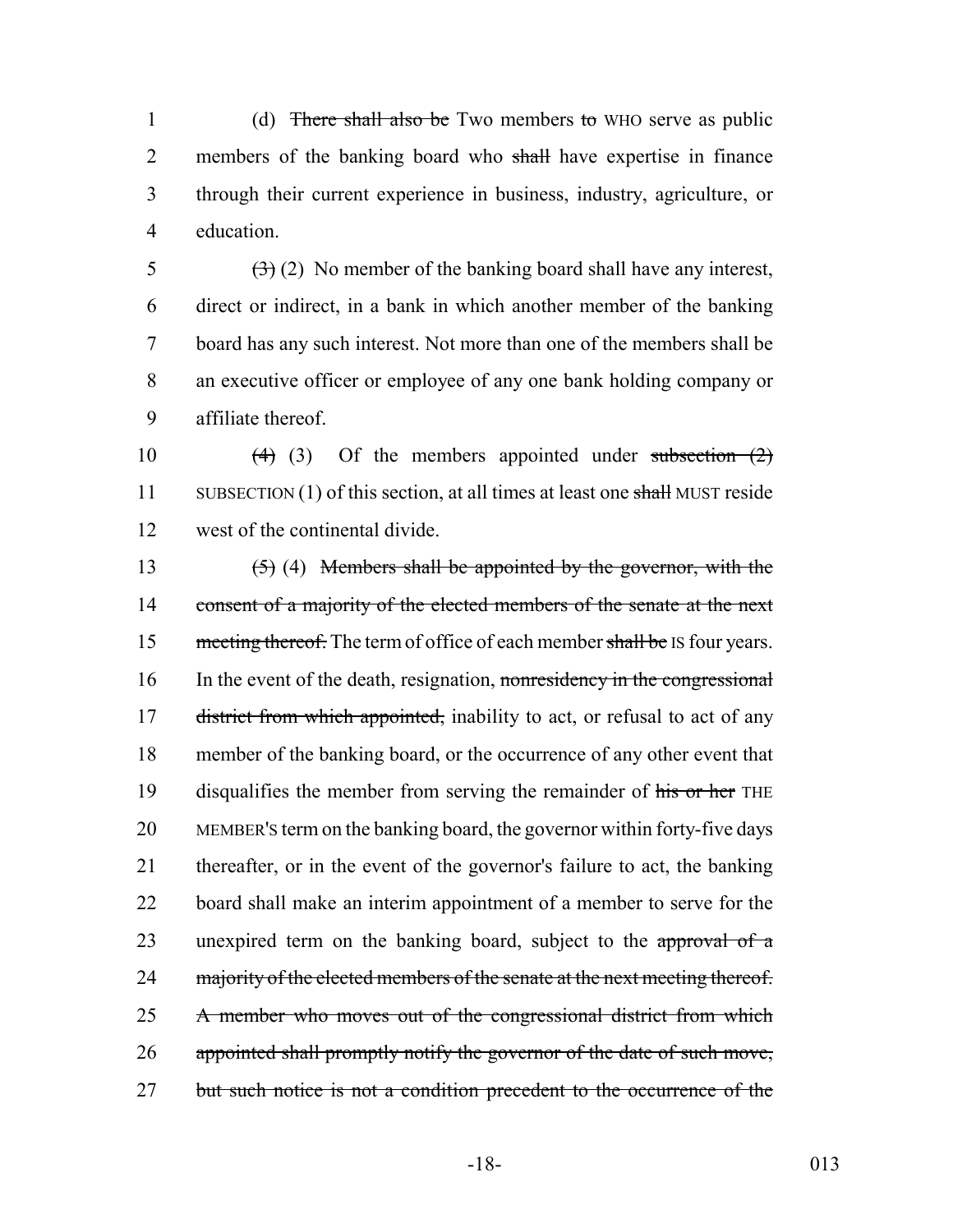1 vacancy CONSENT OF THE SENATE. The governor may after notice and 2 hearing, remove a member for cause. Any banking board member who is 3 absent from three consecutive banking board meetings is subject to 4 immediate removal by the governor.

 $(6)(5)$  Each member of the banking board shall receive the same per diem compensation and reimbursement of expenses as those provided for members of boards and commissions in the division of professions and occupations pursuant to section 12-20-103 (6). Payment for all such 9 expenses and allowances shall be made upon vouchers, therefor, which shall be filed with the department of personnel.

 $(7)(6)$  The banking board shall meet at least once in each calendar 12 month. The chairman CHAIR of the banking board may call additional meetings of the banking board upon at least seventy-two hours' notice to 14 all members of the banking board and shall do so upon the request of two 15 members. All members of the banking board shall be ARE subject to immediate call in the event of an emergency. Four members of the 17 banking board shall constitute CONSTITUTES a quorum, and action taken by a majority of those present at any meeting at which a quorum is 19 present shall be IS the action of the banking board. Upon the affirmative vote of a majority of those present at any meeting at which a quorum is present, one or more members may be authorized to conduct any hearing required under this code. In the event that less than a quorum of the banking board is present during the conduct of the hearing, at least a quorum of the banking board shall read the entire record before voting thereon. No member shall participate in a proceeding before the banking board when any corporation, partnership, or unincorporated association 27 of which he or she THE MEMBER is, or was at any time in the preceding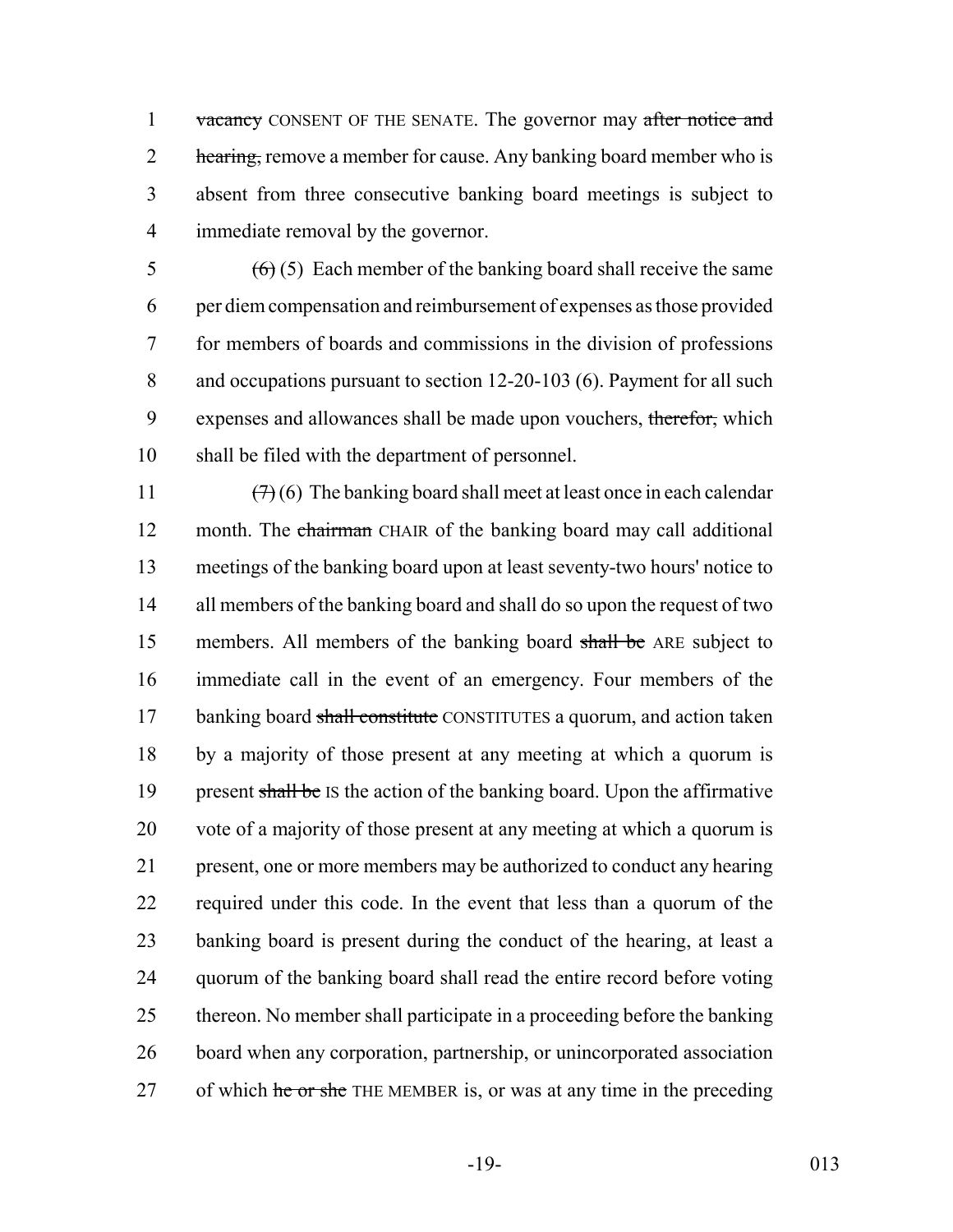twelve months, a director, officer, partner, employee, member, or stockholder is a party to such proceedings. A member may disqualify himself or herself from participating in a proceeding for any other cause 4 deemed by him or her THE MEMBER to be sufficient.

 $(8)(7)$  A quorum may be established by means of a conference 6 telephone call REMOTE PARTICIPATION, which shall MUST be recorded in the banking board's minutes. Upon the affirmative vote of a majority of those present at any meeting at which a quorum is present, the banking board may hold an executive session to consider certain matters required by statute to be kept confidential under this code. Any agenda and the minutes of executive sessions shall be kept confidential by the banking board.

13  $(9)$  (8) The division shall provide such clerical, technical, and legal assistance as the banking board may require.

 $(10)(9)$  The members of the banking board shall, before entering upon the discharge of their duties, in addition to any oath required by the state constitution, take and subscribe an oath to keep secret all information acquired by them in the discharge of their duties, except as may be otherwise required by law. Willful violation of this oath shall be a criminal offense.

21  $\left(\frac{11}{10}\right)$  The banking board shall elect a chairperson CHAIR from among its members to serve for a term not exceeding two years, as 23 determined by the banking board. No chairperson shall be CHAIR IS eligible to serve as such for more than two successive terms. In addition 25 to the amounts received pursuant to subsection  $(6)$  SUBSECTION  $(5)$  of this 26 section, the chairperson CHAIR shall receive per diem compensation and 27 reimbursement of expenses in the amounts provided by section 12-20-103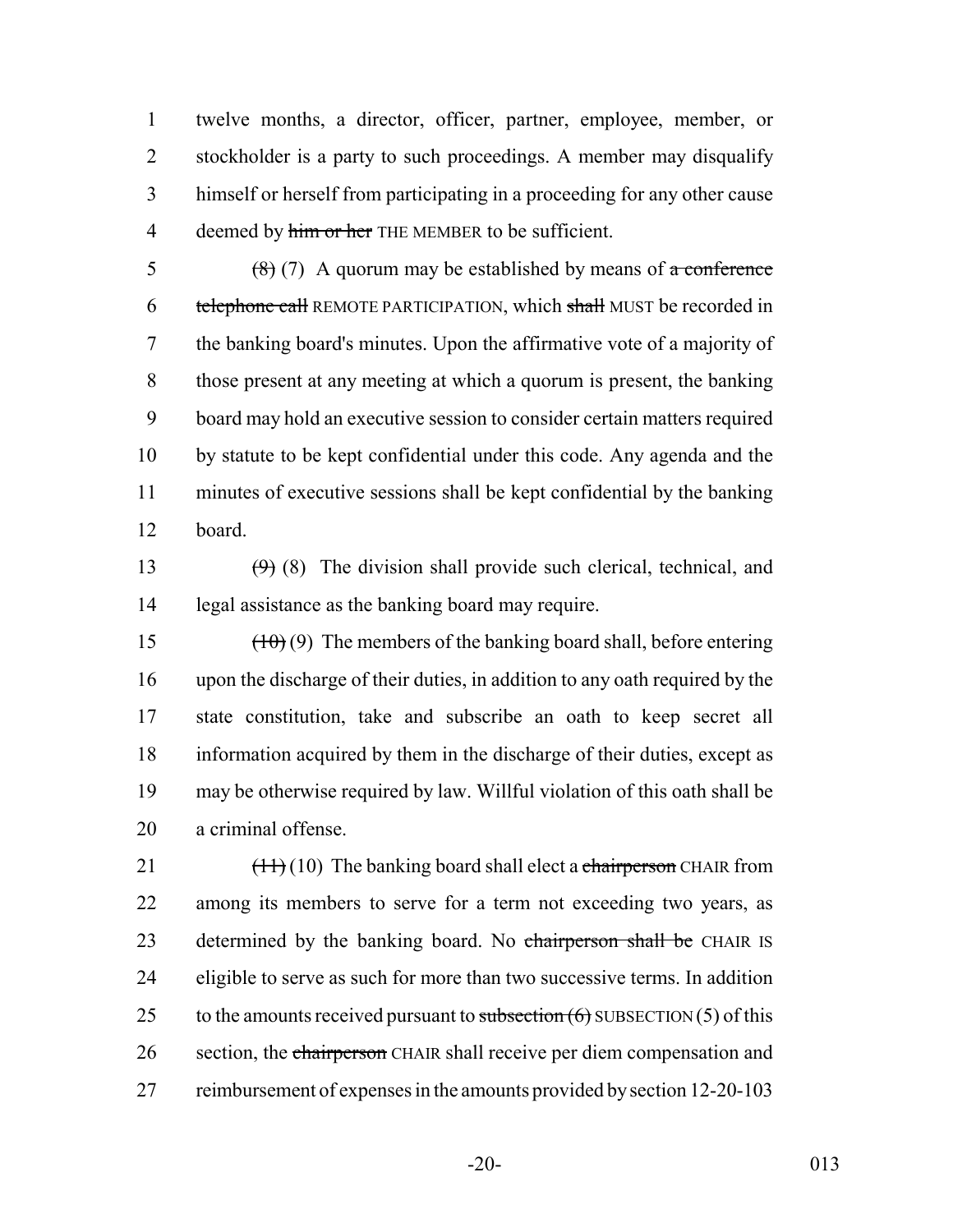1 (6) for each day spent in attending to the duties of the banking board.

 $2 \left(12\right)$  (11) The banking board may enter into contracts with temporary employees and for the provision of such other services as it may deem necessary in accordance with section 13 of article XII of the state constitution.

6  $(13)(12)$  This section is repealed, effective September 1, 2024.

7 **SECTION 11.** In Colorado Revised Statutes, 12-10-703, **amend**  $8$  (1)(c) as follows:

9 **12-10-703. Board of mortgage loan originators - creation -** 10 **compensation - enforcement of part after board creation - immunity.** 11 (1) (c) Of the members of the board appointed for terms beginning on 12 and after August 11, 2010, two of the members appointed as mortgage 13 loan originators and one of the members appointed as a member of the 14 public at large shall be appointed for terms of two years, and one of the 15 members appointed as a mortgage loan originator and one of the members 16 appointed as a member of the public at large shall serve for terms of four 17 years. Thereafter, members of the board shall hold office for a term of 18 four years. The TERM OF OFFICE FOR A MEMBER IS FOUR YEARS; EXCEPT 19 THAT THE TERMS SHALL BE STAGGERED SO THAT NO MORE THAN THREE 20 MEMBERS' TERMS EXPIRE IN THE SAME YEAR.

21 **SECTION 12.** In Colorado Revised Statutes, 12-150-104, **amend** 22 (1), (2), and (6) as follows:

## 23 **12-150-104. Passenger tramway safety board - composition.**

24 (1) (a) There is hereby created a THE passenger tramway safety board, 25 WHICH CONSISTS of six appointive members APPOINTED BY THE 26 GOVERNOR and one member designated by the United States forest 27 service.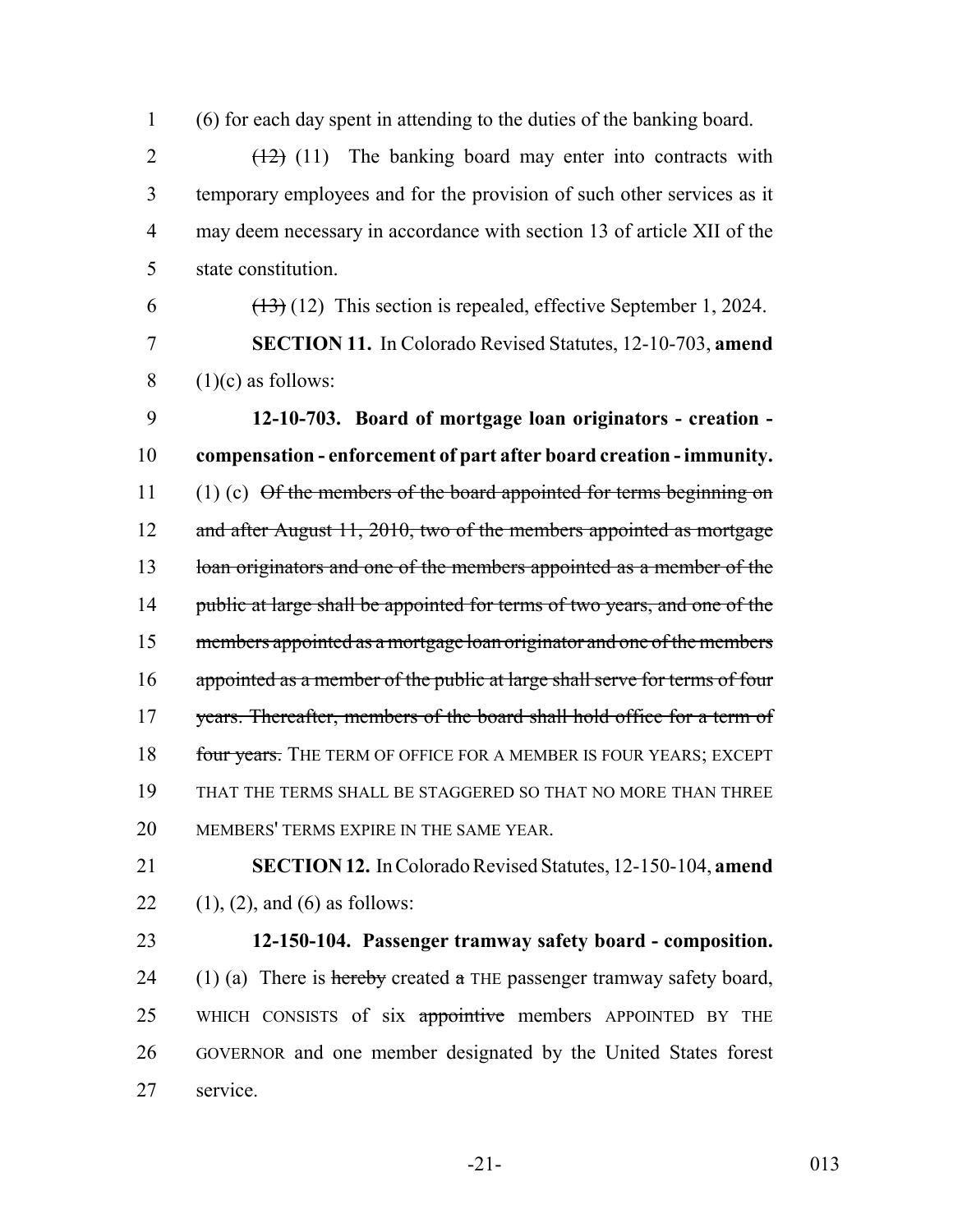1 (b) The appointive members shall be appointed by the governor 2 from persons representing MUST REPRESENT the following interests:

(I) Two members to represent the industry or area operators;

(II) Two members to represent the public at large;

 (III) One member who is a licensed professional engineer not employed by a ski area or related industry; and

 (IV) One member familiar with or experienced in the tramway industry who may represent the passenger tramway manufacturing or design industry or an area operator.

10 (c) No person shall MAY be so appointed or designated except 11 those who, by reason of knowledge or experience, shall be ARE deemed 12 to be qualified. The knowledge or experience shall MUST be either from active and relevant involvement in the design, manufacture, or operation of passenger tramways or as a result of extensive and relevant involvement in related activities.

 (d) The governor, in making appointments, shall consider 17 recommendations made to him or her THE GOVERNOR by the membership of the particular interest from which the appointments are to be made.

 (2) Each of the appointed members shall be appointed for a term 20 of four years and until a successor is appointed, and qualified, and no  $\overline{A}$  board member shall NOT serve more than two consecutive four-year terms. A former board member may be reappointed to the board after having vacated the board for one four-year term. Vacancies on the board, for either an unexpired term or for a new term, shall be filled through prompt appointment by the governor. The member of the board designated by the United States forest service shall serve for such period as the federal agency shall determine and shall serve without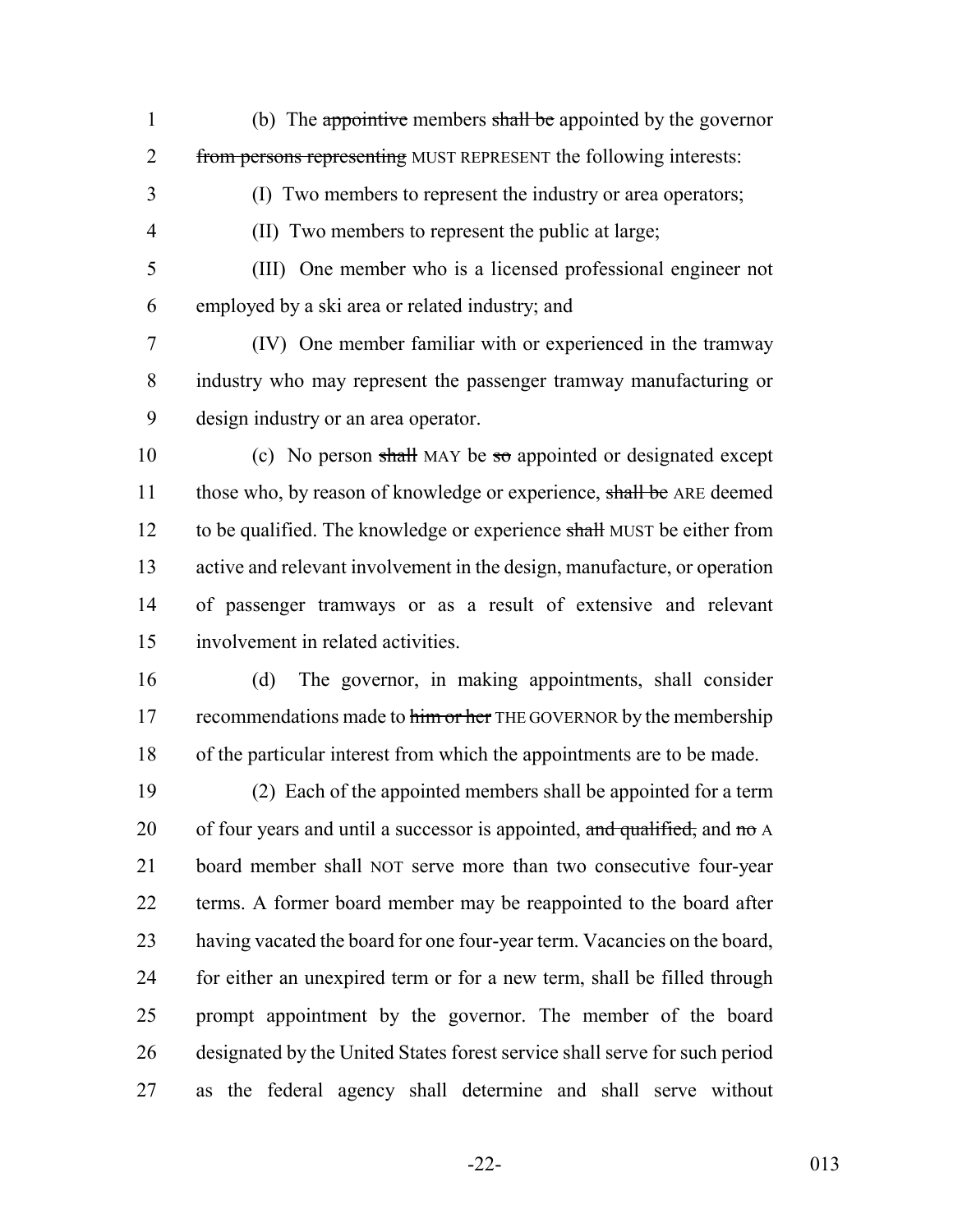compensation or reimbursement of expenses.

2 (6) A majority of the board shall constitute CONSTITUTES a quorum. When necessary, MEMBERS OF the board may PARTICIPATE 4 REMOTELY TO conduct business telephonically during a public meeting for purposes of obtaining a quorum, facilitating the participation of members in remote locations, or both. **SECTION 13.** In Colorado Revised Statutes, 12-155-104, **amend** 8 (2)(a) and (3)(a) as follows: **12-155-104. State plumbing board - subject to review - repeal of article.** (2) (a) (I) The board shall consist CONSISTS of seven appointed members APPOINTED BY THE GOVERNOR, WITH THE POWER OF REMOVAL, 12 AND WITH THE CONFIRMATION OF THE SENATE, as follows: (A) One a journeyman plumber; (B) One a master plumber; (C) Two engaged in the construction of residential or commercial buildings as plumbing contractors; (D) One engaged in the construction of residential or commercial buildings as a general contractor; (E) One a member or employee of a local government agency conducting plumbing inspections; and (F) One appointed from the public at large. (II) A representative of the department of public health and environment shall serve as an ex officio nonvoting member. (III) At least one member shall be a resident of the western slope of the state, defined as that western part of the state separated from the eastern part of the state by the continental divide. 27 (3) (a) The governor, with power of removal, shall appoint the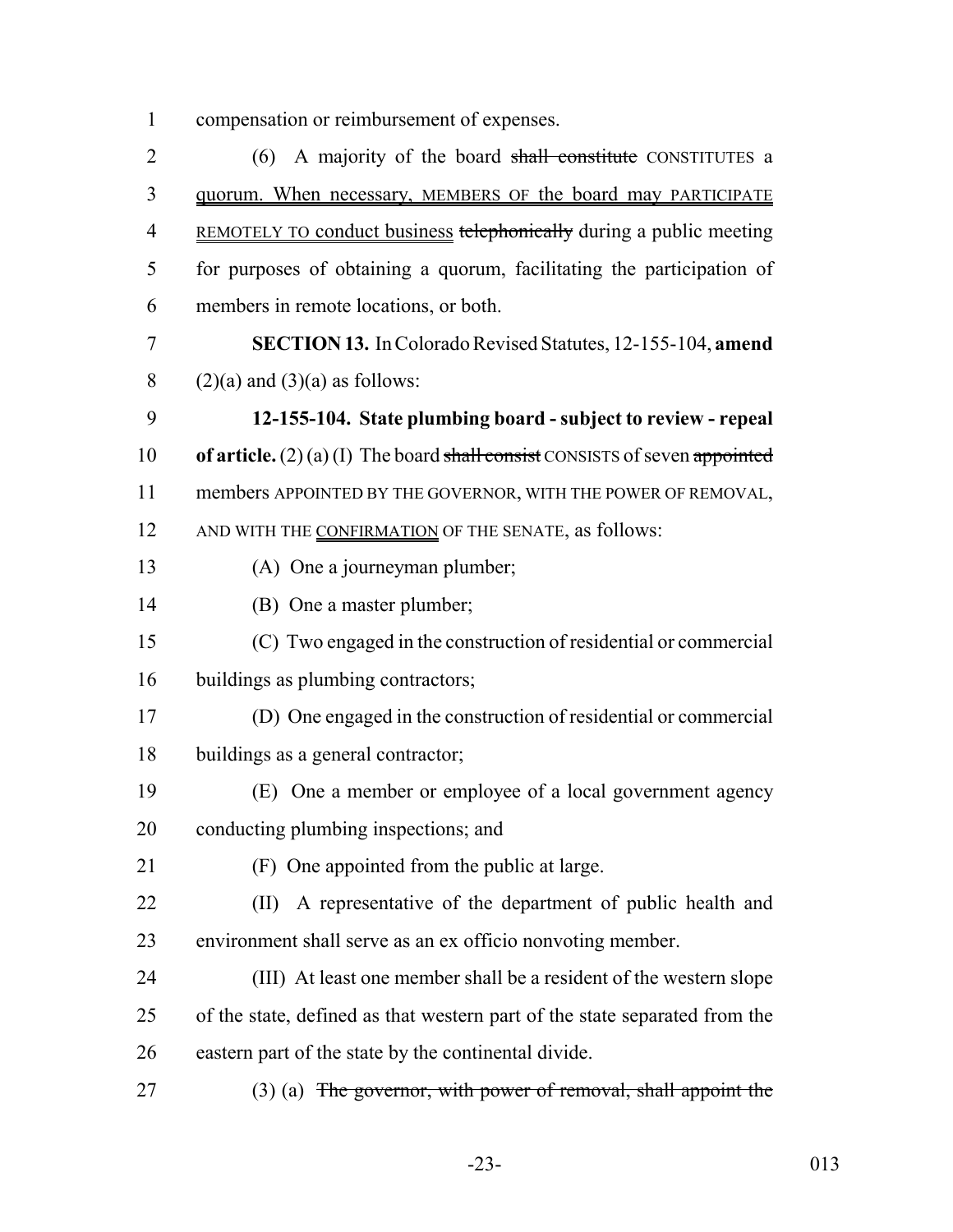| $\mathbf{1}$   | members of the board, subject to confirmation by the senate. Board          |
|----------------|-----------------------------------------------------------------------------|
| $\overline{2}$ | members are appointed for four-year terms. Any vacancy occurring in the     |
| 3              | membership of the board shall be filled by the governor by appointment      |
| $\overline{4}$ | for the unexpired term of the member.                                       |
| 5              | SECTION 14. In Colorado Revised Statutes, 12-220-105, amend                 |
| 6              | $(1)(b)$ ; and <b>repeal</b> $(2)$ as follows:                              |
| 7              | 12-220-105. Colorado dental board - qualifications of board                 |
| 8              | members - quorum - panel - rules - review of functions - repeal of          |
| 9              | article. $(1)$ (b) $(1)$ The board consists of seven dentist members, three |
| 10             | dental hygienist members, and three members from the public at large.       |
| 11             | The governor shall appoint each member for a term of four years, and        |
| 12             | each member must have the qualifications provided in this article 220. No   |
| 13             | A member shall NOT serve more than two consecutive terms of four years.     |
| 14             | Each board member holds office until the member's term expires or until     |
| 15             | the governor appoints a successor.                                          |
| 16             | (II) A PERSON IS QUALIFIED TO BE APPOINTED TO THE BOARD IF THE              |
| 17             | PERSON:                                                                     |
| 18             | (A) IS A LEGAL RESIDENT OF COLORADO;                                        |
| 19             | (B) IS CURRENTLY LICENSED AS A DENTIST OR DENTAL HYGIENIST,                 |
| 20             | IF FULFILLING THAT POSITION ON THE BOARD; AND                               |
| 21             | (C) HAS BEEN ACTIVELY ENGAGED IN A CLINICAL PRACTICE IN THIS                |
| 22             | STATE FOR AT LEAST FIVE YEARS IMMEDIATELY PRECEDING THE                     |
| 23             | APPOINTMENT, IF FULFILLING THE POSITION OF DENTIST OR DENTAL                |
| 24             | HYGIENIST ON THE BOARD.                                                     |
| 25             | (2) A person is qualified to be appointed to the board if the               |
| 26             | person:                                                                     |

27 (a) Is a legal resident of Colorado;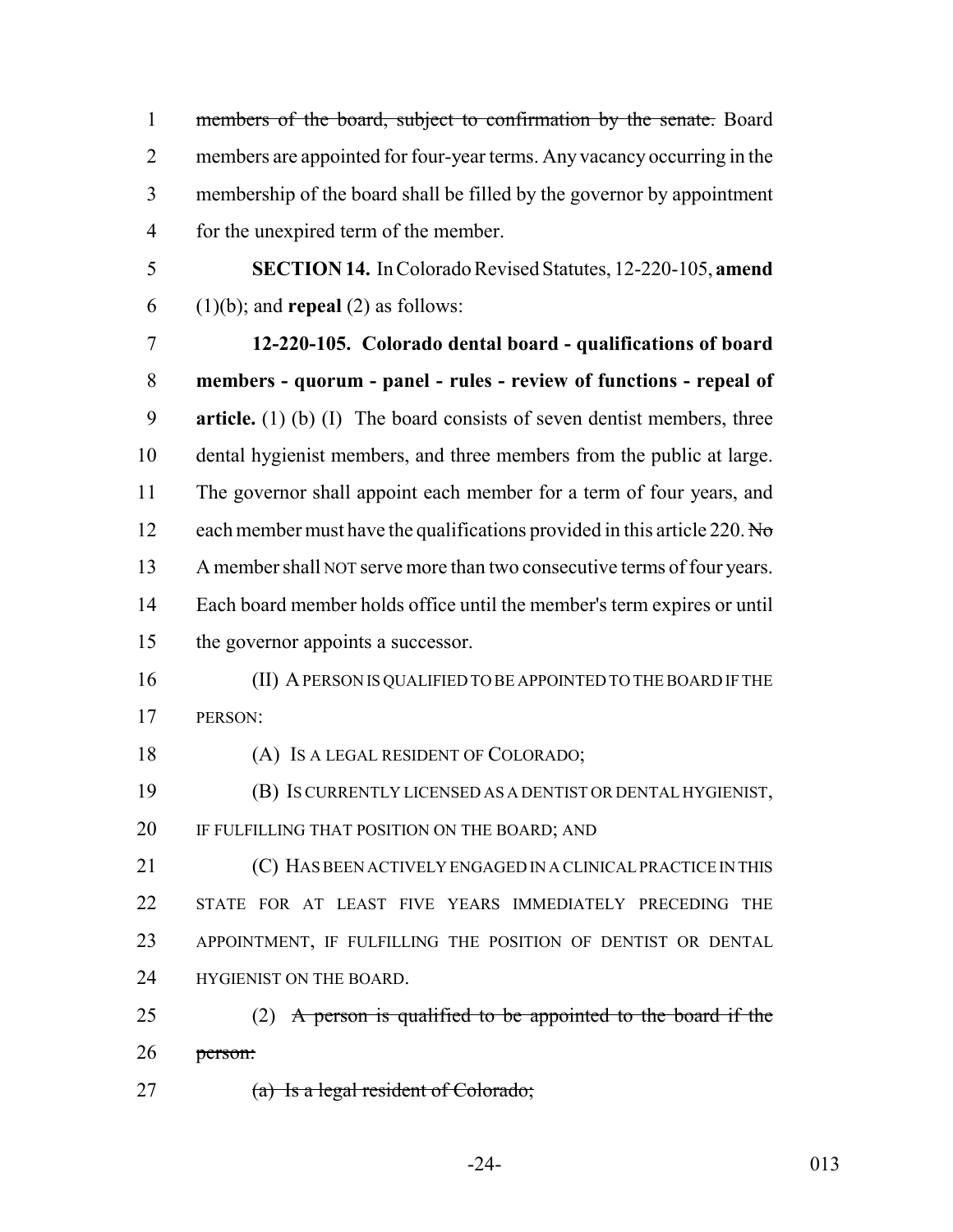| 1              | (b) Is currently licensed as a dentist or dental hygienist, if                 |
|----------------|--------------------------------------------------------------------------------|
| $\overline{2}$ | fulfilling that position on the board; and                                     |
| 3              | (c) Has been actively engaged in a clinical practice in this state for         |
| $\overline{4}$ | at least five years immediately preceding the appointment, if fulfilling the   |
| 5              | position of dentist or dental hygienist on the board.                          |
| 6              | <b>SECTION 15.</b> In Colorado Revised Statutes, 12-240-105, amend             |
| 7              | $(1)(a)$ introductory portion, $(1)(a)(I)$ , $(1)(b)$ , and $(2)$ as follows:  |
| 8              | 12-240-105. Colorado medical board - immunity - subject to                     |
| 9              | review - repeal of article. $(1)$ (a) There is hereby created the Colorado     |
| 10             | medical board, referred to in this article 240 as the "board". The board       |
| 11             | shall consist CONSISTS of seventeen members appointed by the governor          |
| 12             | and possessing the qualifications specified in this article 240 and as         |
| 13             | follows:                                                                       |
| 14             | Eleven physician members, INCLUDING EIGHT MEMBERS<br>(I)                       |
| 15             | HAVING THE DEGREE OF DOCTOR OF MEDICINE AND THREE MEMBERS                      |
| 16             | HAVING THE DEGREE OF DOCTOR OF OSTEOPATHY;                                     |
| 17             | (b) The terms of the members of the board are four years; For the              |
| 18             | two physician and one physician assistant appointees added to the board        |
| 19             | during the calendar year beginning January 1, 2010, the term for one of        |
| 20             | the physician member appointees expires four years after the                   |
| 21             | appointment; the term for the other physician member appointee expires         |
| 22             | three years after the appointment; and the term for the physician assistant    |
| 23             | appointee expires two years after the appointment. The term of the             |
| 24             | physician assistant appointee added to the board during the calendar year      |
| 25             | beginning January 1, 2019, expires two years after the appointment.            |
| 26             | <b>Thereafter, the terms of the members of the board are four years</b> EXCEPT |
| 27             | THAT THE TERMS OF APPOINTED MEMBERS SHALL BE STAGGERED SO THAT                 |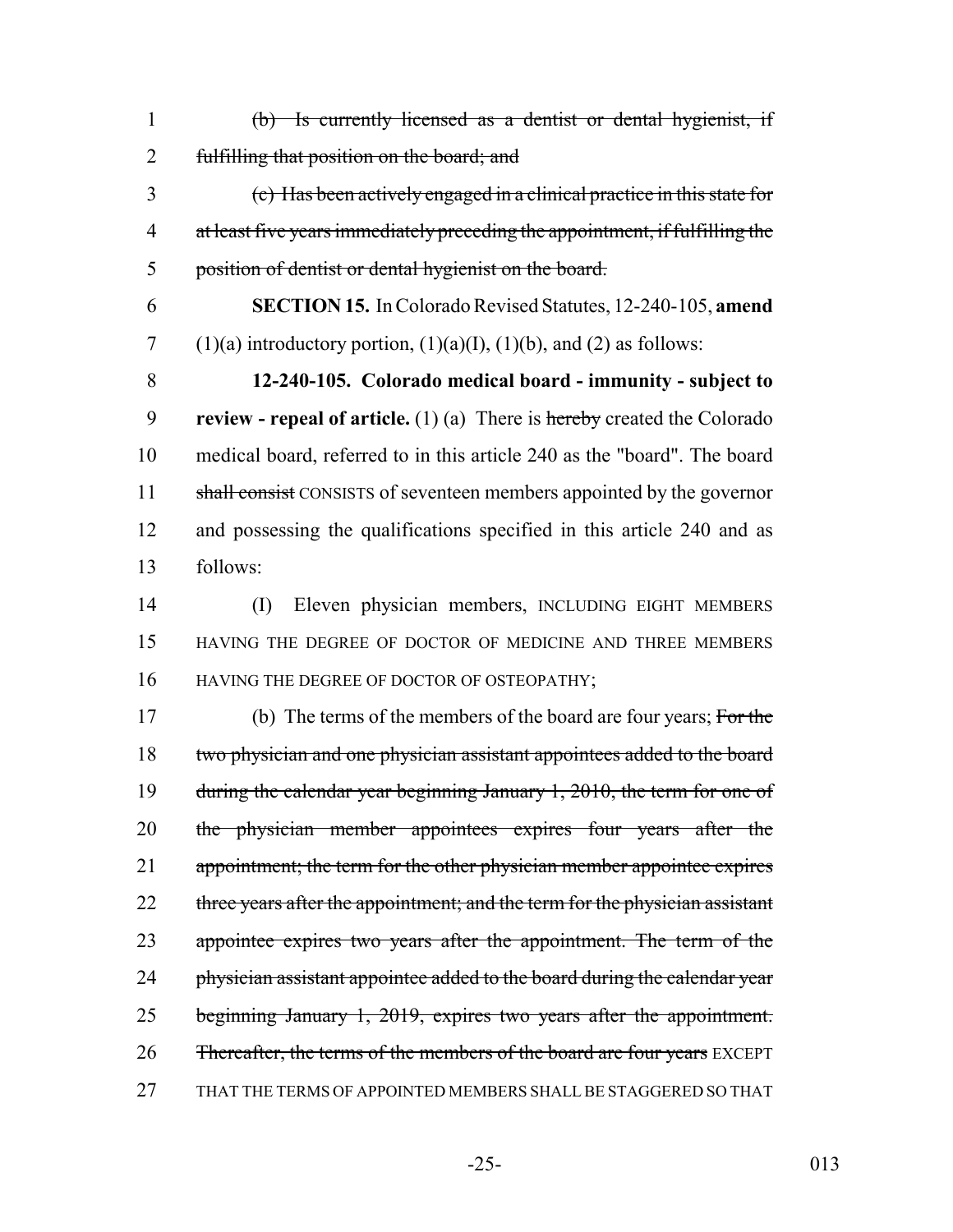1 NO MORE THAN NINE MEMBERS' TERMS EXPIRE IN THE SAME YEAR.

 (2) The board must include at all times eight members having the degree of doctor of medicine, three members having the degree of doctor 4 of osteopathy, and two physician assistants, all of whom have been THE 5 MEMBERS APPOINTED PURSUANT TO SUBSECTIONS  $(1)(a)(I)$  AND  $(1)(a)(II)$  OF THIS SECTION MUST BE licensed in good standing and HAVE BEEN actively engaged in the practice of their professions in this state for at 8 least three years next preceding their appointments. and four members of 9 the public at large.

 **SECTION 16.** In Colorado Revised Statutes, 12-245-302, **amend** (4); and **repeal** (5) as follows:

 **12-245-302. State board of psychologist examiners - created - members - terms.** (4) The governor may remove any board member for 14 misconduct, incompetence, or neglect of duty. after giving the board 15 member a written statement of the charges and an opportunity to be heard 16 thereon. Actions constituting neglect of duty shall include, but not be limited to, the failure of board members to attend three consecutive meetings or at least three quarters of the total meetings in any calendar year.

20 (5) Each board member shall receive a certificate of appointment from the governor.

 **SECTION 17.** In Colorado Revised Statutes, 12-245-402, **amend** (1) and (3); and **repeal** (5) as follows:

 **12-245-402. State board of social work examiners - created - members - terms.** (1) There is hereby created under the supervision and 26 control of the division the state board of social work examiners, which consists of seven members who are residents of the state of Colorado AND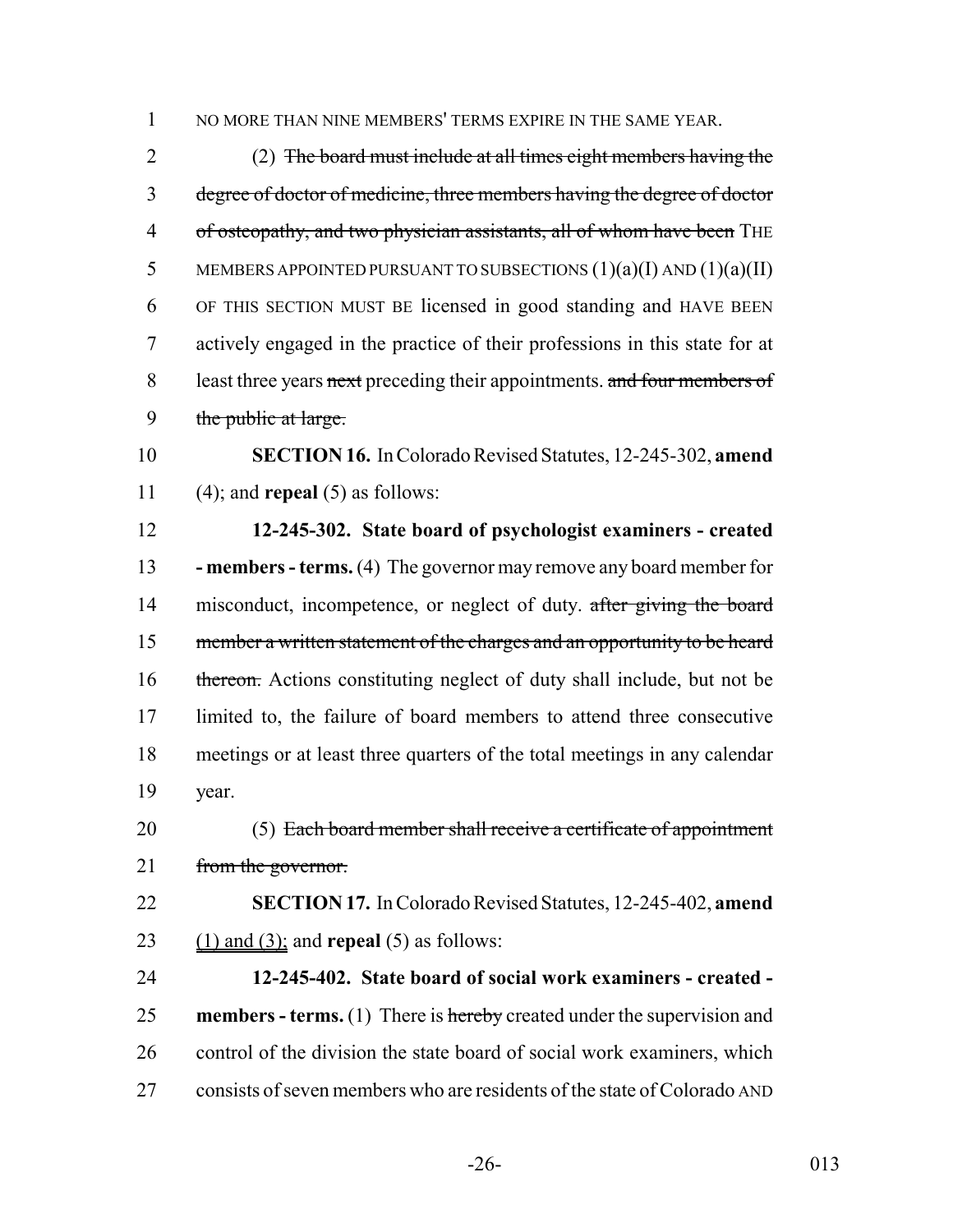1 WHO ARE APPOINTED BY THE GOVERNOR.

2 (3)  $\left(\frac{a}{b}\right)$  Each board member shall hold office until the expiration of the member's appointed term or until a successor is duly appointed. 4 Except as specified in subsection (3)(b) of this section, The term of each 5 member shall be IS four years; and no EXCEPT THAT THE TERMS SHALL BE STAGGERED SO THAT NO MORE THAN FOUR MEMBERS' TERMS EXPIRE IN THE SAME YEAR. A board member shall NOT serve more than two full consecutive terms. Any vacancy occurring in board membership other than by expiration of a term shall be filled by the governor by appointment for the remainder of the unexpired term of the member.

11 (b) The terms of office of the members on the board are modified 12 as follows in order to ensure staggered terms of office:

13 (I) The second term of office of one of the two licensed clinical 14 social worker board members who, as of July 25, 2010, would have 15 served two four-year terms shall expire on June 30, 2008, and the 16 governor shall appoint a new licensed clinical social worker to serve 17 terms as described in subsection  $(3)(a)$  of this section commencing on 18 <del>July 1, 2008.</del>

19 (II) The initial term of office of one of the board members 20 representing the general public whose initial term would otherwise expire 21 on July 25, 2010, expires on June 30, 2008, and the board member is 22 eligible to serve one additional four-year term commencing on July 1, 23 2008, and expiring on June 30, 2012. On and after the expiration of this 24 board member's term or a vacancy in this position, the governor shall 25 appoint a licensed clinical social worker to this position on the board, 26 who is eligible to serve terms as described in subsection  $(3)(a)$  of this 27 section commencing on July 1 of the applicable year.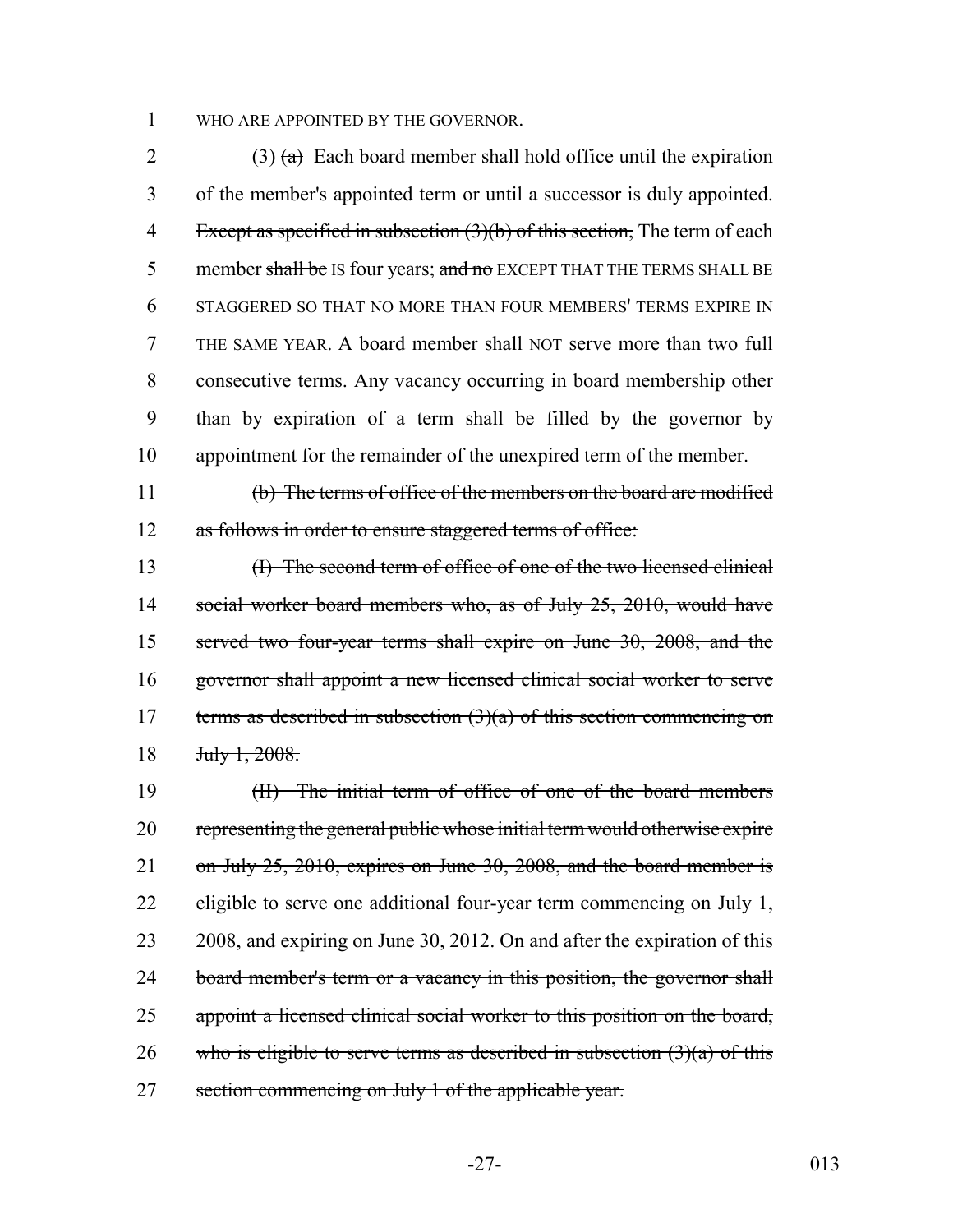(III) The term of office of the one member representing the 2 general public who, as of July 25, 2009, would have served one full four-year term and one partial four-year term shall expire on June 30, 4 2009, and the member shall be eligible to serve one additional four-year term commencing on July 1, 2009, and expiring on June 30, 2013. On and after the expiration of this board member's term, persons appointed to this 7 position on the board shall serve terms as described in subsection  $(3)(a)$ of this section commencing on July 1 of the applicable year.

9 (IV) The term of office of the one licensed clinical social worker 10 board member who, as of July 25, 2010, would have served one full 11 four-year term and one partial four-year term shall expire on June 30, 12 2009, and the board member shall be eligible to serve one additional 13 four-year term commencing on July 1, 2009, and expiring on June 30, 14 2013. On and after the expiration of this board member's term, persons 15 appointed to this position on the board shall serve terms as described in 16 subsection  $(3)(a)$  of this section commencing on July 1 of the applicable 17 year.

18 (V) The initial terms of office of the one remaining licensed 19 clinical social worker board member and the two remaining board 20 members representing the general public whose initial terms would 21 otherwise expire on July 25, 2010, shall expire on June 30, 2010, and 22 each of these board members shall be eligible to serve one additional 23 four-year term, commencing on July 1, 2010, and expiring on June 30, 24 2014. On and after the expiration of these board members' terms, persons 25 appointed to these positions on the board shall serve terms as described 26 in subsection  $(3)(a)$  of this section commencing on July 1 of the 27 applicable year.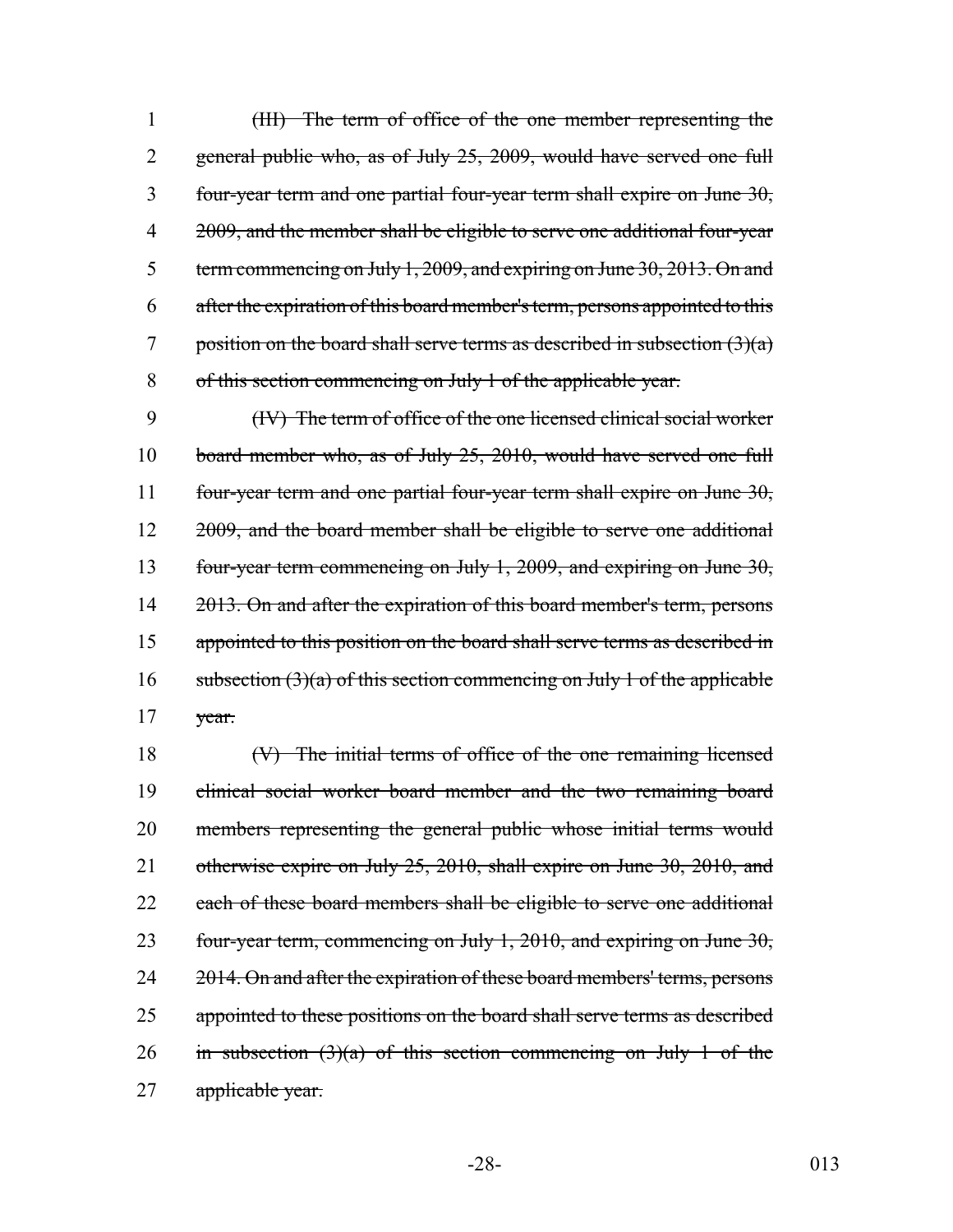2 (5) Each board member shall receive a certificate of appointment 3 from the governor.

1

4 **SECTION 18.** In Colorado Revised Statutes, 12-245-502, **amend** 5 (3); and **repeal** (5) as follows:

6 **12-245-502. State board of marriage and family therapist** 7 **examiners - created - members - terms.** (3) (a) Each board member 8 shall hold office until the expiration of his or her THE MEMBER's 9 appointed term or until a successor is duly appointed. Except as specified 10 in subsection  $(3)(b)$  of this section, Members shall serve terms of four 11 years; and no EXCEPT THAT THE TERMS SHALL BE STAGGERED SO THAT NO 12 MORE THAN FOUR MEMBERS' TERMS EXPIRE IN THE SAME YEAR. A member 13 shall NOT serve more than two full consecutive terms. When the term of 14 each board member expires, the governor shall appoint his or her 15 successor for a term of four years. Any vacancy occurring in the board 16 membership other than by the expiration of a term shall be filled by the 17 governor by appointment for the remainder of the unexpired term of the 18 member.

19 (b) The terms of office of the members on the board are modified 20 as follows in order to ensure staggered terms of office:

21 (I) The second term of office of one of the board members 22 representing the general public whose second term would otherwise 23 expire on August 12, 2010, shall expire on July 31, 2008. On and after the 24 expiration of this board member's term, persons appointed to this position 25 on the board shall serve terms as described in subsection  $(3)(a)$  of this 26 section commencing on August 1 of the applicable year.

27 (II) The initial term of office of one of the marriage and family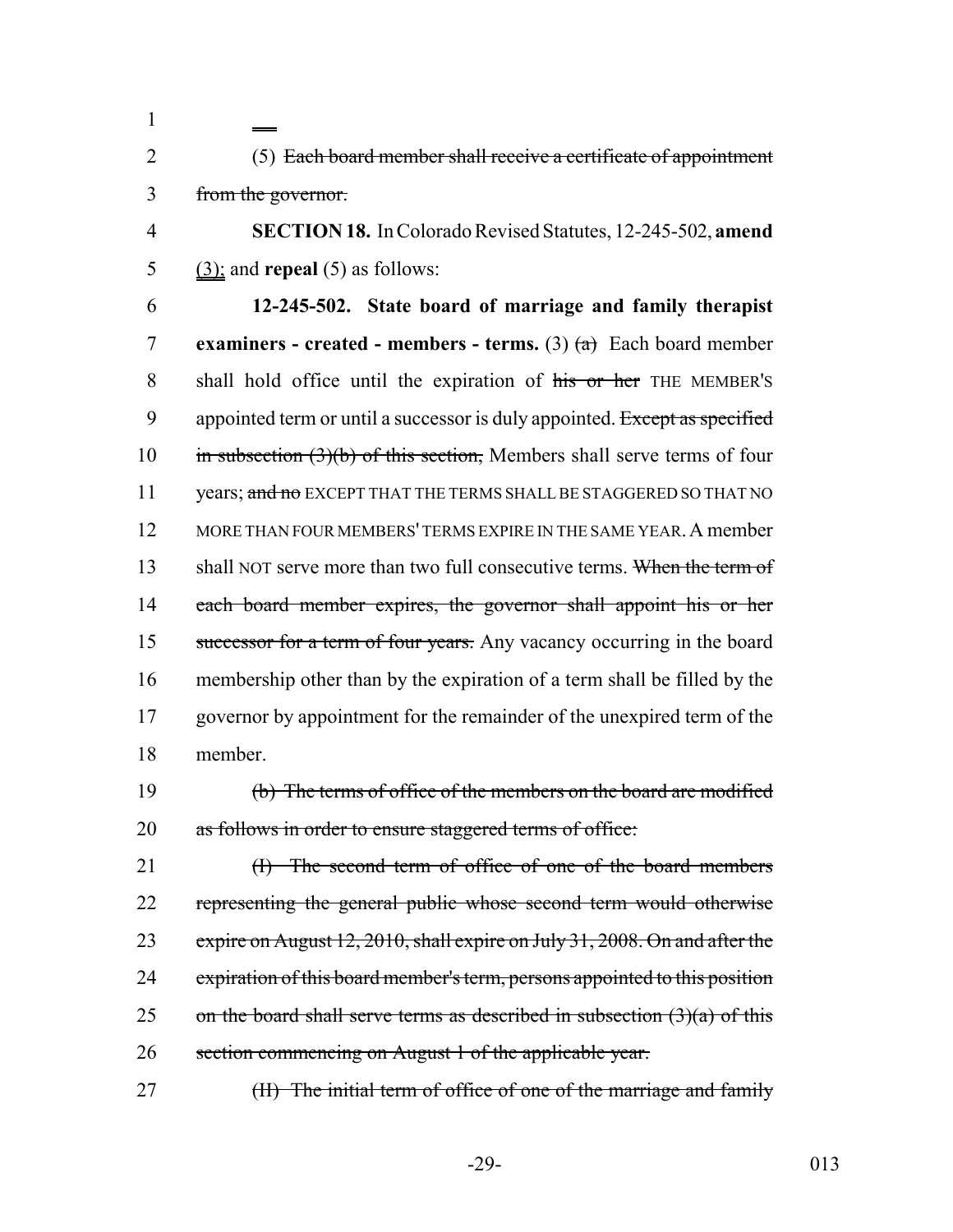therapist board members whose initial term would otherwise expire on August 12, 2010, shall expire on July 31, 2008, and the board member shall be eligible to serve one additional four-year term commencing on August 1, 2008, and expiring on July 31, 2012. On and after the expiration of this board member's term, persons appointed to this position 6 on the board shall serve terms as described in subsection  $(3)(a)$  of this section commencing on August 1 of the applicable year.

8 (III) The term of office of the one board member representing the 9 general public who, as of August 12, 2009, would have served one full 10 four-year term and one partial four-year term expires on July 31, 2009. 11 This board member is eligible to serve one additional four-year term 12 commencing on August 1, 2009, and expiring on July 31, 2013. On and 13 after the expiration of this board member's term or a vacancy in this 14 position, the governor shall appoint a marriage and family therapist to this 15 position on the board, who is eligible to serve terms as described in 16 subsection  $(3)(a)$  of this section commencing on August 1 of the 17 applicable year.

18 (IV) The initial term of office of one of the marriage and family therapist board members whose initial term would otherwise expire on August 12, 2010, shall expire on July 31, 2009, and the board member shall be eligible to serve one additional four-year term commencing August 1, 2009, and expiring on July 31, 2013. On and after the 23 expiration of this board member's term, persons appointed to this position 24 on the board shall serve terms as described in subsection  $(3)(a)$  of this section commencing on August 1 of the applicable year.

26 (V) The initial term of office of one of the marriage and family 27 therapist board members whose initial term of office would otherwise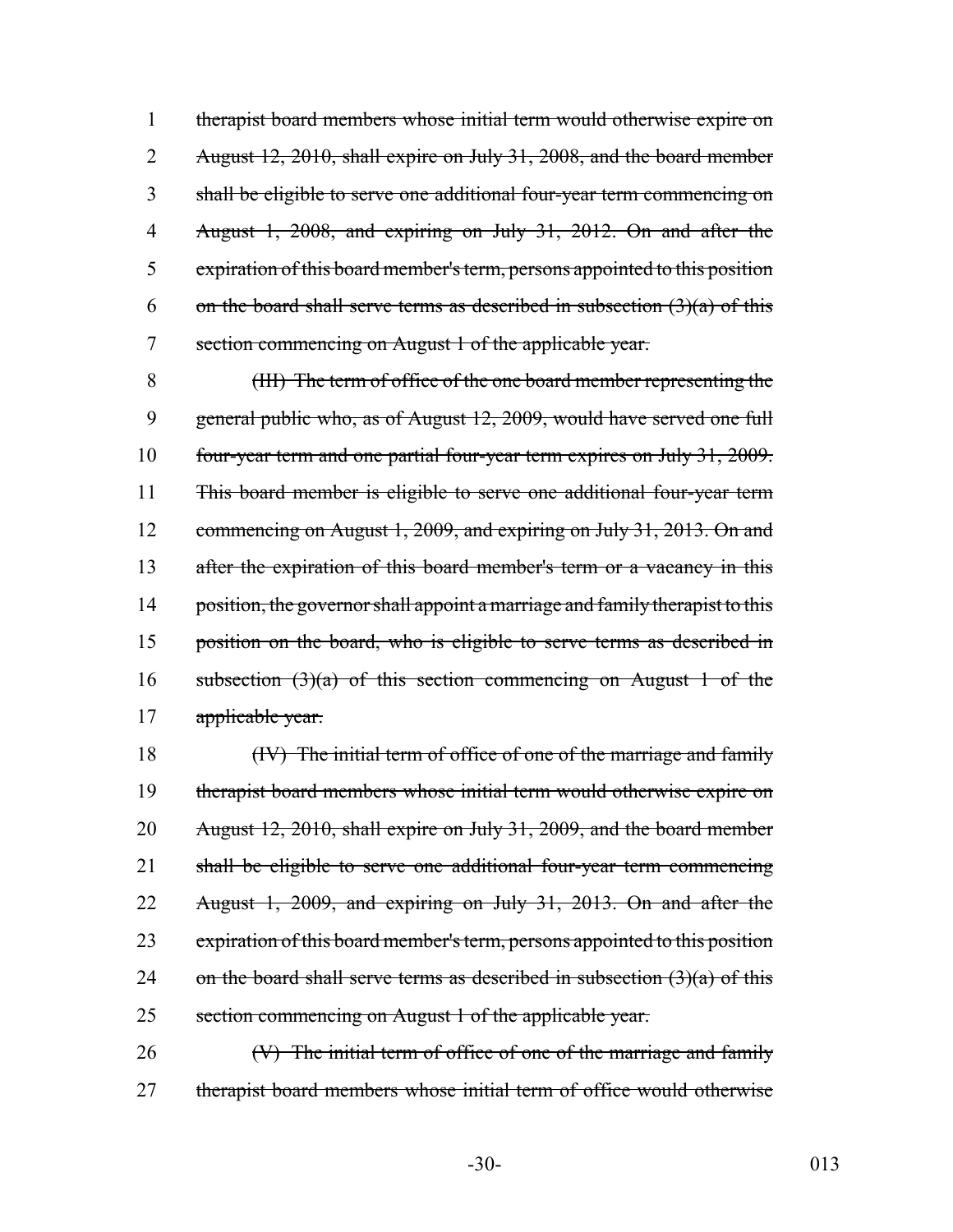expire on August 12, 2010, shall expire on July 31, 2010, and the board member shall be eligible to serve one additional four-year term commencing on August 1, 2010, and expiring on July 31, 2014. On and 4 after the expiration of this board member's term, persons appointed to this 5 position on the board shall serve terms as described in subsection  $(3)(a)$ of this section commencing on August 1 of the applicable year.

 (VI) The second term of office of one of the board members representing the general public whose second term would otherwise expire on August 12, 2010, shall expire on July 31, 2010, and the 10 governor shall appoint one new representative of the general public to 11 serve terms as described in subsection  $(3)(a)$  of this section commencing on August 1, 2010.

13 (VII) The term of office of the one board member representing the 14 general public who, as of August 12, 2010, would have served one full 15 four-year term and one partial four-year term shall expire on July 31, 16 2010. This board member shall be eligible to serve one additional 17 four-year term commencing on August 1, 2010, and expiring on July 31, 18 2014. On and after the expiration of this board member's term, persons 19 appointed to this position on the board shall serve terms as described in 20 subsection  $(3)(a)$  of this section commencing on August 1 of the 21 applicable year.

22

23 (5) Each board member shall receive a certificate of appointment 24 from the governor.

25 **SECTION 19.** In Colorado Revised Statutes, 12-245-602, **amend** 26 (3); and **repeal** (5) as follows:

27 **12-245-602. State board of licensed professional counselor**

-31- 013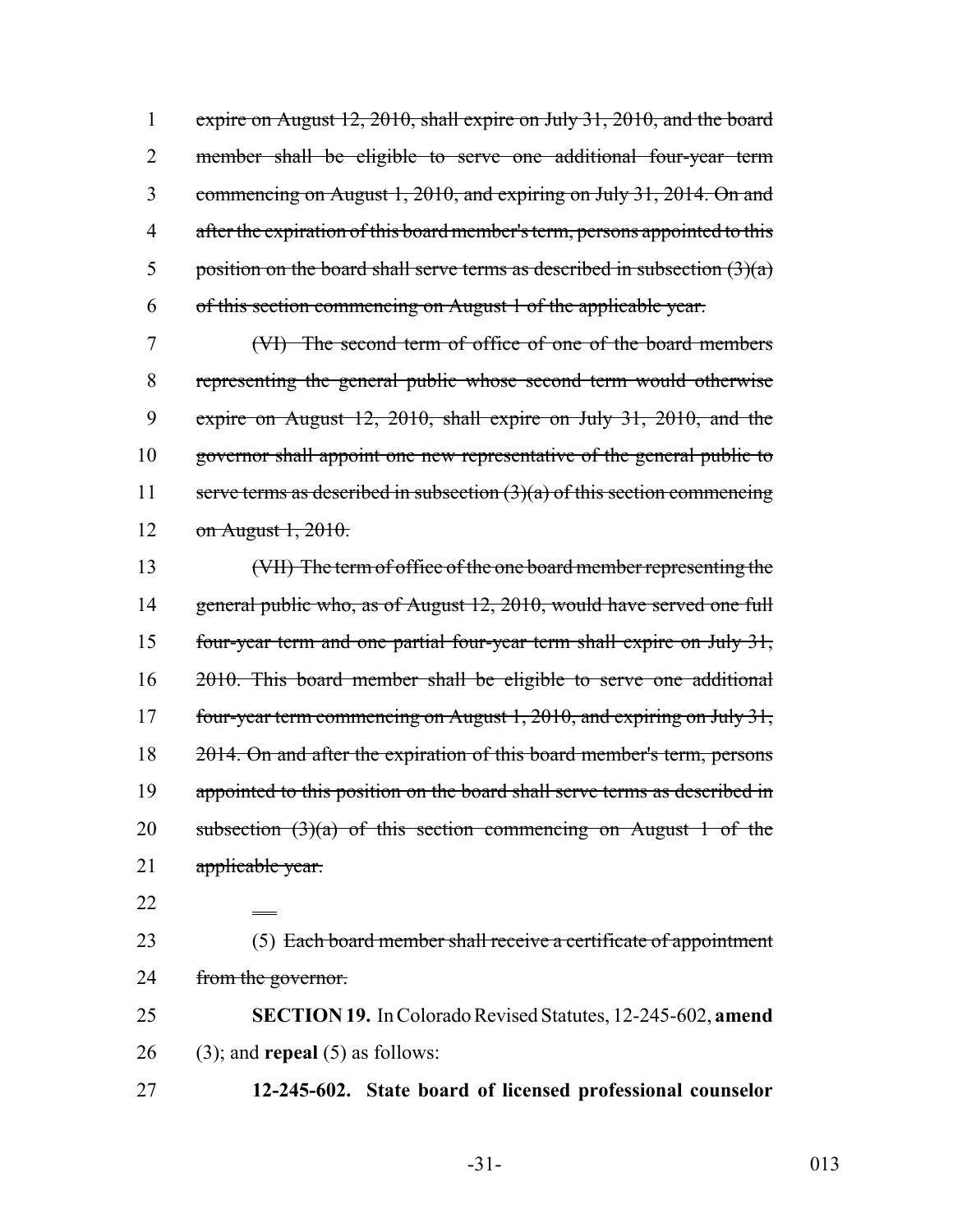1 **examiners - created - members - fines.** (3)  $(a)$  Each member shall hold 2 office until the expiration of his or her THE MEMBER's appointed term or 3 until a successor is duly appointed. Except as specified in subsection 4 (3)(b) of this section, Members shall serve terms of four years; and no 5 EXCEPT THAT THE TERMS SHALL BE STAGGERED SO THAT NO MORE THAN 6 FOUR MEMBERS' TERMS EXPIRE IN THE SAME YEAR. A member shall NOT 7 serve more than two full consecutive terms. When the term of each board 8 member expires, the governor shall appoint his or her successor for a term 9 of four years. Any vacancy occurring in the board membership other than 10 by the expiration of a term shall be filled by the governor by appointment 11 for the unexpired term of the member.

12 (b) The terms of office of the members on the board are modified 13 as follows in order to ensure staggered terms of office:

14 (I) The terms of office of the one licensed professional counselor 15 board member and one of the board members representing the general 16 public who, as of September 12, 2010, would have served one full 17 four-year term and one partial four-year term shall expire on August 31, 18 2008. Each of these board members shall be eligible to serve one 19 additional four-year term, commencing on September 1, 2008, and 20 expiring on August 31, 2012. On and after the expiration of these board 21 members' terms, persons appointed to these positions on the board shall 22 serve terms as described in subsection  $(3)(a)$  of this section commencing 23 on September 1 of the applicable year.

24 (II) The term of office of the one board member representing the 25 public whose initial term would otherwise expire on September 12, 2009, 26 expires on August 31, 2009, and the board member is eligible to serve 27 one additional four-year term, commencing on September 1, 2009, and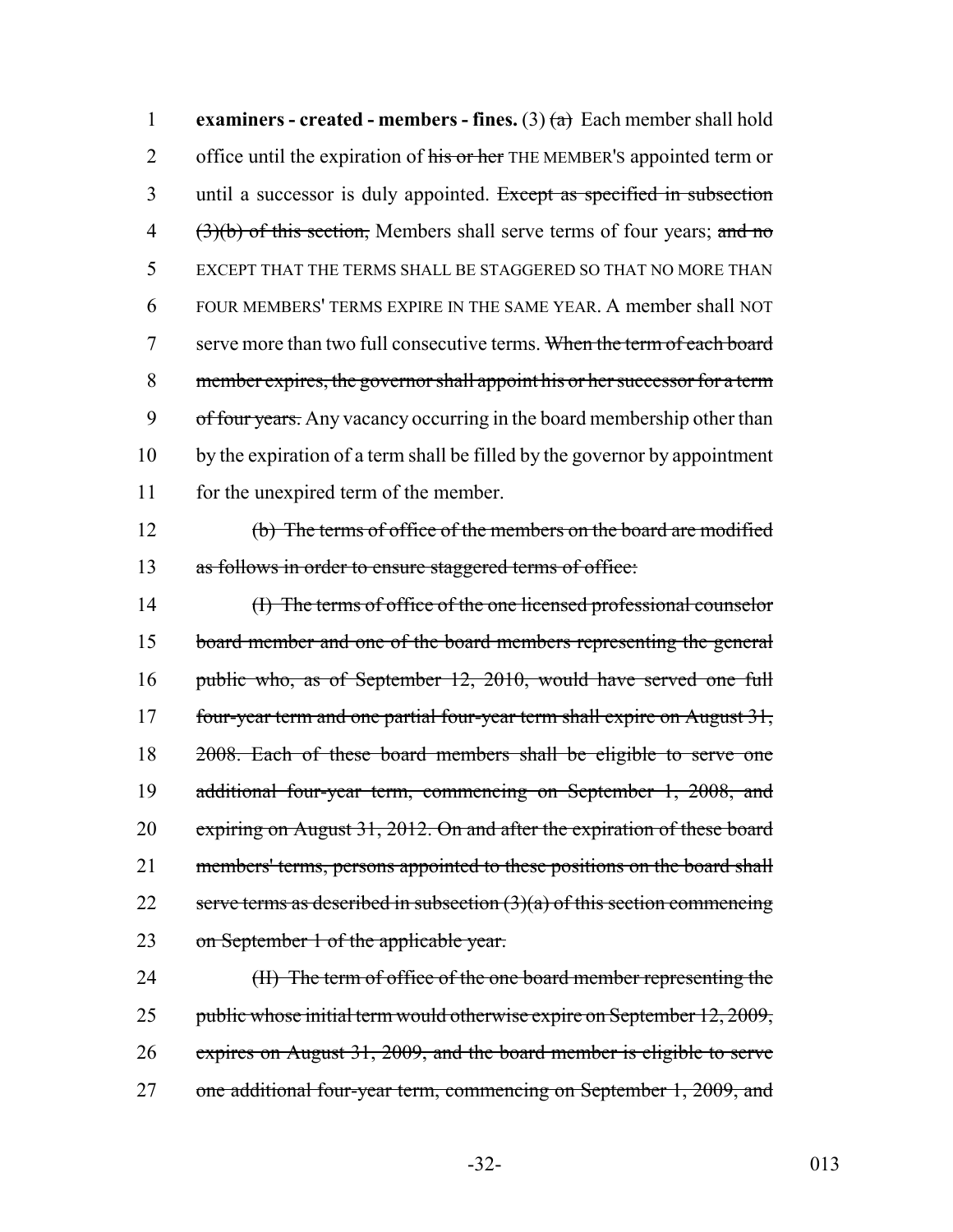1 expiring on August 31, 2013. On and after the expiration of this board 2 member's term or a vacancy in this position, the governor shall appoint a 3 licensed professional counselor to this position on the board, who is 4 eligible to serve terms as described in subsection  $(3)(a)$  of this section 5 commencing on September 1 of the applicable year.

6 (III) The initial term of office of one of the two licensed 7 professional counselor board members whose initial term of office would 8 otherwise expire on September 12, 2010, shall expire on August 31, 2009. 9 This board member shall be eligible to serve one additional four-year 10 term commencing on September 1, 2009, and expiring on August 31, 11 2013. On and after the expiration of this board member's term, persons 12 appointed to this position on the board shall serve terms as described in 13 subsection  $(3)(a)$  of this section commencing on September 1 of the 14 applicable year.

15 (IV) The initial terms of office of the two remaining board 16 members representing the general public and the one remaining licensed 17 professional counselor whose initial terms would otherwise expire on 18 September 12, 2010, shall expire on August 31, 2010. Each of these board 19 members shall be eligible to serve one additional four-year term 20 commencing on September 1, 2010, and expiring on August 31, 2014. On 21 and after the expiration of these board members' terms, persons appointed 22 to these positions on the board shall serve terms as described in 23 subsection  $(3)(a)$  of this section commencing on September 1 of the 24 applicable year.

25 (5) Each board member shall receive a certificate of appointment 26 from the governor.

27 **SECTION 20.** In Colorado Revised Statutes, 12-245-702, **amend**

-33- 013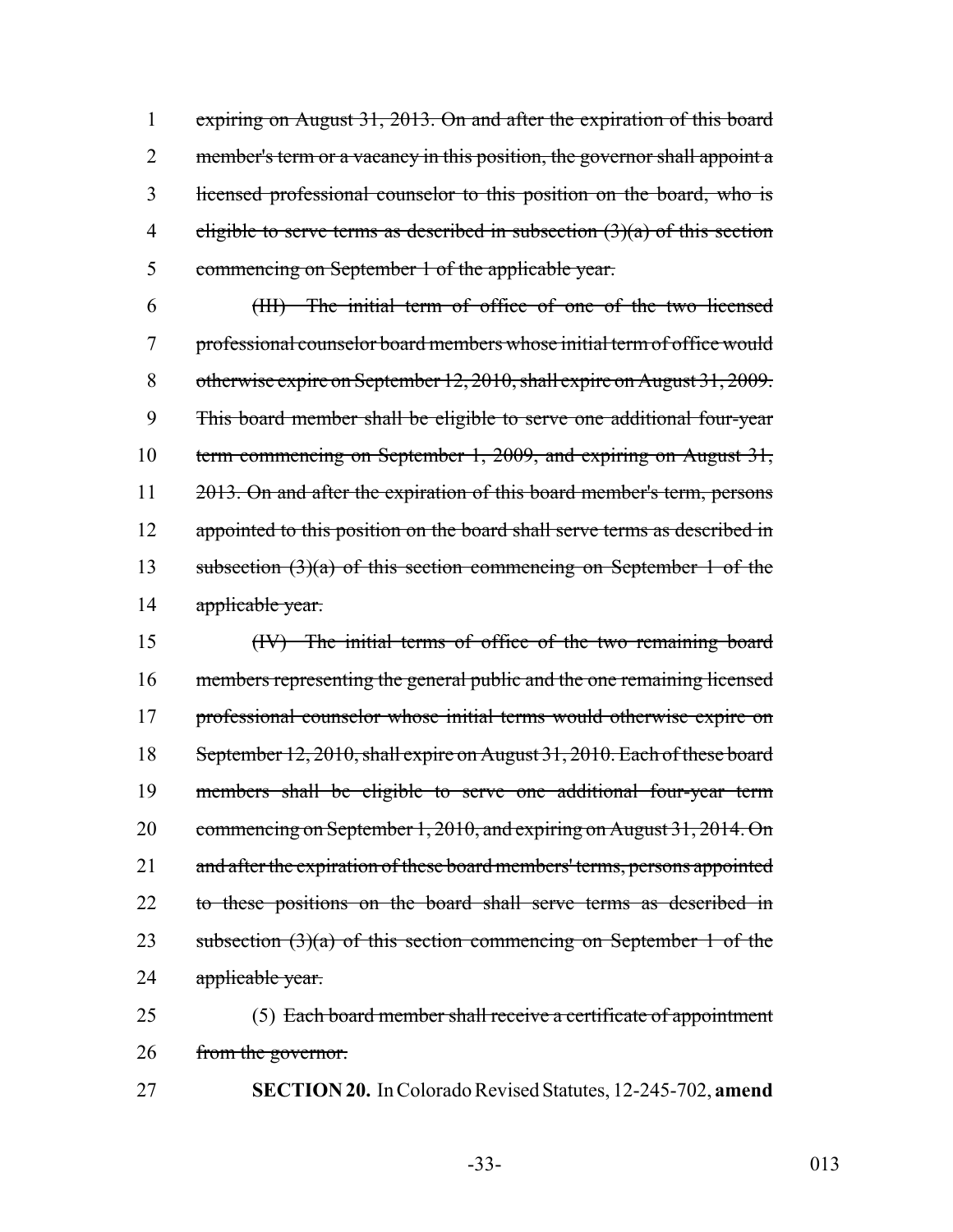(2); **repeal** (5)(b); and **add** (2.5) as follows:

 **12-245-702. State board of unlicensed psychotherapists - creation - membership.** (2) Three TWO members of the board shall be appointed by the governor from the general public who are not regulated by this article 245 with a good-faith effort to achieve broad-based geographical representation. The members are eligible to serve terms of four years. A member must not have any direct involvement or interest in the provision of psychotherapy; except that a member may be or may have been a consumer of psychotherapy services.

10 (2.5) THE GOVERNOR SHALL APPOINT ONE MEMBER WHO IS A REGULATED PSYCHOTHERAPIST TO THE BOARD. THE MEMBER IS ELIGIBLE TO SERVE TERMS AS DESCRIBED IN SUBSECTIONS (3) AND (4) OF THIS SECTION.

14  $(5)(b)$  For purposes of appointments to the board made on or after 15 July 1, 2011, upon the occurrence of a vacancy in a position held by a 16 member representing the public or upon the expiration of the second term 17 of office of a member representing the public, whichever occurs first, the governor shall appoint a regulated psychotherapist to that position on the 19 board, who is eligible to serve terms as described in subsections (3) and 20 (4) of this section.

 **SECTION 21.** In Colorado Revised Statutes, 12-245-802, **amend** (3) as follows:

 **12-245-802. State board of addiction counselor examiners -** 24 **created - members - terms.** (3)  $(a)$  Each board member shall hold office until the expiration of the member's appointed term or until a successor 26 is duly appointed. Except as specified in subsection  $(3)(b)$  of this section, 27 The term of each member is four years; and EXCEPT THAT THE TERMS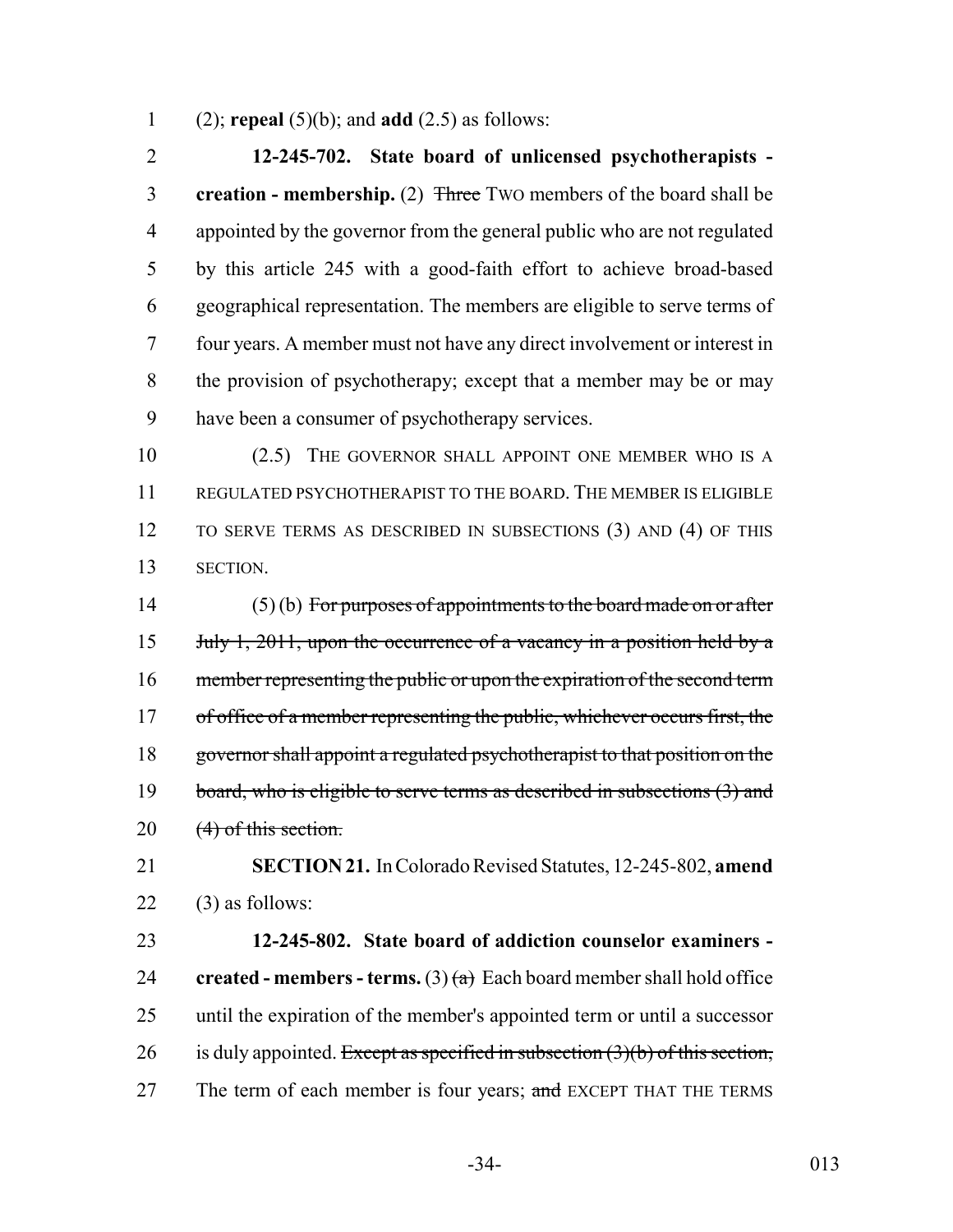SHALL BE STAGGERED SO THAT NO MORE THAN FOUR MEMBERS' TERMS EXPIRE IN THE SAME YEAR. A board member shall not serve more than two full consecutive terms. The governor shall fill a vacancy occurring in board membership, other than by expiration of a term, by appointment for 5 the unexpired term of the member.

6 (b) The initial terms of office of the members appointed to the 7 board as of January 1, 2012, are modified as follows in order to ensure 8 staggered terms of office:

9 (I) The initial term of office of one of the board members 10 representing the general public, whose initial term would otherwise expire 11 on December 31, 2015, expires on December 31, 2013, and this board 12 member is eligible to serve one additional four-year term commencing on 13 January 1, 2014, and expiring on December 31, 2017. On and after the 14 expiration of the board member's term, the term of a person appointed to 15 this member's position on the board is as described in subsection  $(3)(a)$  of 16 this section commencing on January 1 of the applicable year.

17 (II) The initial terms of office of two of the licensed or certified 18 addiction counselor board members, whose initial terms would otherwise 19 expire on December 31, 2015, expire on December 31, 2013. These board 20 members are eligible to serve one additional four-year term, commencing 21 on January 1, 2014, and expiring on December 31, 2017. On and after the 22 expiration of these board members' terms, the terms of persons appointed 23 to the members' positions on the board are as described in subsection 24  $(3)(a)$  of this section commencing on January 1 of the applicable year. 25 **SECTION 22.** In Colorado Revised Statutes, 12-255-105, **amend**

 $26$  (1)(d)(I) as follows:

27 **12-255-105. State board of nursing created - removal of board**

-35- 013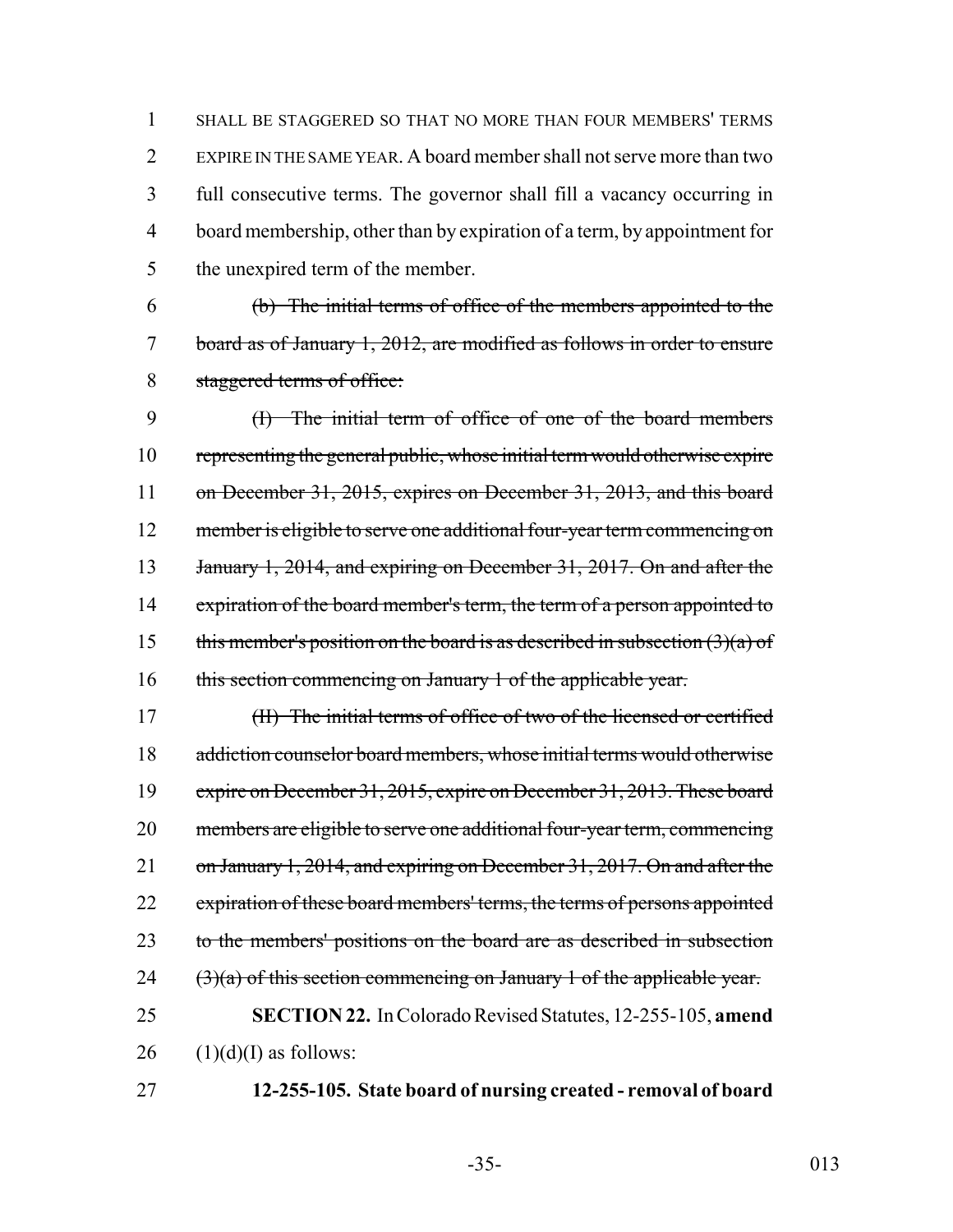**members - meetings of board.** (1) (d) (I) Each member of the board 2 shall be appointed for a term of three years; except that members 3 appointed to the board for a first or second term on or after July 1, 2009, 4 shall be appointed for a term of four years.

 **SECTION 23.** In Colorado Revised Statutes, 13-1-203, **amend** (1) and (3) as follows:

 **13-1-203. Court security cash fund commission - creation - membership.** (1) There is hereby created in the judicial department the court security cash fund commission to evaluate grant applications received pursuant to this part 2 and make recommendations to the state court administrator for awarding grants from the court security cash fund. 12 The commission shall be appointed no later than July 1, 2007.

 (3) The term of office of each member of the commission shall be 14 IS three years; except that of those members first appointed, one member representing each entity shall be appointed for a one-year term and one member representing each entity shall be appointed for a two-year term THE TERMS SHALL BE STAGGERED SO THAT NO MORE THAN FOUR MEMBERS' TERMS EXPIRE IN THE SAME YEAR. A vacancy shall be filled by the respective appointing authority for the unexpired term only.

 **SECTION 24.** In Colorado Revised Statutes,14-10-115, **amend** 21  $(16)(c)$  as follows:

 **14-10-115. Child support guidelines - purpose - determination of income - schedule of basic child support obligations - adjustments to basic child support - additional guidelines - child support commission - definitions.** (16) **Child support commission.** (c) (I) The 26 child support commission consists of no more than twenty-one members. (II) The governor shall appoint UP TO NINETEEN persons to the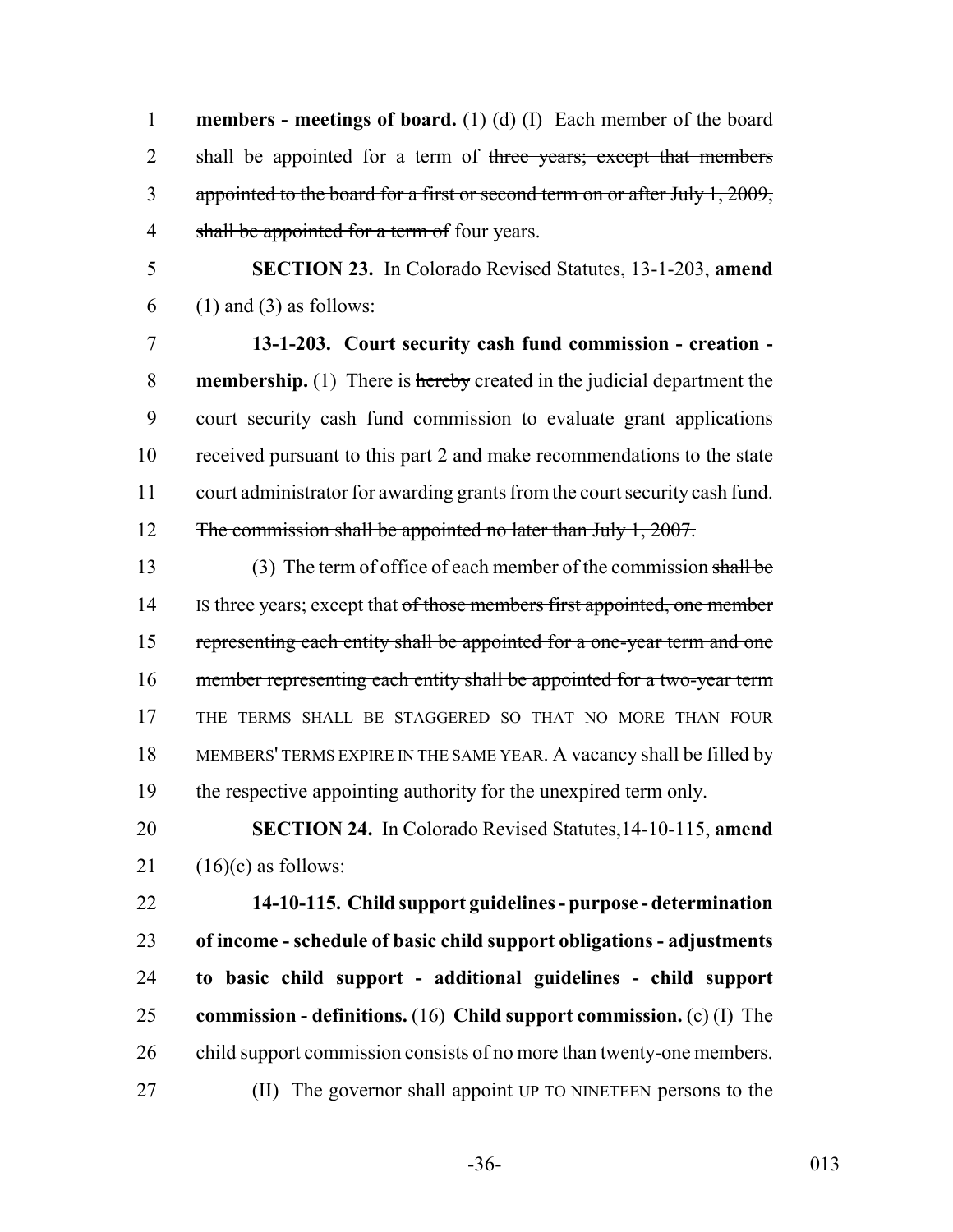1 commission, who are MUST INCLUDE:

 (A) Representatives of the judiciary and the Colorado bar association;

 (B) Members of the commission appointed by the governor must 5 also include The director of the division in the state department of human 6 services who is responsible for child support enforcement, or his or her THE DIRECTOR'S designee;

(C) A director of a county department of human or social services;

(D) The child support liaison to the judicial department;

(E) Interested parties;

(F) A certified public accountant; and

12 (G) Parent representatives. In making his or her appointments to 13 the commission, the governor may appoint persons as parent representatives.

 (III) In making his or her appointments to the commission, the governor shall attempt to assure geographical diversity.

 (IV) The remaining two members of the commission are a member of the house of representatives appointed by the speaker of the house of representatives and a member of the senate appointed by the president of the senate and must not be members of the same political party.

 **SECTION 25.** In Colorado Revised Statutes, 16-9-701, **amend** 23  $(1)(a)$  as follows:

 **16-9-701. Discovery project steering committee.** (1) (a) There 25 shall be a IS CREATED THE discovery project steering committee convened to assist in developing a request for proposal application and selection process to choose a vendor to develop a statewide discovery sharing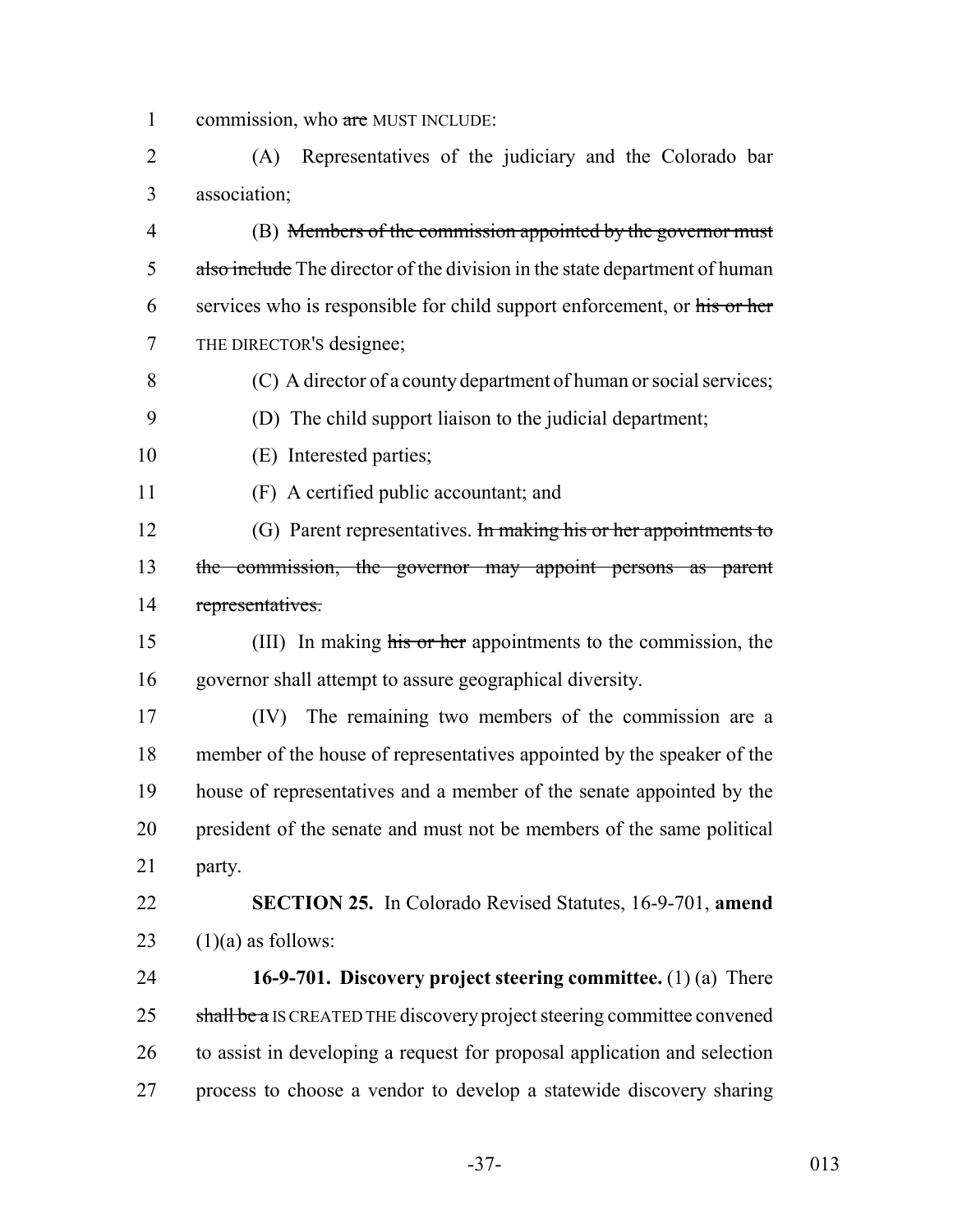- system. The steering committee consists of:
- 2 (I) The attorney general or his or her THE ATTORNEY GENERAL'S designee, who shall serve as the chair of the steering committee; 4 (II) The state court administrator or his or her THE STATE COURT ADMINISTRATOR'S designee, who shall serve as the vice-chair of the steering committee; (III) The state public defender or his or her THE STATE PUBLIC DEFENDER'S designee; (IV) A representative of the criminal defense bar appointed by the chief justice; 11 (V) A DISTRICT COURT JUDGE APPOINTED BY THE CHIEF JUSTICE; 12  $(W)$  (VI) Three district attorneys appointed by the governor, one representing an urban judicial district, one representing a mid-sized district, and one representing a rural district; 15  $(\forall H)(VII)$  A county sheriff appointed by the governor; (VII) The alternate defense counsel or his or her designee; (VIII) A chief of police appointed by the governor; and 18 (IX) A district court judge appointed by the chief justice. THE ALTERNATE DEFENSE COUNSEL OR THE ALTERNATE DEFENSE COUNSEL'S DESIGNEE. **SECTION 26.** In Colorado Revised Statutes, 16-11.3-102, **amend** (3)(a) and (3)(b) as follows: **16-11.3-102. Colorado commission on criminal and juvenile justice - creation - membership - operation.** (3) (a) The appointed members of the commission shall serve terms of three years; except that 26 the members first appointed pursuant to sub-subparagraphs  $(D)$  to  $(I)$  of 27 subparagraph  $(XI)$  of paragraph  $(a)$  of subsection  $(2)$  of this section shall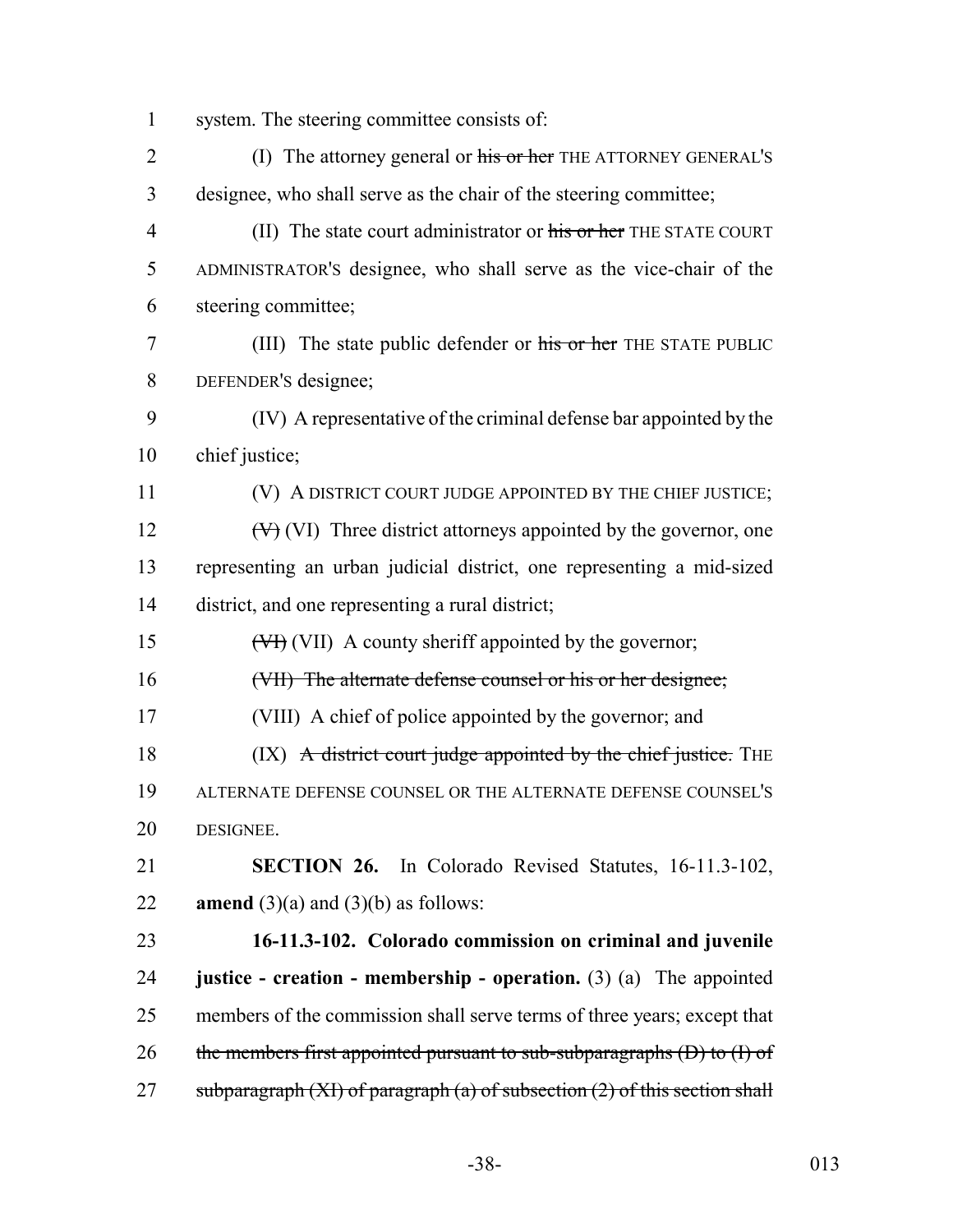1 each serve a two-year term THE TERMS SHALL BE STAGGERED SO THAT NO 2 MORE THAN TWELVE MEMBERS' TERMS EXPIRE IN THE SAME YEAR. The members appointed after the initial two-year terms shall serve three-year terms.

 (b) Each appointing authority shall appoint the initial appointed members of the commission within sixty days after May 23, 2007. The governor shall appoint the commission members described in subsection 8 (2)(a)(XI)(I), (2)(a)(XI)(J), (2)(a)(XI)(K), and (2)(a)(XI)(L) of this 9 section on or before July 1, 2018. An appointed member shall not serve more than two consecutive full terms, in addition to any partial term. In the event of a vacancy in an appointed position by death, resignation, removal for misconduct, incompetence, neglect of duty, or otherwise, the appointing authority shall appoint a member to fill the position for the remainder of the unexpired term.

 **SECTION 27.** In Colorado Revised Statutes, 17-2-201, **amend** (1)(a) and (1)(c.2); and **repeal** (1)(b) and (1)(c) as follows:

 **17-2-201. State board of parole - duties - definitions - repeal.** 18 (1) (a) There is hereby created a THE state board of parole, referred to in this part 2 as the "board", which consists of nine members. The members of the board are appointed by the governor and confirmed by the senate, and they shall devote their full time to their duties as members of the 22 board. The members are appointed for three-year terms; and may EXCEPT THAT THE TERMS SHALL BE STAGGERED SO THAT NO MORE THAN THREE MEMBERS' TERMS EXPIRE IN THE SAME YEAR. A MEMBER MAY serve consecutive terms. The governor may remove a board member for incompetency, neglect of duty, malfeasance in office, continued failure to use the risk assessment guidelines as required by section 17-22.5-404,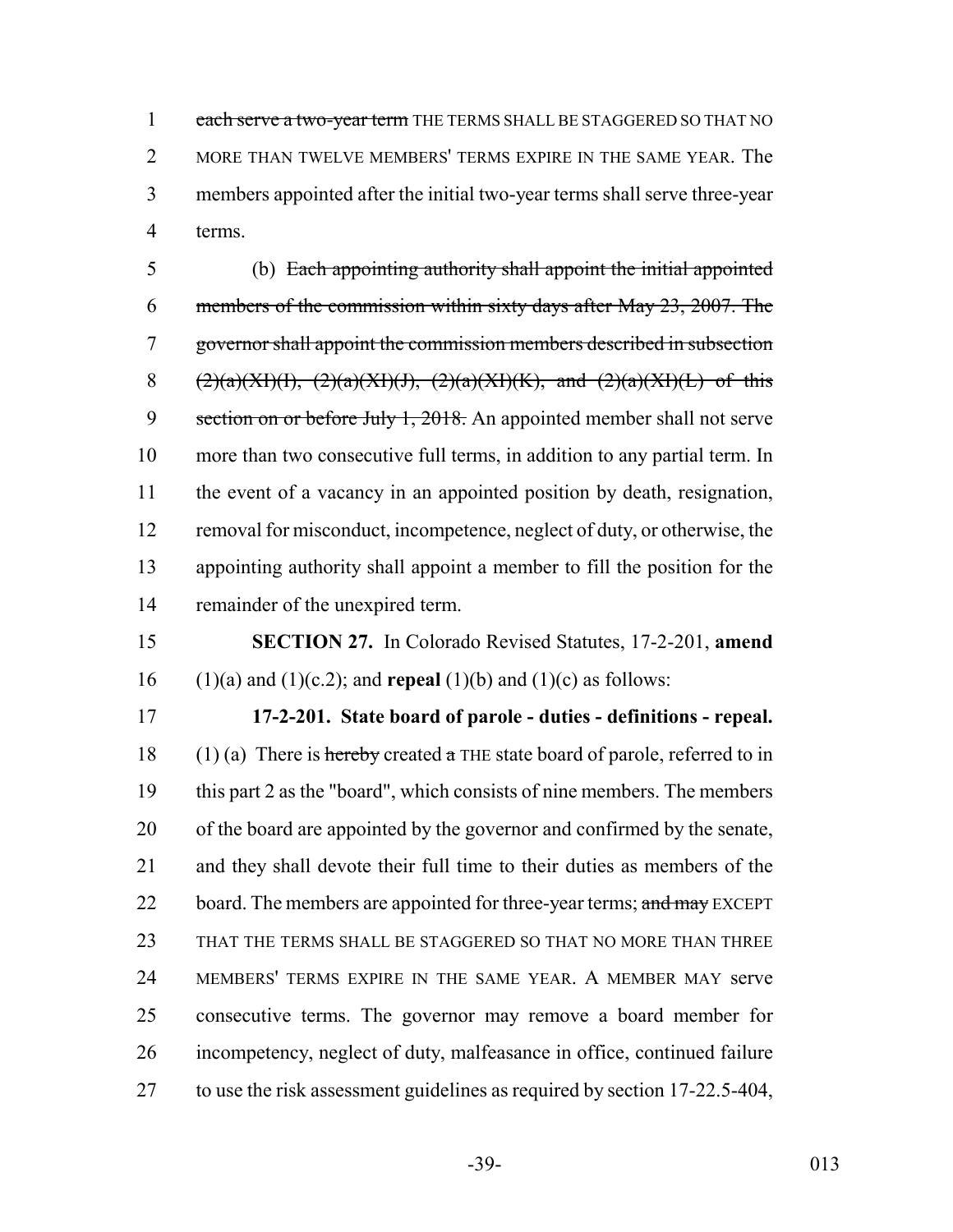or failure to regularly attend meetings as determined by the governor. Final conviction of a felony during the term of office of a board member automatically disqualifies the member from further service on the board. The board is composed of representatives from multidisciplinary areas of expertise. Two members must have experience in law enforcement, and one member must have experience in offender supervision, including parole, probation, or community corrections. Six members must have experience in other relevant fields. Each member of the board must have a minimum of five years of experience in a relevant field and knowledge of parole laws and guidelines, rehabilitation, correctional administration, the functioning of the criminal justice system, issues associated with victims of crime, the duties of board members, and actuarial risk assessment instruments and other offender assessment instruments used 14 by the board and the department of corrections. A person who has been convicted of a felony or of a misdemeanor involving moral turpitude or who has any financial interests that conflict with the duties of a member of the board is ineligible for appointment.

 (b) The parole board in existence prior to July 1, 1987, is 19 abolished on July 1, 1987. The governor shall appoint a new parole board 20 pursuant to this section, two members of which shall be appointed for 21 terms of three years, two members of which shall be appointed for terms 22 of two years, and one member of which shall be appointed for a term of 23 one year. Thereafter, members shall be appointed for terms of three years. 24 If a member is appointed during a period of time in which the general 25 assembly is not in session, that member shall serve on a temporary basis 26 until the general assembly next convenes.

(c) The parole board in existence prior to July 1, 1990, shall be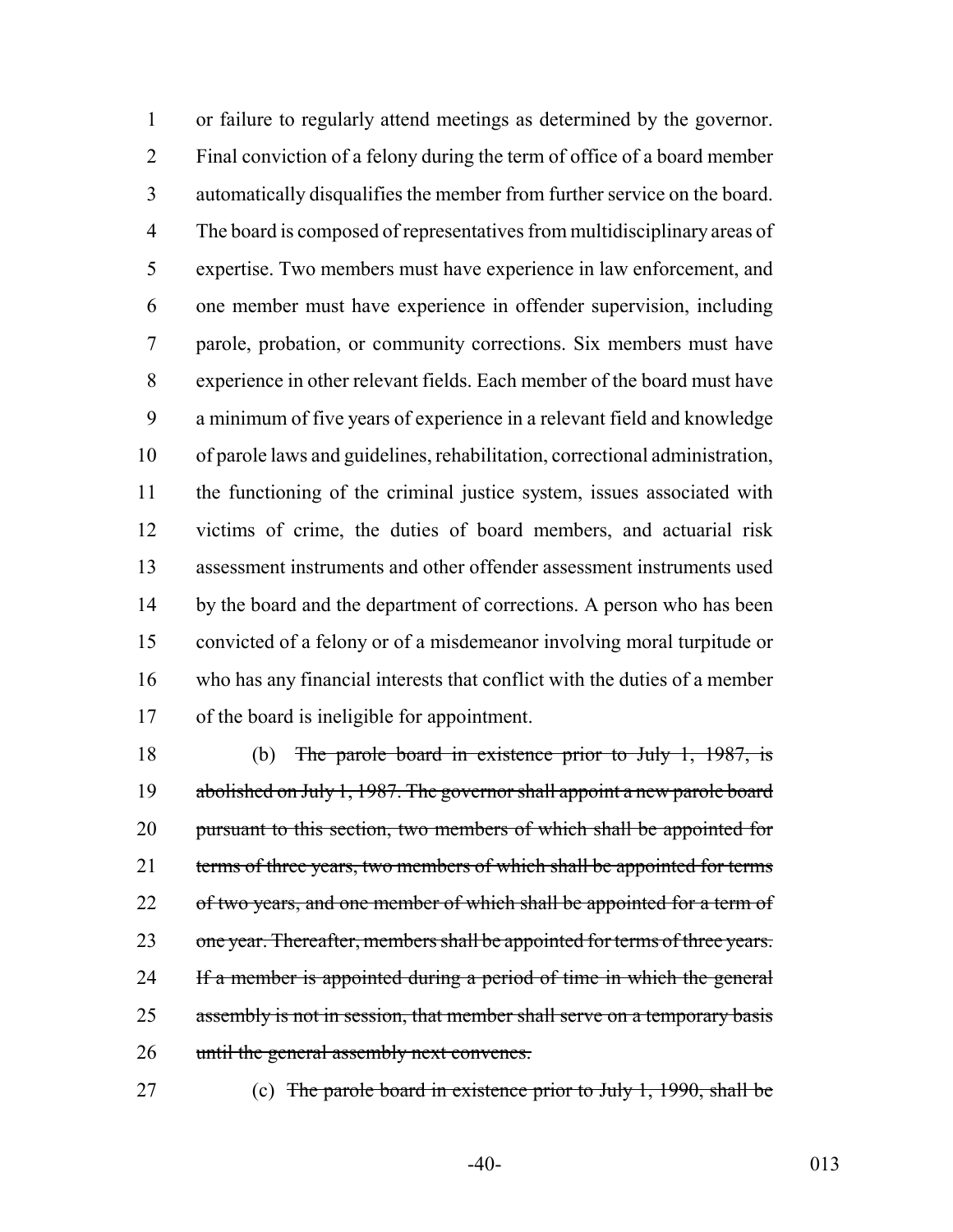expanded to seven members on July 1, 1990. The governor shall appoint an additional law enforcement representative and an additional citizen representative to the board, one for a term of two years to expire on July 4 1, 1992, and one for a term of three years to expire on July 30, 1993. Thereafter, such members shall be appointed for terms of three years.

 (c.2) (I) The parole board in existence prior to July 1, 2019, is expanded to nine members on July 1, 2019. The governor shall appoint one additional member to the board for a term of two years, to expire on July 30, 2021. The governor shall appoint one additional member to the board for a term of three years, to expire on July 30, 2022. Thereafter, the governor shall appoint each such member for a term of three years.

 (II) THIS SUBSECTION (1)(c.2) IS REPEALED, EFFECTIVE DECEMBER 31, 2022.

 **SECTION 28.** In Colorado Revised Statutes, 17-24-104, **amend** 15 (2)(a) introductory portion,  $(2)(a)$ (VIII), and  $(2)(b)$  as follows:

 **17-24-104. Creation of division of correctional industries and advisory committee - enterprise status of division - duties of committee - sunset review of committee - rules.** (2) (a) There is hereby 19 created the correctional industries advisory committee, which shall 20 consist CONSISTS of:

 (VIII) A county sheriff, WHO SHALL BE appointed by the governor 22 FOR A TERM OF THREE YEARS.

23 (b) Each member shall hold HOLDS office for his or her UNTIL THE 24 MEMBER'S term EXPIRES and until his or her A successor is appointed. and 25 qualified. Any member shall be IS eligible for reappointment, but he or 26 she shall not be eligible to serve more than two consecutive full terms. 27 Except as otherwise provided in section 2-2-326,  $C.R.S.,$  members of the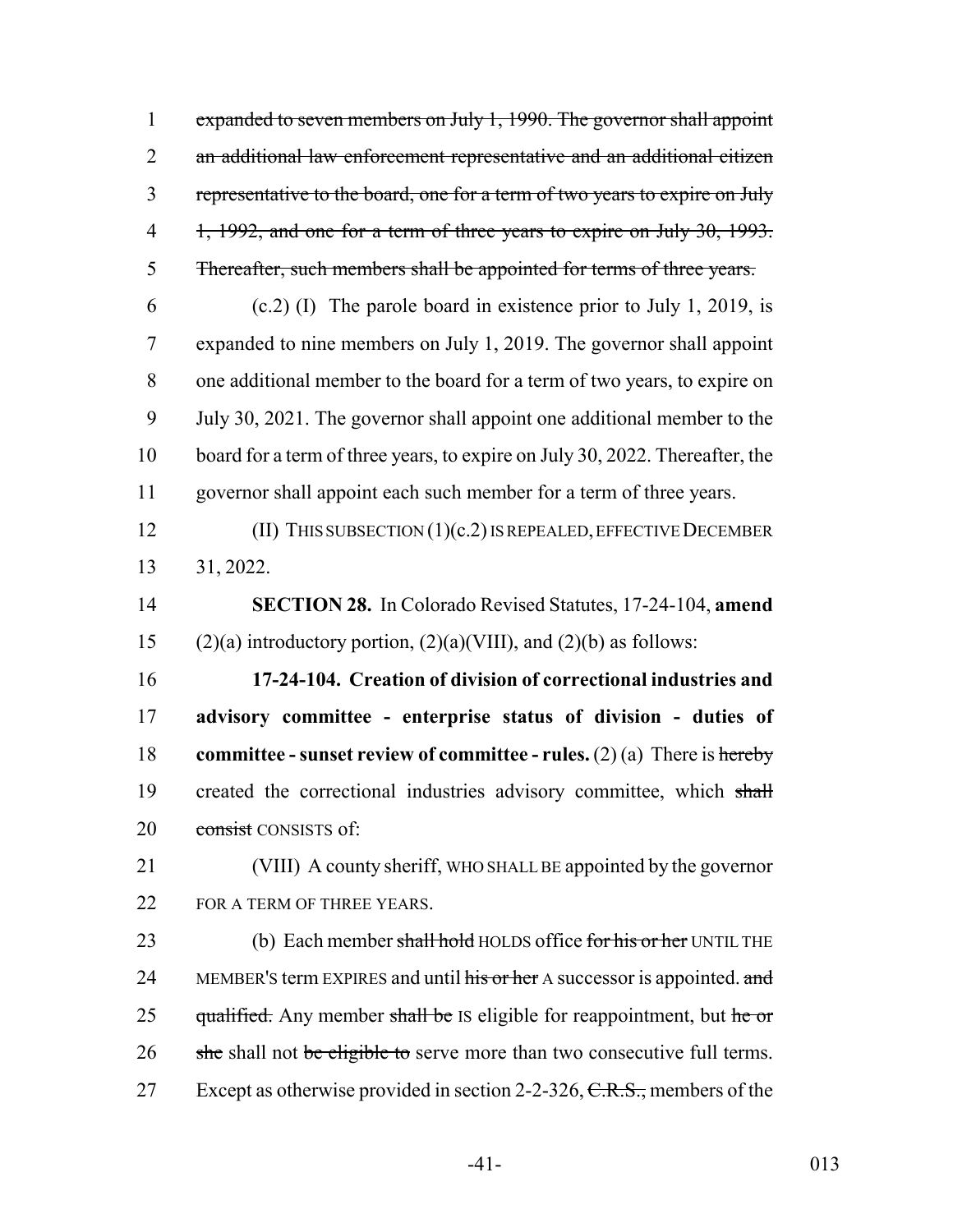1 advisory committee shall receive no SERVE WITHOUT compensation for 2 such services but may be reimbursed for their necessary expenses while 3 serving as members of the board. Any vacancy shall be filled in the same 4 manner as for an original appointment and shall be for the unexpired 5 term. The chairman CHAIR shall be elected by the voting members of the 6 advisory committee from among the appointed members of the general 7 assembly.

8 **SECTION 29.** In Colorado Revised Statutes, 18-3-505, **amend** 9 (2) and (4) introductory portion as follows:

10 **18-3-505. Human trafficking council - created - duties - repeal.** 11 (2) Each appointing authority described in subsection (1) of this section 12 shall make his or her appointments to the council on or before August 1, 13  $\frac{2014}{10}$ . The term of a council member serving as of May 20, 2019, or any 14 council member appointed after May 20, 2019, will expire EXPIRES on 15 December 31 of the year the term is set to expire. The succeeding 16 appointee's term will commence COMMENCES on the January 1 following 17 the expiration of the preceding term. The members of the council shall 18 elect presiding officers for the council, including a chair and vice-chair, 19 from among the council members appointed pursuant to subsection (1) of 20 this section, which presiding officers shall serve terms of two years. 21 Council members may reelect a presiding officer.

22 (4) The council shall hold its first meeting on or before November  $23$  1, 2014, at a time and place to be designated by the executive director of 24 the department of public safety, or by his or her designee. The council 25 shall meet at least four times each year and shall carry out the following 26 duties:

27 **SECTION 30.** In Colorado Revised Statutes, 18-18.5-103,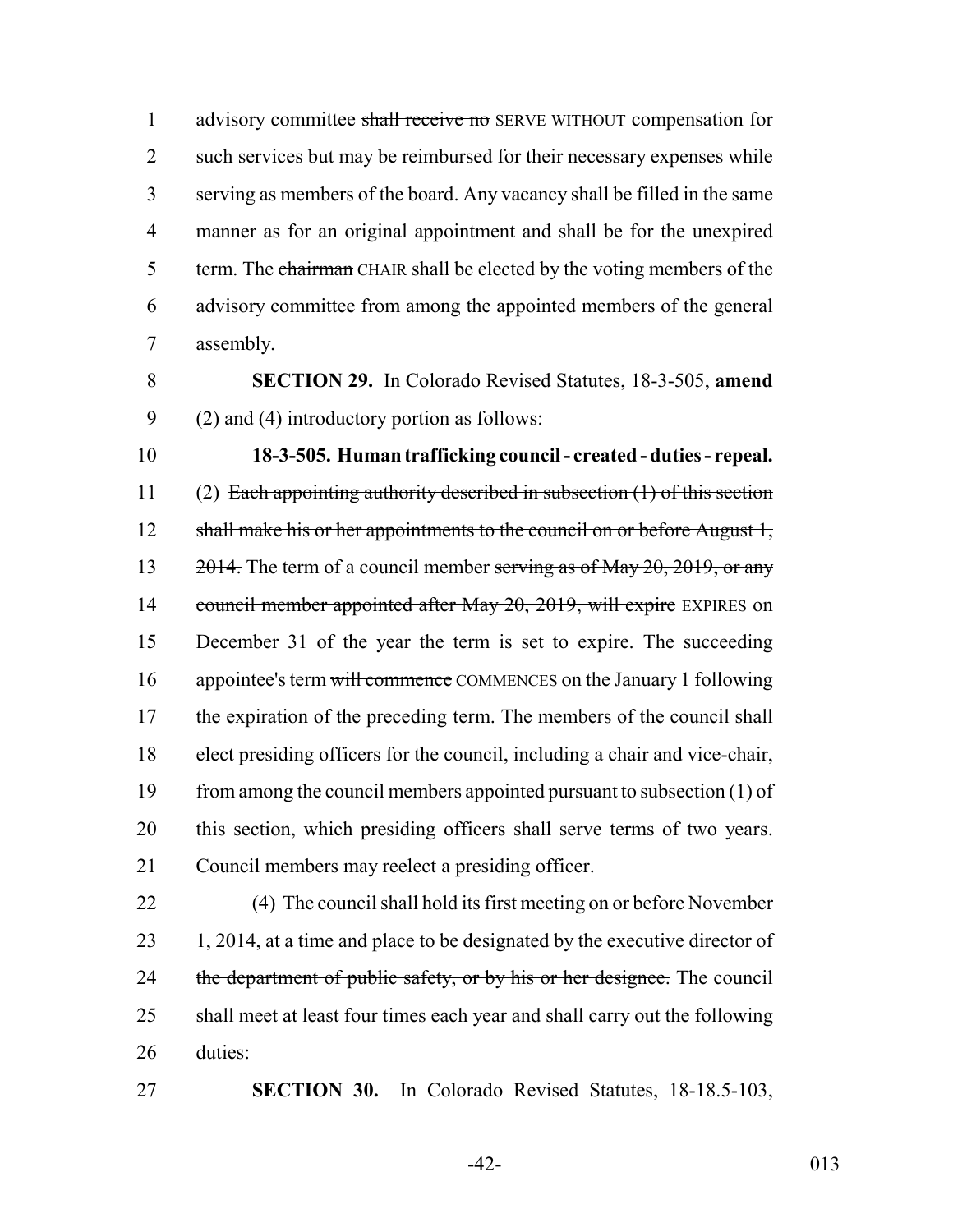**amend** (2) introductory portion and (3); and **repeal** (2)(a.5) as follows: **18-18.5-103. State substance abuse trend and response task force - creation - membership - duties - report.** (2) The task force shall 4 consist CONSISTS of the following members:

5 (a.5) The terms of the members appointed by the speaker of the 6 house of representatives and the president of the senate and who are 7 serving on March 22, 2007, shall be extended to and expire on or shall 8 terminate on the convening date of the first regular session of the 9 sixty-seventh general assembly. As soon as practicable after such 10 convening date, the speaker and the president shall each appoint or 11 reappoint one member in the same manner as provided in subparagraphs 12 (II) and (III) of paragraph (a) of this subsection  $(2)$ . Thereafter, the terms 13 of members appointed or reappointed by the speaker and the president 14 shall expire on the convening date of the first regular session of each 15 general assembly, and all subsequent appointments and reappointments 16 by the speaker and the president shall be made as soon as practicable after 17 such convening date. The person making the original appointment or 18 reappointment shall fill any vacancy by appointment for the remainder of 19 an unexpired term. Members appointed or reappointed by the speaker and 20 the president shall serve at the pleasure of the appointing authority and 21 shall continue in office until the member's successor is appointed.

 $22$  (3) (a) A vacancy occurring in a position shall be filled as soon as 23 possible by the appropriate appointing authority designated in subsection 24 (2) of this section.

25 (b) THE TERMS OF MEMBERS APPOINTED OR REAPPOINTED BY THE 26 SPEAKER AND THE PRESIDENT EXPIRE ON THE CONVENING DATE OF THE 27 FIRST REGULAR SESSION OF EACH GENERAL ASSEMBLY, AND ALL

-43- 013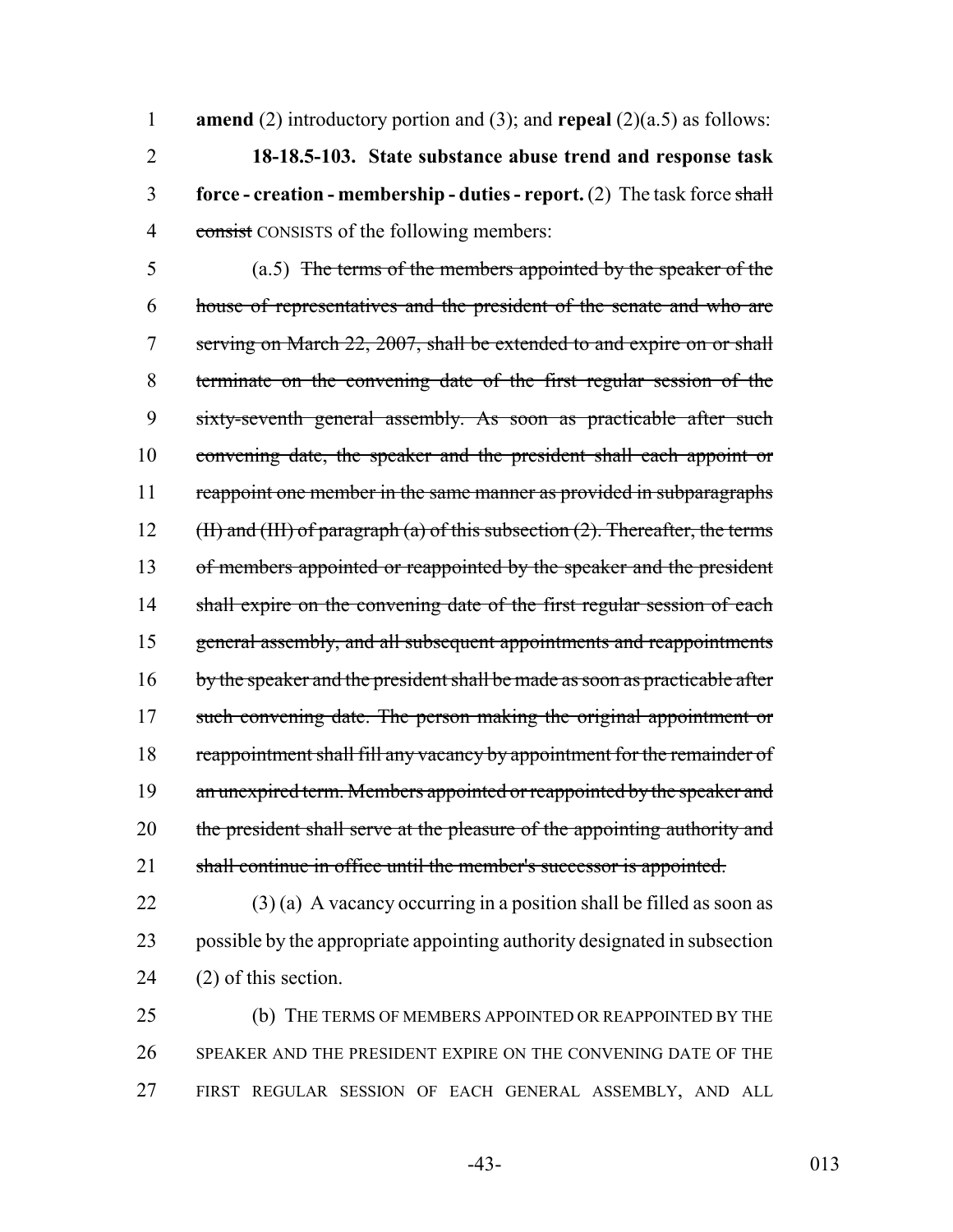SUBSEQUENT APPOINTMENTS AND REAPPOINTMENTS BY THE SPEAKER AND THE PRESIDENT SHALL BE MADE AS SOON AS PRACTICABLE AFTER THE CONVENING DATE. THE PERSON MAKING THE ORIGINAL APPOINTMENT OR REAPPOINTMENT SHALL FILL ANY VACANCY BY APPOINTMENT FOR THE REMAINDER OF AN UNEXPIRED TERM. MEMBERS APPOINTED OR REAPPOINTED BY THE SPEAKER AND THE PRESIDENT SERVE AT THE PLEASURE OF THE APPOINTING AUTHORITY AND CONTINUE IN OFFICE UNTIL 8 THE MEMBER'S SUCCESSOR IS APPOINTED.

 **SECTION 31.** In Colorado Revised Statutes, 19-2.5-1201, **amend** (1), (2) introductory portion, and (5) as follows:

 **19-2.5-1201. Juvenile parole board - creation - membership - authority - rules.** (1) There is created a juvenile parole board, referred to in this part 12 as the "board". The board consists of nine members 14 appointed by the governor and confirmed by the senate. MEMBERS ARE APPOINTED FOR TERMS OF THREE YEARS; EXCEPT THAT THE TERMS SHALL BE STAGGERED SO THAT ONE-THIRD OF THE MEMBERSHIP OF THE BOARD 17 BECOMES VACANT EACH YEAR. THERE ARE NO TERM LIMITS FOR THE MEMBERS OF THE BOARD. Any vacancy that occurs when the general assembly is not in session may be filled by the governor, and such member serves temporarily until confirmed at the next regular session of the general assembly.

 (2) All nine members are voting members. ALL MEMBERS MUST BE RESIDENTS OF THE STATE OF COLORADO. Of the nine members:

 (5) All members of the board are reimbursed for expenses necessarily incurred in the performance of their duties. In addition to the 26 reimbursement of expenses, the five citizen AT-LARGE board members shall receive a per diem of one hundred fifty dollars per full day and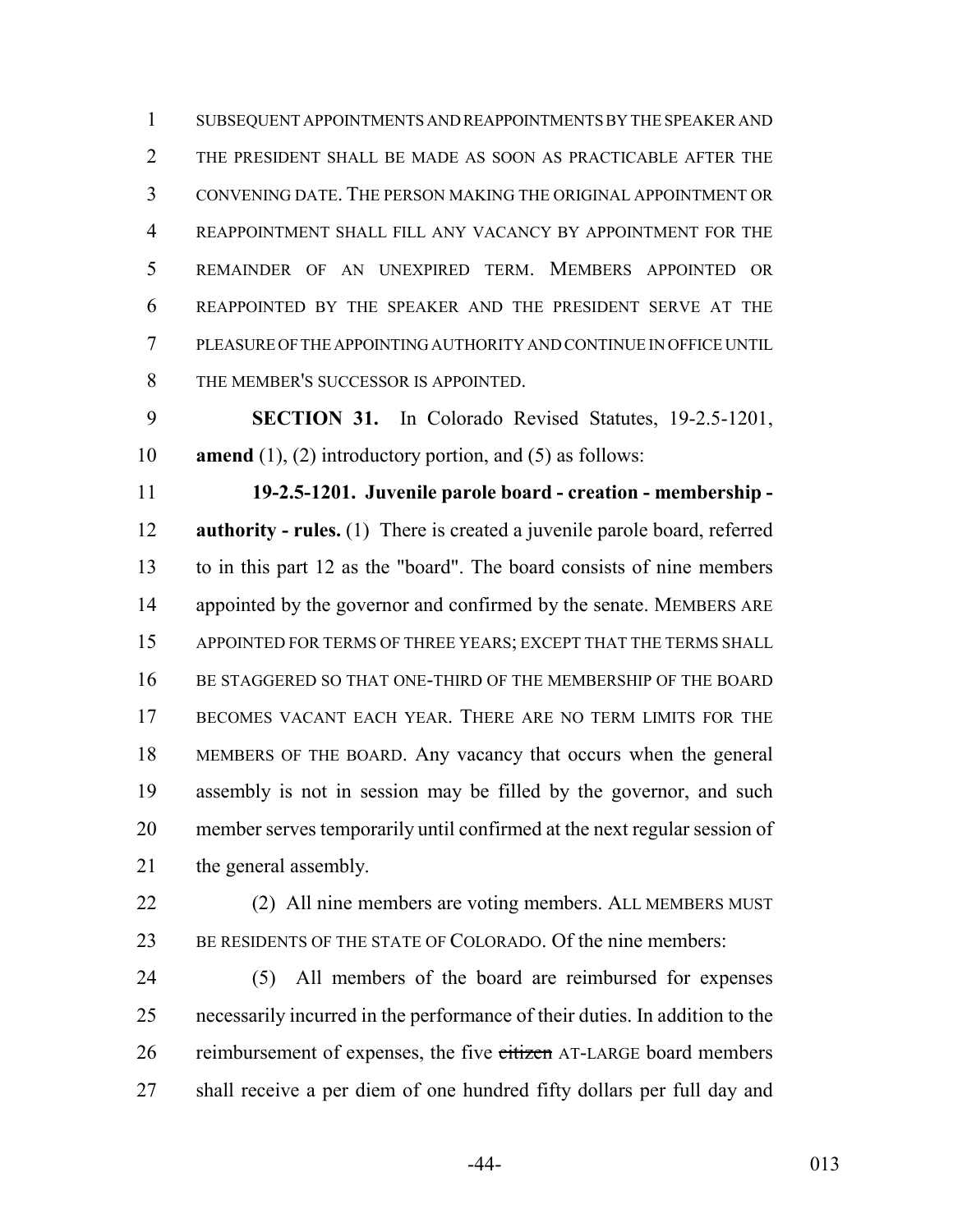1 seventy-five dollars per half day spent transacting official business of the 2 board.

 **SECTION 32.** In Colorado Revised Statutes, 19-3.3-102, **amend** 4 (1)(a), (2)(a), (2)(b) introductory portion, (2)(c), and (3)(a)(I) as follows: **19-3.3-102. Office of the child protection ombudsman established - child protection ombudsman advisory board - qualifications of ombudsman - duties.** (1) (a)  $\Theta$ <del>n or before January 1,</del>  $8 \qquad \frac{2016}{2010}$ , The independent office of the child protection ombudsman, referred 9 to in this article ARTICLE 3.3 as the "office", is established in the judicial department as an independent agency for the purpose of ensuring the greatest protections for the children of Colorado.

 (2) (a) There is established an independent, nonpartisan child 13 protection ombudsman board, referred to in this article ARTICLE 3.3 as the 14 "board". The membership of the board must not exceed CONSISTS OF twelve members and, to the extent practicable, must include persons from throughout the state and persons with disabilities and must reflect the ethnic diversity of the state. All members must have child welfare policy or system expertise or experience.

19 (b) The board members must be appointed on or before August 1, 20  $20\frac{2015}{2015}$ , as follows:

21 (c) Board members shall serve for terms of four years; except that 22 of the members first appointed, two members appointed pursuant to 23 subparagraphs  $(H)$ ,  $(H)$ , and  $(H)$  of paragraph  $(b)$  of this subsection  $(2)$ 24 and one member appointed pursuant to subparagraph (IV) of paragraph 25 (b) of this subsection  $(2)$ , as designated by the appointing officials, shall 26 serve initial terms of two years THE TERMS SHALL BE STAGGERED SO THAT 27 NO MORE THAN SIX MEMBERS' TERMS EXPIRE IN THE SAME YEAR. The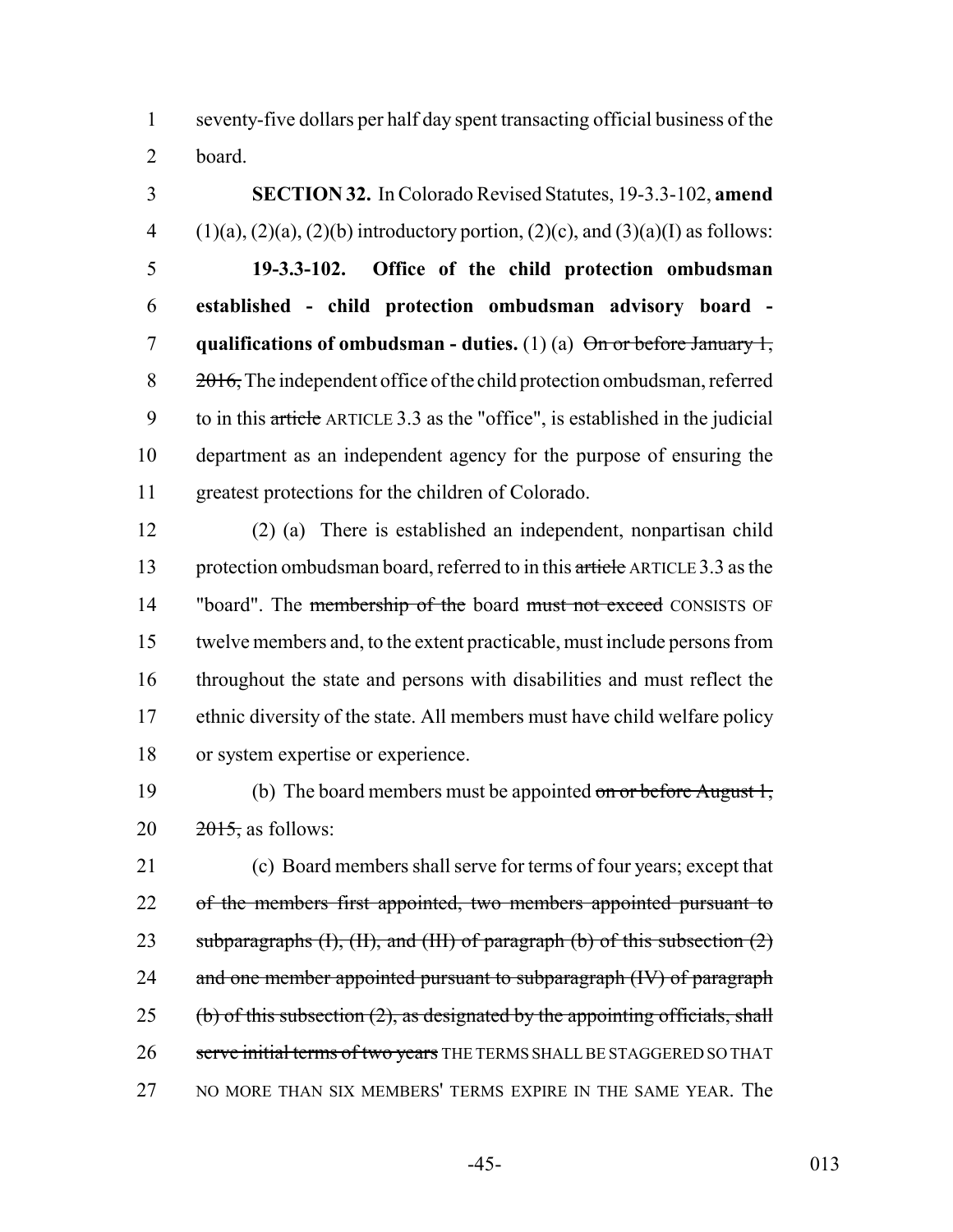appointing officials shall fill any vacancies on the board for the remainder of any unexpired term.

(3) The board has the following duties and responsibilities:

 (a) To oversee the following personnel decisions related to the ombudsman:

 (I) On or before December 1, 2015, and as necessary thereafter, appointing TO APPOINT a person to serve as the child protection 8 ombudsman and director of the office, referred to in this article ARTICLE 9 3.3 as the "ombudsman". The ombudsman appointed by the board on or before December 1, 2015, shall assume his or her position on the 11 effective date of the memorandum of understanding between the judicial 12 department and the office. The board may also discharge an acting ombudsman for cause. A two-thirds majority vote is required to hire or discharge the ombudsman. The general assembly shall set the ombudsman's compensation, and such compensation may not be reduced during the term of the ombudsman's appointment.

 **SECTION 33.** In Colorado Revised Statutes, 22-2-105, **amend** 18 (1) and  $(3.5)$  as follows:

 **22-2-105. State board of education - composition.** (1) The state 20 board of education shall consist CONSISTS of one member elected from each congressional district in the state and, if the total number of congressional districts of the state is an even number, one member elected from the state at large. The members of the state board of education serving on April 30, 1982, shall continue to serve the terms for which 25 they were elected. At the general election held in 1982, one member shall be elected from the second congressional district for a six-year term, one member shall be elected from the fourth congressional district for a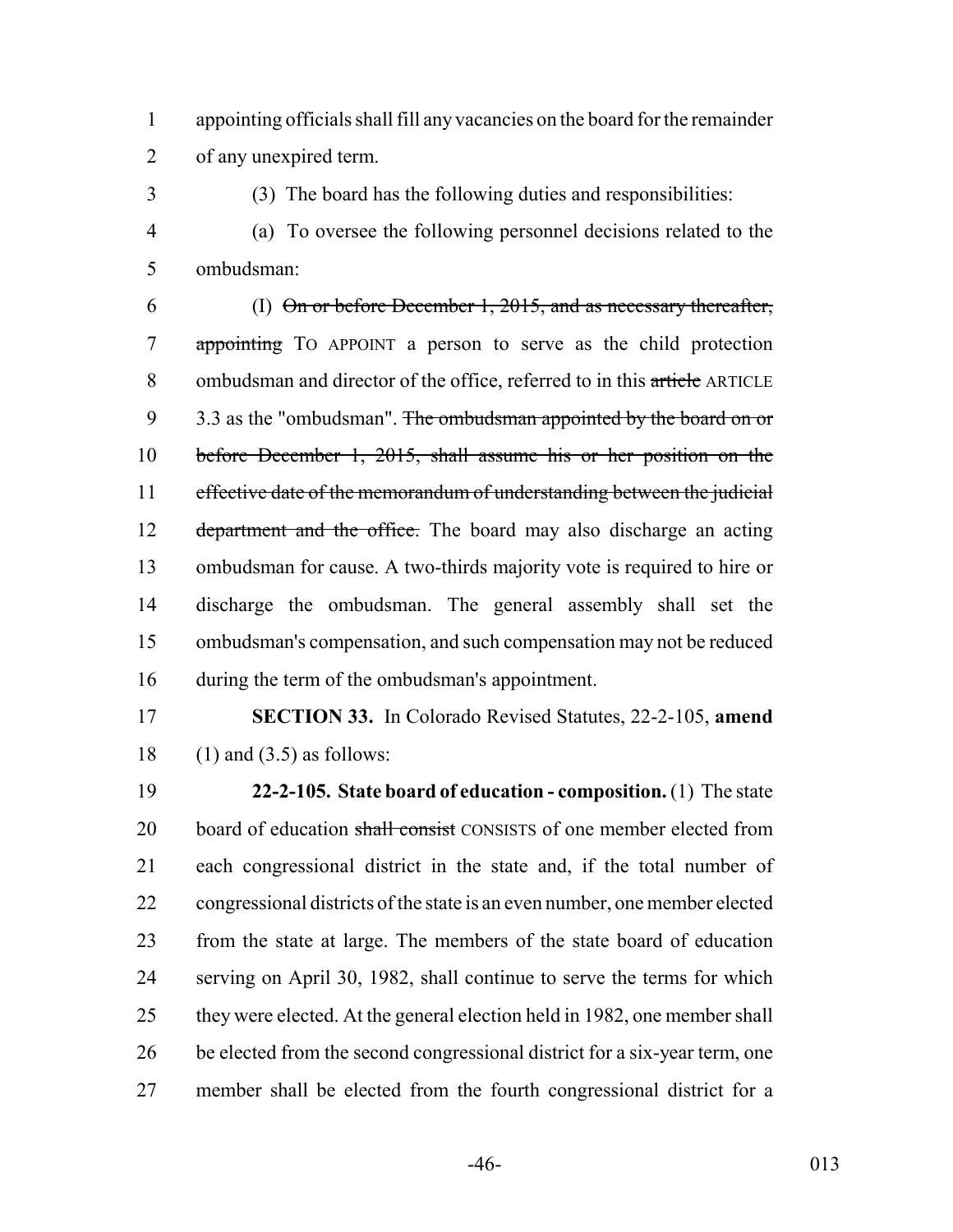six-year term, one member shall be elected from the fifth congressional district for a four-year term, and one member shall be elected from the state at large for a six-year term, all such terms commencing on the second Tuesday in January 1983. At the general election held in 1984, one member shall be elected from the first congressional district for a six-year term, and one member shall be elected from the third congressional district for a six-year term, all such terms commencing on the second Tuesday in January 1985. At the general election held in 1986, one member shall be elected from the fifth congressional district for a six-year term, and one member shall be elected from the sixth congressional district for a six-year term, all such terms commencing on the second Tuesday in January 1987. At the general election held in 2002, one member shall be elected from the seventh congressional district for a six-year term commencing on the second Tuesday in January 2003. AT 15 THE GENERAL ELECTION HELD IN 2022, ONE MEMBER SHALL BE ELECTED FROM THE EIGHTH CONGRESSIONAL DISTRICT FOR A TWO-YEAR TERM, AND ONE MEMBER SHALL BE ELECTED FROM THE STATE AT LARGE FOR A 18 SIX-YEAR TERM, BOTH TERMS COMMENCING ON THE SECOND TUESDAY IN JANUARY 2023.

 (3.5) Any member of the state board who was elected to office as a resident of a designated congressional district, and who no longer resides in such congressional district solely because of a change made to 23 the boundaries of such district subsequent to the 2000 federal decennial 24 census PURSUANT TO SECTIONS 44 TO 44.6 OF ARTICLE V OF THE STATE CONSTITUTION, is eligible to hold office for the remainder of the term for which the member was elected, notwithstanding such nonresidency.

**SECTION 34.** In Colorado Revised Statutes, 22-30.5-505,

-47- 013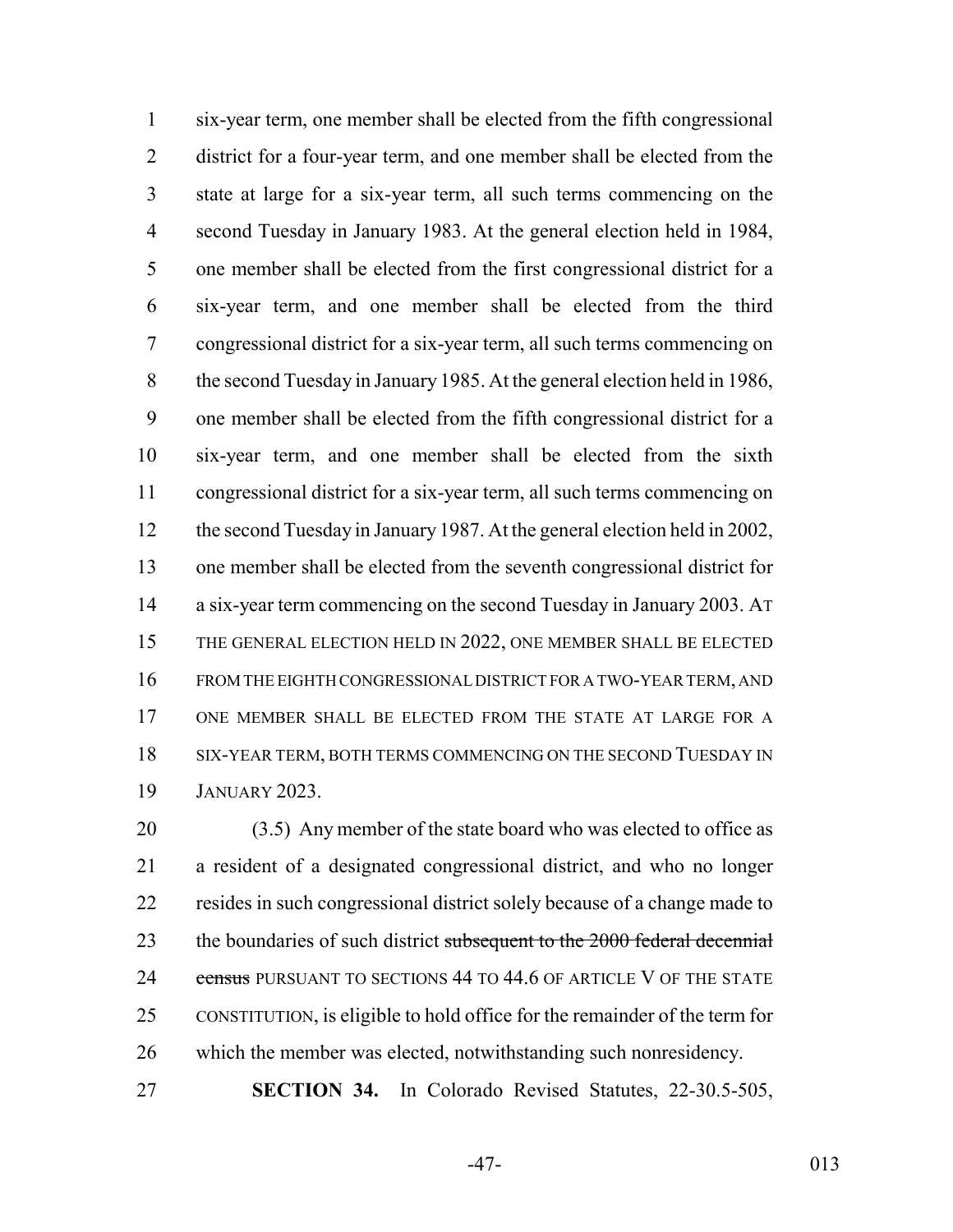1 **amend** (2)(a) introductory portion, (2)(b), and (2)(d) as follows:

 **22-30.5-505. State charter school institute - institute board - appointment - powers and duties - rules.** (2) (a) The institute board 4 shall consist CONSISTS of nine members, no more than five of whom are members of the same political party. Seven of the members shall be appointed by the governor, with the consent of the senate, and two of the members shall be appointed by the commissioner. In making the appointments, the governor and the commissioner shall ensure the 9 institute board reflects the geographic diversity of the state In making appointments on and after August 5, 2009, the governor and the 11 commissioner AND shall ensure that at least one member of the institute board is a parent of a student who is, or who has been, enrolled in an institute charter school. Members appointed to the institute board shall have experience in at least one of the following areas:

15 (b) The members of the institute board shall serve terms of three 16 years; except that of the members first appointed by the governor, two 17 members shall serve a term of three years, three members shall serve a 18 term of two years, and two members shall serve a term of one year; and 19 of the members first appointed by the commissioner, one member shall 20 serve a term of three years and one member shall serve a term of one year 21 **no** THE TERMS SHALL BE STAGGERED SO THAT NO MORE THAN THREE 22 MEMBERS' TERMS EXPIRE IN THE SAME YEAR. A member shall NOT serve 23 more than six consecutive years. The governor and the commissioner 24 shall make the initial appointments no later than thirty days after July 1,  $25 \frac{2004}{5}$ 

26 (d) For any board member appointed on or after May 22, 2008, 27 During his or her A MEMBER's term of office, a member of the institute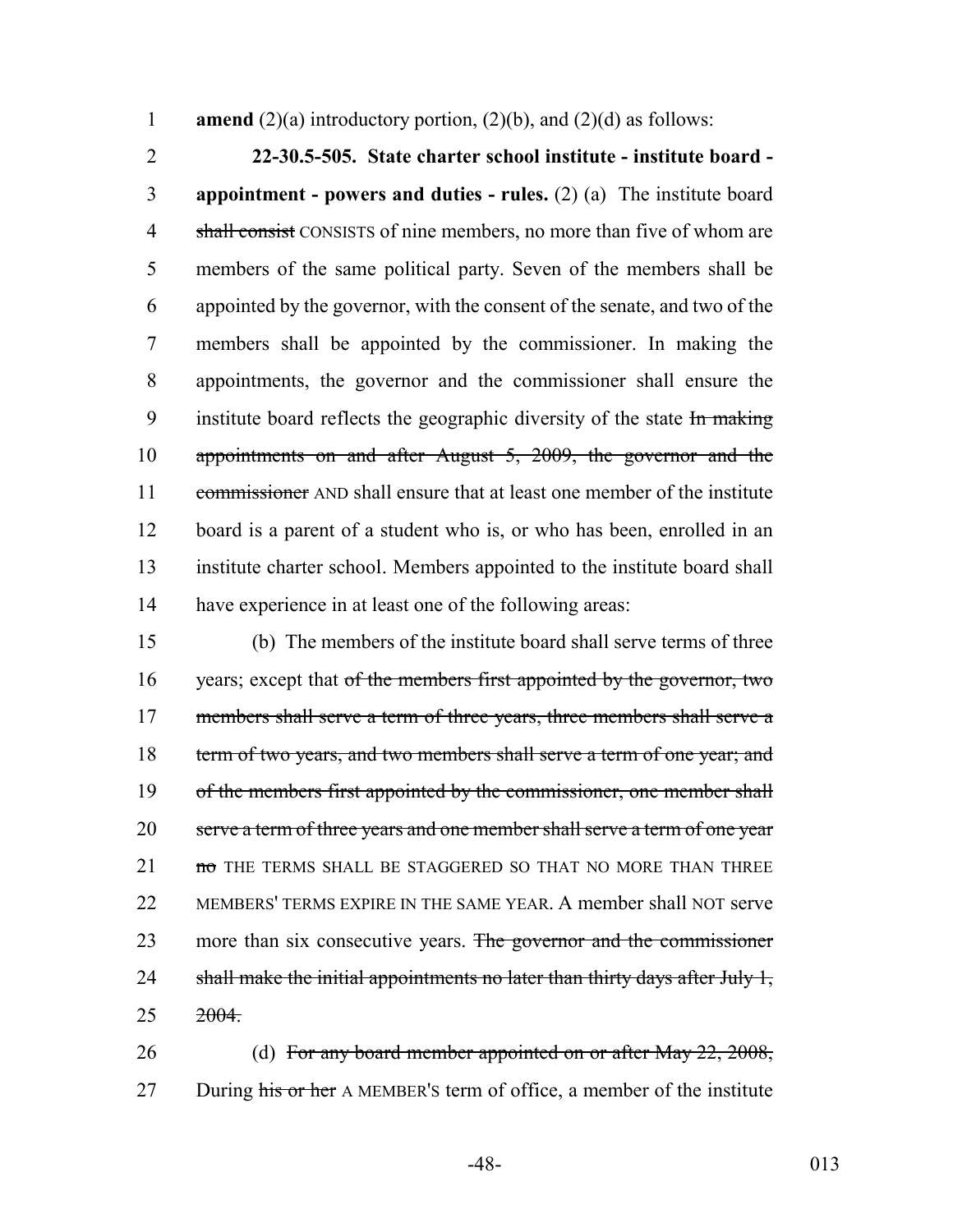board shall not be a member of the general assembly; an officer, employee, or board member of a school district; a member of the state board; or an employee of the institute board or the department of education.

 **SECTION 35.** In Colorado Revised Statutes, 22-43.7-106, **amend** (1)(b) as follows:

 **22-43.7-106. Public school capital construction assistance board - creation - general powers and duties - rules.** (1) (b) Members of the board shall serve for terms of two years and may serve up to three 10 consecutive terms; except that the initial terms of one of the members 11 appointed by the state board, one of the members appointed by the 12 governor, and the members appointed by the president of the senate and 13 the minority leaders of the house of representatives and the senate shall 14 be one year THE TERMS SHALL BE STAGGERED SO THAT NO MORE THAN FIVE MEMBERS' TERMS EXPIRE IN THE SAME YEAR. The appointing authority for a member may remove the member for any cause that renders the member incapable of discharging or unfit to discharge the member's duties. The appropriate appointing authority shall fill any vacancy in the membership of the board by appointment, and a member appointed to fill a vacancy shall serve until the expiration of the term for 21 which the vacancy was filled. Members of the board shall serve without 22 compensation but shall receive ARE ENTITLED TO reimbursement for travel and other necessary expenses actually incurred in the performance of their 24 duties. The board shall elect a chair at its initial meeting FROM AMONG ITS MEMBERS.

 **SECTION 36.** In Colorado Revised Statutes, 22-80-103, **amend** (1) as follows:

-49- 013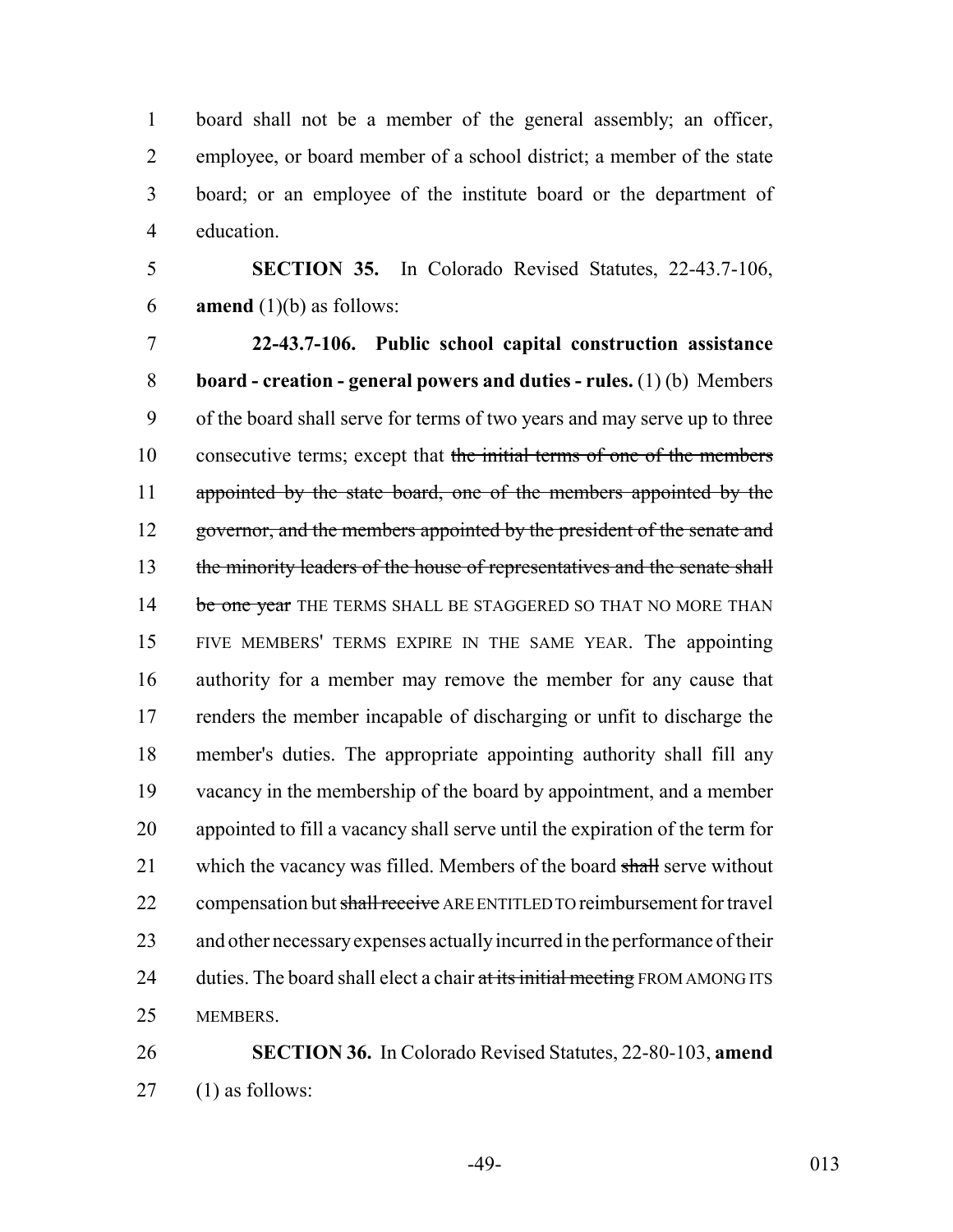**22-80-103. Board of trustees - appointments - powers - duties - fund created.** (1) (a) There is hereby created by a **type 1** transfer in the department of education a board of trustees for the Colorado school for 4 the deaf and the blind. The board of trustees shall consist CONSISTS of seven members who are residents of Colorado, appointed by the governor with the consent of the senate. Of these seven members, at least one 7 appointee shall MUST be a blind person WHO IS BLIND and at least one 8 appointee shall MUST be a deaf person Beginning with the first 9 appointment made on or after August 5, 2009, WHO IS DEAF. The governor shall ensure that, of the seven members of the board of trustees, at least one appointee is the parent of a child who is deaf or blind or both.

12 (b) In making appointments pursuant to  $\frac{1}{2}$  (a) of this 13 subsection (1) SUBSECTION (1)(a) OF THIS SECTION, the governor shall 14 give due consideration to establishing and maintaining a geographical and 15 urban and rural balance among the board members. No more than four of 16 the seven members shall be members of MAY BE AFFILIATED WITH the 17 same political party. The commissioner of education or his or her THE 18 COMMISSIONER'S designee shall serve as an ex officio nonvoting member 19 of the board of trustees. The terms of office of the board of trustees shall 20 be Is four years; except that of the members initially appointed, four 21 members shall serve four-year terms and three members shall serve 22 two-year terms, as designated by the governor THE TERMS SHALL BE 23 STAGGERED SO THAT NO MORE THAN FOUR MEMBERS' TERMS EXPIRE IN 24 THE SAME YEAR. The governor may remove any member for misconduct, 25 incompetence, or neglect of duty and shall fill all vacancies that occur.

26 (c) Repealed.

27 **SECTION 37.** In Colorado Revised Statutes, 23-1-102, **amend**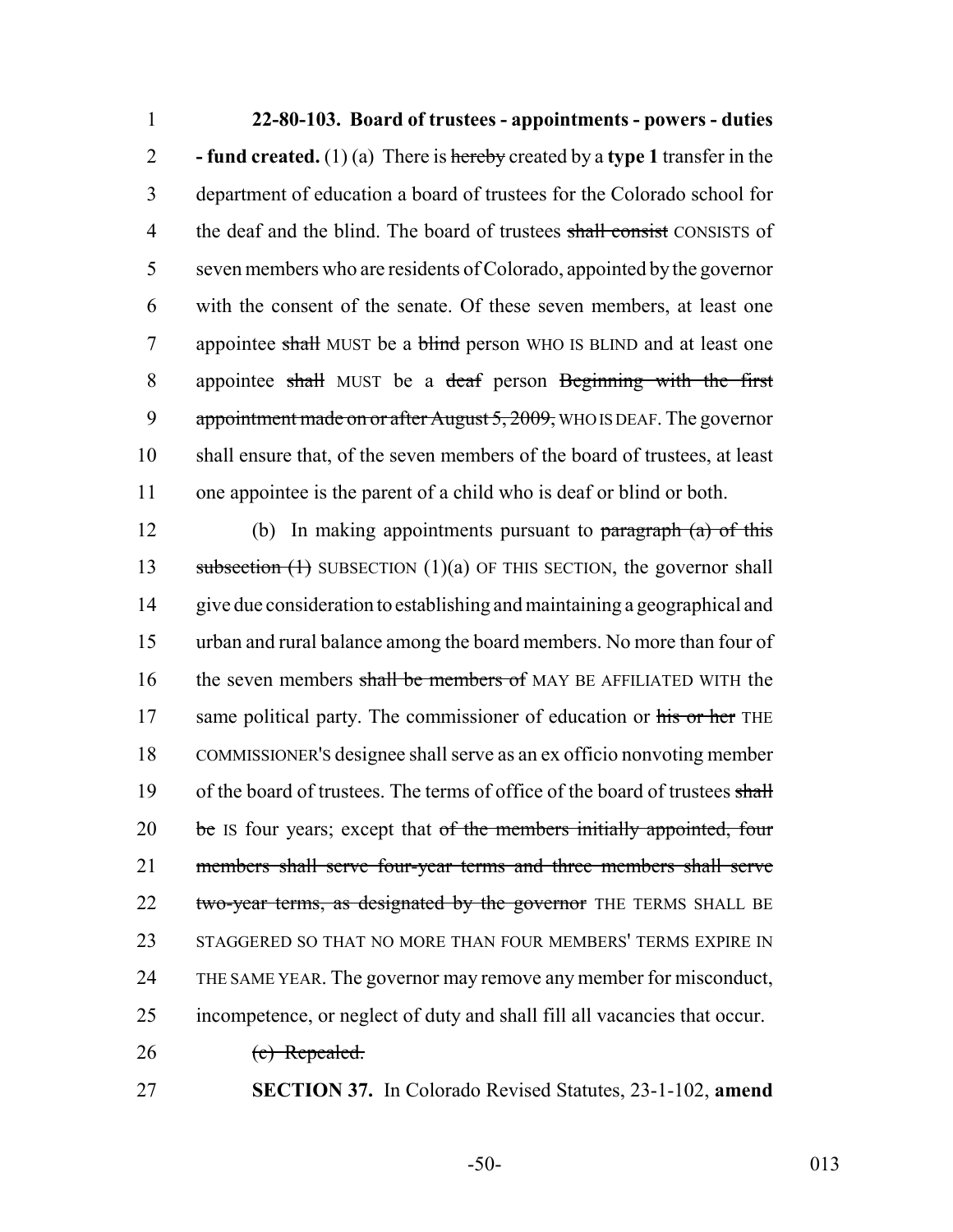1 (3) and (5); and **repeal** (8)(a) as follows:

2 **23-1-102. Commission established - terms of office.** (3) (a) The 3 commission shall consist CONSISTS of eleven THE FOLLOWING members, 4 to be appointed by the governor with the consent of the senate:

5 (I) ONE MEMBER FROM EACH CONGRESSIONAL DISTRICT IN THE 6 STATE; AND

7 (II) THREE MEMBERS FROM THE STATE AT LARGE.

8 (b) The GOVERNOR SHALL SELECT THE members of the 9 commission shall be selected on the basis of their knowledge of and 10 interest in higher education. and shall serve for four-year terms; except 11 that, of the members first appointed to the commission, five members 12 shall serve for terms of two years, and four members shall serve for terms 13 of four years AT LEAST ONE MEMBER OF THE COMMISSION MUST RESIDE 14 WEST OF THE CONTINENTAL DIVIDE.NO MORE THAN A MINIMUM MAJORITY 15 OF THE MEMBERS OF THE COMMISSION MAY BE AFFILIATED WITH THE SAME 16 POLITICAL PARTY AT ANY TIME.

 (c) THE TERM OF EACH MEMBER IS FOUR YEARS; EXCEPT THAT THE TERMS SHALL BE STAGGERED SO THAT NO MORE THAN A MINIMUM MAJORITY OF MEMBERS' TERMS EXPIRE IN THE SAME YEAR. No member of the commission may serve more than two consecutive full four-year 21 terms.

22 (b) Repealed.

23 (5) The commission shall at no time have more than six members 24 of any one major political party. Members of the commission shall ARE 25 ENTITLED TO receive seventy-five dollars per diem for attendance at 26 official meetings plus actual and necessary expenses incurred in the 27 conduct of official business. In appointing members of the commission,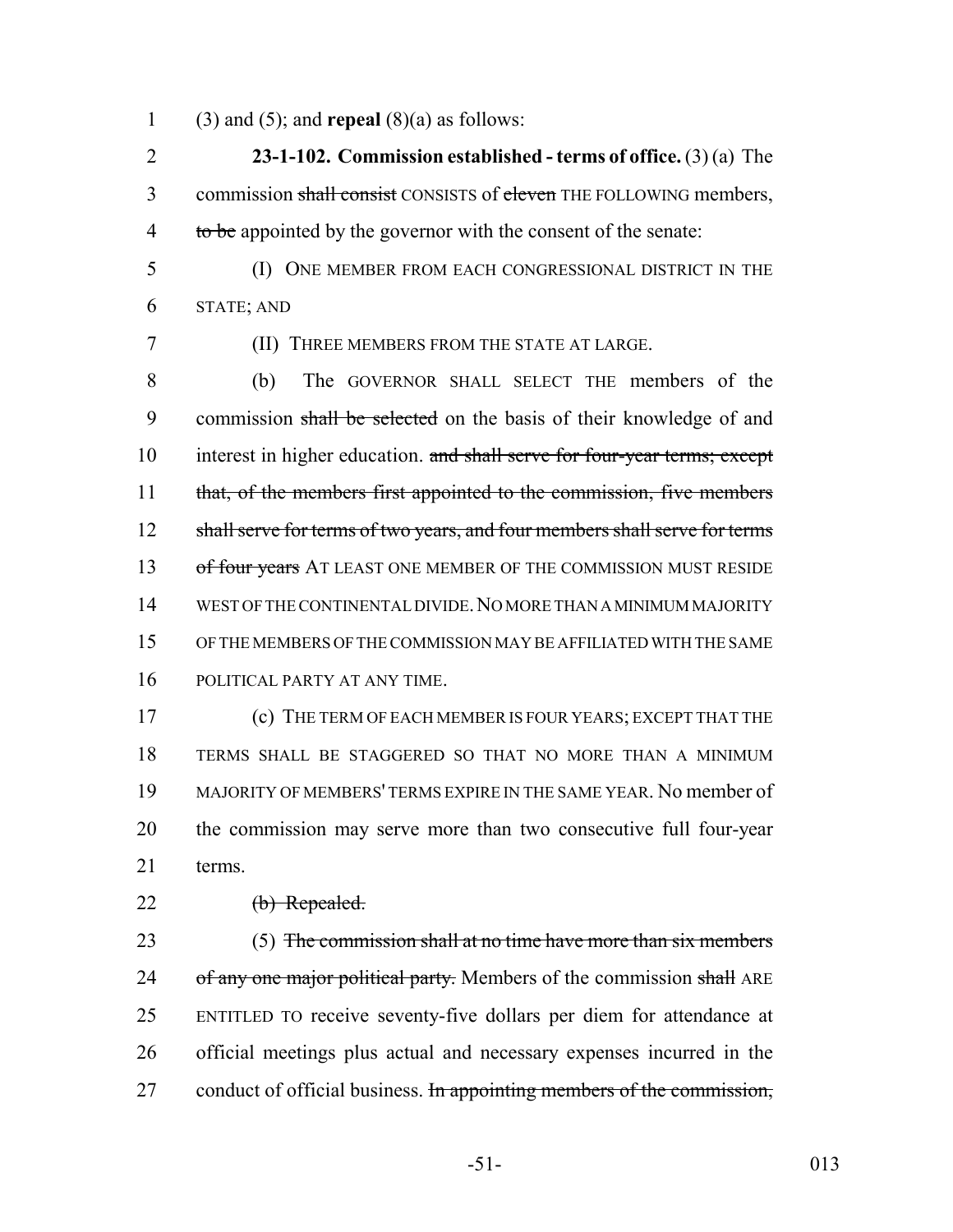the governor shall consider geographic representation. Of the eleven 2 members of the commission, at least one shall be from each congressional district, and at least one member of the commission shall reside west of the continental divide.

5 (8) (a) Notwithstanding other provisions of this section, on or 6 after July 1, 1999, the governor, with the consent of the senate, shall 7 appoint two additional members to the commission for terms ending on 8 June 30, 2003. Thereafter, members appointed pursuant to this subsection 9 (8) shall serve for terms of four years.

10 **SECTION 38.** In Colorado Revised Statutes, 23-3.1-203, **amend** 11  $(2)(a)$  as follows:

12 **23-3.1-203. Authority - creation - membership - transfer of** 13 **personnel.** (2) (a) Effective May 26, 2000, the board of directors of the 14 authority, as it existed prior to May 26, 2000, shall be transferred with the 15 authority to the department of higher education. The board shall continue 16 CONTINUES to consist of nine members who shall continue to be ARE 17 appointed by the governor, with the consent of the senate. Such members 18 shall MUST be residents of the state. The term of office of each member 19 shall be IS four years; except that of the appointments made on or after 20 May 26, 2000, and prior to July 1, 2000, three members shall serve for 21 terms of two, three, and four years, respectively THE TERMS SHALL BE 22 STAGGERED SO THAT NO MORE THAN THREE MEMBERS' TERMS EXPIRE IN 23 THE SAME YEAR. Each member shall serve until his or her A successor has 24 been appointed by the governor. and qualified. Any member shall be IS 25 eligible for reappointment. The governor shall fill any vacancy by 26 appointment for the remainder of an unexpired term. Any member 27 appointed by the governor when the general assembly is not in regular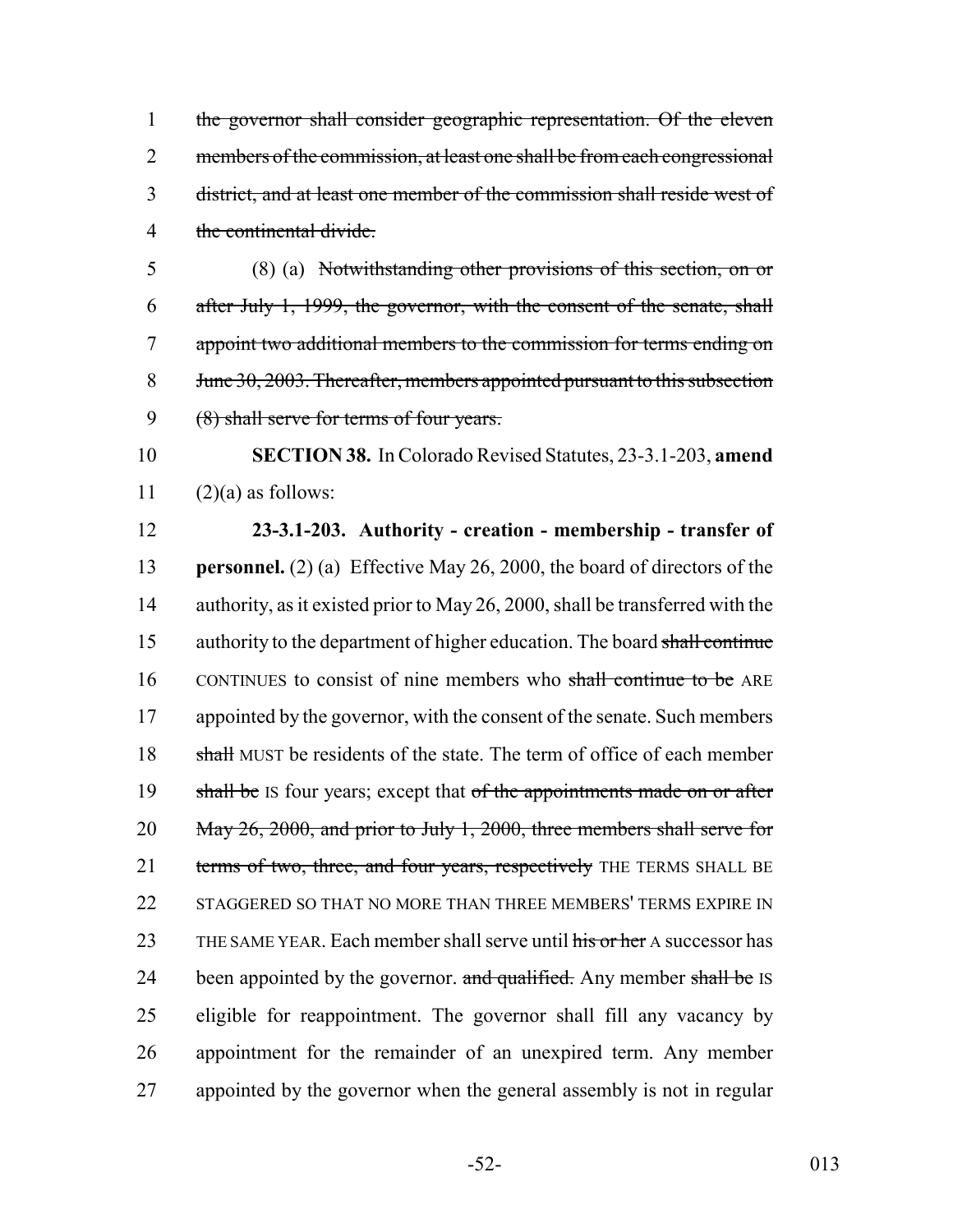session, whether appointed for an unexpired term or for a full term, shall be deemed to be duly appointed and qualified until the appointment of such member is approved or rejected by the senate. Such appointment shall be submitted to the senate for its approval or rejection during the next regular session of the general assembly following the appointment.

6 **SECTION 39.** In Colorado Revised Statutes, **amend** 23-15-104 7 as follows:

8 **23-15-104. Authority - creation - board - organization.** 9 (1) (a) There is hereby created an independent public body politic and 10 corporate to be known as the Colorado educational and cultural facilities 11 authority. Said THE authority is constituted a public instrumentality, and 12 its exercise of the powers conferred by this article shall be ARTICLE 15 IS 13 deemed and held to be the performance of an essential public function. 14 The authority shall be IS a body corporate and a political subdivision of 15 the state, and shall not be IS NOT an agency of state government, and shall 16 not be IS NOT subject to administrative direction by any department, 17 commission, board, or agency of the state.

 (b) The legal effects of any statute heretofore designating the Colorado educational and cultural facilities authority by any other name, 20 or property rights heretofore incurred under any other name, shall not be impaired.

22 (2) (a) The governing body of the authority shall be IS a board of 23 directors, which shall consist CONSISTS of seven members to be appointed 24 by the governor, with the consent of the senate.

25 (b) Such members shall EACH MEMBER MUST be residents A 26 RESIDENT of the state.

27 (c) No more than four of the members shall be of MAY BE

-53- 013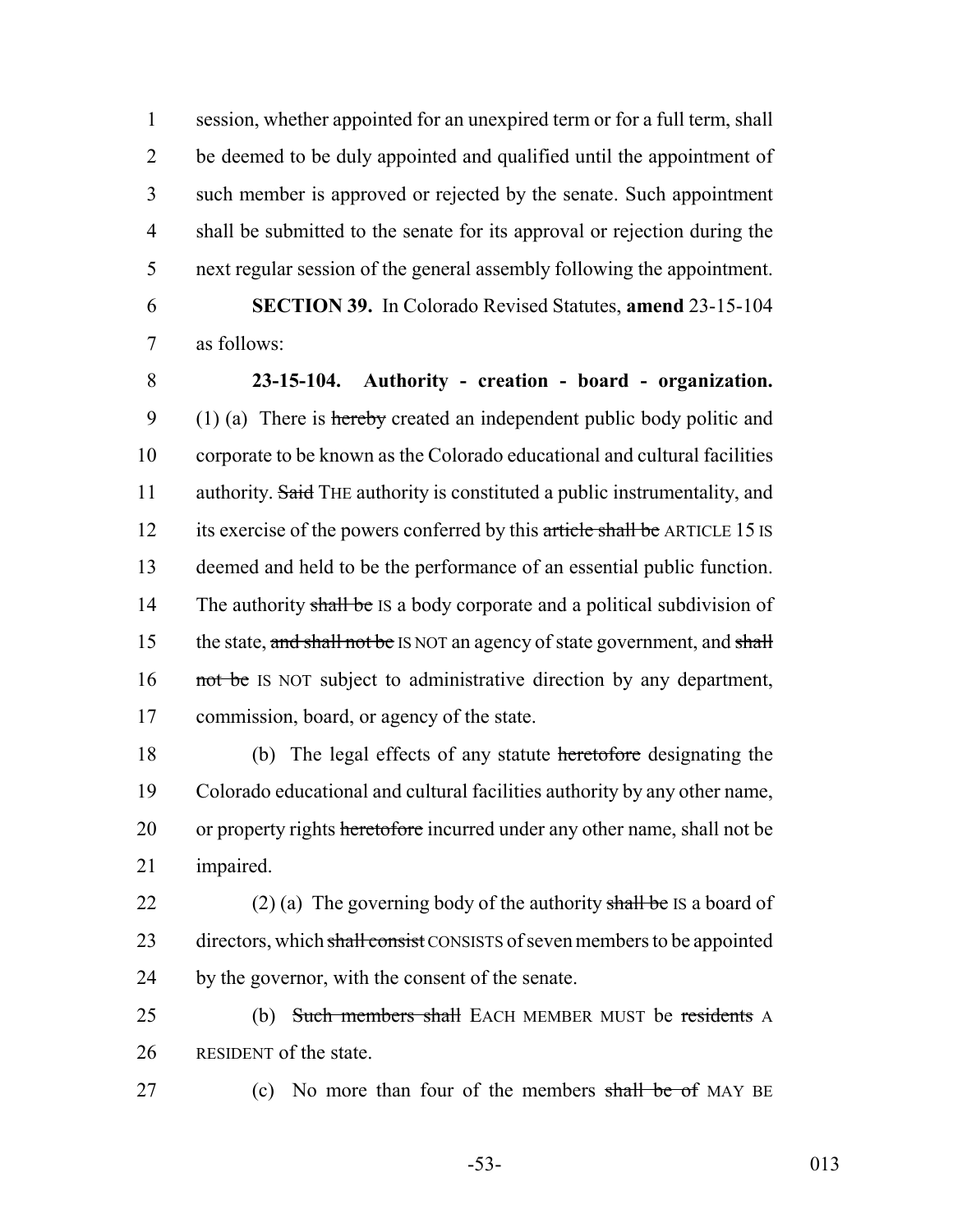1 AFFILIATED WITH the same political party. Except as provided in this 2 subsection  $(2)$ , the members of the board first appointed shall serve for 3 terms to be designated by the governor, expiring on June 30 of each year 4 beginning in 1982 and ending in 1988. The governor, with the consent of 5 the senate, may appoint the members of the board of directors of an 6 existing authority created under state law as the board of directors of the 7 authority, in which case the terms of such directors shall be the same as 8 their existing terms on the board of such other authority. Persons holding 9 office on June 15, 1987, are subject to the provisions of section 24-1-137, 10 C.R.S. Thereafter

 (d) Upon the expiration of the term of any member, his successor 12 shall be appointed for a term of four years THE TERM OF OFFICE OF AN APPOINTED MEMBER IS FOUR YEARS; EXCEPT THAT THE TERMS SHALL BE STAGGERED SO THAT NO MORE THAN FOUR MEMBERS' TERMS EXPIRE IN THE SAME YEAR.

16 (e) Each member shall serve until his THE MEMBER's resignation 17 or, in the case of a member whose term has expired, until his THE 18 MEMBER's successor has been appointed. and has qualified.

19 (f) Any member shall be IS eligible for reappointment.

 (3) The governor shall fill any vacancy by appointment for the remainder of an unexpired term. Any member appointed by the governor 22 when the general assembly is not in regular session, whether appointed 23 for an unexpired term or for a full term, shall be deemed to be duly appointed and qualified until the appointment of such member is approved or rejected by the senate. Such appointment shall be submitted 26 to the senate for its approval or rejection during the next regular session of the general assembly following the appointment.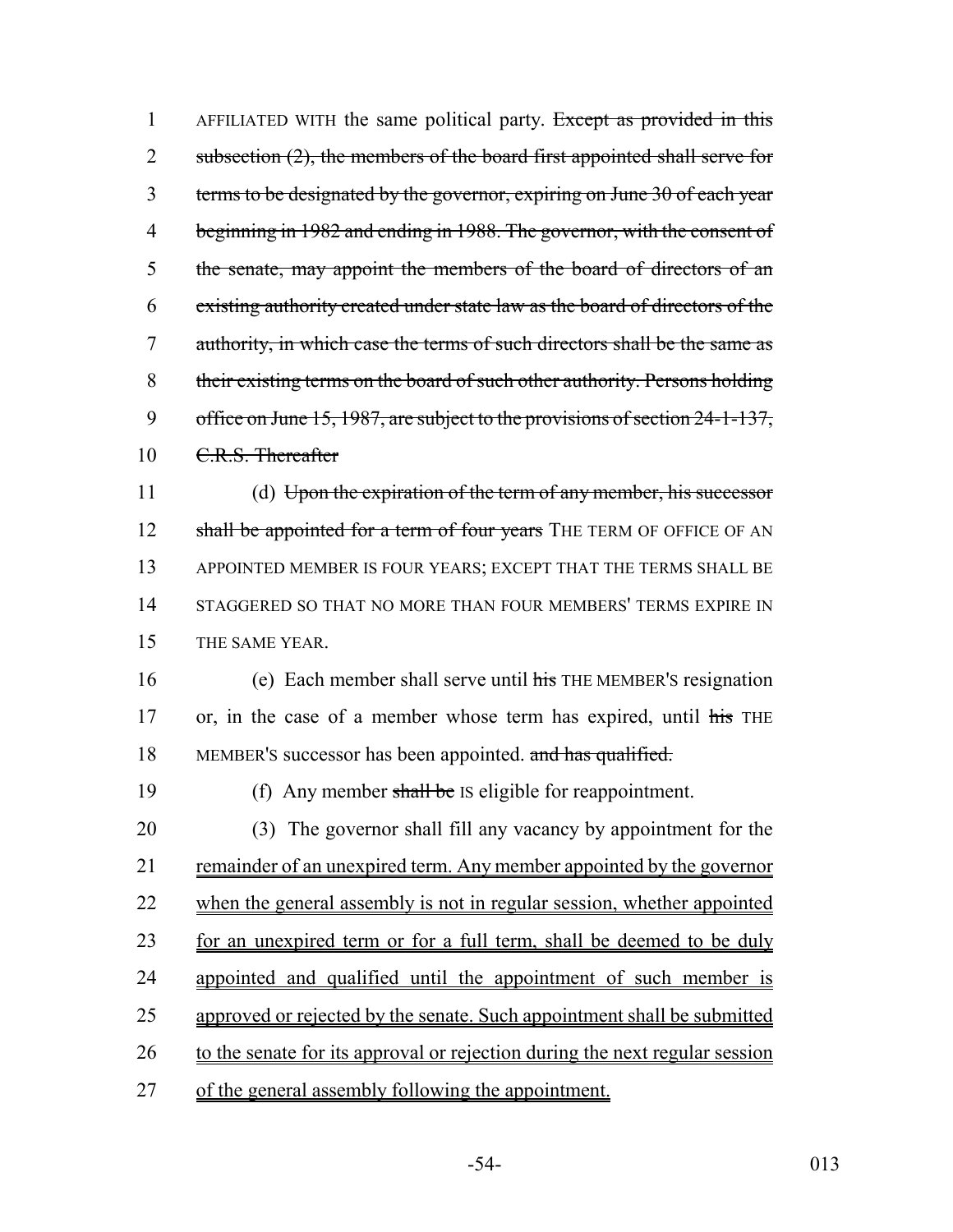$(3)$  (4) (a) Any member of the board may be removed by the governor for misfeasance, malfeasance, willful neglect of duty, or other cause. after notice and a public hearing, unless such notice and hearing is expressly waived in writing.

 (b) Notwithstanding the provisions of paragraph (a) of this 6 subsection  $(3)$  SUBSECTION  $(4)(a)$  OF THIS SECTION, a member shall be removed by the governor if such member fails, for reasons other than temporary mental or physical disability or illness, to attend three regular meetings of the board during any twelve-month period without the board having entered upon its minutes an approval for any of such absences.

 **SECTION 40.** In Colorado Revised Statutes, 23-20-102, **amend**  $12 \qquad (2)(a)$  as follows:

 **23-20-102. Regents - election and term.** (2) (a) (I) At the 14 general election held in 1974, and each six years thereafter THROUGH THE GENERAL ELECTION HELD IN 2016, three regents shall be elected, one of whom shall be a qualified elector of, and elected by the qualified electors of, the first congressional district; one of whom shall be a qualified elector of, and elected by the qualified electors of, the fourth congressional district; and one of whom shall be a qualified elector of this state and elected at large by the qualified electors of this state.

**(II)** AT THE GENERAL ELECTION HELD IN 2022, AND EACH SIX YEARS THEREAFTER, THREE REGENTS SHALL BE ELECTED, ONE OF WHOM SHALL BE A QUALIFIED ELECTOR OF, AND ELECTED BY THE QUALIFIED ELECTORS OF, THE FIRST CONGRESSIONAL DISTRICT; ONE OF WHOM SHALL 25 BE A QUALIFIED ELECTOR OF, AND ELECTED BY THE QUALIFIED ELECTORS OF, THE FOURTH CONGRESSIONAL DISTRICT; AND ONE OF WHOM SHALL BE 27 A QUALIFIED ELECTOR OF, AND ELECTED BY THE QUALIFIED ELECTORS OF,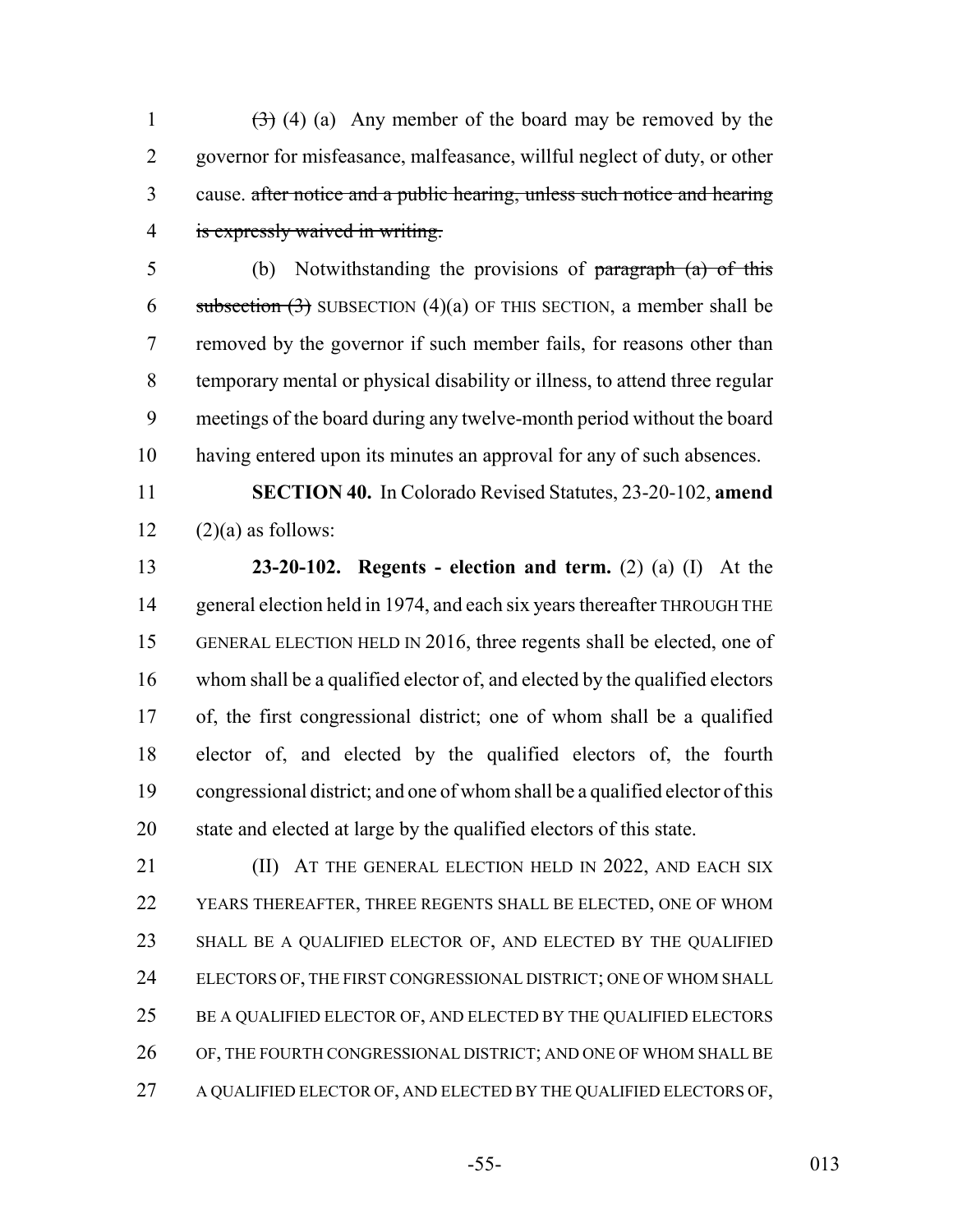THE EIGHTH CONGRESSIONAL DISTRICT.

 **SECTION 41.** In Colorado Revised Statutes, 23-21-203, **amend**  $3 \qquad (2)$  as follows:

 **23-21-203. Center created - committee established.** (2) (a) The governor shall appoint a committee, to be known as the sickle-cell anemia advisory committee, to consult with the university of Colorado school of medicine in the administration of this part 2.

8 (b) The committee shall be composed CONSISTS of eleven members representing hospitals, voluntary agencies interested in sickle-cell anemia, medical specialists in sickle-cell anemia patient care, and the general public; but no group shall have more than four members on the committee.

 (c) Each member of the committee shall hold office for a term of 14 four years and until his THE MEMBER's successor is appointed; and qualified; except that, of those members first appointed, two shall be appointed for one-year terms, three shall be appointed for two-year terms, 17 three shall be appointed for three-year terms, and three shall be appointed 18 for four-year terms EXCEPT THAT THE TERMS SHALL BE STAGGERED SO THAT NO MORE THAN SIX MEMBERS' TERMS EXPIRE IN THE SAME YEAR.

20 (d) Any vacancy occurring on the committee shall be filled by appointment by the governor for the unexpired term.

 (e) The committee shall meet at least annually and at such other times as the executive director of the department of public health and environment deems necessary.

25 (f) Members of the committee shall receive no SERVE WITHOUT 26 compensation but shall be reimbursed ARE ENTITLED TO REIMBURSEMENT 27 for their actual and necessary expenses incurred in the performance of

-56- 013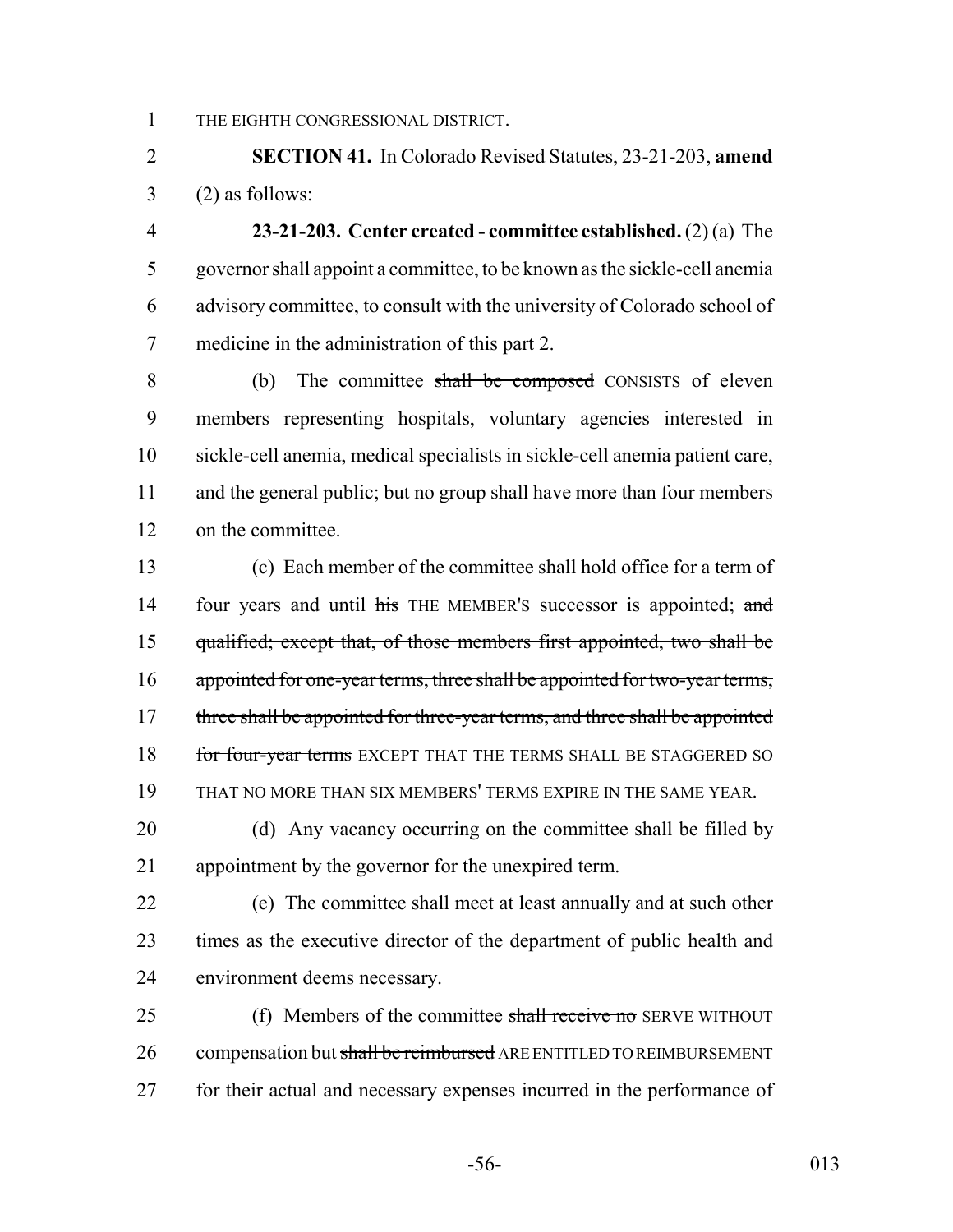their official duties.

(b) Repealed.

 **SECTION 42.** In Colorado Revised Statutes, 23-21-503, **amend** (2) as follows:

- **23-21-503. University of Colorado hospital authority.** 6 (2) (a) The authority shall be governed by  $\alpha$  be eleven-member A board of directors who shall be appointed by the regents. The board of directors shall control the day-to-day operation of university hospital.
- 

(b) THE BOARD CONSISTS OF THE FOLLOWING MEMBERS:

10 (I) There shall be a ONE director appointed from each congressional district; AND

**(II) THREE DIRECTORS APPOINTED FROM THE STATE AT LARGE.** 

 (c) OF ALL THE DIRECTORS APPOINTED TO THE BOARD, one director 14 shall MUST reside west of the continental divide, and not more than four ONE THIRD OF THE directors shall be employees of the university of Colorado or of the authority.

 (d) The appointment of the directors from the congressional 18 districts shall be IS subject to the advice and consent of the senate. Of the directors first appointed, four shall serve terms of two years and five shall 20 serve terms of four years. THE TERM OF OFFICE FOR APPOINTED MEMBERS 21 IS FOUR YEARS; EXCEPT THAT THE TERMS SHALL BE STAGGERED SO THAT 22 NO MORE THAN A MINIMUM MAJORITY OF MEMBERS' TERMS EXPIRE IN THE SAME YEAR.

 (e) Nothing in this subsection (2) shall be construed to limit the power of the regents to appoint persons as directors of the authority who are directors of the part 4 corporation. Each director appointed from a congressional district, whether appointed for an unexpired term or a full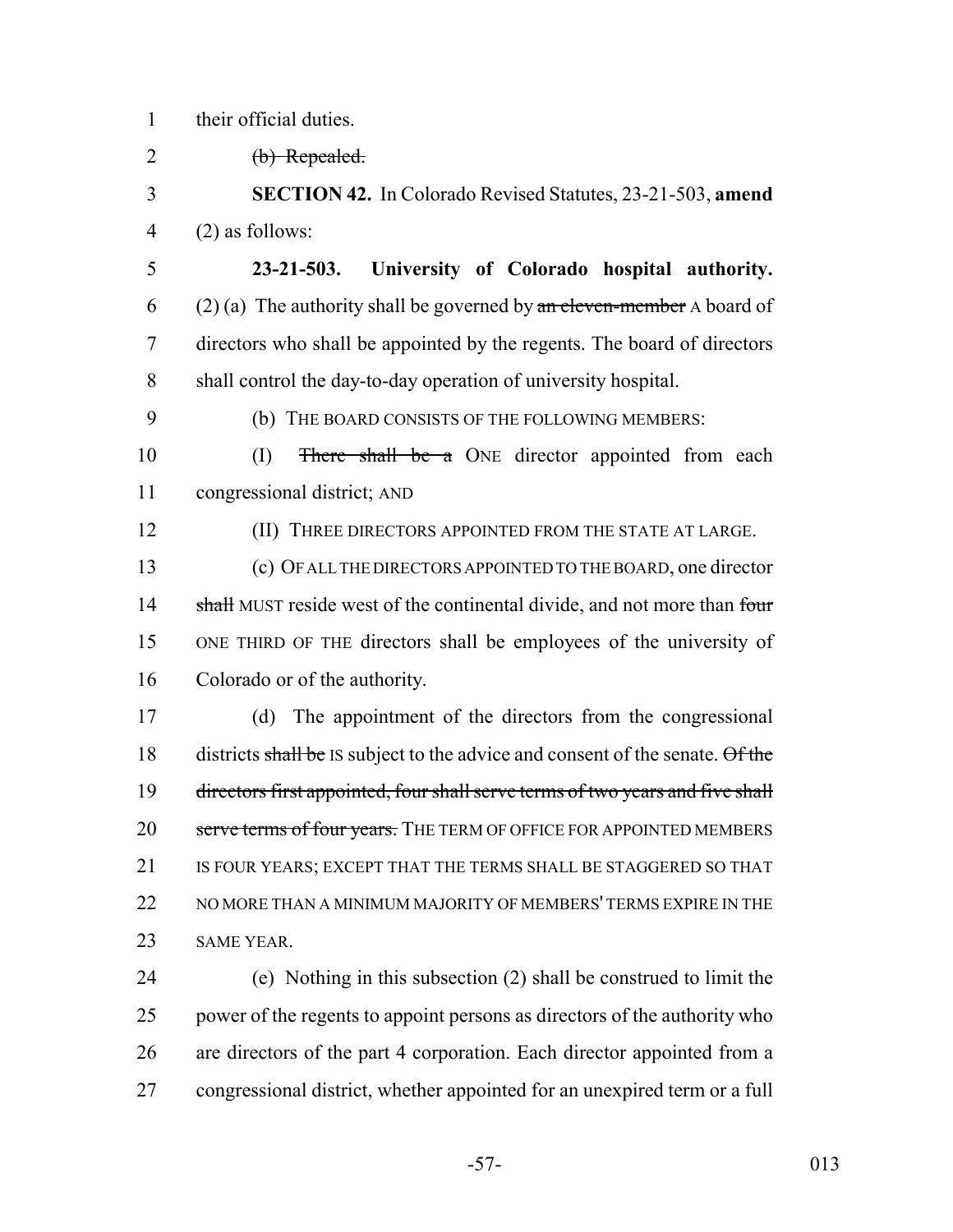term, shall be deemed duly appointed and qualified until the appointment of the director is approved or rejected by the senate. If the general assembly is not in regular session at the time the appointment is made or is in regular session but does not consider the appointment before adjourning, the appointment shall be submitted to the senate for its approval or rejection during the next regular session of the general assembly following the appointment.

8 **SECTION 43.** In Colorado Revised Statutes, 23-30-101, **amend** 9 (1)(a), (1)(b) introductory portion, (1)(d) introductory portion, (1)(d)(II), 10 and  $(1)(g)$ ; and **repeal**  $(1)(c)$  as follows:

11 **23-30-101. Board of governors of the Colorado state university** 12 **system.** (1) (a) A board is hereby established that shall be known by the 13 name and title of The board of governors of the Colorado state university 14 system, referred to in this section as the "board", It shall consist IS 15 ESTABLISHED. THE BOARD CONSISTS of a total of fifteen members as 16 provided in paragraphs (b) and (c) of this subsection  $(1)$  SUBSECTIONS  $17$  (1)(b) AND (1)(d) OF THIS SECTION.

18 (b) Six of the members shall be ARE advisory, without the right to 19 vote. THE ADVISORY MEMBERS SERVE TERMS OF ONE ACADEMIC YEAR. 20 The six advisory members shall be elected or appointed by their 21 respective governing bodies from their membership The advisory officers 22 shall serve terms of one academic year. The advisory members shall 23 consist of AS FOLLOWS:

24 (c) Commencing with appointments made in 1974 and continuing 25 through appointments made in 2006, the remaining nine members of the 26 board, at least one of whom shall be a graduate of the Colorado state 27 university or Colorado state university - Pueblo and at least two of whom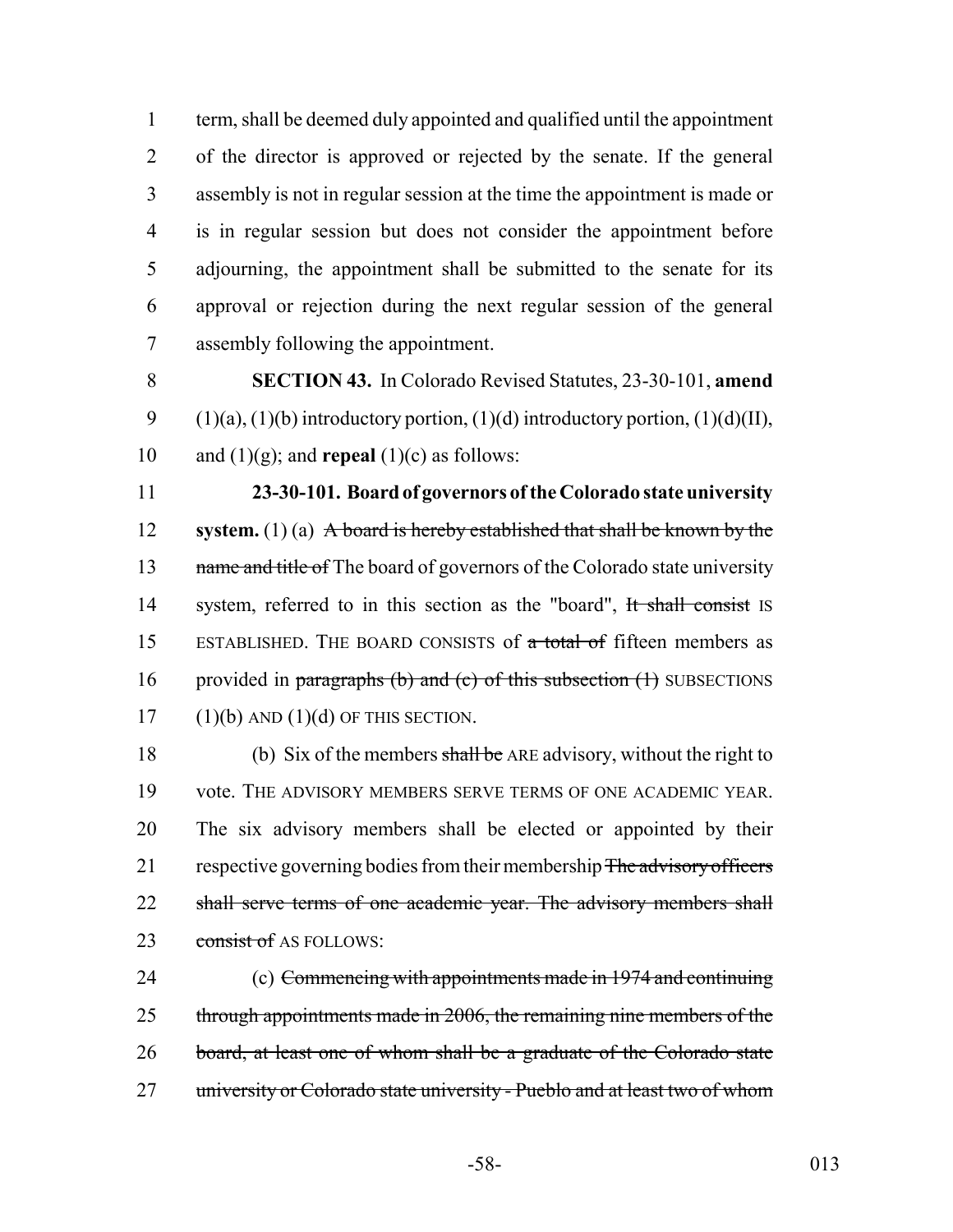shall have some connection with agriculture, shall be appointed by the 2 governor, with the consent of the senate, for basic terms of four years, although interim appointments may be made for lesser periods so that at least two of the nine terms will expire in each calendar year.

 (d) Commencing with appointments made in 2007 and subsequent 6 years, The remaining nine members of the board shall be appointed by the 7 governor with the consent of the senate for terms of four years, in the following manner:

 (II) One of the nine voting members shall either reside in southern Colorado, AS DEFINED IN SUBSECTION (1)(f) OF THIS SECTION, or be a graduate of Colorado state university - Pueblo.

 (g) Members appointed on or after January 1, 2007, shall serve 13 terms of THE TERM OF OFFICE FOR EACH MEMBER APPOINTED BY THE GOVERNOR IS up to four years, expiring on December 31 of the third calendar year following the calendar year in which the member is appointed; EXCEPT THAT THE TERMS SHALL BE STAGGERED SO THAT AT LEAST TWO MEMBERS' TERMS EXPIRE IN EACH CALENDAR YEAR.

 **SECTION 44.** In Colorado Revised Statutes, 23-31-1003, **amend** 19  $(2)(b)$  and  $(3)$  as follows:

 **23-31-1003. State veterinary education loan repayment** 21 **council - creation - membership.** (2) (b) (I)  $\Theta$ <del>n or before October 1,</del>  $22 \frac{2017}{100}$ , The governor shall appoint the initial five directors of the council. 23 The council must include the following representatives TO THE COUNCIL: 24 (A) At least one director must be WHO IS a member of the faculty or staff of Colorado state university's college of veterinary medicine and biomedical sciences;

27 (B) The commissioner of agriculture or his or her THE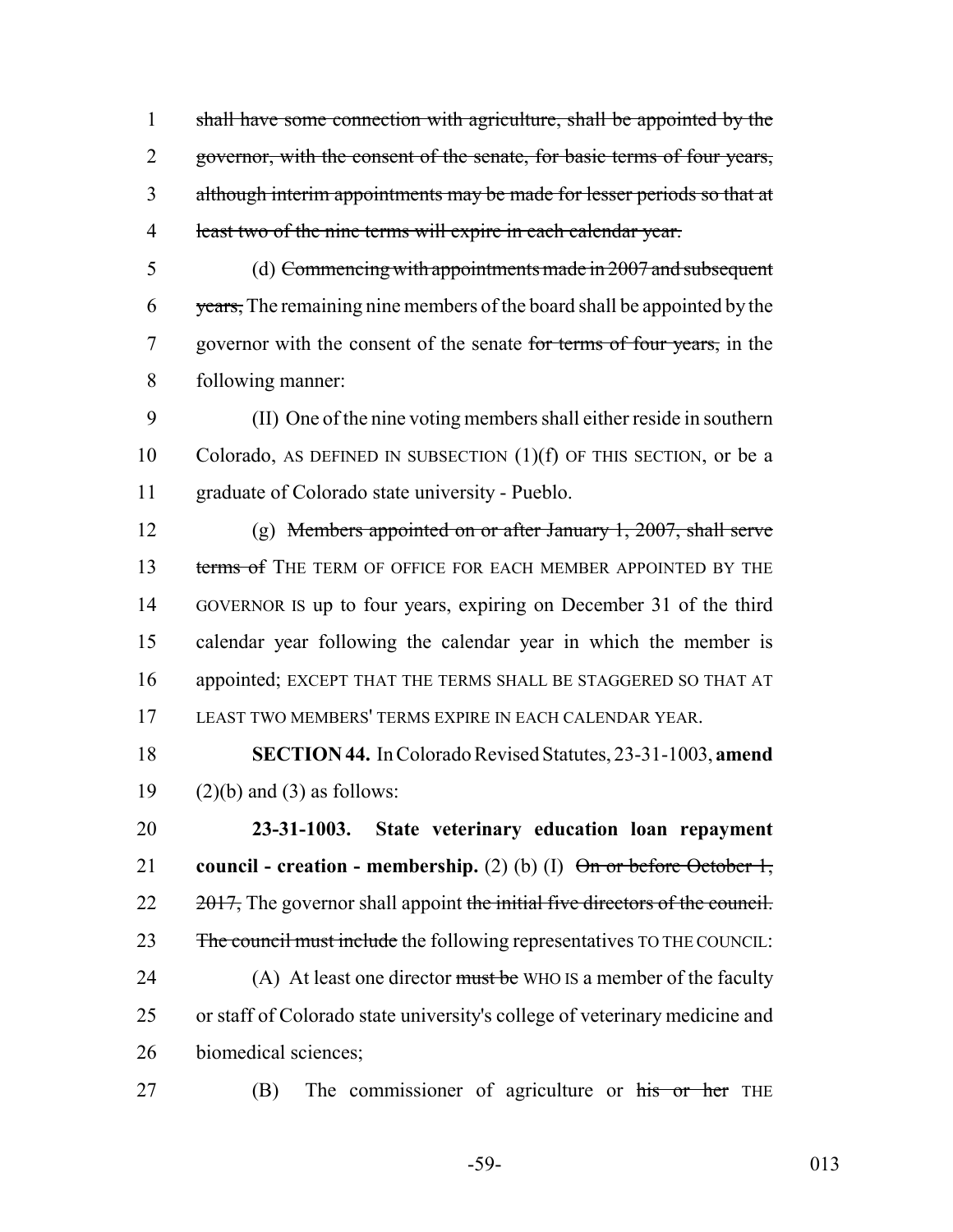1 COMMISSIONER'S designee;

2 (C) At least one director must be WHO IS associated with, and able 3 to represent the interests of, the Colorado livestock industries; and 4 (D) At least one director must be WHO IS associated with, and able 5 to represent the interests of, the Colorado Veterinary Medical Association 6 OR A SUCCESSOR ORGANIZATION.

 (II) Of the initial five directors, three serve for four-year terms and two serve for two-year terms. All subsequent terms are four-year terms DIRECTORS ARE APPOINTED FOR TERMS OF FOUR YEARS; EXCEPT THAT THE TERMS SHALL BE STAGGERED SO THAT NO MORE THAN THREE DIRECTORS' 11 TERMS EXPIRE IN THE SAME YEAR.

12 (III) Unless extenuating circumstances such as illness or death 13 require otherwise, each director shall hold office until his or her THE 14 DIRECTOR'S successor is appointed.

15 (3) The governor, at his or her THE GOVERNOR's pleasure, may 16 remove a director of the council at any time. If a director vacates his or 17 her THE DIRECTOR's seat on the council during the term for which the 18 director was appointed, the governor shall fill the resultant vacancy by 19 appointing a director for the remainder of that term. The successor 20 director must meet the same qualifications under this section as his or her 21 THE SUCCESSOR'S predecessor.

22 **SECTION 45.** In Colorado Revised Statutes, 23-40-104, **amend** 23 (1)(b)(I) and (1)(b)(II); and **repeal** (1)(b)(III) and (1)(b)(IV) as follows:

24 **23-40-104. Board of trustees.** (1) (b) (I) The governor shall 25 appoint, with the consent of the senate, seven members of the board of 26 trustees created by this subsection (1). The initial members of the board 27 shall take office on July 1, 1973. The terms of the seven members of the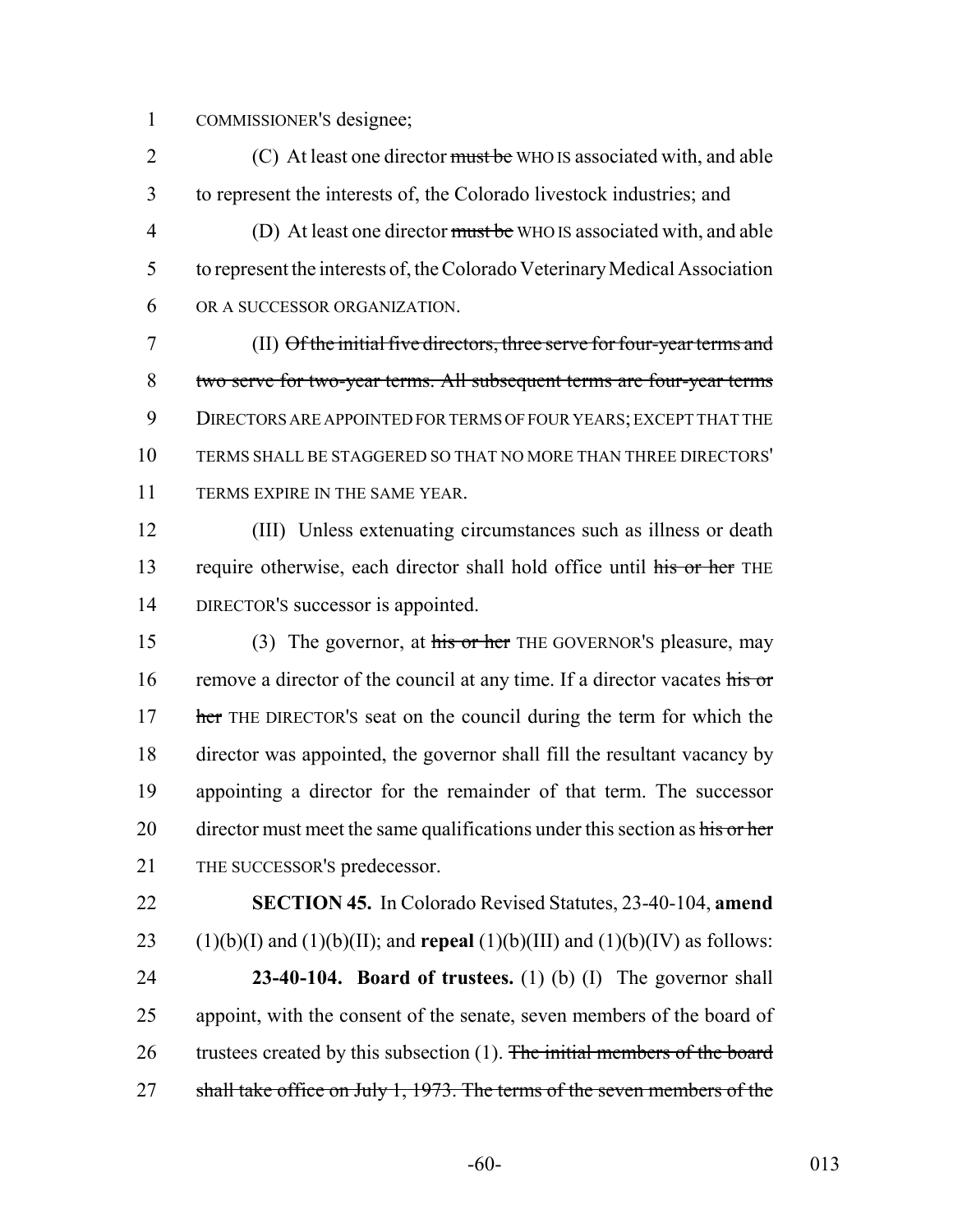1 board of trustees appointed prior to June 15, 1987, shall be six years; 2 except that appointments of members to take office on July 1, 1973, shall 3 be made so that two members of the board have terms expiring on June 4 30, 1975, two members of the board have terms expiring on June 30,  $5$  1977, and three members of the board have terms expiring on June 30, 6 1979. Persons who are appointed members and who are holding office on 7 June 15, 1987, are subject to the provisions of section 24-1-137, C.R.S. 8 Thereafter the terms of the seven members of the board of trustees 9 appointed by the governor shall be four years; except that a member of 10 the board who is appointed by the governor shall continue to serve until 11 a successor is appointed and confirmed by the senate.

12 (II) Notwithstanding any other provision of this section, the term 13 of each member serving on the board of trustees as of May 26, 2006, shall 14 be extended to expire on December 31 of the calendar year in which the 15 member's appointed term would otherwise expire. Members appointed on 16 or after January 1, 2007, BY THE GOVERNOR shall serve terms of up to 17 four years, expiring on December 31 of the third calendar year following 18 the calendar year in which the member is appointed; For terms ending on 19 or after December 31, 2006, the governor shall appoint a succeeding 20 member on or before March 1 immediately following the expiration of the 21 term EXCEPT THAT THE TERMS SHALL BE STAGGERED SO THAT NO MORE 22 THAN TWO MEMBERS' TERMS EXPIRE IN THE SAME YEAR.

23 (III) Notwithstanding any other provision of this section, the 24 appointments to succeed members whose terms expire on December 31,  $25 \qquad \frac{2011}{1}$ , shall be as follows:

26 (A) Two members who shall serve four-year terms;

27 **(B)** Two members who shall serve three-year terms; and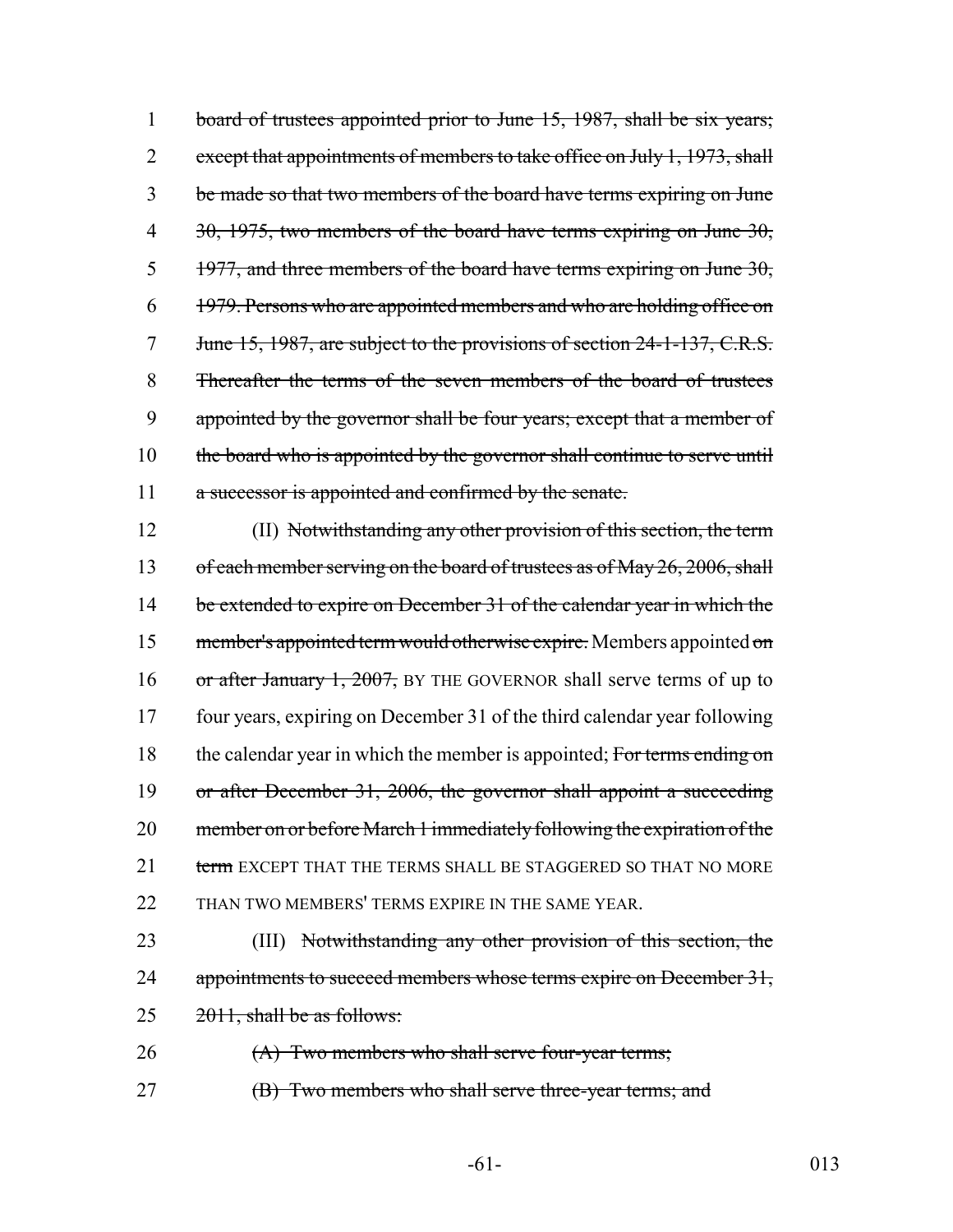1 (C) One member who shall serve a one-year term.

2 (IV) Notwithstanding any other provision of this section, the 3 appointments to succeed members whose terms expire on or after 4 December 31, 2013, shall be for four-year terms.

5 **SECTION 46.** In Colorado Revised Statutes, **amend** 23-41-102 6 as follows:

7 **23-41-102. Board of trustees - term.** (1) (a) There shall be IS 8 CREATED a board of trustees of the Colorado school of mines to be 9 composed of nine persons. The five members serving on the board on 10 July 1, 1973, shall continue to serve the terms for which they were 11 appointed. On or before July 1, 1973, the governor shall appoint two 12 additional members of the board, of which one shall be appointed for a 13 term to expire on March 1, 1975, and one shall be appointed for a term to 14 expire on March 1, 1977. Prior to June 15, 1987, the governor shall fill 15 the vacancies in appointed offices occurring every two years by 16 appointments of members of the board for terms of six years each, in 17 accordance with this arrangement. Persons who are appointed members 18 and who are holding office on June 15, 1987, are subject to the provisions 19 of section 24-1-137, C.R.S. Thereafter the terms of such appointed 20 members shall be four years. Notwithstanding any other provision of this 21 section, the term of each member serving on the board of trustees as of 22 May 26, 2006, shall be extended to expire on December 31 of the 23 calendar year in which the member's appointed term would otherwise 24 expire. Members appointed on or after January 1, 2007, shall serve terms 25 of up to four years, MEMBERS. SEVEN MEMBERS SHALL BE APPOINTED BY 26 THE GOVERNOR TO TERMS OF UP TO FOUR YEARS, expiring on December 27 31 of the third calendar year following the calendar year in which the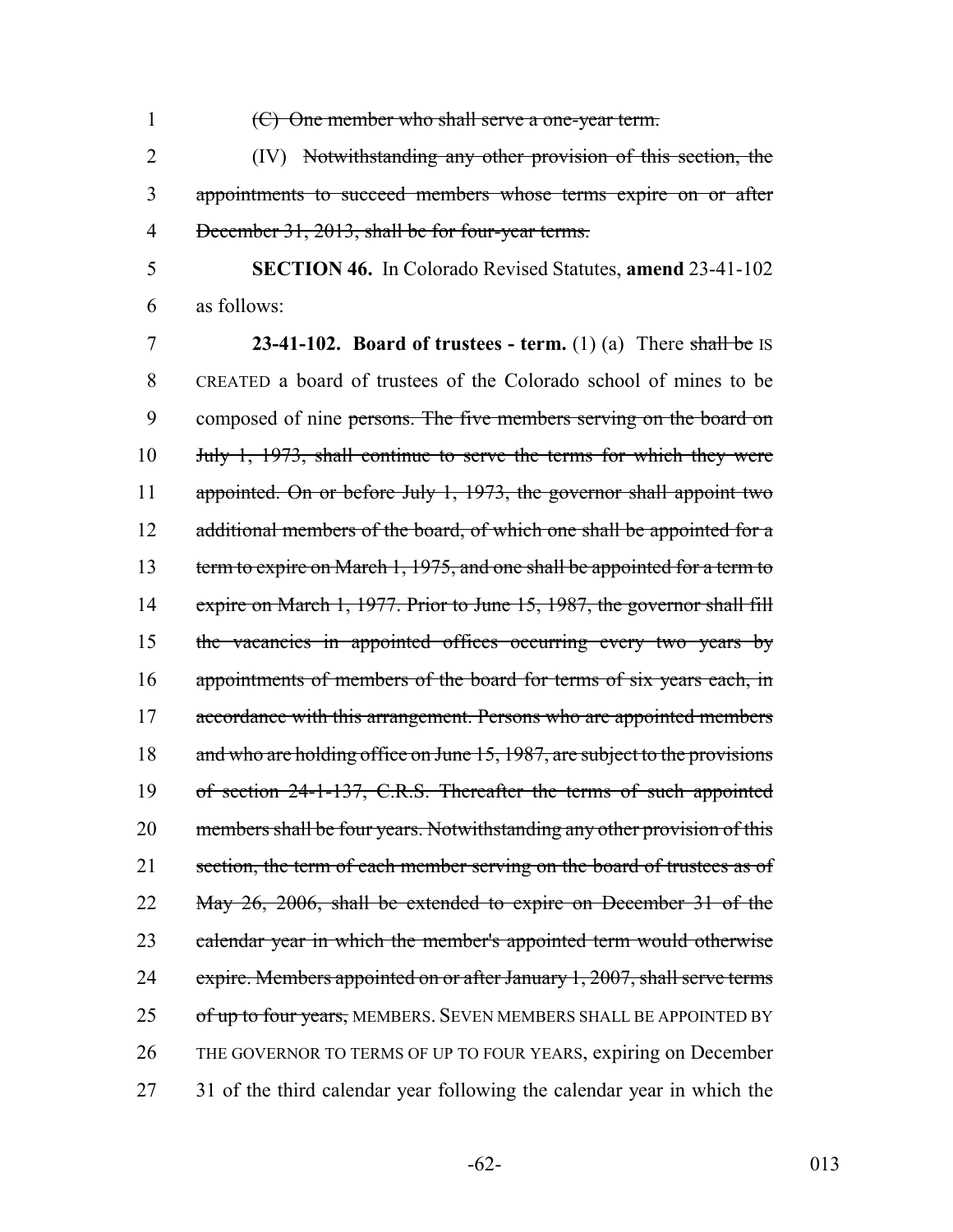1 member is appointed; For terms ending on or after December 31, 2006, 2 the governor shall appoint a succeeding member on or before March 1 3 immediately following the expiration of the term EXCEPT THAT THE TERMS SHALL BE STAGGERED SO THAT NO MORE THAN FOUR MEMBERS' TERMS EXPIRE IN THE SAME YEAR.

 (b) Of the seven members appointed by the governor, no more 7 than four members shall be from MAY BE AFFILIATED WITH the same political party. IN APPOINTING MEMBERS TO THE BOARD OF TRUSTEES, THE GOVERNOR SHALL ENSURE THAT NO MORE THAN TWO OF THE MEMBERS SERVING ON THE BOARD OF TRUSTEES AT ANY ONE TIME RESIDE OUTSIDE THE STATE OF COLORADO. IN ADDITION, THE GOVERNOR SHALL BASE THE 12 APPOINTMENTS ON CONSIDERATION OF:

 (I) AN APPOINTEE'S PROFESSIONAL BACKGROUND RELATED TO THE INDUSTRIES AND FIELDS FOR WHICH THE COLORADO SCHOOL OF MINES PREPARES STUDENTS FOR EMPLOYMENT AND IN WHICH THE FACULTY OF 16 THE INSTITUTION CONDUCT RESEARCH;

 (II) OTHER AREAS OF PROFESSIONAL EXPERTISE THAT AN APPOINTEE MAY BRING TO THE APPOINTEE'S SERVICE ON THE BOARD OF TRUSTEES; AND

**(III)** THE APPOINTEE'S COMMITMENT TO USING THE APPOINTEE'S PERSONAL TIME AND EFFORTS TO SERVE AND SUPPORT THE COLORADO 22 SCHOOL OF MINES.

(c) The two remaining member positions shall be filled by:

 (I) An elected member of the student body who is a full-time 25 junior or senior student at the Colorado school of mines. and The term of 26 said THE elected STUDENT MEMBER's office shall be IS one year, beginning 27 ON July 1. The elected student member shall be IS advisory, without the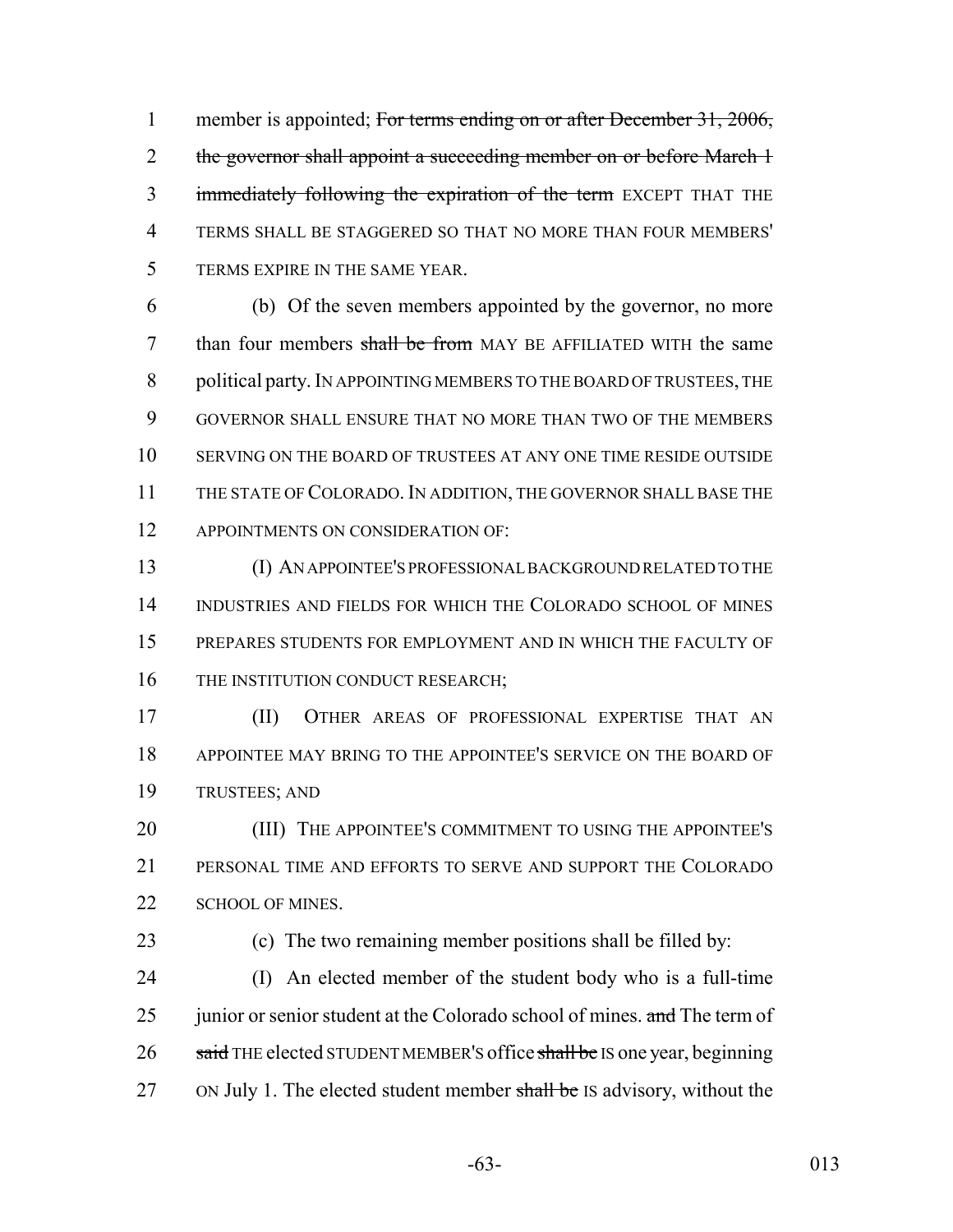1 right to vote. For the purposes of As USED IN this subsection (1), 2 "full-time student" means the equivalent of the HAS THE SAME definition 3 of AS "full-time equivalent student" used by the joint budget committee 4 of the general assembly.

 (II) A full-time member of the academic faculty of the Colorado school of mines elected by a majority of at least sixty-seven percent of the academic faculty. The initially elected faculty board member shall be elected at a special election to be held during the spring semester of 2008. The term of office for the initially elected faculty member shall end 10 December 31, 2010. Subsequently Elected faculty members shall serve two-year terms commencing January 1 of each odd-numbered year. 12 thereafter. The elected faculty member shall be IS advisory, without the right to vote.

14 (b) For the purpose of further staggering the terms of office held 15 by members of the Colorado school of mines board of trustees, the terms 16 of two of the board members holding office on July 1, 1994, whose terms 17 expire in 1995, and one of the members holding office on July 1, 1994, 18 whose term expires in 1997, are extended for one year. The governor 19 shall select those members whose terms are extended.

20 (2) Said trustees MEMBERS shall hold their offices for the terms 21 for which they have been appointed and until their successors are 22 appointed and qualified. Any four of the members of said THE board 23 appointed by the governor shall constitute CONSTITUTES a quorum for the 24 transaction of business. The said board has such powers and shall perform 25 such duties as specified in the laws creating the institution and providing 26 for its maintenance.

27 (3) In appointing persons to the Colorado school of mines board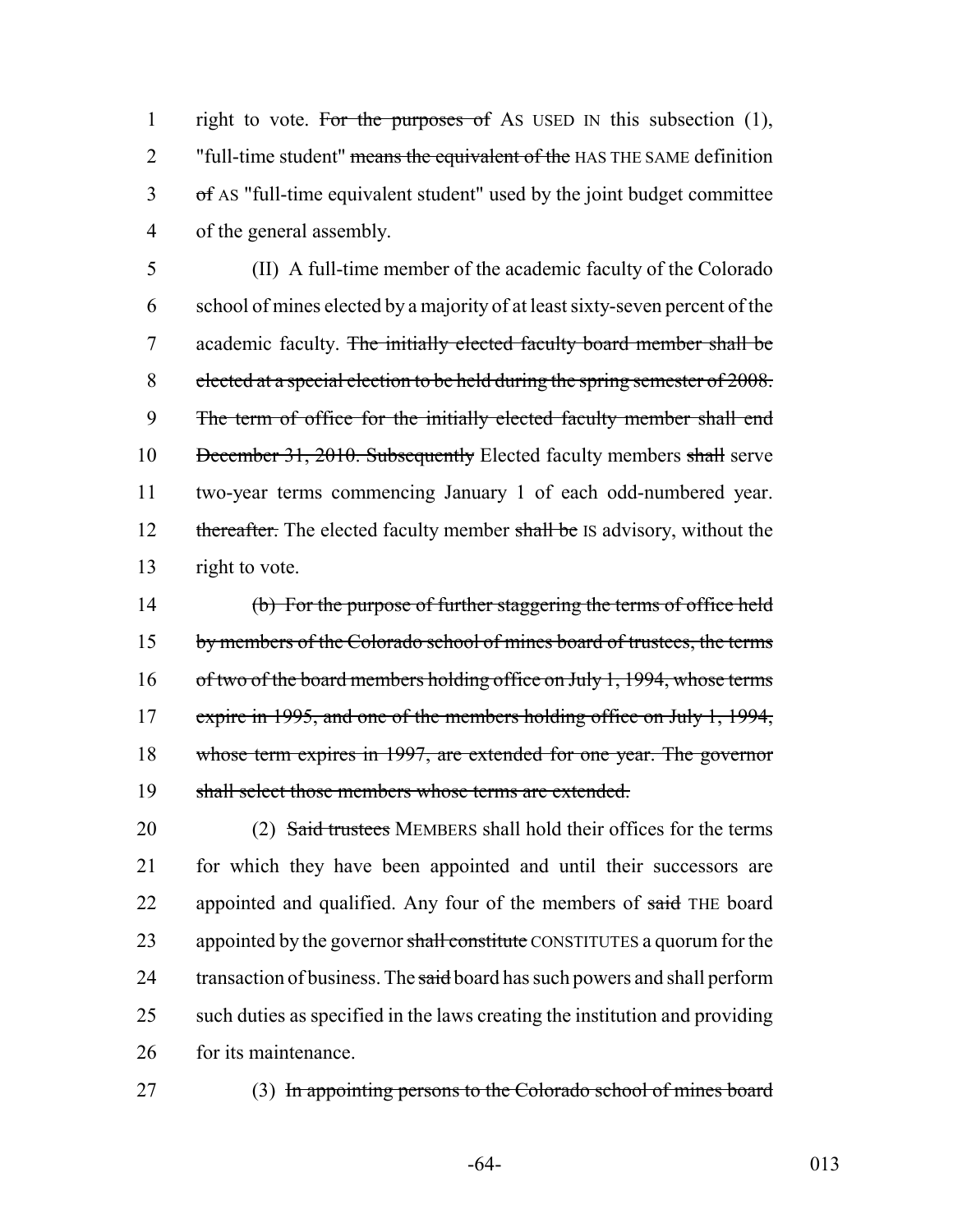1 of trustees on or after July 1, 2010, the governor shall ensure that no more 2 than two of the members serving on the board of trustees at any one time 3 reside outside the state of Colorado. In addition, the governor shall base 4 his or her appointments on considerations of:

 (a) An appointee's professional background related to the industries and fields for which the Colorado school of mines prepares students for employment and in which the faculty of the institution conduct research;

9 (b) Other areas of professional expertise that an appointee may 10 bring to his or her service on the board of trustees; and

11 (c) The appointee's commitment to using his or her personal time 12 and efforts to serve and support the Colorado school of mines.

13 **SECTION 47.** In Colorado Revised Statutes, 23-51-102, **amend** 14 (2), (3), and (4) as follows:

15 **23-51-102. Board of trustees - creation - members - powers -** 16 **duties.** (2) The governor shall appoint, effective July 1, 2003, with the 17 consent of the senate, nine members of the board of trustees. Members 18 initially appointed to the board of trustees shall have the authority to act 19 on behalf of the board of trustees prior to obtaining confirmation by the 20 senate. The members first appointed to the board of trustees shall take 21 office on July 1, 2003. Appointments of members to take office on July  $22 \quad 1, 2003$ , shall be made so that three members of the board have terms 23 expiring on January 1, 2005, two members of the board have terms 24 expiring on January 1, 2006, two members of the board have terms 25 expiring on January 1, 2007, and two members of the board have terms 26 expiring on January 1, 2008; thereafter, the terms of the nine appointed 27 members of the board of trustees shall be four years. Notwithstanding any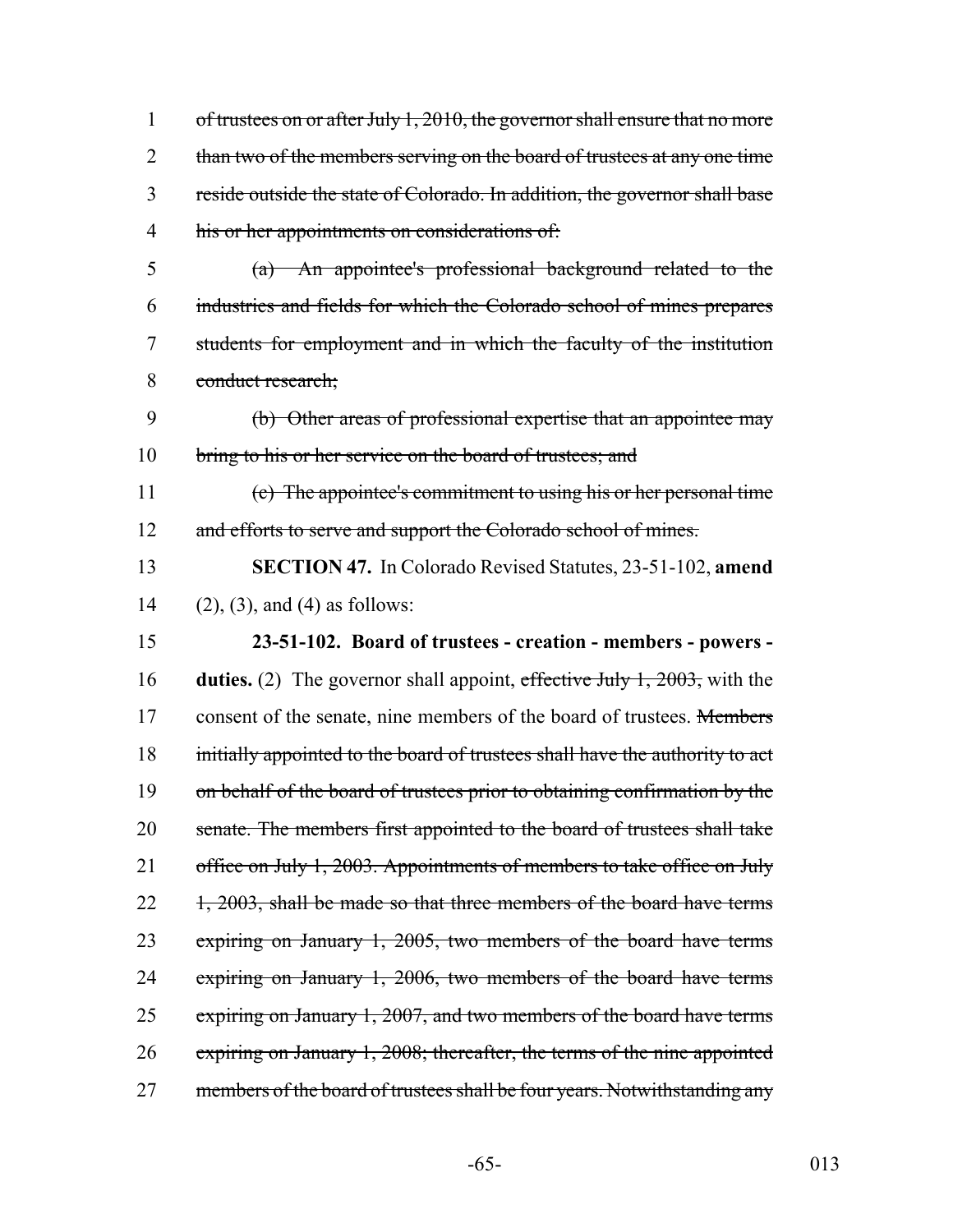1 other provision of this section, the term of each member serving on the 2 board of trustees as of May 26, 2006, shall be extended to expire on December 31 of the calendar year in which the member's appointed term would otherwise expire. Members appointed on or after January 1, 2007, MEMBERS APPOINTED BY THE GOVERNOR shall serve terms of up to four years, expiring on December 31 of the third calendar year following the 7 calendar year in which the member is appointed; For terms ending on or after December 31, 2006, the governor shall appoint a succeeding member on or before March 1 immediately following the expiration of the 10 term EXCEPT THAT THE TERMS SHALL BE STAGGERED SO THAT NO MORE THAN THREE MEMBERS' TERMS EXPIRE IN THE SAME YEAR. Of the nine members appointed by the governor, at least two shall reside in Alamosa, Conejos, Costilla, Huerfano, Mineral, Rio Grande, or Saguache county. Of the nine members appointed by the governor, no more than five 15 members shall be from the same political party. Each trustee MEMBER 16 shall hold office for the term for which the trustee MEMBER has been 17 appointed and until the trustee's MEMBER's successor is appointed and confirmed by the senate.

19 (3) The tenth member of the board of trustees shall be a full-time 20 junior or senior student at Adams state university, elected by the members 21 of the student body of Adams state university. The term of the student 22 member shall be IS one year, beginning July 1, 2003, and beginning ON 23 July 1 each year. thereafter. The student member shall be IS advisory, 24 without the right to vote and without the right to attend executive sessions 25 of the board of trustees, as provided by section 24-6-402. C.R.S. The 26 student member shall MUST have resided in the state of Colorado for not 27 less than three years prior to the student's election.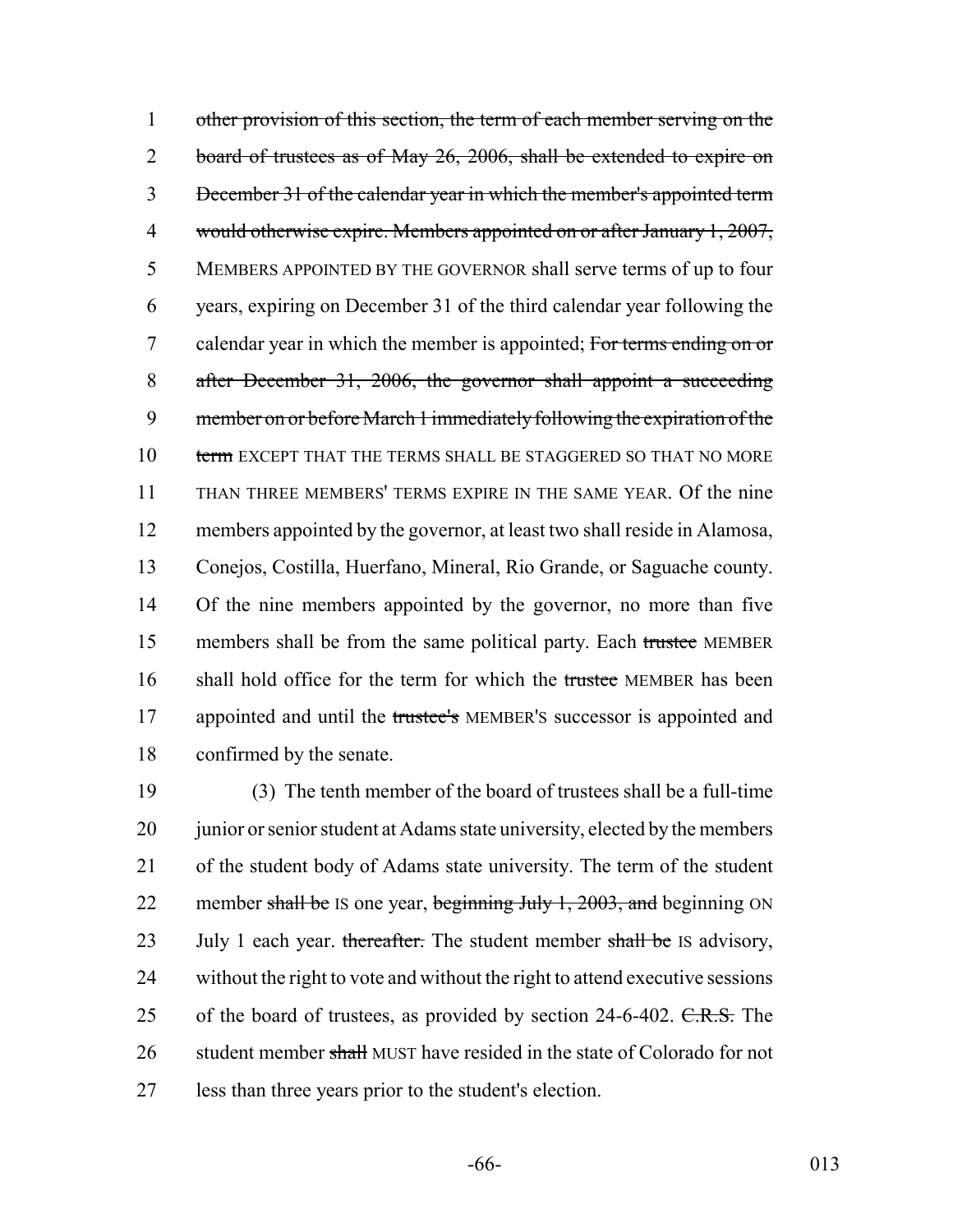1 (4) The eleventh member shall be a member of the faculty of 2 Adams state university elected by other members of the faculty for a term 3 of two years, beginning July 1, 2003, and beginning ON July 1 every 4 odd-numbered year. thereafter. The faculty member shall be IS advisory, 5 without the right to vote and without the right to attend executive sessions 6 of the board of trustees, as provided by section  $24-6-402$ . C.R.S. 7 **SECTION 48.** In Colorado Revised Statutes, 23-52-102, **amend** 8 (2)(b), (2)(c), (2)(d), (3), and (4) as follows: 9 **23-52-102. Board of trustees - creation - members - powers -** 10 **duties - repeal.** (2) (b) (I) The term of each member serving on the 11 board of trustees as of March 24, 2020, expires on December 31 of the 12 calendar year in which the member's appointed term would otherwise 13 expire. 14 (II) THIS SUBSECTION (2)(b) IS REPEALED, EFFECTIVE JUNE 30, 15 2025. 16 (c) (I) The governor shall appoint the eighth and ninth members 17 of the board so that the members take office on or before September 1, 18 2020. Such members have the authority to act on behalf of the board of 19 trustees prior to obtaining confirmation by the senate. Of the members 20 taking office pursuant to this subsection  $(2)(c)$ , one member has a term 21 expiring on January 1, 2023, and one member has a term expiring on 22 January 1, 2025. Thereafter, the terms of the eighth and ninth members 23 of the board of trustees are four years. 24 (II) THIS SUBSECTION (2)(c) IS REPEALED, EFFECTIVE JUNE 30, 25 2025. 26 (d) Except as otherwise provided in subsection SUBSECTIONS 27 (2)(b) AND (2)(c) of this section, members appointed on or after January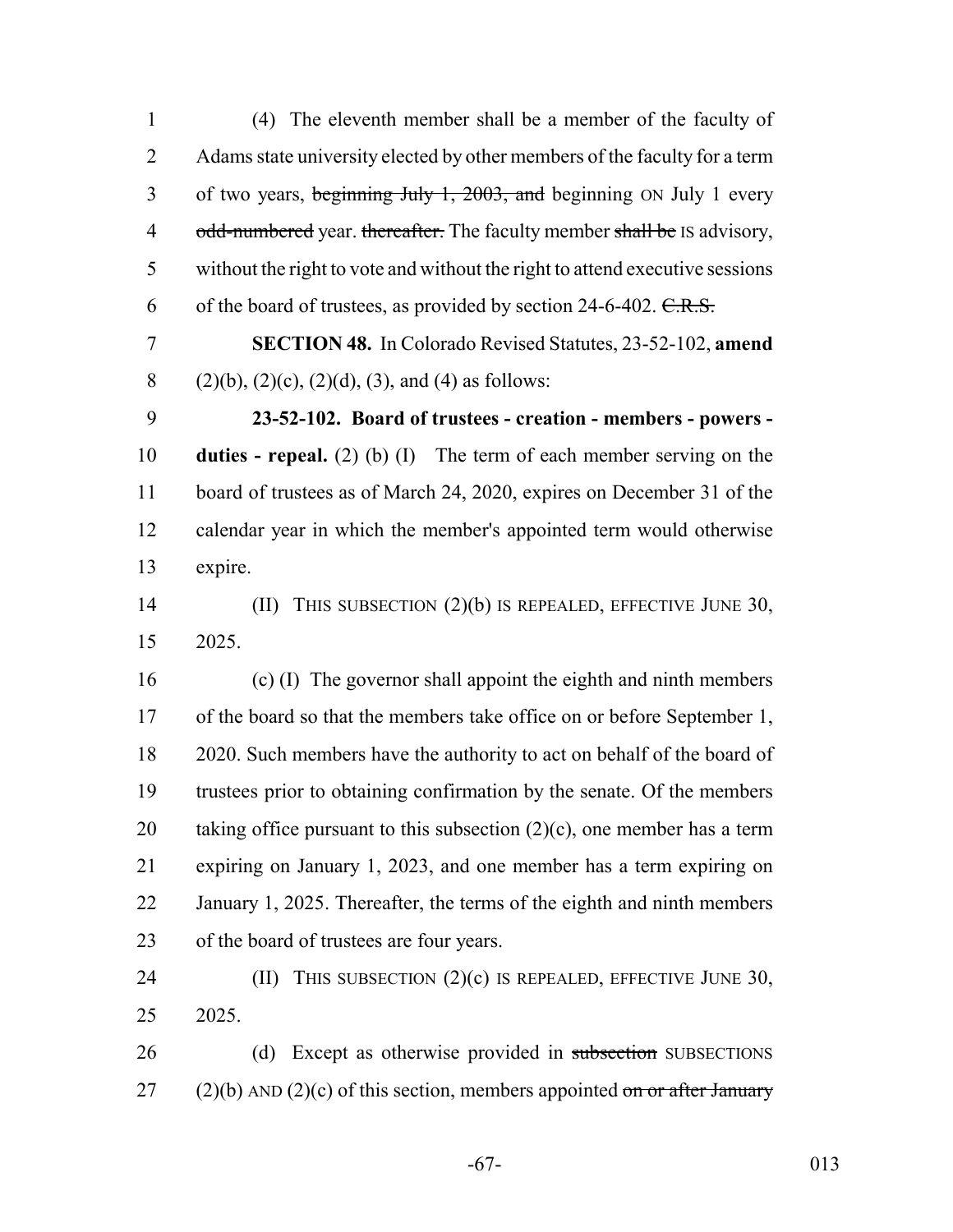$1, 2007$ , BY THE GOVERNOR serve terms of up to four years, expiring on 2 December 31 of the third calendar year following the calendar year in 3 which the member is appointed; For terms ending on or after December 4 31, 2006, the governor shall appoint a succeeding member on or before 5 March 1 immediately following the expiration of the term EXCEPT THAT 6 THE TERMS SHALL BE STAGGERED SO THAT NO MORE THAN THREE 7 MEMBERS' TERMS EXPIRE IN THE SAME YEAR. Each trustee following the 8 initial appointments shall hold MEMBER HOLDS office for the term for 9 which the trustee MEMBER is appointed and until the trustee's MEMBER's 10 successor is appointed and confirmed by the senate.

11 (3) The tenth office must be filled by an elected member of the 12 student body of Fort Lewis college who is a full-time junior or senior 13 student at Fort Lewis college. The term of said elected office is one year, 14 beginning August 1, 2002, and beginning ON August 1 each year. 15 thereafter. The elected student office is advisory, without the right to vote.

- 16 (4) The eleventh office must be filled by an elected member of the 17 faculty at large of Fort Lewis college elected by other members of the 18 faculty at large for a term of two years, beginning August 1, 2002, and 19 beginning ON August 1 every other year. thereafter. The elected faculty 20 office is advisory, without the right to vote.
- 21 **SECTION 49.** In Colorado Revised Statutes, 23-53-102, **amend** 22  $(1)(a)$  introductory portion,  $(2)$ ,  $(3)$ , and  $(4)$  as follows:
- 23 **23-53-102. Board of trustees creation members powers -** 24 **duties.** (1) (a) There is established the board of trustees for Colorado 25 Mesa university, referred to in this article ARTICLE 53 as the "board of 26 trustees", which shall consist CONSISTS of thirteen members and shall be 27 IS the governing authority for Colorado Mesa university. The board of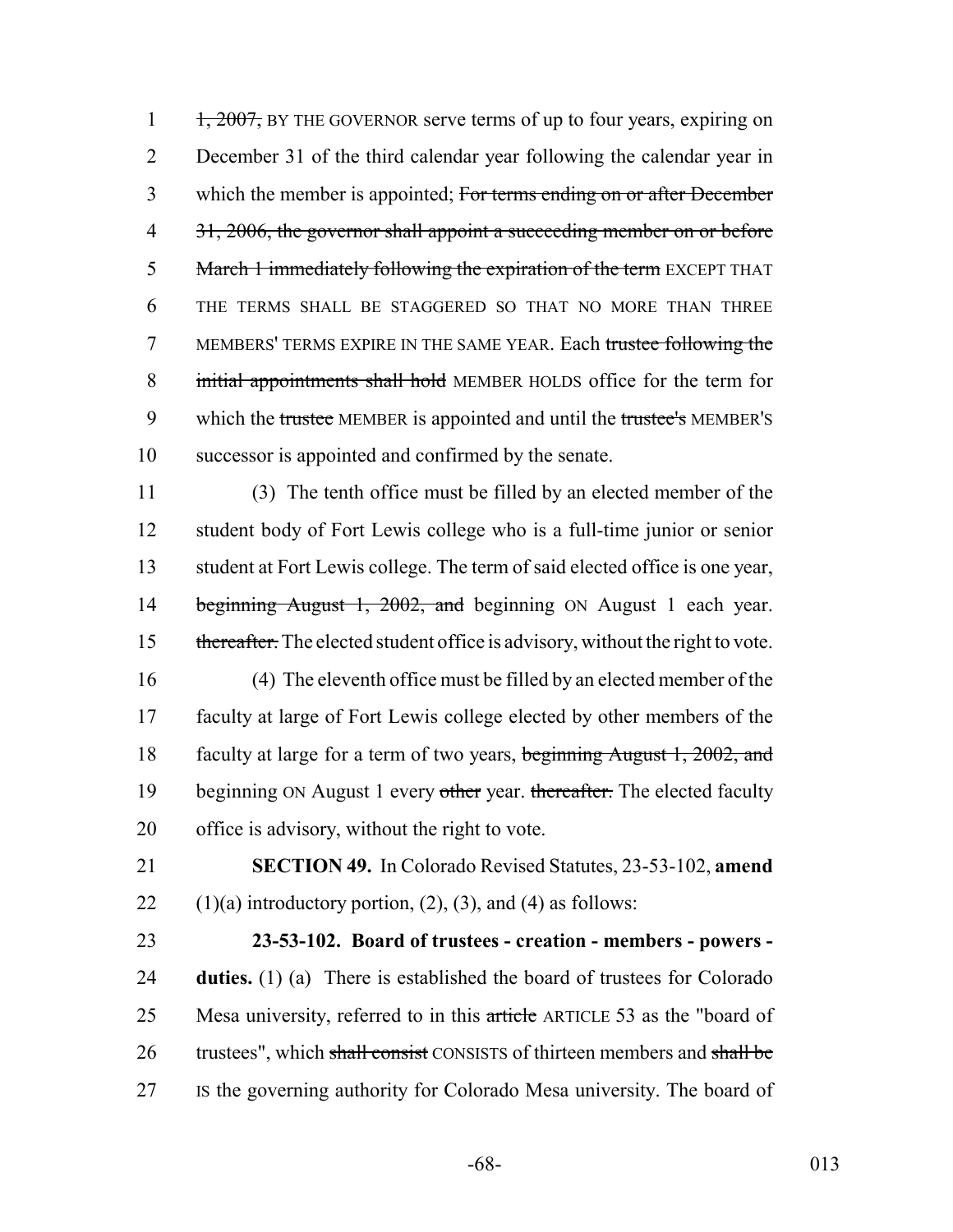1 trustees shall be IS, and is hereby declared to be, a body corporate and, as 2 such and by the names designated in this section, may:

3 (2) (a) The governor shall appoint, effective July 1, 2003, with the 4 consent of the senate, eleven members of the board of trustees. Members 5 appointed to the board of trustees shall have the authority to act on behalf 6 of the board of trustees prior to obtaining confirmation by the senate. The 7 members first appointed to said board shall take office on July 1, 2003. 8 Appointments of members to take office on July 1, 2003, shall be made 9 so that three members of the board have terms expiring on January 1, 10 2005, two members of the board have terms expiring on January 1, 2006, 11 two members of the board have terms expiring on January 1, 2007, and 12 two members of the board have terms expiring on January 1, 2008; 13 thereafter, the terms of the eleven appointed members of the board of 14 trustees shall be four years. Notwithstanding any other provision of this 15 section, the term of each member serving on the board of trustees as of 16 May 26, 2006, shall be extended to expire on December 31 of the 17 calendar year in which the member's appointed term would otherwise 18 expire. Members appointed on or after January 1, 2007, shall serve terms 19 of up to four years, expiring on December 31 of the third calendar year 20 following the calendar year in which the member is appointed; except that 21 of the two members appointed pursuant to House Bill 12-1324, enacted 22 in 2012, one shall have a term that expires on January 1, 2015, and one 23 shall have a term that expires on January 1, 2016. For terms ending on or 24 after December 31, 2006, the governor shall appoint a succeeding 25 member on or before March 1 immediately following the expiration of the 26 term. Of the eleven members appointed by the governor:

27 (I) No more than six members shall MAY be from AFFILIATED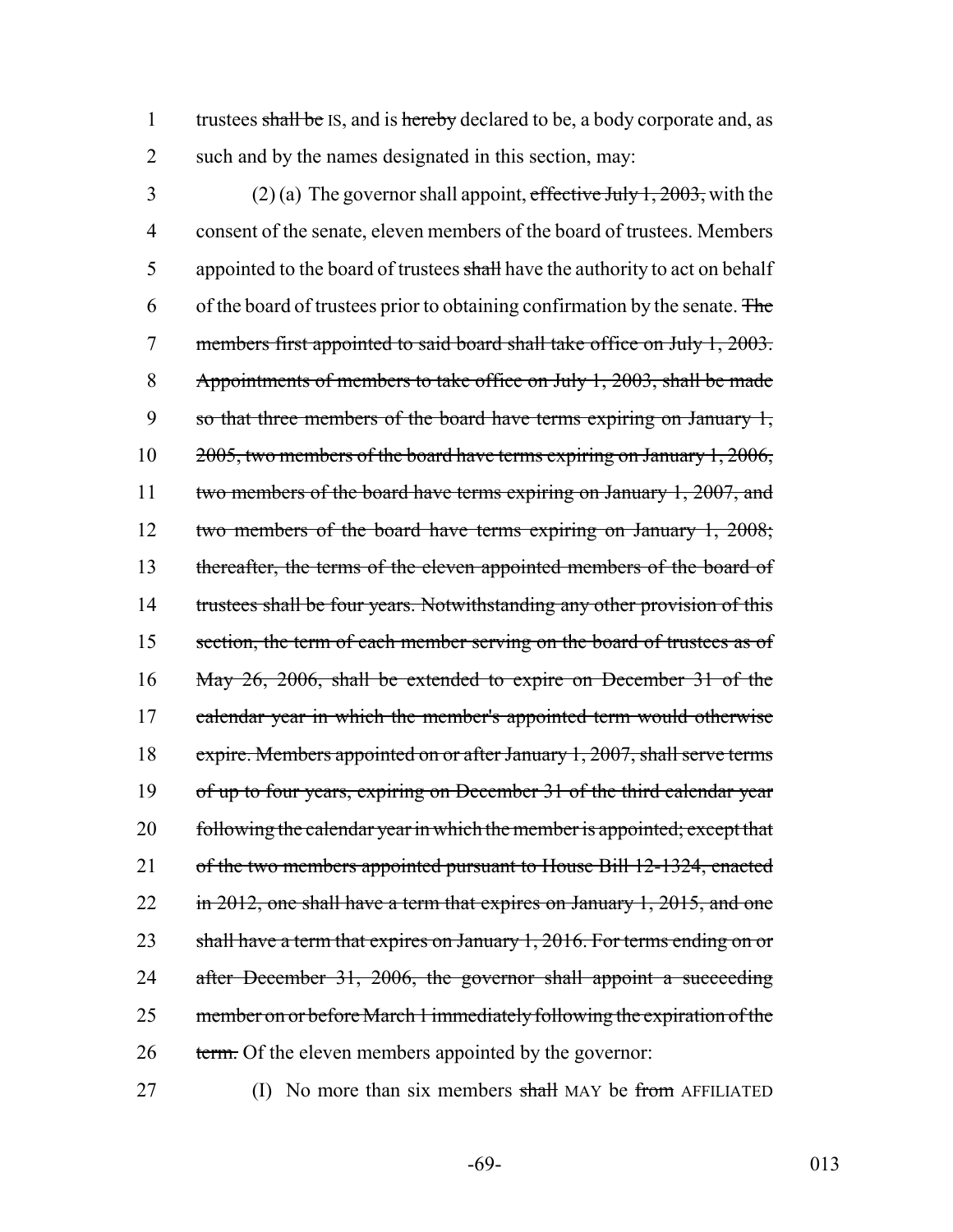1 WITH the same political party; Of the eleven members appointed by the 2 governor, AND

 (II) At least two shall reside in Delta, Garfield, Mesa, or Montrose county.

 (b) THE TERM OF OFFICE FOR EACH MEMBER APPOINTED BY THE GOVERNOR IS UP TO FOUR YEARS, EXPIRING ON DECEMBER 31 OF THE THIRD CALENDAR YEAR FOLLOWING THE CALENDAR YEAR IN WHICH THE MEMBER WAS APPOINTED; EXCEPT THAT TERMS SHALL BE STAGGERED SO THAT NO MORE THAN THREE APPOINTED MEMBERS' TERMS EXPIRE IN THE 10 SAME CALENDAR YEAR. Each trustee MEMBER shall hold office for the 11 term for which the trustee MEMBER has been appointed and until the 12 trustee's MEMBER's successor is appointed and confirmed by the senate.

 (3) The twelfth member of the board of trustees shall be a full-time junior or senior student at Colorado Mesa university, elected by the members of the student body of Colorado Mesa university. The term 16 of the student member shall be IS one year, beginning July 1, 2003, and 17 beginning ON July 1 each year. thereafter. The student member shall be IS advisory, without the right to vote and without the right to attend executive sessions of the board of trustees, as provided by section  $24-6-402$ . C.R.S. The student member shall MUST have resided in the state of Colorado for not less than three years prior to the student's election.

 (4) The thirteenth member shall be a member of the faculty of Colorado Mesa university elected by other members of the faculty for a 24 term of two years, beginning July 1, 2003, and beginning ON July 1 OF 25 every odd-numbered year. thereafter. The faculty member shall be IS advisory, without the right to vote and without the right to attend executive sessions of the board of trustees, as provided by section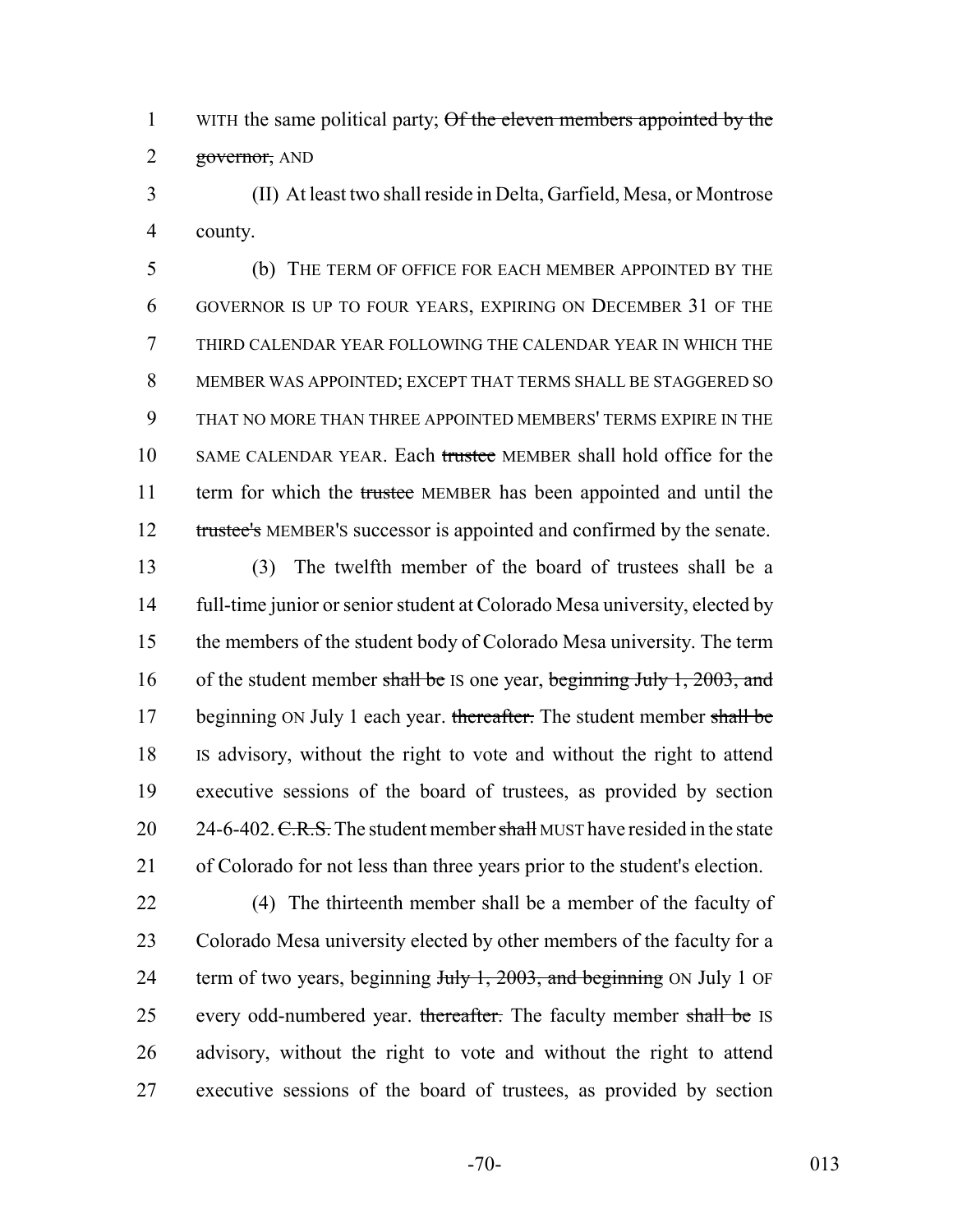$1 \qquad 24\text{-}6\text{-}402. \text{ } \in \text{ } \mathbf{R. S.}$ 

2 **SECTION 50.** In Colorado Revised Statutes, 23-54-102, **amend** 3 (2), (3), and (4) as follows:

4 **23-54-102. Board of trustees - creation - members - powers -** 5 **duties.** (2) The governor shall appoint, with the consent of the senate, 6 nine members of the board of trustees. The members first appointed to 7 said board shall take office on July 1, 2002. The terms of appointed 8 members of the board of trustees shall be four years; except that, of the 9 members first appointed, the governor shall select two members who shall 10 serve one-year terms, two members who shall serve two-year terms, and 11 five members who shall serve four-year terms. Notwithstanding any other 12 provision of this section, the term of each member serving on the board 13 of trustees as of May 26, 2006, shall be extended to expire on December 14 31 of the calendar year in which the member's appointed term would 15 otherwise expire. Members appointed on or after January 1, 2007, 16 MEMBERS APPOINTED BY THE GOVERNOR shall serve terms of up to four 17 years, expiring on December 31 of the third calendar year following the 18 calendar year in which the member is appointed; For terms ending on or 19 after December 31, 2006, the governor shall appoint a succeeding 20 member on or before March 1 immediately following the expiration of the 21 term EXCEPT THAT THE TERMS SHALL BE STAGGERED SO THAT NO MORE 22 THAN FIVE MEMBERS' TERMS EXPIRE IN THE SAME YEAR. All appointed 23 members shall serve until their successors are appointed and qualified. Of 24 the nine members appointed by the governor, no more than five members 25 shall be from MAY BE AFFILIATED WITH the same political party.

26 (3) A full-time junior or senior student at Metropolitan state 27 university of Denver, elected by the student body at large, shall fill the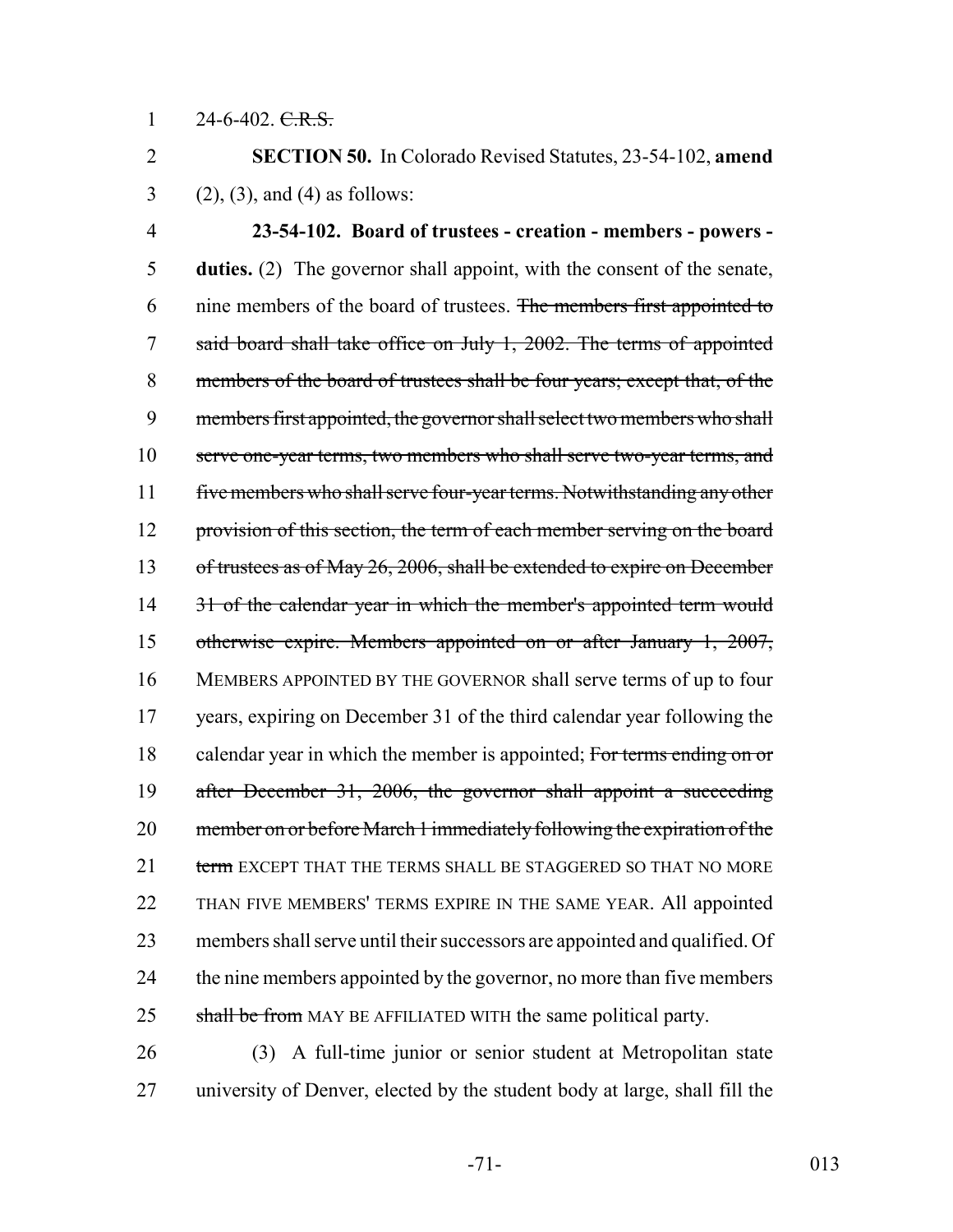1 tenth office as a member of the board of trustees. The term of office shall  $2$  be IS one year, beginning July 1, 2002, and beginning ON July 1 each year. 3 thereafter. The elected student office shall be IS advisory, without the 4 right to vote and without the right to attend executive sessions of the 5 board of trustees, as provided by section 24-6-402. C.R.S. The elected 6 student member of the board of trustees shall MUST have resided in the 7 state of Colorado not fewer than three years immediately prior to election. 8 As used in this subsection  $(3)$ , "full-time student" shall have HAS the same 9 definition as "full-time equivalent student" used by the joint budget 10 committee of the general assembly.

11 (4) A full-time member of the teaching faculty at large of 12 Metropolitan state university of Denver, elected by the faculty at large, 13 shall fill the eleventh office as a member of the board of trustees. The 14 term of office shall be IS one year, beginning July 1, 2002, and beginning 15 ON July 1 each year. thereafter. The elected faculty member of the board 16 of trustees shall be IS advisory, without the right to vote and without the 17 right to attend executive sessions of the board of trustees, as provided by 18 section 24-6-402. C.R.S.

19 **SECTION 51.** In Colorado Revised Statutes, 23-56-102, **amend** 20  $(2)$ ,  $(3)$ , and  $(4)$  as follows:

21 **23-56-102. Board of trustees - creation - members - powers -** 22 **duties.** (2) The governor shall appoint, effective July 1, 2003, with the 23 consent of the senate, nine members of the board of trustees. Members 24 initially appointed to the board of trustees shall have the authority to act 25 on behalf of the board of trustees prior to obtaining confirmation by the 26 senate. The members first appointed to said board shall take office on 27 July 1, 2003. Appointments of members to take office on July 1, 2003,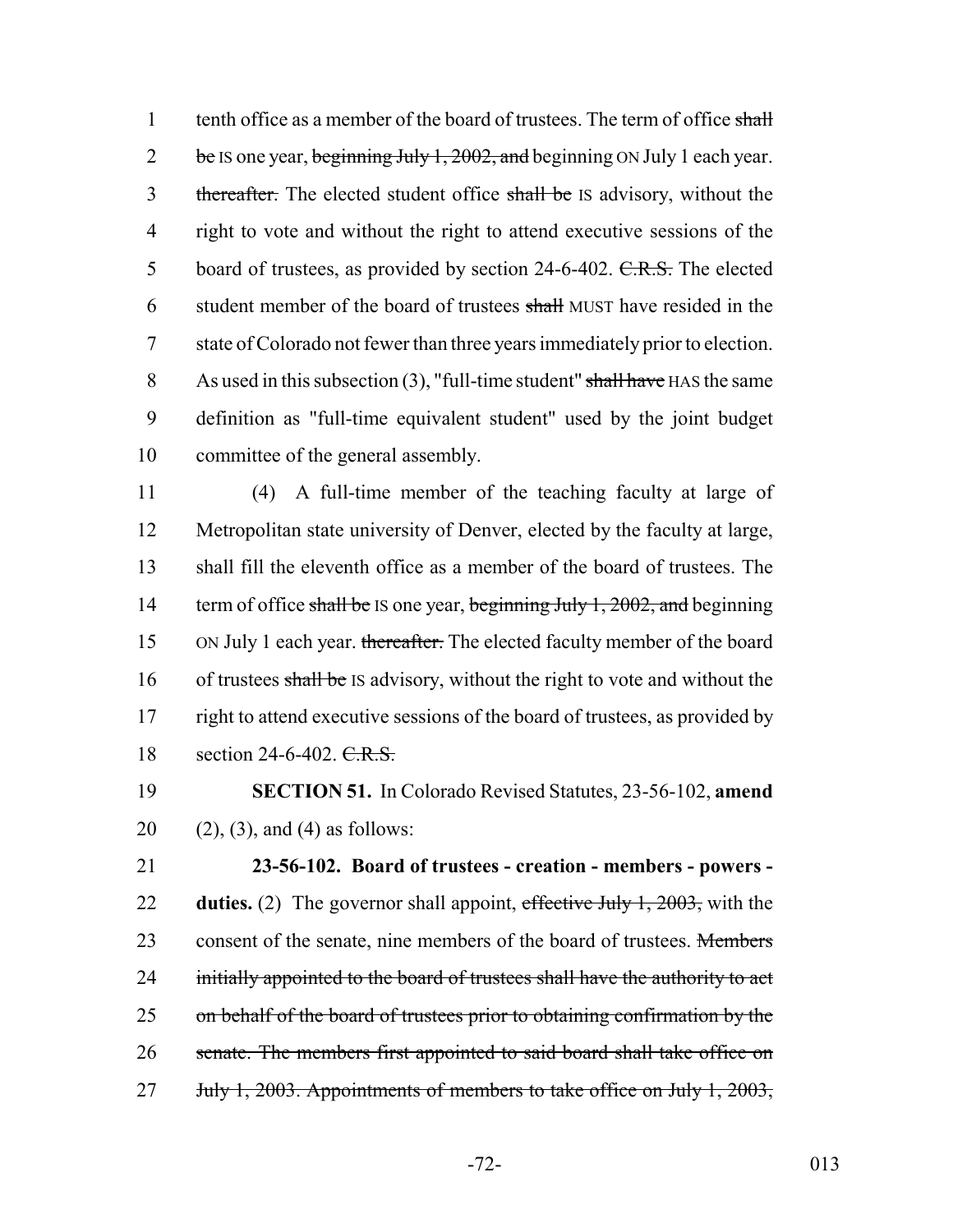1 shall be made so that three members of the board have terms expiring on 2 January 1, 2005, two members of the board have terms expiring on 3 January 1, 2006, two members of the board have terms expiring on 4 January 1, 2007, and two members of the board have terms expiring on 5 January 1, 2008; thereafter, the terms of the nine appointed members of 6 the board of trustees shall be four years. Notwithstanding any other 7 provision of this section, the term of each member serving on the board 8 of trustees as of May 26, 2006, shall be extended to expire on December 9 31 of the calendar year in which the member's appointed term would 10 otherwise expire. Members appointed on or after January 1, 2007, 11 MEMBERS APPOINTED BY THE GOVERNOR shall serve terms of up to four 12 years, expiring on December 31 of the third calendar year following the 13 calendar year in which the member is appointed; For terms ending on or 14 after December 31, 2006, the governor shall appoint a succeeding 15 member on or before March 1 immediately following the expiration of the 16 term EXCEPT THAT THE TERMS SHALL BE STAGGERED SO THAT NO MORE 17 THAN FIVE MEMBERS' TERMS EXPIRE IN THE SAME YEAR. Of the nine 18 members appointed by the governor, no more than five members shall be 19 from MAY BE AFFILIATED WITH the same political party. Of the nine 20 members appointed by the governor, at least two shall reside in Gunnison 21 county. Each trustee following the initial appointments shall hold office 22 for the term for which the trustee has been appointed and until the 23 trustee's successor is appointed and confirmed by the senate.

 (3) The tenth member of the board of trustees is a full-time junior or senior student at Western Colorado university, elected by the members of the student body of Western Colorado university. The term of the 27 student member is one year, beginning July 1, 2003, and beginning ON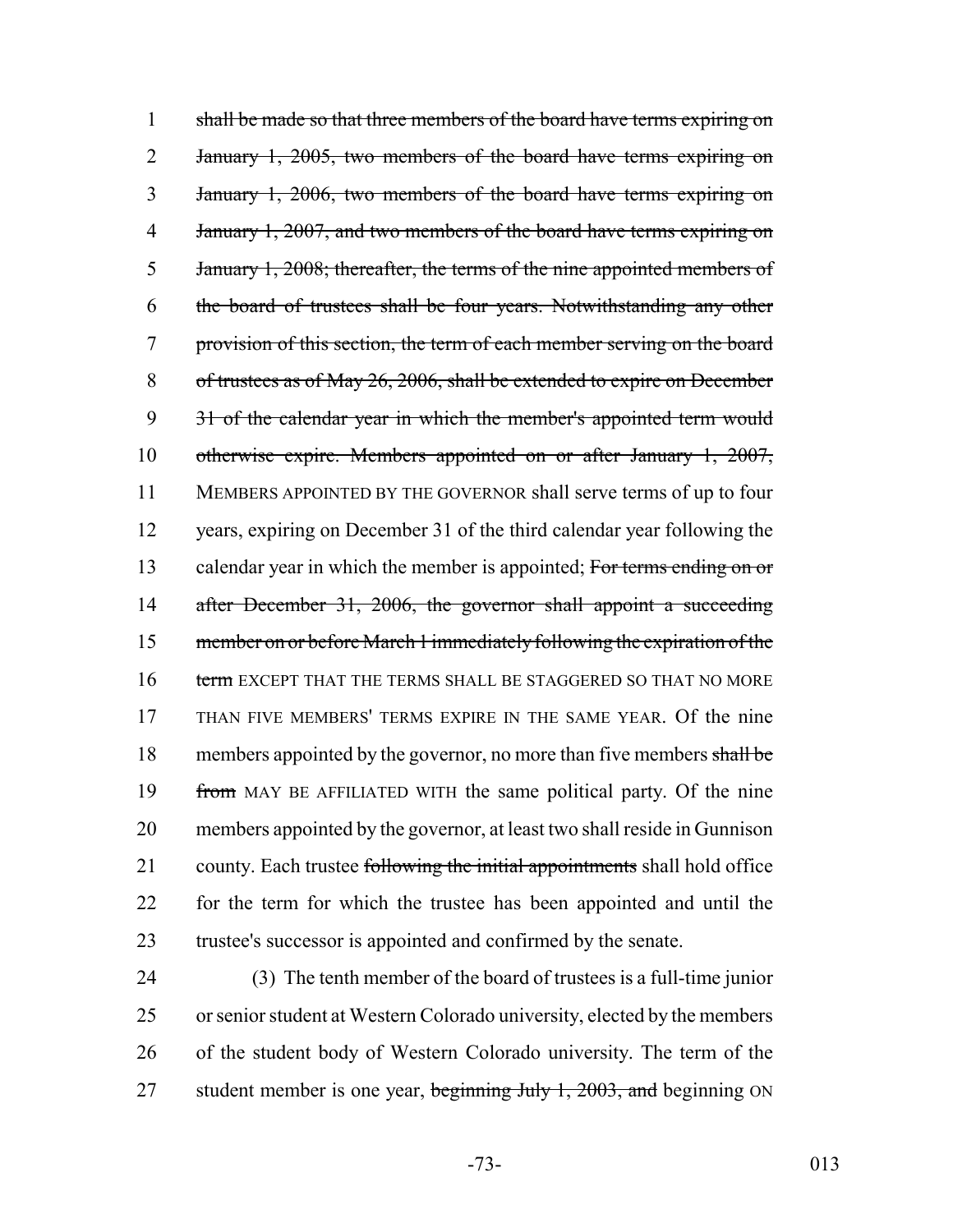1 July 1 each year. thereafter. The student member is advisory, without the right to vote and without the right to attend executive sessions of the board of trustees, as provided by section 24-6-402.

 (4) The eleventh member is a member of the faculty of Western Colorado university elected by other members of the faculty for a term of two years, beginning July 1, 2003, and beginning ON July 1 every 7 odd-numbered year. thereafter. The faculty member is advisory, without the right to vote and without the right to attend executive sessions of the board of trustees, as provided by section 24-6-402.

 **SECTION 52.** In Colorado Revised Statutes, 23-60-104, **amend** 11 (2); and **repeal**  $(1)(a)$  as follows:

 **23-60-104. State board for community colleges and occupational education - student advisory council - state advisory council.** (1) (a) The state board for community colleges and occupational 15 education is abolished, and the terms of members of the board serving as 16 such immediately prior to April 14, 1986, are terminated.

17 (2) (a) (I) The board shall consist CONSISTS of:

18 (A) eleven members, nine of whom shall be ONE MEMBER FROM EACH CONGRESSIONAL DISTRICT IN THE STATE, appointed by the governor with the consent of the senate;

 (B) TWO MEMBERS FROM THE STATE AT LARGE, APPOINTED BY THE 22 GOVERNOR WITH THE CONSENT OF THE SENATE; AND

 (C) TWO MEMBERS SELECTED PURSUANT TO SUBSECTION (2)(a)(III) OF THIS SECTION.

 (II) The board shall appoint a director of occupational education and a director of community and technical colleges with the qualifications 27 and background specified by the board. Within thirty days of April 14,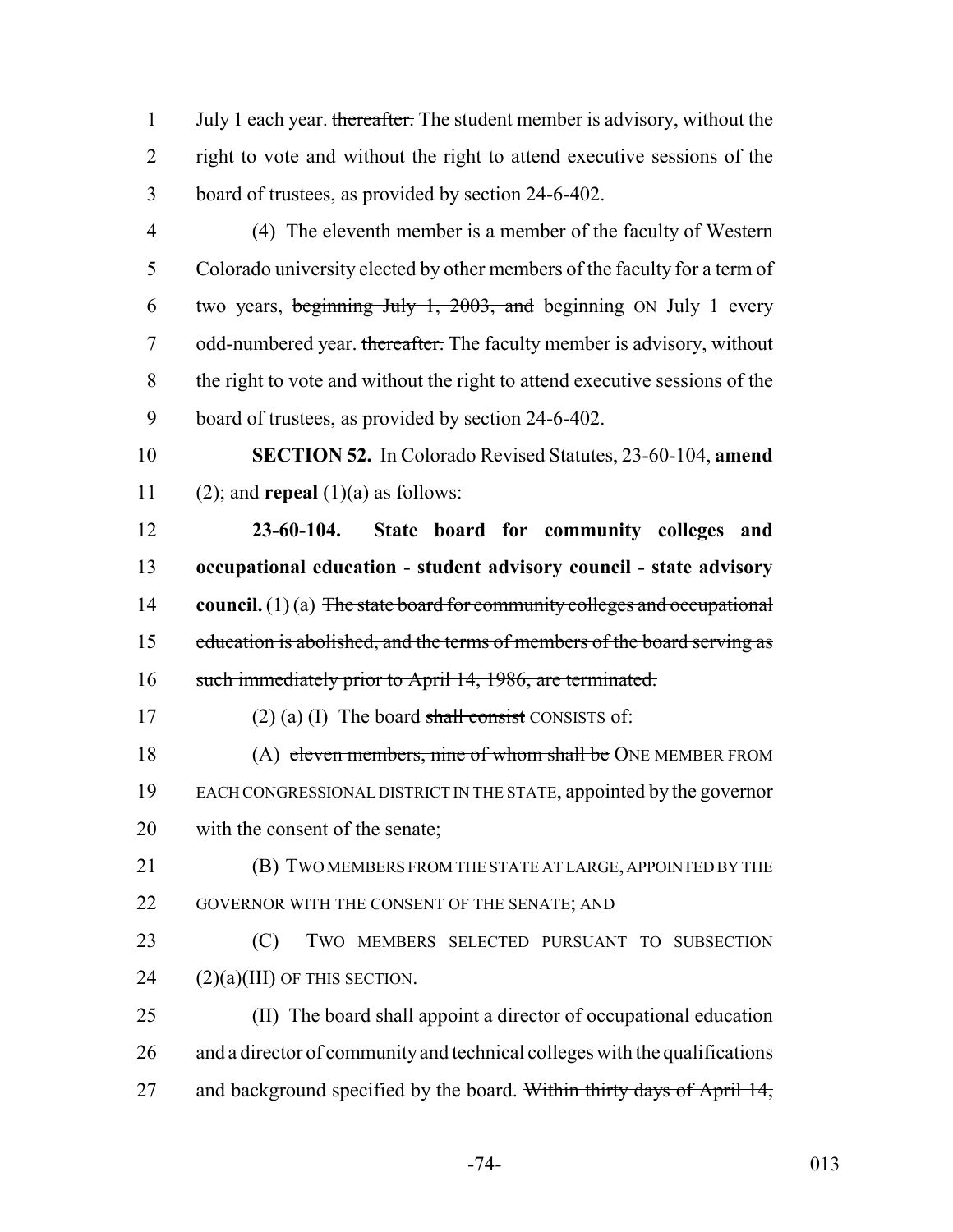1 1986, the governor shall appoint the initial members of the board. An 2 initial appointee shall be authorized to act as a duly confirmed member 3 of the board until such time as the senate has acted on such appointment. 4 The governor may appoint, as a member of the board, any person who 5 was a member of the board prior to its termination. No appointed member 6 shall be an employee of any local district college, community or technical 7 college, school district or agency receiving vocational funds allocated by 8 the board, private institution of higher education, or state or private 9 occupational school in the state. No appointed member shall be an elected 10 or appointed statewide official of the state of Colorado or member of the 11 governing board of any state-supported institution of higher education. 12 The board shall MUST at no time have more than five A MINIMUM 13 MAJORITY OF THE appointed members of AFFILIATED WITH any one 14 political party. The board shall at all times have one member from each 15 congressional district in the state. A vacancy on the board occurs 16 whenever any member moves out of the congressional district from which 17 he was appointed. A member who moves out of such congressional 18 district shall promptly notify the governor of the date of such move, but 19 such notice is not a condition precedent to the occurrence of the vacancy. 20 The governor shall fill the vacancy as provided in paragraph  $(c)$  of this 21 subsection  $(2)$ . Members of the board shall be appointed so as to insure 22 ENSURE that all geographic areas of the state are represented. A state 23 student advisory council of student members who are enrolled for a 24 minimum of nine hours shall be elected, one each, from and by the 25 student bodies of each of the campuses governed by the board.

26 (III) The tenth FIRST ADDITIONAL member shall MUST be a 27 student at a college of a state system of community colleges, and the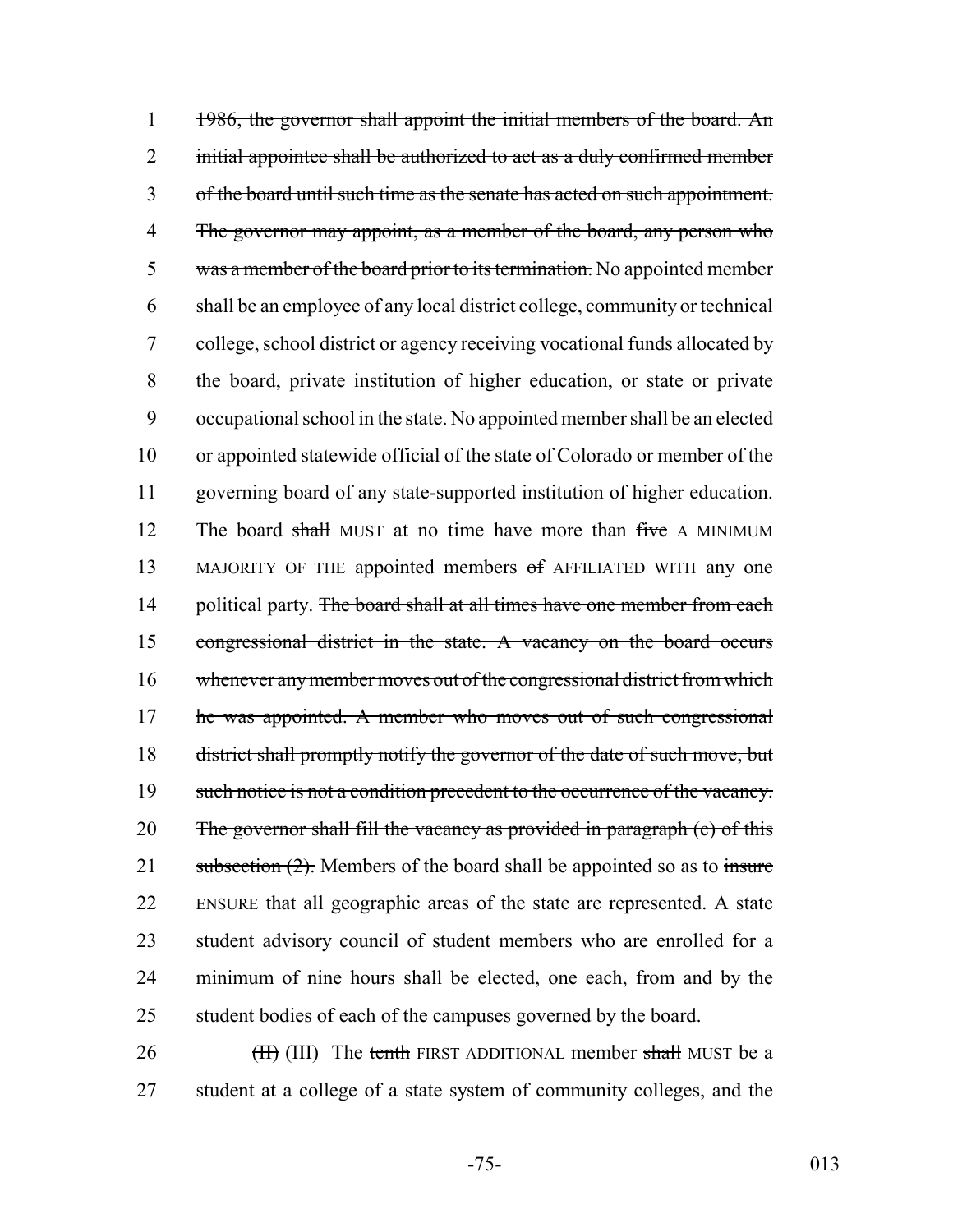1 eleventh SECOND ADDITIONAL member shall MUST be a member of the 2 faculty of a college of the state system of community colleges. Such 3 members shall be elected in accordance with procedures established by 4 the board, which procedures shall MUST take into account all the colleges 5 within the state system of community colleges. The term of said offices 6  $\frac{\text{shall be}}{\text{Is one year}}$ . Said offices shall be ARE advisory, without the right 7 to vote and shall be without the right to attend executive sessions.

8 (b) Of the members first appointed to the board, two members 9 representing a congressional district shall be appointed for a term expiring 10 July 1, 1987; one member representing a congressional district and one 11 at-large member shall be appointed for a term expiring July 1, 1988; one 12 member representing a congressional district and one at-large member 13 shall be appointed for a term expiring July 1, 1989; and two members 14 representing a congressional district and one at-large member shall be 15 appointed for a term expiring July 1, 1990. Thereafter, all members shall 16 be appointed for terms of four years each THE TERM OF OFFICE FOR EACH 17 MEMBER APPOINTED BY THE GOVERNOR IS FOUR YEARS; except that a 18 member of the board who is appointed by the governor shall continue to 19 serve until a successor is appointed and confirmed by the senate, 20 Notwithstanding any other provision of this section, the term of each 21 member serving on the board of trustees as of May 26, 2006, shall be 22 extended to expire on December 31 of the calendar year in which the 23 member's appointed term would otherwise expire. Members appointed on 24 or after January 1, 2007, shall serve terms of up to four years, expiring on 25 December 31 of the third calendar year following the calendar year in 26 which the member is appointed. For terms ending on or after December 27 31, 2006, the governor shall appoint a succeeding member on or before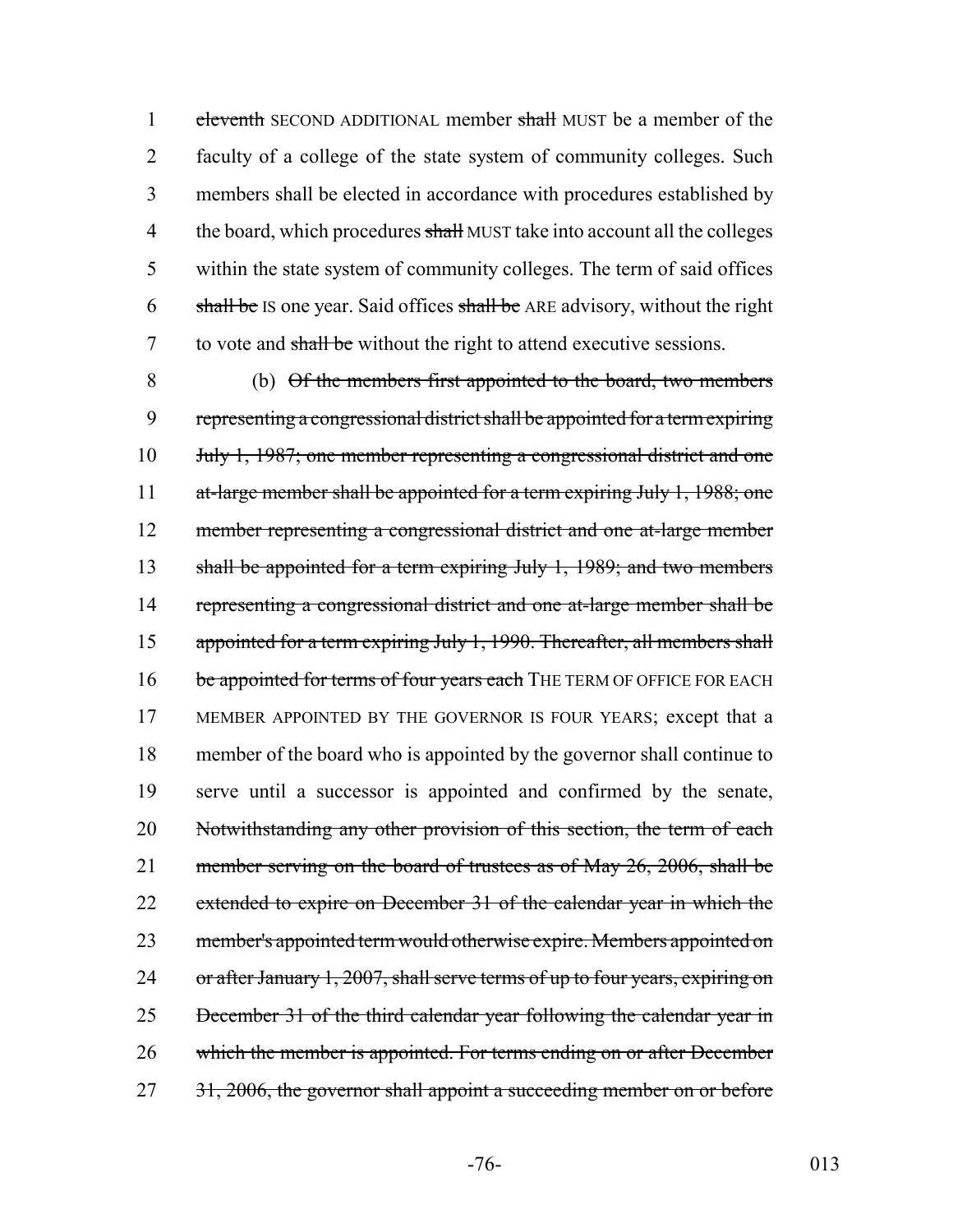1 March 1 immediately following the expiration of the term AND THE TERMS OF MEMBERS APPOINTED BY THE GOVERNOR SHALL BE STAGGERED SO THAT NO MORE THAN A MINIMUM MAJORITY OF THE APPOINTED MEMBERS' TERMS EXPIRE IN THE SAME YEAR. The terms of the offices of members of 5 the state student advisory council shall be one year. beginning July 1, 1977. No A member appointed to the board shall NOT serve for more than two consecutive full four-year terms. Members of the board shall receive fifty dollars per diem for attendance at official meetings, plus actual and necessary expenses incurred in the conduct of official business.

 (c) IF A MEMBER APPOINTED BY THE GOVERNOR MOVES OUT OF THE CONGRESSIONAL DISTRICT FROM WHICH THE MEMBER WAS APPOINTED, A VACANCY IS CREATED. A MEMBER WHO MOVES OUT OF SUCH CONGRESSIONAL DISTRICT SHALL PROMPTLY NOTIFY THE GOVERNOR OF 14 THE DATE OF SUCH MOVE, BUT SUCH NOTICE IS NOT REQUIRED FOR THE VACANCY TO OCCUR. Any vacancy in the office of any member of the board appointed by the governor shall be filled by appointment of the governor with the consent of the senate for the unexpired term. Any vacancy on the state student advisory council shall be filled for the unexpired term by appointment by the duly elected student government of the affected campus within thirty days after such vacancy occurs.

 **SECTION 53.** In Colorado Revised Statutes, 23-64-107, **amend** (2) and (5); and **repeal** (1) as follows:

 **23-64-107. Private occupational school board - established - membership.** (1) Effective June 30, 1998, the private occupational 25 school policy advisory committee is abolished, and the terms of members 26 of the advisory committee serving as such immediately prior to June , 27 1998, are terminated.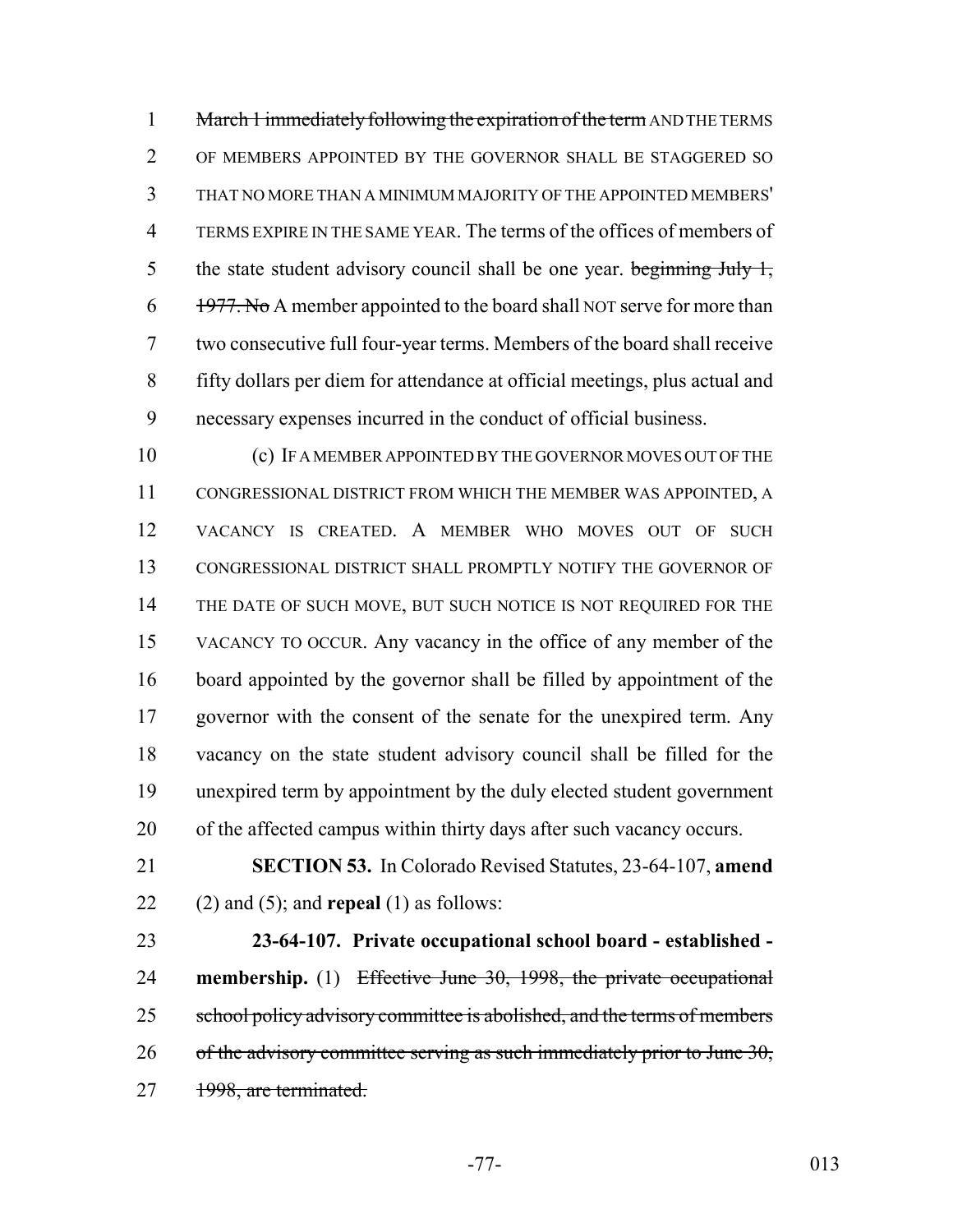(2) Effective July 1, 1998, There is established, in the private occupational school division, the private occupational school board that shall advise the director on the administration of this article 64 and shall have the powers and duties specified in section 23-64-108. The board shall exercise its powers and perform its duties and functions specified in this article 64 as if the same were transferred to the department of higher education by a **type 1** transfer, as such transfer is defined in the "Administrative Organization Act of 1968", article 1 of title 24.

9 (5)  $\left(\frac{a}{b}\right)$  The board members shall serve four-year terms; except that 10 of the members first appointed to the board, three members to be selected 11 by the governor shall serve two-year terms THE TERMS SHALL BE 12 STAGGERED SO THAT NO MORE THAN FOUR MEMBERS' TERMS EXPIRE IN 13 THE SAME YEAR. A member shall not serve more than two consecutive 14 four-year terms.

15 (b) Notwithstanding the provisions of subsection  $(5)(a)$  of this 16 section, of the three members appointed to replace persons whose terms 17 expire on June 30, 2012, one member selected by the governor shall serve 18 a two-year term, one member selected by the governor shall serve a 19 three-year term, and one member selected by the governor shall serve a 20 four-year term. Subsequent appointments to the positions identified in this 21 subsection  $(5)(b)$  shall serve four-year terms.

22 (c) Notwithstanding the provisions of subsection  $(5)(a)$  of this 23 section, of the four members appointed to replace persons whose terms 24 expire on June 30, 2014, one member selected by the governor shall serve 25 a one-year term, one member selected by the governor shall serve a 26 two-year term, one member selected by the governor shall serve a 27 three-year term, and one member selected by the governor shall serve a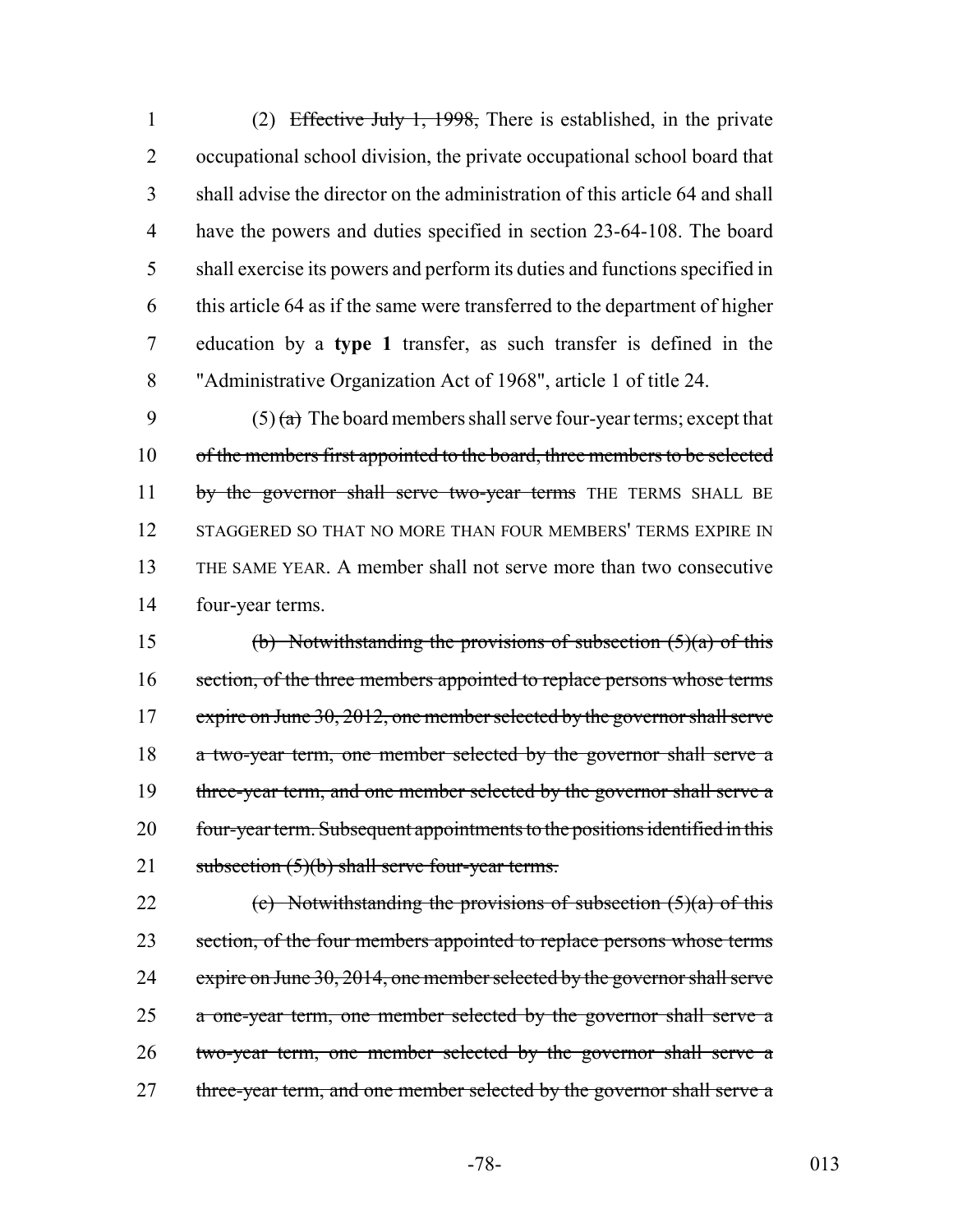1 four-year term. Subsequent appointments to the positions identified in this 2 subsection  $(5)(c)$  shall serve four-year terms.

3 **SECTION 54.** In Colorado Revised Statutes, 23-70-102, **amend** 4 (1) introductory portion,  $(1)(a)$ ,  $(1)(c)(I)$ ,  $(1)(d)(I)$ , and  $(5)$  as follows:

 **23-70-102. Auraria board - membership - terms - oath or affirmation - voting.** (1) Effective July 1, 1989, there is hereby created a new board of directors of the Auraria higher education center, referred to in this article ARTICLE 70 as the "Auraria board", which shall consist CONSISTS of nine VOTING members and two ex officio nonvoting members. The members of the Auraria board shall be chosen in the following manner:

12 (a) (I) Three  $\frac{1}{xy}$  members OF THE PUBLIC, appointed by the 13 governor. as soon as practicable after July 1, 1989, the first of whom shall 14 serve for a term of one year, the second for a term of two years, and the 15 third for a term of three years; thereafter, Gubernatorial appointments 16 shall be for three-year terms; EXCEPT THAT THE TERMS SHALL BE 17 STAGGERED SO THAT NO MORE THAN ONE MEMBER'S TERM EXPIRES IN ONE 18 YEAR. All lay members appointed shall BY THE GOVERNOR MUST be 19 residents of the Denver metropolitan area.

20 (II) In the event of death, resignation, or inability or refusal to act 21 of any such appointed member, the governor shall fill the vacancy for the 22 remainder of the term. Any vacancy in the elected office on the board 23 shall be filled by reelection for the unexpired term.

24 (c) (I) An advisory committee of six members who are full-time 25 students shall be elected, two from each of the student bodies of each of 26 the three institutions governed by the Auraria board, and it shall elect one 27 of its members to fill one office on the Auraria board to serve for one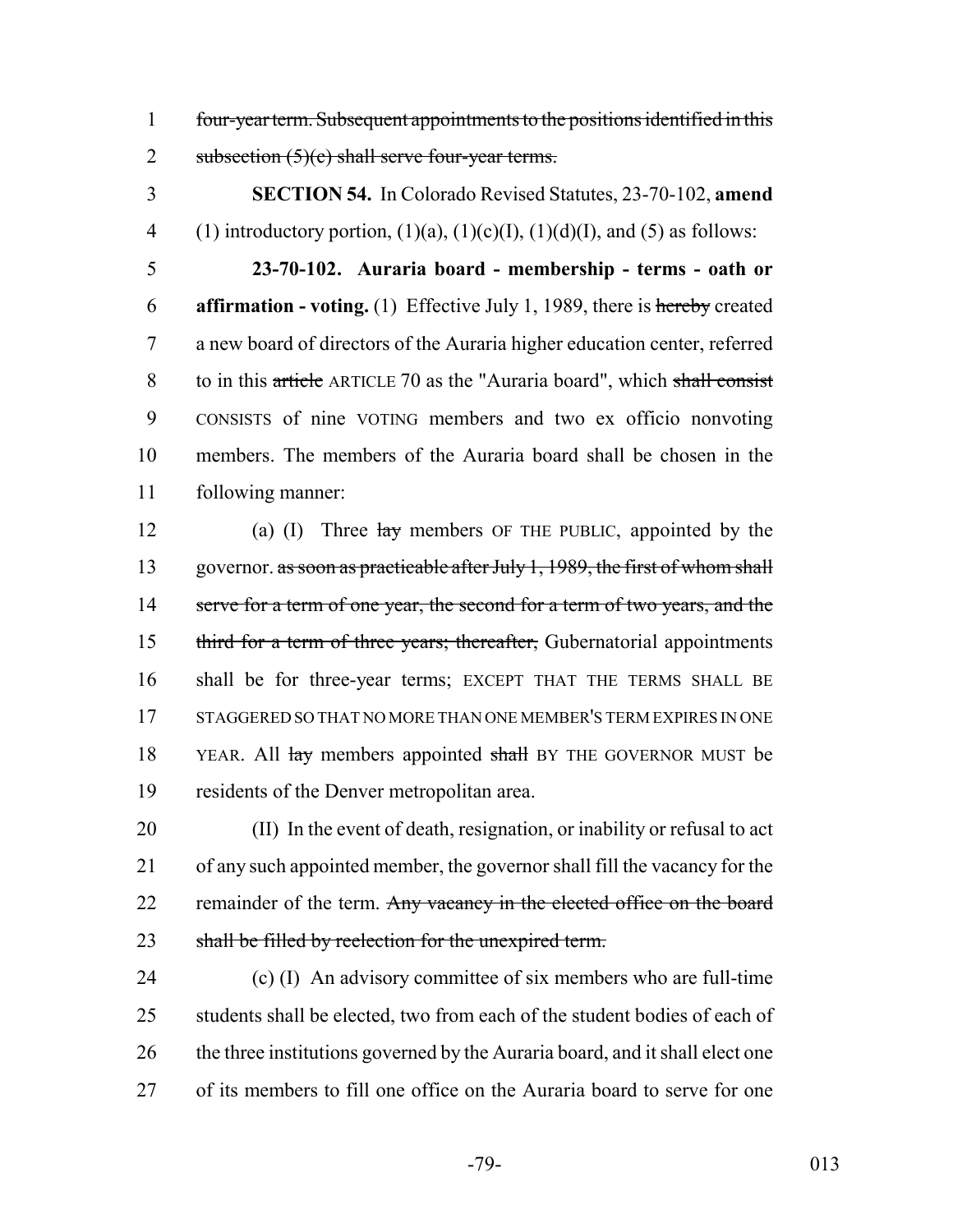1 term beginning July 1. Said THE elected STUDENT office shall be IS 2 advisory, without the right to vote. The elected STUDENT member of the 3 board shall MUST have resided in the state of Colorado not less than three 4 years prior to his or her THE MEMBER's election. A VACANCY IN THE 5 OFFICE OF THE ELECTED STUDENT MEMBER SHALL BE FILLED BY 6 REELECTION FOR THE UNEXPIRED TERM.

 (d) (I) An advisory committee of six members who are full-time faculty members shall be elected, two from each of the faculties of each of the three institutions governed by the Auraria board, and it shall elect one of its members to fill the remaining office on the Auraria board to serve for one-year terms beginning each July 1. The committee shall 12 select such a member from the same institution only once in the same 13 three-year period. Said THE elected FACULTY office shall be IS advisory, 14 without the right to vote. The elected FACULTY member of the board shall MUST have resided in the state of Colorado not less than three years prior 16 to his or her THE MEMBER's election. A VACANCY IN THE OFFICE OF THE ELECTED FACULTY MEMBER SHALL BE FILLED BY REELECTION FOR THE UNEXPIRED TERM.

19 (5) The Auraria board shall elect a chairman CHAIR from among 20 the lay members of the board PUBLIC APPOINTED BY THE GOVERNOR who 21 shall act as chairman CHAIR at meetings of said board and as such board's 22 representative in official dealings with third parties.

23 **SECTION 55.** In Colorado Revised Statutes, 23-77-104, **amend** 24  $(2)(b)$  and  $(2)(d)$  as follows:

25 **23-77-104. Colorado student leaders institute - executive** 26 **board - duties.** (2) (b) The appointed members of the executive board 27 serve two-year terms; and EXCEPT THAT THE TERMS SHALL BE STAGGERED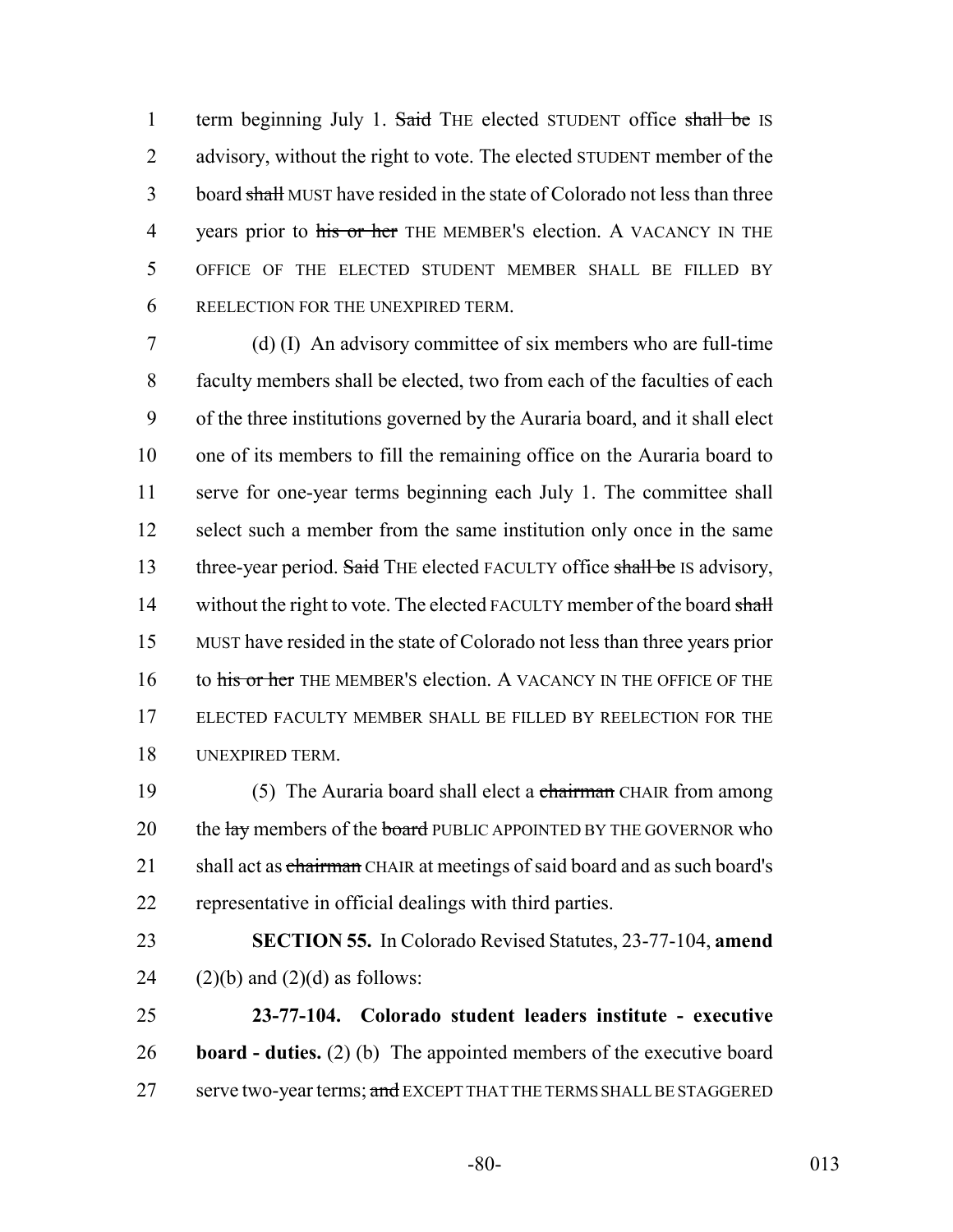SO THAT NO MORE THAN FOUR MEMBERS' TERMS EXPIRE IN THE SAME 2 YEAR. MEMBERS may be appointed to successive two-year terms. except that, of the members first appointed, the governor shall select four 4 members to serve one-year terms. The appointed members of the executive board serve at the pleasure of the governor. If a vacancy arises on the executive board, the governor shall appoint a person to fill the vacancy for the remainder of the term.

 (d) The governor shall appoint the initial members to the 9 executive board as soon as possible after June 6, 2015. In making appointments, the governor shall attempt to appoint persons who are representative of the gender and racial diversity within the state and who represent areas throughout the state.

 **SECTION 56.** In Colorado Revised Statutes, 24-20-502, **amend** (3), (4)(b), and (7) as follows:

 **24-20-502. Membership and organization - definition.** (3) Not 16 more than fifty percent A MINIMUM MAJORITY of the voting members of 17 the commission plus one additional member, may be affiliated with the same political party.

 (4) (b) The governor shall make initial appointments to the 20 commission no later than September 1, 2018. Appointed Members APPOINTED BY THE GOVERNOR serve terms of three years; except that THE TERMS SHALL BE STAGGERED SO THAT NO MORE THAN A MINIMUM MAJORITY OF THE APPOINTED MEMBERS' TERMS EXPIRE IN THE SAME YEAR. 24 (I) The initial terms of the members appointed pursuant to 25 subsections  $(1)(b)(III)$  to  $(1)(b)(V)$  of this section and of two of the 26 members appointed pursuant to subsection  $(1)(b)(IX)$  of this section shall 27 expire on August 31, 2019; and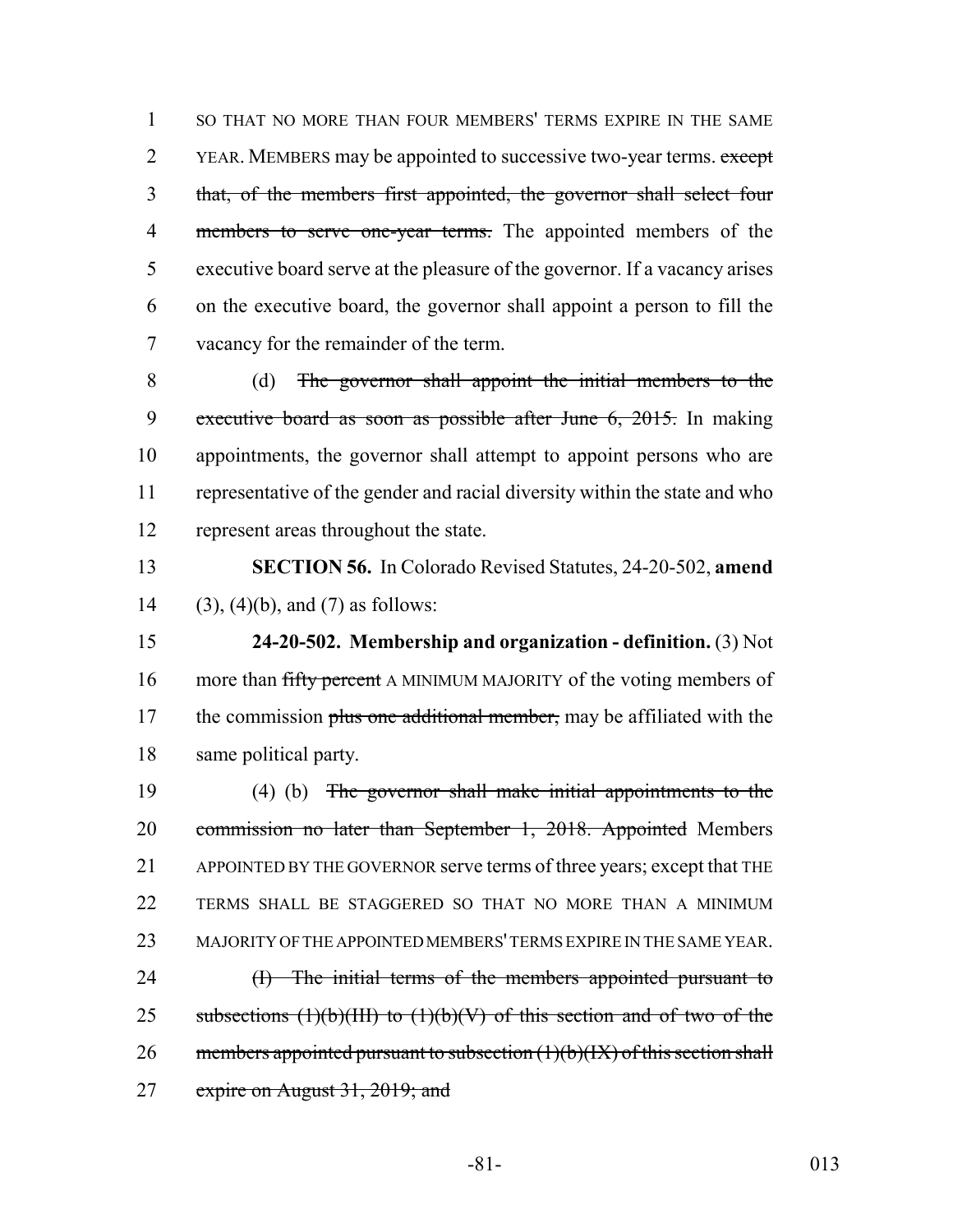1 (II) The initial terms of the members appointed pursuant to 2 subsections  $(1)(b)(I)$  and  $(1)(b)(II)$  of this section and two of the members 3 appointed pursuant to subsection  $(1)(b)(IX)$  of this section shall expire on 4 August 31, 2020.

 (7) On or before January 1, 2020, and On or before January 1 of 6 each year, thereafter, the commission shall submit a report to the governor summarizing the activities of the commission during the preceding year. **SECTION 57.** In Colorado Revised Statutes, 24-21-402, **amend**  $(1)(b)$  as follows:

10 **24-21-402. Electronic recording technology board - creation** 11 **- enterprise status.** (1) (b) Appointing authorities shall appoint the initial 12 board members for terms beginning on July 1, 2016, and the board shall 13 have its first meeting by August 15, 2016. All of the board members other 14 than the secretary of state, or his or her THE SECRETARY's designee, serve 15 two-year terms; except that the initial term for the member appointed 16 from the title industry is three years and the term of two of the members 17 representing counties designated by the secretary of state is one year THE 18 TERMS SHALL BE STAGGERED SO THAT NO MORE THAN FIVE MEMBERS' 19 TERMS EXPIRE IN THE SAME YEAR.

20 **SECTION 58.** In Colorado Revised Statutes, 24-30-2203, **amend** 21 (2) as follows:

22 **24-30-2203. Colorado disability funding committee.** 23 (2) Members of the committee serve three-year terms; except that four 24 members as determined by the governor serve an initial term of one year, 25 and four members as determined by the governor serve an initial term of 26 two years. After the initial terms, every member serves a term of three 27 vears THE TERMS SHALL BE STAGGERED SO THAT NO MORE THAN FIVE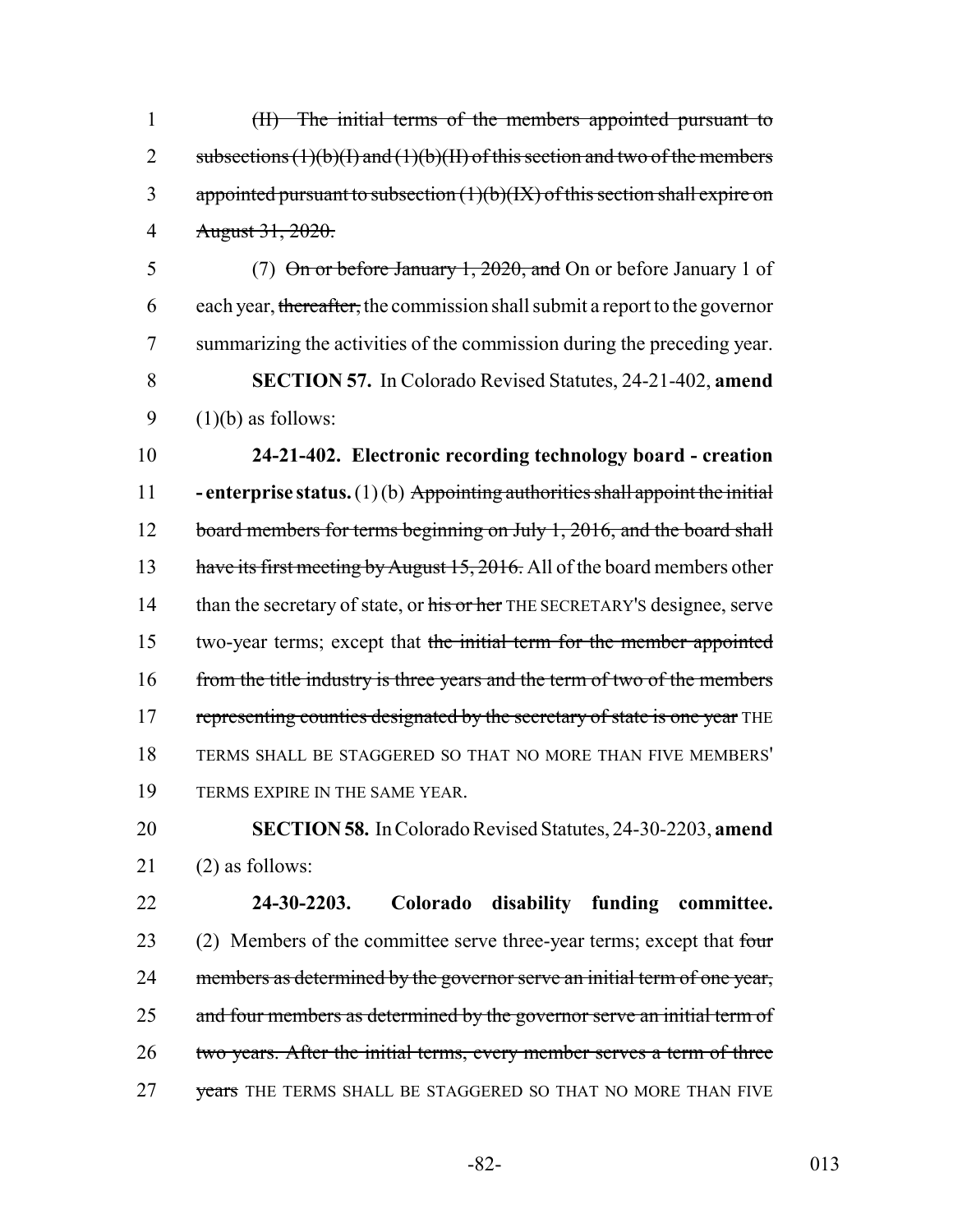| $\mathbf{1}$   | MEMBERS' TERMS EXPIRE IN THE SAME YEAR. The governor shall not                 |
|----------------|--------------------------------------------------------------------------------|
| $\overline{2}$ | appoint a member for more than two consecutive terms.                          |
| 3              | <b>SECTION 59.</b> In Colorado Revised Statutes, 24-31-302, amend              |
| $\overline{4}$ | $(3)$ as follows:                                                              |
| 5              | 24-31-302. Creation of board. $(3)$ (a) The P.O.S.T. board shall               |
| 6              | consist CONSISTS of twenty-four members. The chairperson CHAIR of the          |
| 7              | P.O.S.T. board shall be IS the attorney general, and the board shall           |
| 8              | annually elect from its members a vice-chairperson VICE-CHAIR. The other       |
| 9              | members shall be:                                                              |
| 10             | The special agent in charge of the Denver division of the<br>(I)               |
| 11             | federal bureau of investigation;                                               |
| 12             | (II) The executive director of the department of public safety OR              |
| 13             | THE EXECUTIVE DIRECTOR'S DESIGNEE;                                             |
| 14             | (III) THE FOLLOWING MEMBERS APPOINTED BY THE GOVERNOR FOR                      |
| 15             | TERMS OF THREE YEARS:                                                          |
| 16             | (A) One local government representative;                                       |
| 17             | (B) Six active chiefs of police from municipalities of this state or           |
| 18             | state institutions of higher education;                                        |
| 19             | (C) Six active sheriffs from counties of this state;                           |
| 20             | (D) Three active peace officers with a rank of sergeant or below;              |
| 21             | and                                                                            |
| 22             | Five non-law enforcement members. The non-law<br>(E)                           |
| 23             | enforcement members shall complete a citizens' law enforcement                 |
| 24             | academy prior to appointment or within one year after appointment. The         |
| 25             | governor shall appoint the chiefs of police, sheriffs, peace officers, the lay |
| 26             | members, and the local government representative as members of the             |
|                |                                                                                |

board for terms of three years per appointment.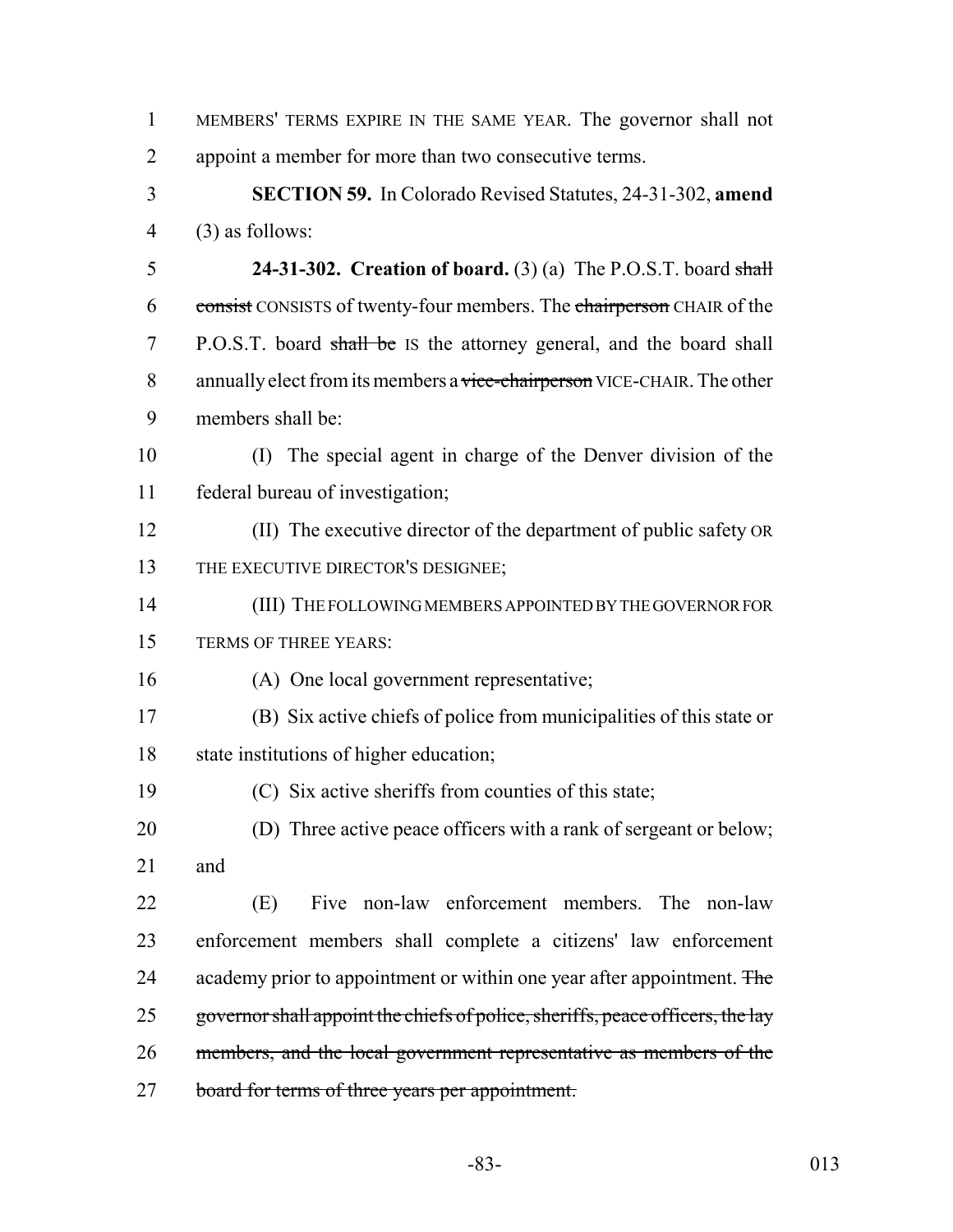1 (b) If any chief of police, sheriff, peace officer,  $\frac{1}{\text{day}}$  NON-LAW ENFORCEMENT member, or local government representative vacates such office during the term for which THE MEMBER WAS appointed to the 4 P.O.S.T. board, a vacancy on the board shall exist EXISTS. Any vacancy shall be filled by appointment by the governor for the unexpired term.

 (c) In order to create a diversified board, the governor shall consider an applicant's age, gender, race, professional experience, and geographic location when making appointments to the board.

 (d) In order to create diversified subject matter expertise committees, the chair of the P.O.S.T. board shall consider an applicant's age, gender, race, professional experience, and geographic location when making appointments to the committees.

 **SECTION 60.** In Colorado Revised Statutes, 24-32-706, **amend** 14 (1), (2), (3), (4), (7), and (8) as follows:

 **24-32-706. State housing board.** (1) There is created, within the 16 division of housing, the state housing board. The board consists of seven 17 members appointed by the governor for terms of four years each, except 18 as provided in subsection (2) of this section GOVERNOR SHALL APPOINT ONE MEMBER FROM EACH CONGRESSIONAL DISTRICT IN THE STATE. THE MEMBER MUST BE A QUALIFIED ELECTOR OF THE CONGRESSIONAL DISTRICT FROM WHICH THE MEMBER IS APPOINTED. In making appointments to the 22 board, the governor shall include representation by at least one member who is a person with a disability, as defined in section 24-34-301 (2.5), a family member of a person with a disability, or a member of an advocacy group for persons with disabilities.

 (2) Appointments made to take effect January 1, 1983, shall be 27 made in accordance with section 24-1-135. On and after January 1, 1983,

-84- 013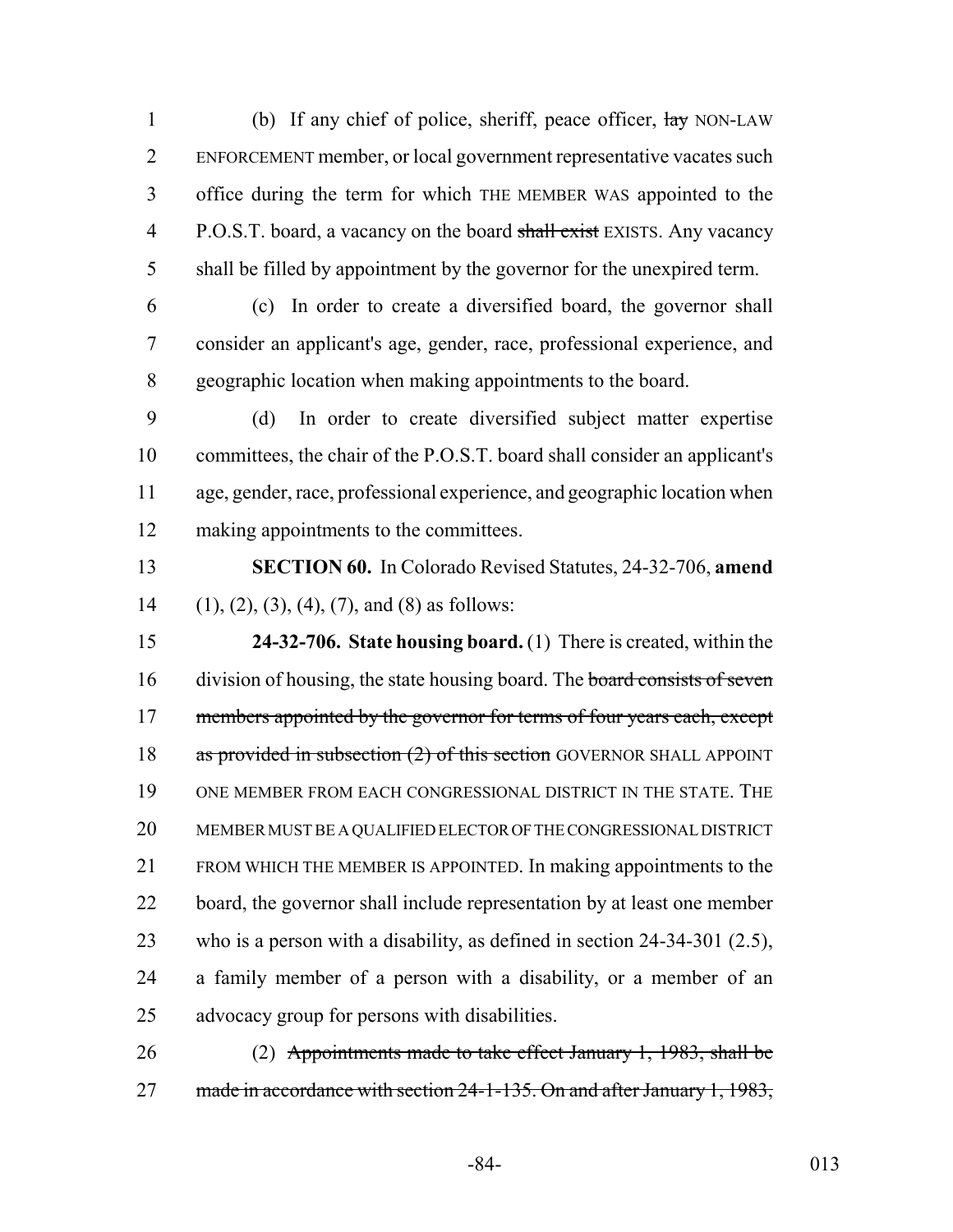1 and prior to June 15, 1987, their successors shall be appointed for terms 2 of six years each. Persons holding office on June 15, 1987, are subject to the provisions of section 24-1-137. Thereafter members shall be 4 appointed for terms of four years each. THE TERM OF OFFICE FOR A MEMBER IS FOUR YEARS; EXCEPT THAT THE TERMS SHALL BE STAGGERED SO THAT NO MORE THAN A MINIMUM MAJORITY OF THE MEMBERS' TERMS EXPIRE IN THE SAME YEAR. Members shall not serve more than two consecutive full terms. All members shall be appointed with the consent of the senate.

 (3) At least one member shall be appointed from each 11 congressional district and shall be a qualified elector thereof. A vacancy on the board occurs whenever any member moves out of the 13 congressional district from which he THE MEMBER was appointed. A member who moves out of such congressional district shall promptly notify the governor of the date of such move, but such notice is not a 16 condition precedent to the occurrence of the vacancy. The governor shall fill the vacancy as provided in subsection (5) of this section.

18 (4) Not more than four A MINIMUM MAJORITY OF THE members 19 shall MAY be from AFFILIATED WITH any one political party.

20 (7) The board shall meet upon call of the chairman CHAIR or 21 whenever directed by the governor.

22 (8) The governor may remove any appointed member of the board 23 for malfeasance in office, for failure to regularly attend meetings, or for 24 any cause that renders said member incapable or unfit to discharge the 25 duties of his office MISCONDUCT, INCOMPETENCE, OR NEGLECT OF DUTY, 26 and any such removal, when made, shall not be subject to review.

27 **SECTION 61.** In Colorado Revised Statutes, 24-33.5-109,

-85- 013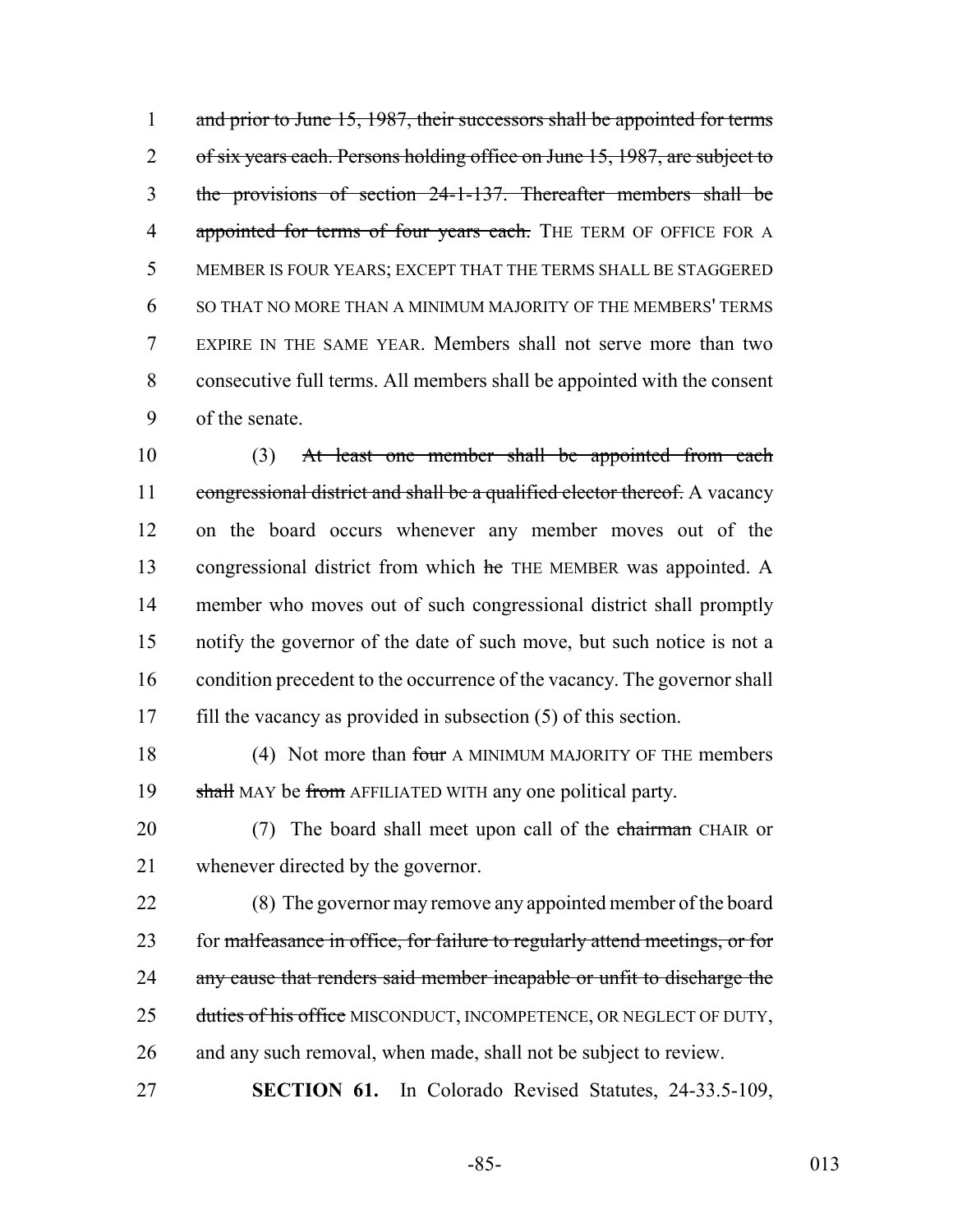1 **amend** (3), (5), and (8) as follows:

2 **24-33.5-109. Cold case task force - creation - rules - repeal.**  $3$  (3) (a) The members of the task force appointed pursuant to paragraphs 4 (c) to (h) of subsection (2) SUBSECTIONS (2)(c) TO (2)(i) of this section 5 shall serve terms of three years; except that the members first appointed 6 by the speaker of the house of representatives and the president of the 7 senate shall each serve a two-year term. The member of the task force 8 appointed pursuant to paragraph  $(i)$  of subsection  $(2)$  of this section shall 9 serve a three-year term EXCEPT THAT THE TERMS SHALL BE STAGGERED SO 10 THAT NO MORE THAN A MINIMUM MAJORITY OF THE APPOINTED MEMBERS' 11 TERMS EXPIRE IN THE SAME YEAR.

 (b) The initial members shall be appointed by their appointing 13 authority within thirty days after June 1, 2007; except that the governor 14 shall appoint the initial member described in paragraph (i) of subsection (2) of this section by September 1, 2012. An appointed member shall not serve more than two consecutive full terms, in addition to any partial term. In the event of a vacancy in an appointed position by death, resignation, removal for misconduct, incompetence, or neglect of duty, or otherwise, the appointing authority shall appoint a member within sixty days to fill the position for the remainder of the unexpired term.

21 (5) The task force shall meet at least four times a year. beginning 22 October 1, 2007.

23 (8) On or before October 1 <del>2008, and annually</del> each year, 24 thereafter, the task force shall report to the judiciary committees of the 25 senate and the house of representatives, or any successor committees, on 26 the implementation of this section.

27 **SECTION 62.** In Colorado Revised Statutes, 24-33.5-1204,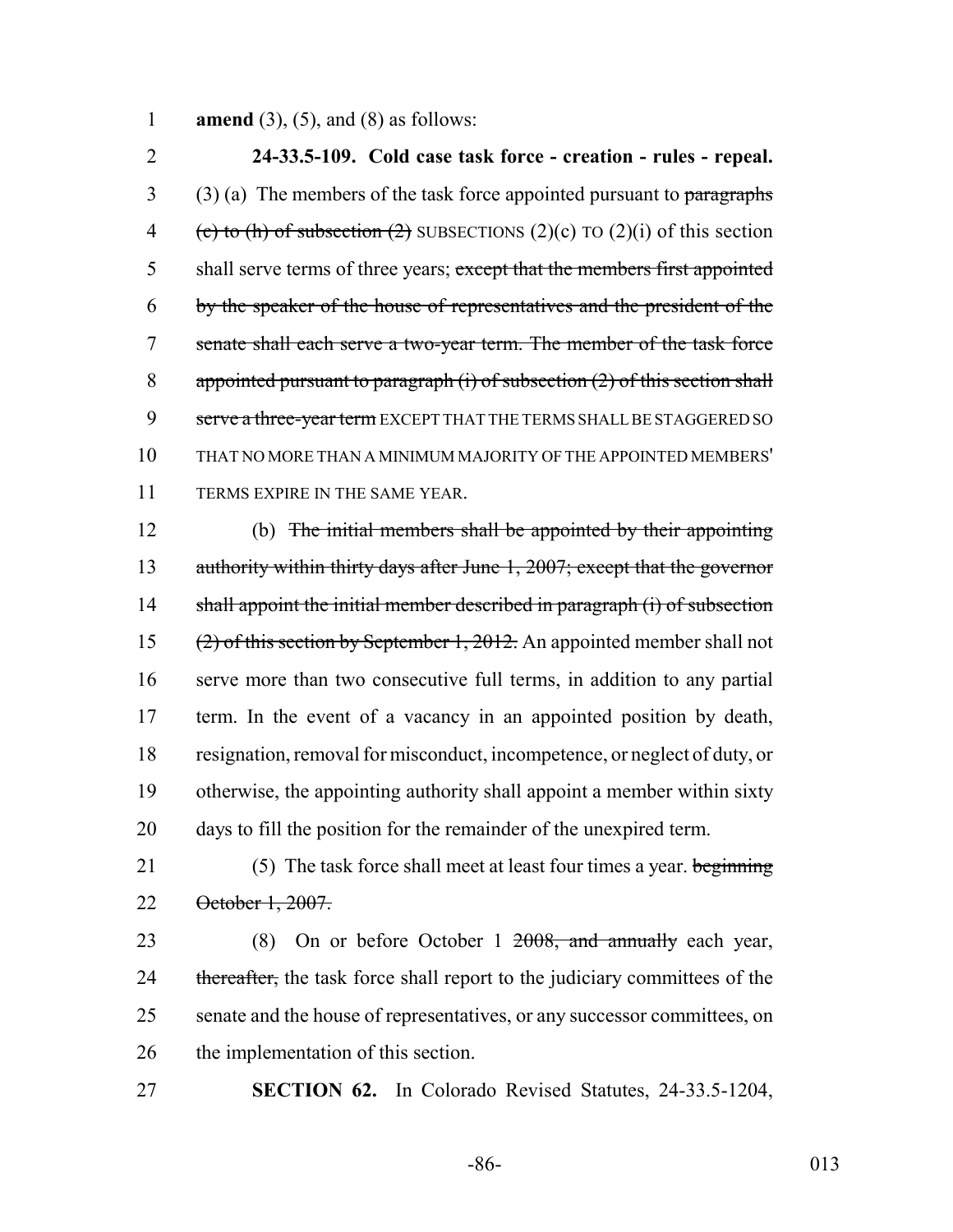1 **amend**  $(2)(e)$  as follows:

 **24-33.5-1204. Voluntary education and training program - voluntary certification of firefighters and hazardous materials responders - advisory board.** (2) (e) The governor shall initially appoint 5 six members described in paragraph (a) of this subsection  $(2)$  for terms of four years each and the remaining five members for terms of two years 7 each. Thereafter, MEMBERS APPOINTED BY the governor shall appoint 8 their successors SERVE for terms of four years; each EXCEPT THAT THE TERMS SHALL BE STAGGERED SO THAT NO MORE THAN SIX MEMBERS' 10 TERMS EXPIRE IN THE SAME YEAR. If any appointee vacates his or her THE office during the term for which THE APPOINTEE WAS appointed to the advisory board, the governor shall, by appointment, fill the vacancy for the unexpired term. The advisory board shall annually elect from its 14 members a chairperson CHAIR and a secretary.

15 **SECTION 63.** In Colorado Revised Statutes, 24-33.5-1703, 16 **amend** (3) and (8) as follows:

17 **24-33.5-1703. Identity theft and financial fraud board -** 18 **creation - rules.** (3) (a) The seven appointed members of the board shall 19 serve terms of three years; except that of the members first appointed, the 20 representative of a local police department, the representative of a 21 payment processor, and one of the three representatives of the depository 22 institutions, as designated by the governor, shall each serve a two-year 23 term THE TERMS SHALL BE STAGGERED SO THAT NO MORE THAN FOUR 24 MEMBERS' TERMS EXPIRE IN THE SAME YEAR.

25 (b) The governor shall appoint members of the board within thirty 26 days after May 30, 2006; except that the governor shall appoint the 27 representative of a consumer or victim advocacy organization pursuant to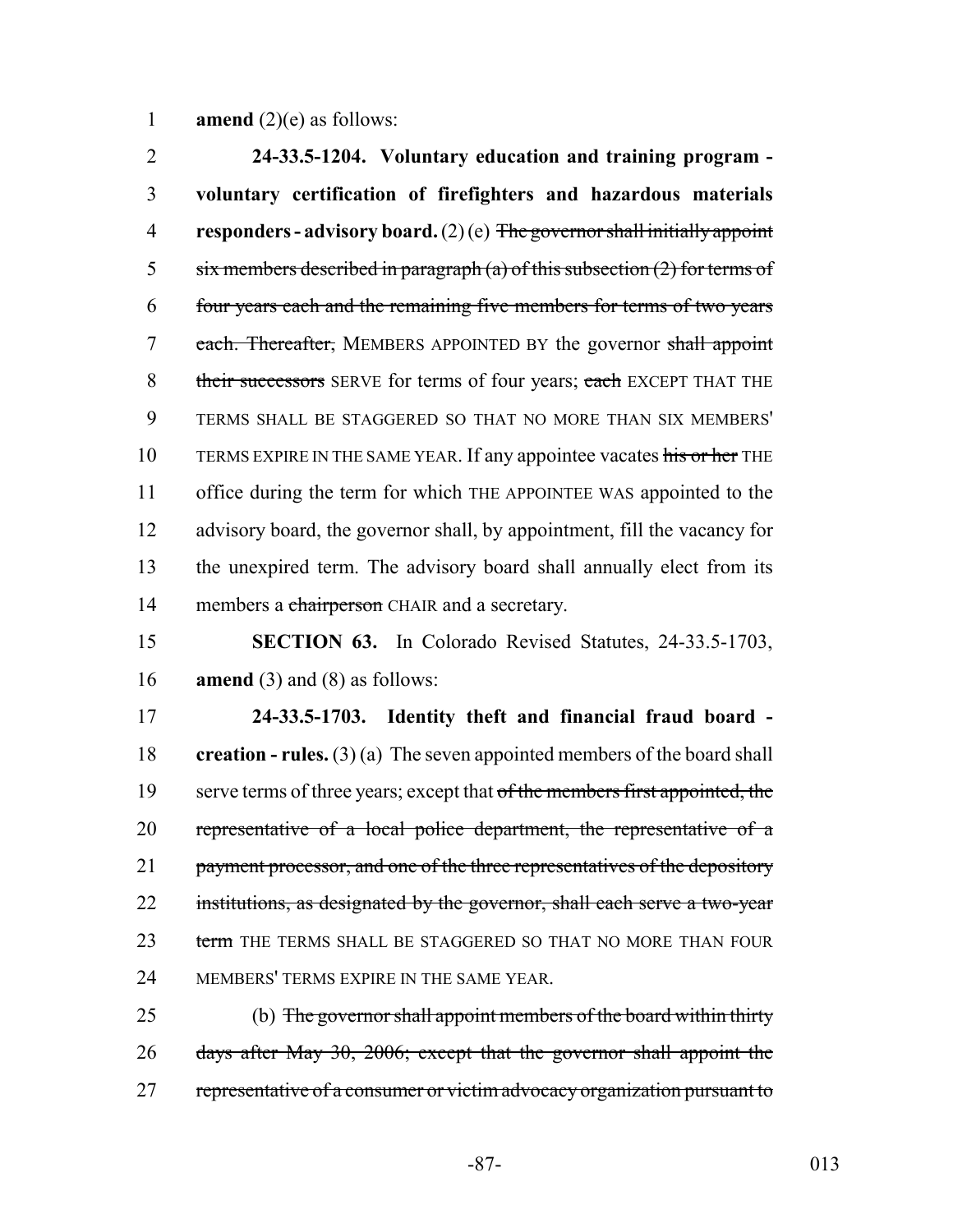1 subparagraph  $(V)$  of paragraph  $(d)$  of subsection  $(2)$  of this section on or 2 before July 1, 2011. An appointed member shall not serve more than two consecutive full terms, in addition to any partial term. In the event of a vacancy in an appointed position by death, resignation, removal for misconduct, incompetence, or neglect of duty, or otherwise, the governor shall appoint a member to fill the position for the remainder of the unexpired term.

 (8) On or before October 1, 2012, and On or before October 1 of 9 each even-numbered year, thereafter, the board shall report to the 10 judiciary committees of the senate and the house of representatives, or any successor committees, on the implementation of this part 17 and the results achieved. The report shall include, but need not be limited to, the items listed in section 24-33.5-1706 (2).

14 **SECTION 64.** In Colorado Revised Statutes, 24-37.7-102, 15 **amend** (2) introductory portion, (2)(b), (2)(d)(II), (2)(e), (2)(f), (2)(h), 16 and (5) as follows:

17 **24-37.7-102. Statewide internet portal authority - creation -** 18 **board.** (2) The governing body of the authority shall be IS a board of 19 directors that shall consist CONSISTS of the following fifteen voting 20 members:

21 (b) The head of one of the offices in the office of the governor 22 appointed by The governor OR THE GOVERNOR'S DESIGNEE;

23 (d) (II) The members from the private sector shall serve for terms 24 of four years; each; except that of those members first appointed to the 25 board, the terms of office shall be as follows: THE TERMS SHALL BE 26 STAGGERED SO THAT ONLY ONE MEMBER'S TERM EXPIRES IN ONE YEAR.

27 (A) One shall be appointed for two years; and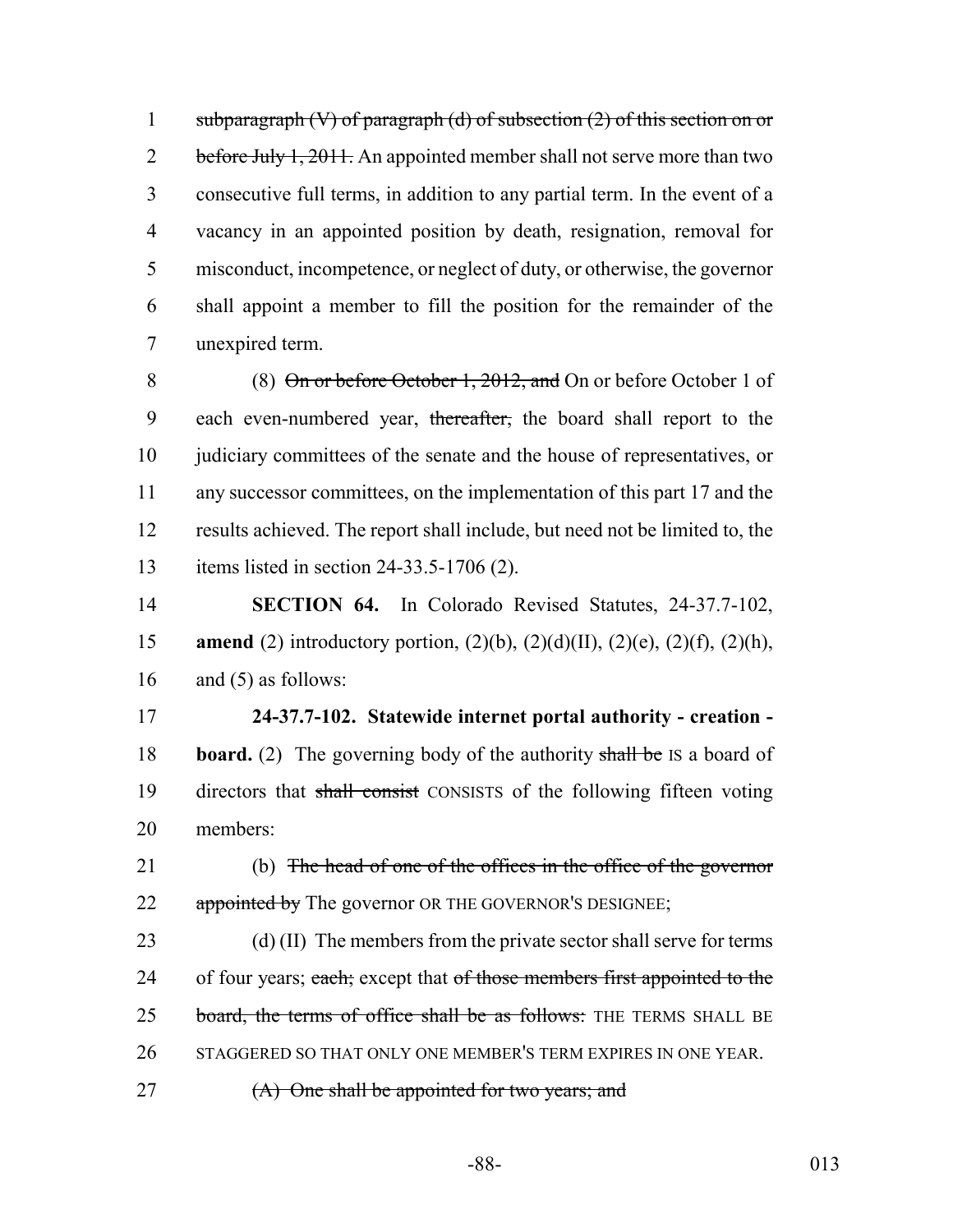## (B) One shall be appointed for three years.

 (e) One member representing the judicial department of the state appointed by the chief justice of the supreme court. If the appointee of the chief justice is not able to attend a meeting of the board, a designee of the person appointed by the chief justice may serve on the board if designated in writing by the chief justice's appointee. The appointee of the chief justice shall give written notice to the executive director OF THE 8 AUTHORITY of his or her THE APPOINTEE'S designee.

 (f) Two members of the senate, one of whom is appointed by the president of the senate and one of whom is appointed by the minority 11 leader of the senate, and two members of the house of representatives, one of whom is appointed by the speaker of the house of representatives and one of whom is appointed by the minority leader of the house of representatives. Each of these four members shall exhibit a background in information management and technology or have experience as members of an oversight committee for information management and 17 technology. The appointment of the members to the board by the minority 18 leaders of the senate and house of representatives shall be made as soon 19 as practicable after May 28, 2013.

 (h) The chief information officer of the office of information technology created in section 24-37.5-103, or the chief information officer's designee. The chief information officer shall give written notice 23 to the executive director OF THE AUTHORITY of his or her THE OFFICER'S designee.

25 (5) (a) Except as provided in paragraph (b) of this subsection  $(5)$ 26 SUBSECTION  $(5)(b)$  OF THIS SECTION, each member shall serve until his or her A successor has been appointed. and qualified. The person making the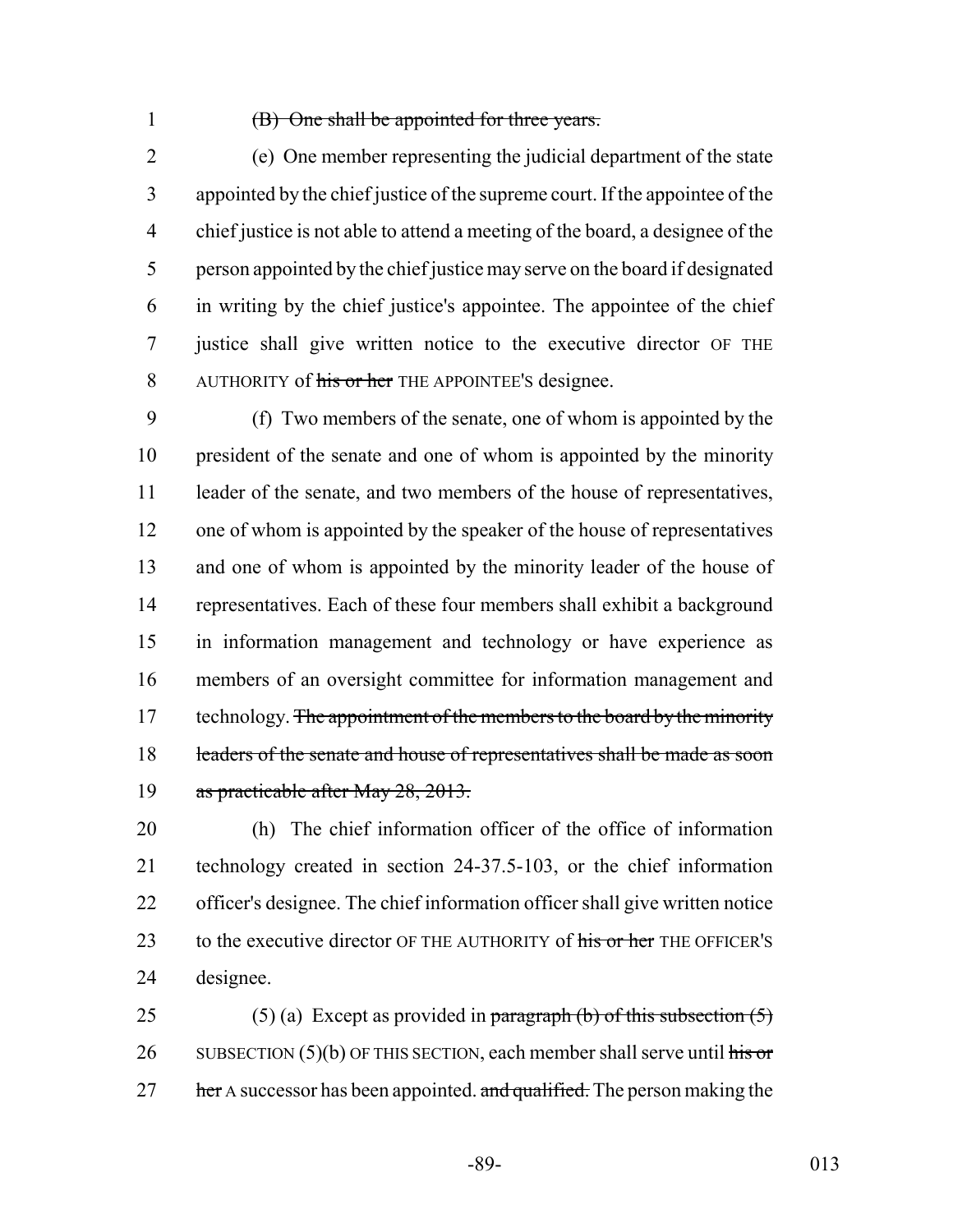original appointment shall fill any vacancy by appointment for the remainder of an unexpired term.

 (b) The terms of the members appointed by the speaker of the house of representatives and the president of the senate and who are serving on May 28, 2013, are extended to and expire or terminate on the convening date of the first regular session of the seventieth general assembly. The terms of the members initially appointed by the minority leaders of the senate and house of representatives expire or terminate on the convening date of the first regular session of the seventieth general assembly. As soon as practicable after such convening date, the speaker, 11 the president, and the minority leaders shall each appoint or reappoint one 12 member in the same manner as provided in paragraph  $(f)$  of subsection  $(2)$ 13 of this section. Thereafter, The terms of members appointed or 14 reappointed by the speaker, the president, and the minority leaders shall expire on the convening date of the first regular session of each general assembly, and all subsequent appointments and reappointments by the 17 speaker, the president, and the minority leaders shall be made as soon as practicable after such convening date. Members appointed or reappointed 19 by the speaker, the president, and the minority leaders shall serve at the 20 pleasure of the appointing authority and shall continue in office until the member's successor is appointed.

 **SECTION 65.** In Colorado Revised Statutes, **amend** 24-46-102 as follows:

 **24-46-102. Colorado economic development commission - creation - membership - definition.** (1) Effective July 1, 1996, the Colorado economic development commission is abolished and the terms 27 of the members of the commission serving as such immediately prior to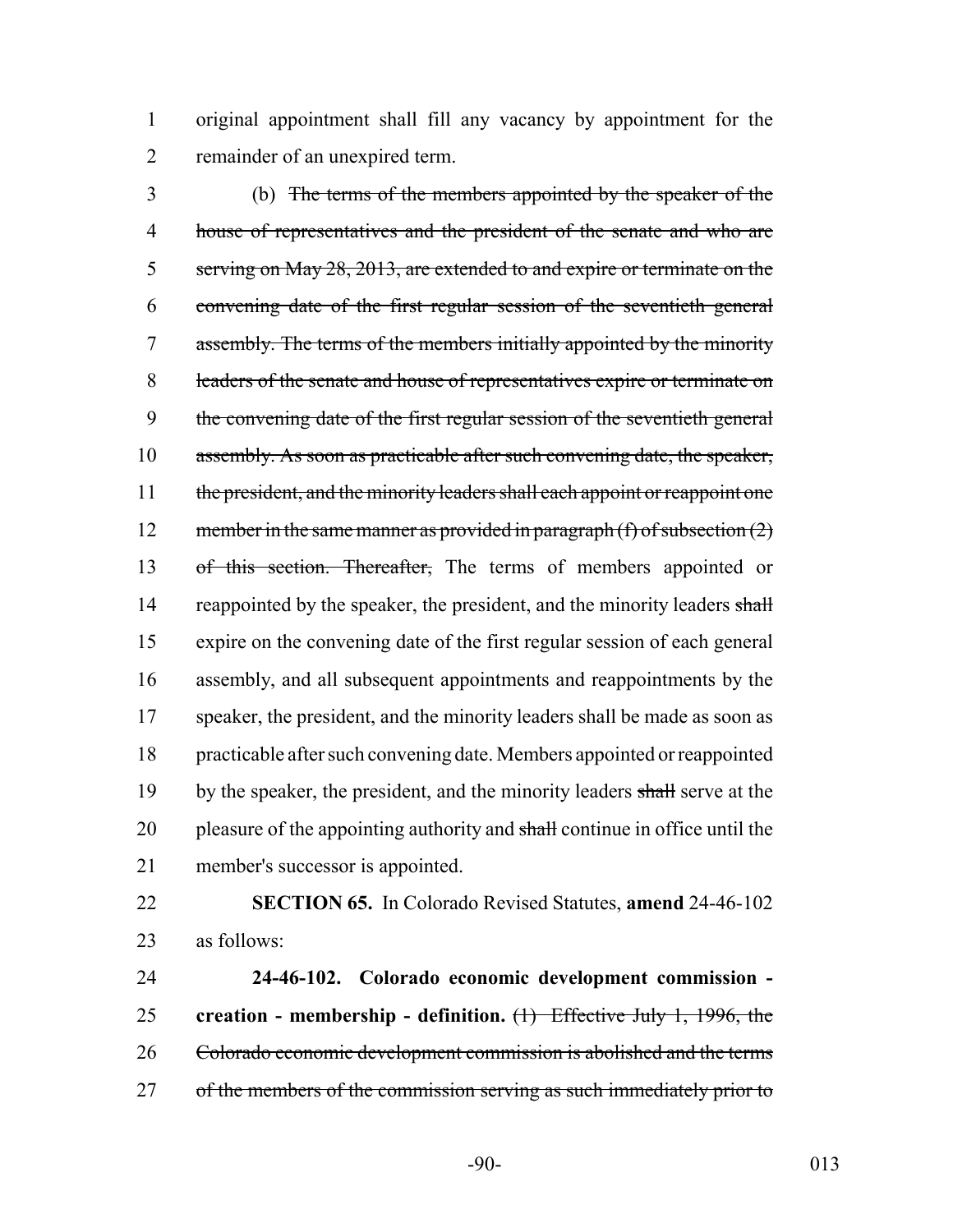1 June 30, 1996, are terminated.

 $(2)$  (1) There is hereby created the Colorado economic development commission in the Colorado office of economic 4 development, referred to in this article ARTICLE 46 as the "commission".  $(3)(2)(a)$  The commission shall consist CONSISTS of the governor

6 or the governor's designee and  $\frac{e^{i\theta}}{e^{i\theta}}$  TEN members who shall be appointed 7 no later than August 1, 1996, as follows:

8 (I) Four members shall be appointed by the governor, ONE OF WHOM MUST BE FROM WEST OF THE CONTINENTAL DIVIDE AND ONE OF WHOM MUST BE FROM THE EASTERN SLOPE FROM A PREDOMINANTLY RURAL AREA;

12 (II) two THREE members shall be appointed by the speaker of the 13 house of representatives, and ONE OF WHOM MUST HAVE ADVANCED 14 INDUSTRY BUSINESS AND RESEARCH EXPERIENCE. IN MAKING THIS 15 APPOINTMENT, THE SPEAKER SHALL GIVE PREFERENCE TO A PERSON 16 WHOSE EXPERIENCE IS IN MORE THAN ONE ADVANCED INDUSTRY.

17 (III) two THREE members shall be appointed by the president of 18 the senate, ONE OF WHOM MUST HAVE ADVANCED INDUSTRY BUSINESS 19 AND RESEARCH EXPERIENCE. IN MAKING THIS APPOINTMENT, THE 20 PRESIDENT SHALL GIVE PREFERENCE TO A PERSON WHOSE EXPERIENCE IS 21 IN MORE THAN ONE ADVANCED INDUSTRY.

22 (b) A MEMBER OF THE GENERAL ASSEMBLY SHALL NOT BE 23 APPOINTED AS A MEMBER OF THE COMMISSION.

24 (c) A MEMBER SERVES AT THE PLEASURE OF THE MEMBER'S 25 APPOINTING AUTHORITY.

26 (b) On and after September 1, 2013, the commission includes two 27 additional members to represent advanced industries. The speaker of the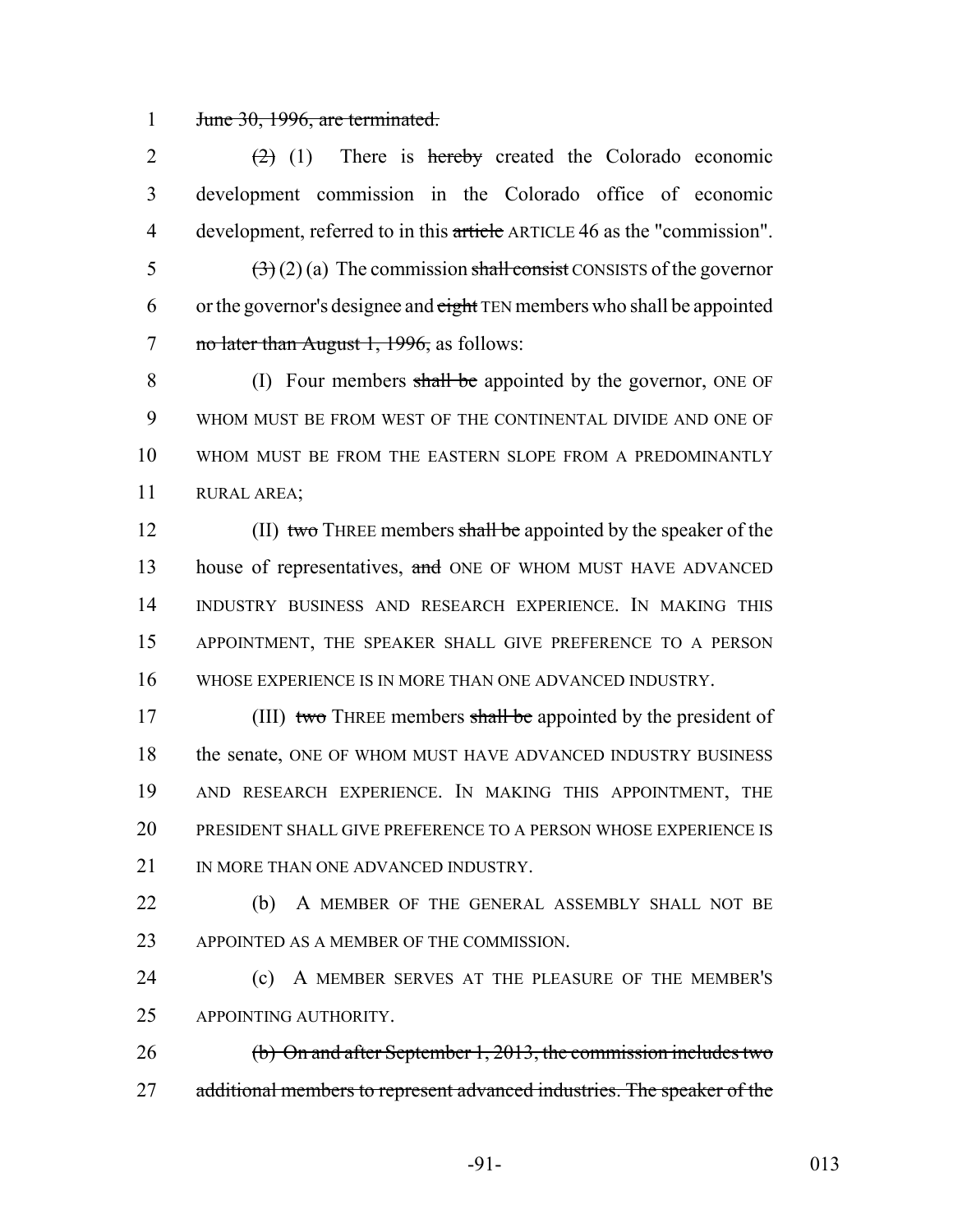house of representatives and the president of the senate shall each appoint 2 one member, and these members must have advanced industry business 3 and research experience. In making these appointments, the speaker and 4 the president shall give preference to a person whose experience is in more than one advanced industry. (c) No member of the general assembly shall be appointed as a member of the commission. The governor shall appoint at least one person from west of the continental divide and one person from the 9 eastern slope predominately from the rural area. Members shall serve at 10 the pleasure of their appointing authority. 11 (d) As used in this subsection (3) SUBSECTION (2), "advanced industry" means the following industries: (I) Advanced manufacturing; (II) Aerospace; (III) Bioscience; (IV) Electronics; (V) Energy and natural resources; (VI) Infrastructure engineering; and (VII) Information technology.  $(4)(3)$  No later than July 1, 2018, and Each July 1, thereafter, the commission shall schedule an orientation with office of economic development staff in order to receive an official overview of the statutory requirements for a production company to earn a performance-based incentive for film production in Colorado as set forth in sections 24-48.5-114 and 24-48.5-116. **SECTION 66.** In Colorado Revised Statutes, 24-46-202, **amend** (1)(b) as follows:

-92- 013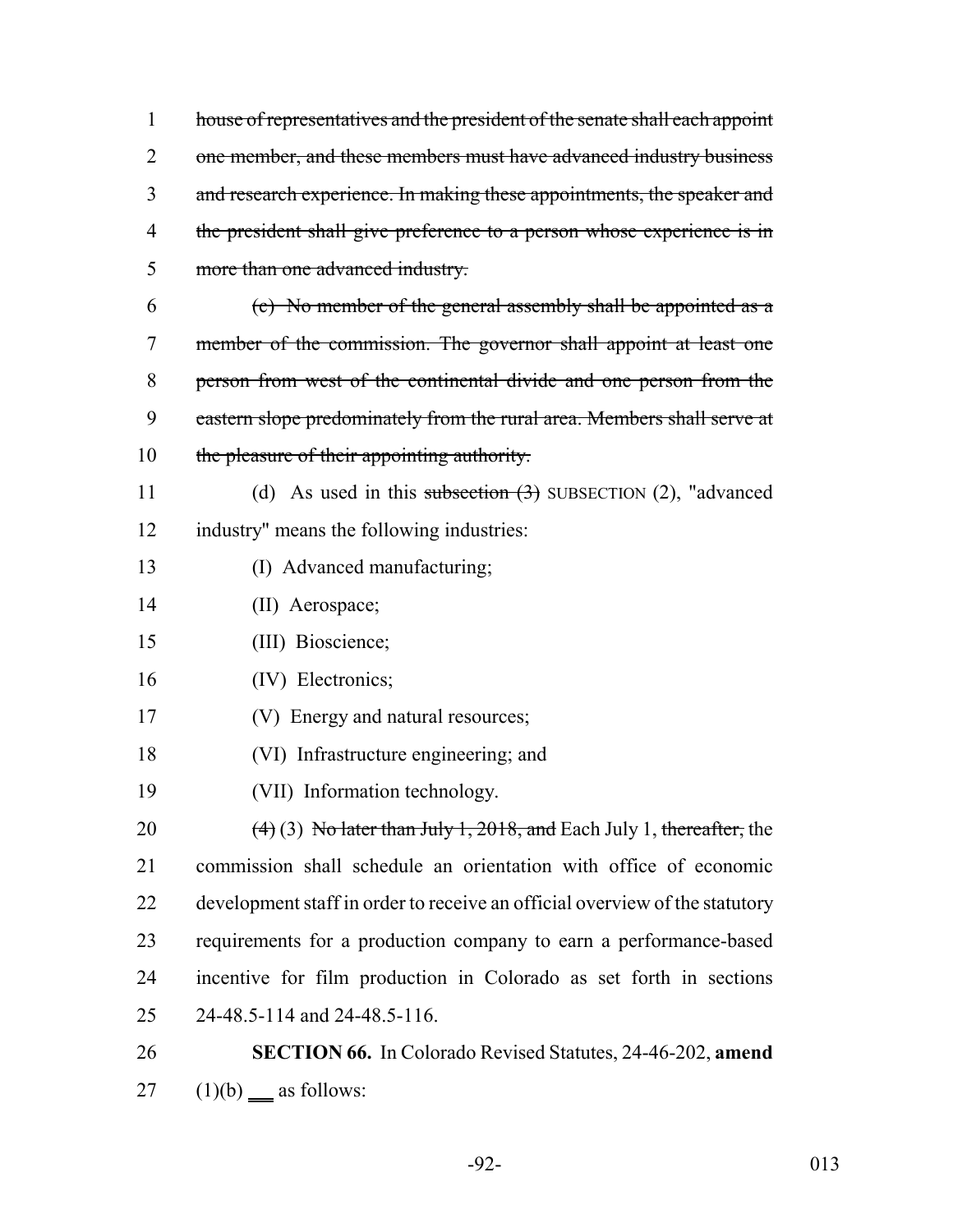**24-46-202. Venture capital authority - board - staffing fund - bonds - enterprise fund - distribution of proceeds.** (1) (b) (I) The 3 governing body of the authority shall be IS a board of directors consisting of nine members, of whom five shall be appointed by the governor, two shall be appointed by the president of the senate, and two shall be appointed by the speaker of the house of representatives. Board members 7 shall MUST be residents of this state. Board members shall MUST have experience in venture capital, investment banking, institutional investment, fund management, or banking. A board member shall not have a business relationship with a current or proposed fund manager in the previous three years or for at least three years after an allocation of certified capital. Each member shall serve until a successor has been 13 appointed. and qualified. Any member shall be IS eligible for reappointment. The person making the original appointment shall fill any vacancy by appointment for the remainder of an unexpired term.

 (II) (A) Subject to sub-subparagraph (B) of this subparagraph 17 (H), The members of the board shall serve four-year terms; expiring EXCEPT THAT THE TERMS SHALL BE STAGGERED SO THAT NO MORE THAN FOUR MEMBERS' TERMS EXPIRE IN THE SAME YEAR. THE TERMS EXPIRE on May 5 of each year.

21 (B) The speaker and the president shall each appoint one member 22 with an initial term of two years and one member with an initial term of 23 three years. Of the members appointed by the governor, two shall have 24 initial terms of one year, two shall have initial terms of two years, and one shall have an initial term of three years.

**SECTION 67.** In Colorado Revised Statutes, 24-48.5-303,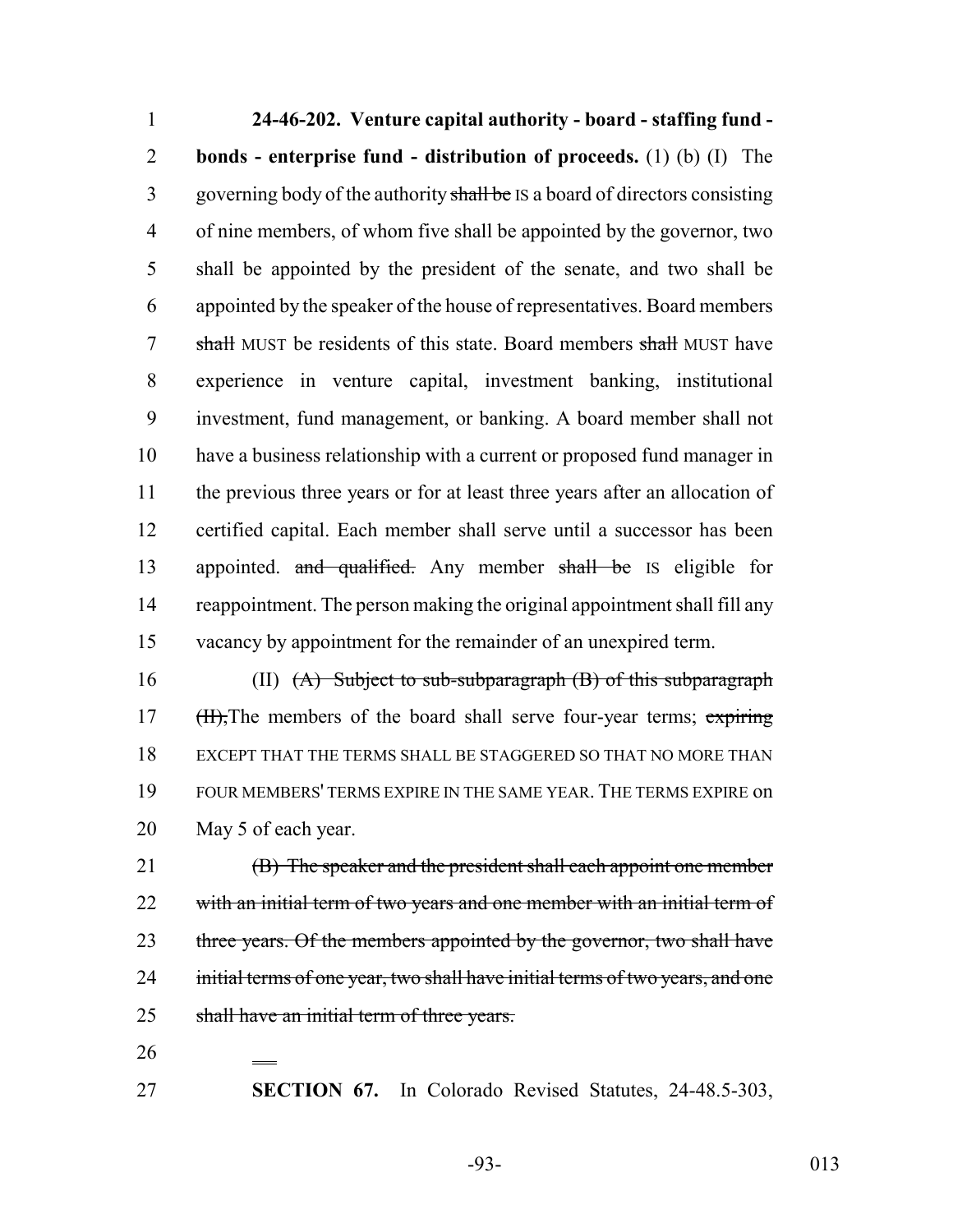**amend** (2) as follows:

 **24-48.5-303. Council on creative industries - establishment of council - members - term of office - chair - compensation.** (2) On and 4 after July 1, 1990, Members appointed to the council, except the chair, shall hold office for terms of three years, commencing on July 1 of the 6 year of appointment. Members of the council, except the chair, shall ARE 7 not be eligible to serve for more than two consecutive terms nor be eligible for reappointment to the council during the three-year period following the expiration of the second of two consecutive terms. Members of the council shall hold office until the expiration of the appointed terms or until successors are duly appointed. Any vacancy occurring on the council other than by expiration of term shall be filled by the governor by the appointment of a qualified person for the unexpired term.

 **SECTION 68.** In Colorado Revised Statutes, 24-49.7-103, **amend** (2)(b) introductory portion, (2)(c), and (3) as follows:

 **24-49.7-103. Colorado tourism office - creation - board of directors - definitions.** (2) (b) Eleven members shall be appointed by the governor and confirmed by the senate. Two of such members shall represent small business owners and two shall be residents of a small 21 community. For the purposes of As USED IN this subsection (2), "small business" shall be defined for each representative industry by the association that represents that industry and "small community" shall mean a city or town with fewer than fifty persons employed full-time in tourism-based industries in such city or town or a permanent population 26 of less than fifteen thousand people. The governor shall appoint the initial 27 members of the board on or before August 1, 2000. Of the members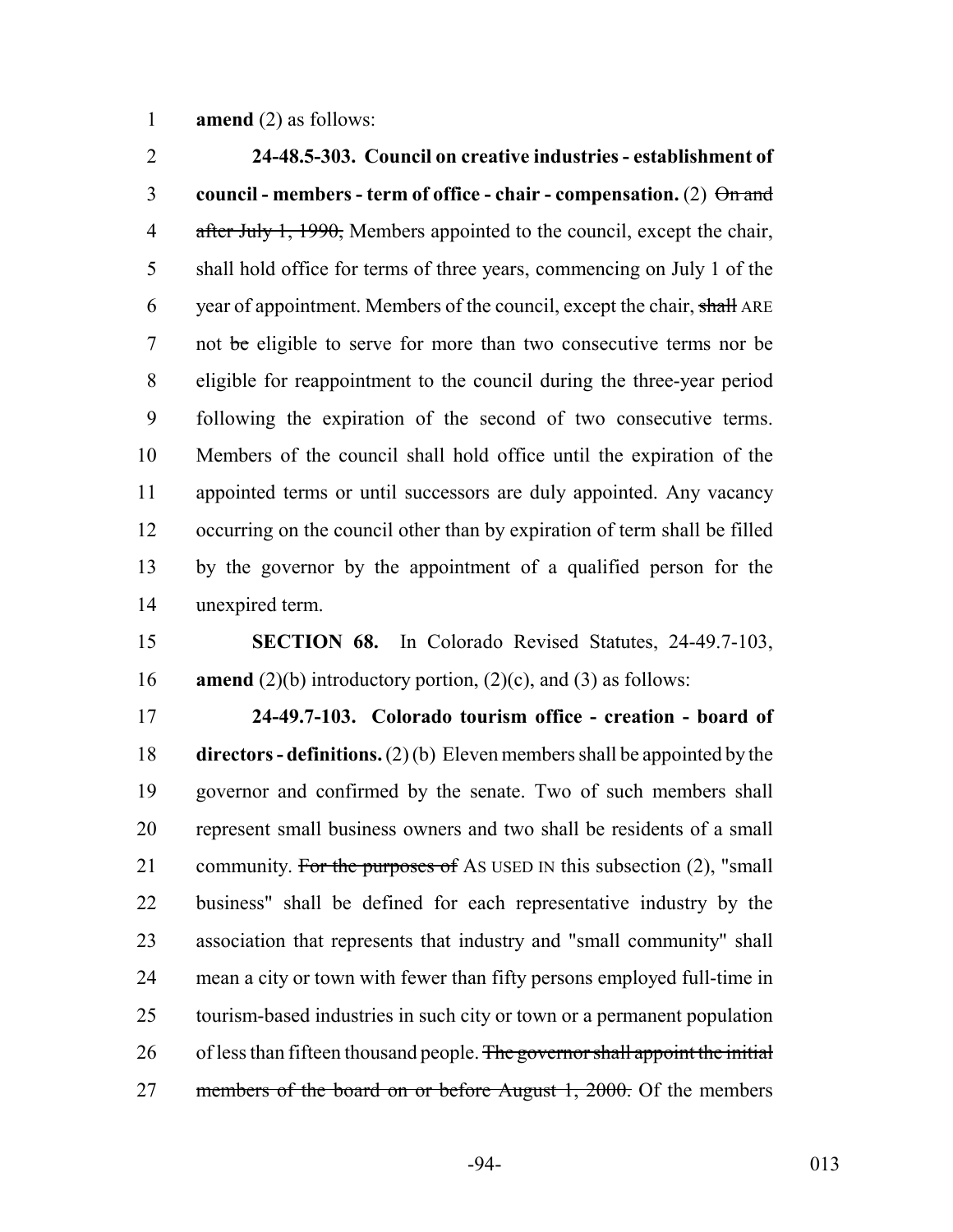appointed by the governor, two shall be appointed at large from 2 tourism-based industries and one member shall be appointed from each of the following industries and groups from lists submitted by such industries and groups:

 (c) Two members shall be from the house of representatives to be appointed as follows: One member shall be appointed by the speaker of the house of representatives, and one member shall be appointed by the minority leader of the house of representatives. Two members shall be from the senate to be appointed as follows: One member shall be appointed by the president of the senate, and one member shall be appointed by the minority leader of the senate. The four legislative members shall be appointed as soon as practicable after the convening 13 date of the first regular session of each general assembly. except that the 14 initial four legislative members appointed from the sixty-fifth general 15 assembly shall be appointed no later than August 1, 2005. Terms of 16 members appointed pursuant to this  $\frac{\partial}{\partial x}$  members appointed pursuant to this  $\frac{\partial}{\partial x}$  matrix (c) SUBSECTION (2)(c) shall expire on the convening date of the first regular session of each general assembly. Subsequent appointments or reappointments shall be made as soon as practicable after such convening date, and members shall continue in office until the member's successor is appointed. Legislative members may be appointed for succeeding terms as long as they are serving as members of the general assembly. The person making the original appointment shall fill any vacancy by appointment for the remainder of an unexpired term.

25 (3) The term of each member appointed by the governor shall be 26 Is four years; except that of such members initially appointed, two shall 27 be appointed for a term of one year, three shall be appointed for a term of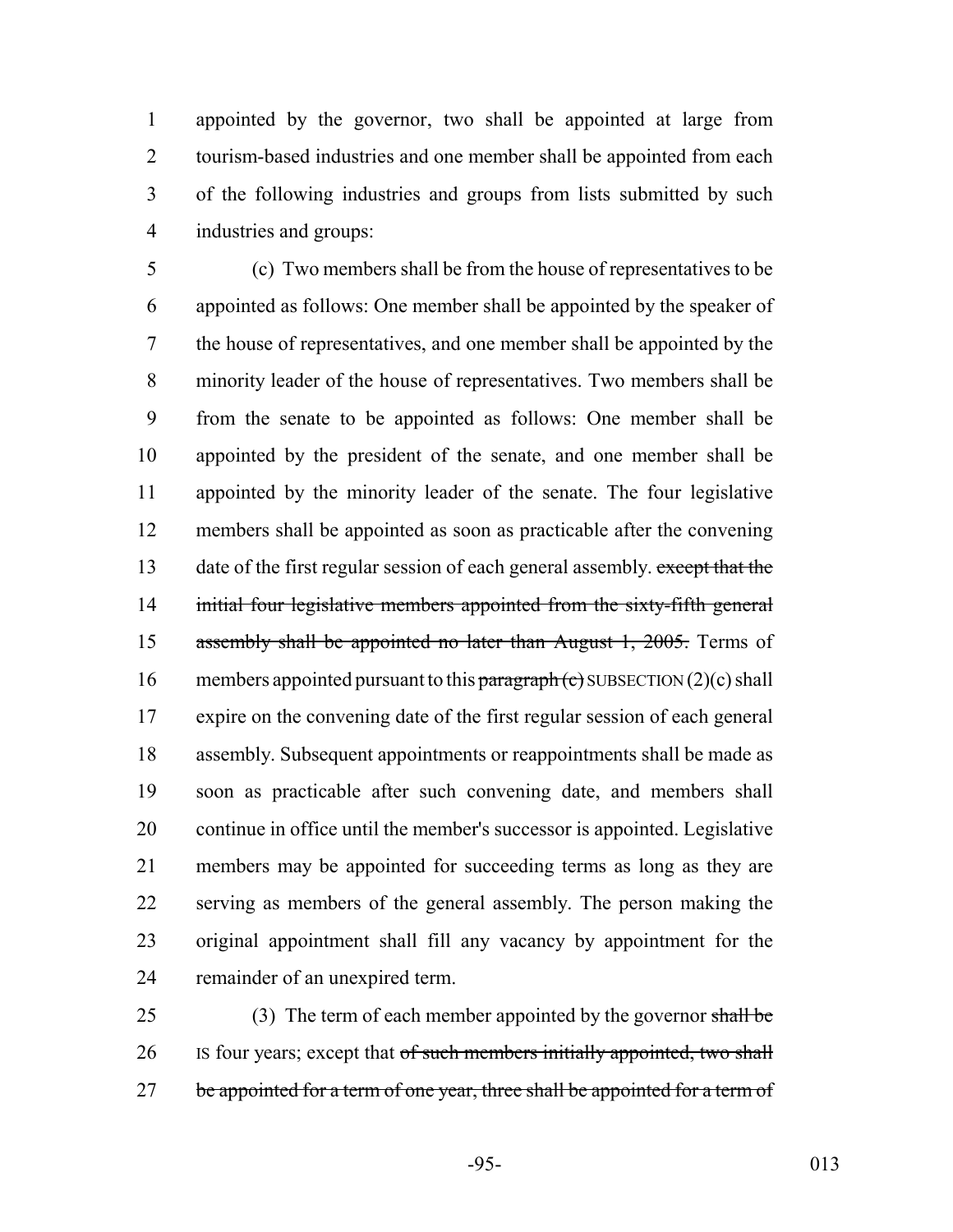1 two years, three shall be appointed for a term of three years, and three 2 shall be appointed for a term of four years THE TERMS SHALL BE STAGGERED SO THAT NO MORE THAN THREE MEMBERS' TERMS EXPIRE IN THE SAME YEAR. A member appointed by the governor to fill a vacancy arising other than by expiration of a member's term shall be appointed for the unexpired term of the member whom he or she is to succeed and any such appointment shall be made within ninety days after the vacancy occurs. Any member appointed by the governor shall be eligible for reappointment for one additional four-year term.

10 **SECTION 69.** In Colorado Revised Statutes, 24-49.9-101, 11 **amend** (3)(c)(II) and (3)(c)(IV); and **repeal** (3)(c)(I) as follows:

12 **24-49.9-101. Colorado channel authority - creation - legislative** 13 **declaration.** (3) (c) (I) Of the members initially appointed to the board, 14 the members appointed by the governor each serve for terms of two years; 15 the member appointed by the chief justice serves for a term of two years; 16 the members of the house of representatives and the senate appointed by 17 the minority leaders of the house of representatives and the senate each 18 serve for a term of three years so long as they also serve as members of 19 the house of the general assembly from which they are appointed; the 20 members of the house of representatives and the senate appointed by the 21 speaker of the house of representatives and the president of the senate 22 each serve for a term of four years so long as they also serve as members 23 of the house of the general assembly from which they are appointed; and 24 the member appointed by the president of the senate and the speaker of 25 the house of representatives serves for a term of two years.

26 (II) <del>Thereafter,</del> Members of the board appointed under 27 subparagraph (III),  $(W)$ ,  $(V)$ , or  $(VI)$  of paragraph (b) of this subsection

-96- 013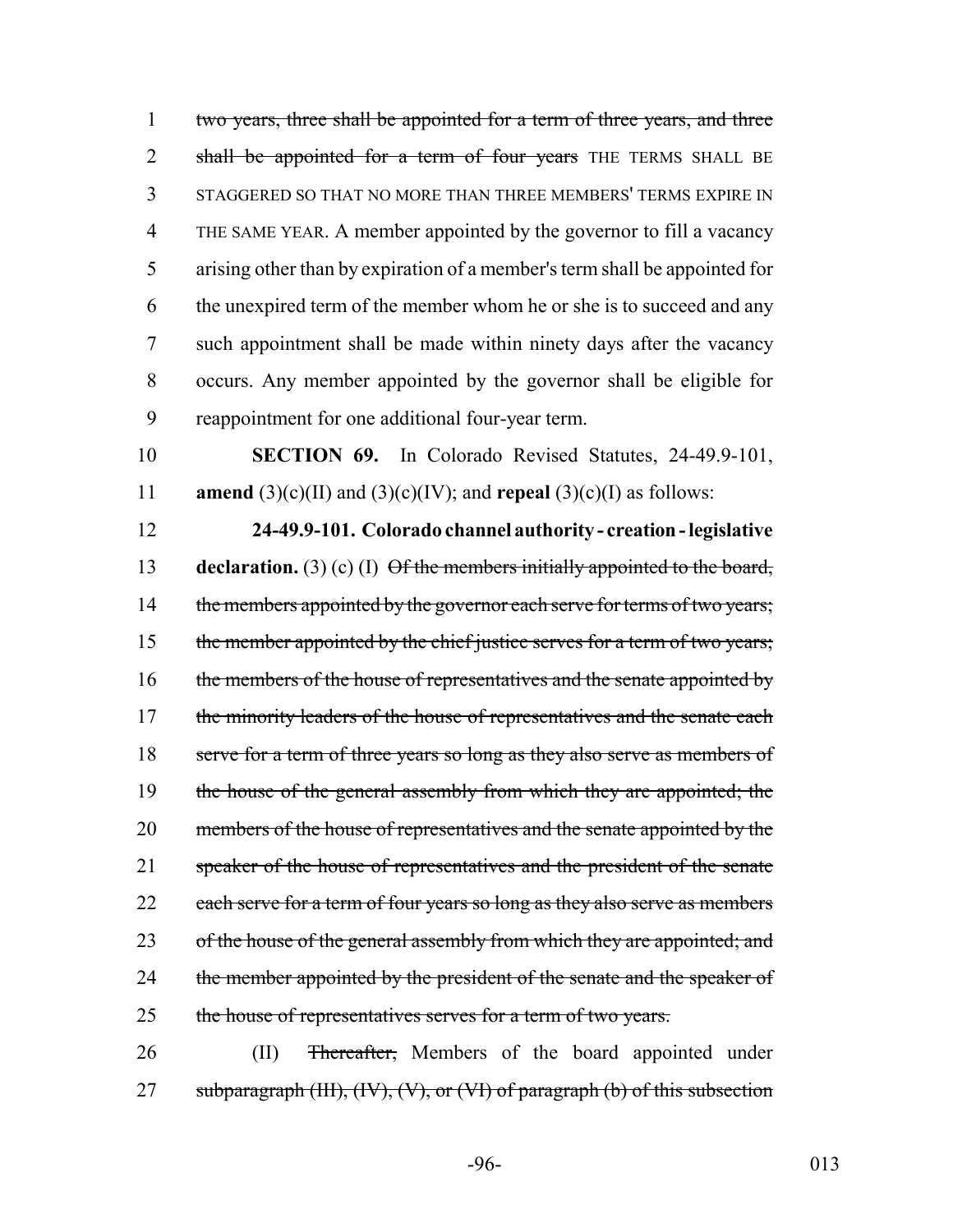$(\exists)$  SUBSECTION  $(3)(b)(III)$ ,  $(3)(b)(IV)$ ,  $(3)(b)(V)$ , OR  $(3)(b)(VI)$  OF THIS SECTION serve for terms of four years so long as they also serve as members of the house of the general assembly from which they are 4 appointed. and Other members of the board serve for terms of four years; EXCEPT THAT THE TERMS SHALL BE STAGGERED SO THAT NO MORE THAN THREE MEMBERS' TERMS EXPIRE IN THE SAME YEAR.

 (IV) An appointed member shall be IS eligible for reappointment. Members of the board may be removed by the appointing authorities for cause, after a public hearing, and may be suspended by the appointing authority pending the completion of the hearing.

 **SECTION 70.** In Colorado Revised Statutes, 24-51-203, **amend** 12 (1) introductory portion,  $(1)(b)$ ,  $(1)(c)$ ,  $(1)(d)$ ,  $(1.5)$  introductory portion, and (3) as follows:

 **24-51-203. Board - composition and election.** (1) The board 15 shall consist CONSISTS of the following fifteen trustees:

 (b) Four members of the state division elected by the members of 17 that division, at least one of whom shall be an employee of a state 18 institution of higher education and at least one of whom shall not be an employee of a state institution of higher education until, on or after January 1, 2007, one of those trustee positions, unless it is the sole 21 position held by an employee of a state institution of higher education, is 22 vacated and thereafter there shall be Three members of the state division elected by the members of that division, at least one of whom shall be an employee of a state institution of higher education and at least one of whom shall not be an employee of a state institution of higher education; (c) Five members of the school division elected by the members 27 of that division until, on or after January 1, 2007, one of those trustee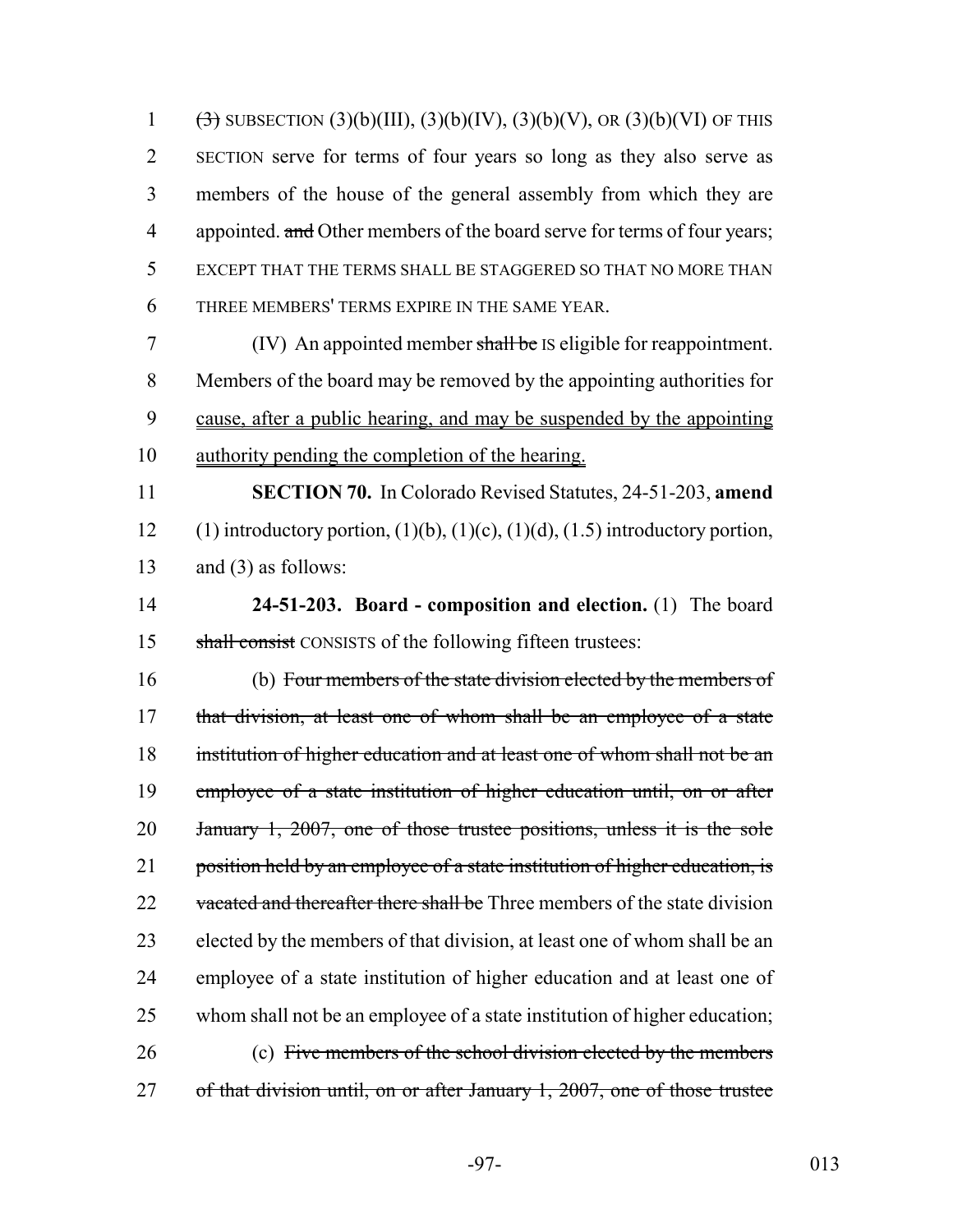1 positions is vacated and thereafter there shall be Four members of the 2 school division elected by the members of that division;

3 (d) Two members of the local government division elected by the 4 members of that division until, on or after January 1, 2007, one of those 5 trustee positions is vacated and thereafter there shall be One member of 6 the local government division elected by the members of that division;

7 (1.5) In addition to the board members specified in subsection (1) 8 of this section, there shall be one ex officio board member from the 9 Denver public schools division. The first term of the ex officio board 10 member appointed pursuant to this subsection  $(1.5)$  shall be from May 21, 11 2009, until December 31, 2009, and the person to serve such term shall 12 be appointed by the Denver public schools retirement system board of 13 trustees. The second term of the ex officio member shall be from January 14 1, 2010, through June 30, 2012, and the person to serve such term shall 15 be appointed by the Denver public schools board of education. The ex 16 officio board member to serve for the term starting July 1, 2012, and each 17 term thereafter shall be elected by the Denver public schools division 18 through a Denver public schools division member election administered 19 by the association. The Denver public schools division ex officio member 20 position shall exist EXISTS so long as the Denver public schools division 21 remains as a separate division of the association. The Denver public 22 schools division ex officio member shall be a member or retiree of the 23 Denver public schools division and shall be treated like all other members 24 of the board, subject to the following:

25 (3) The term for each of the initial three appointed trustees shall 26 be determined APPOINTED by the governor and shall be staggered with a 27 one-year term, a two-year term, and a three-year term with no trustee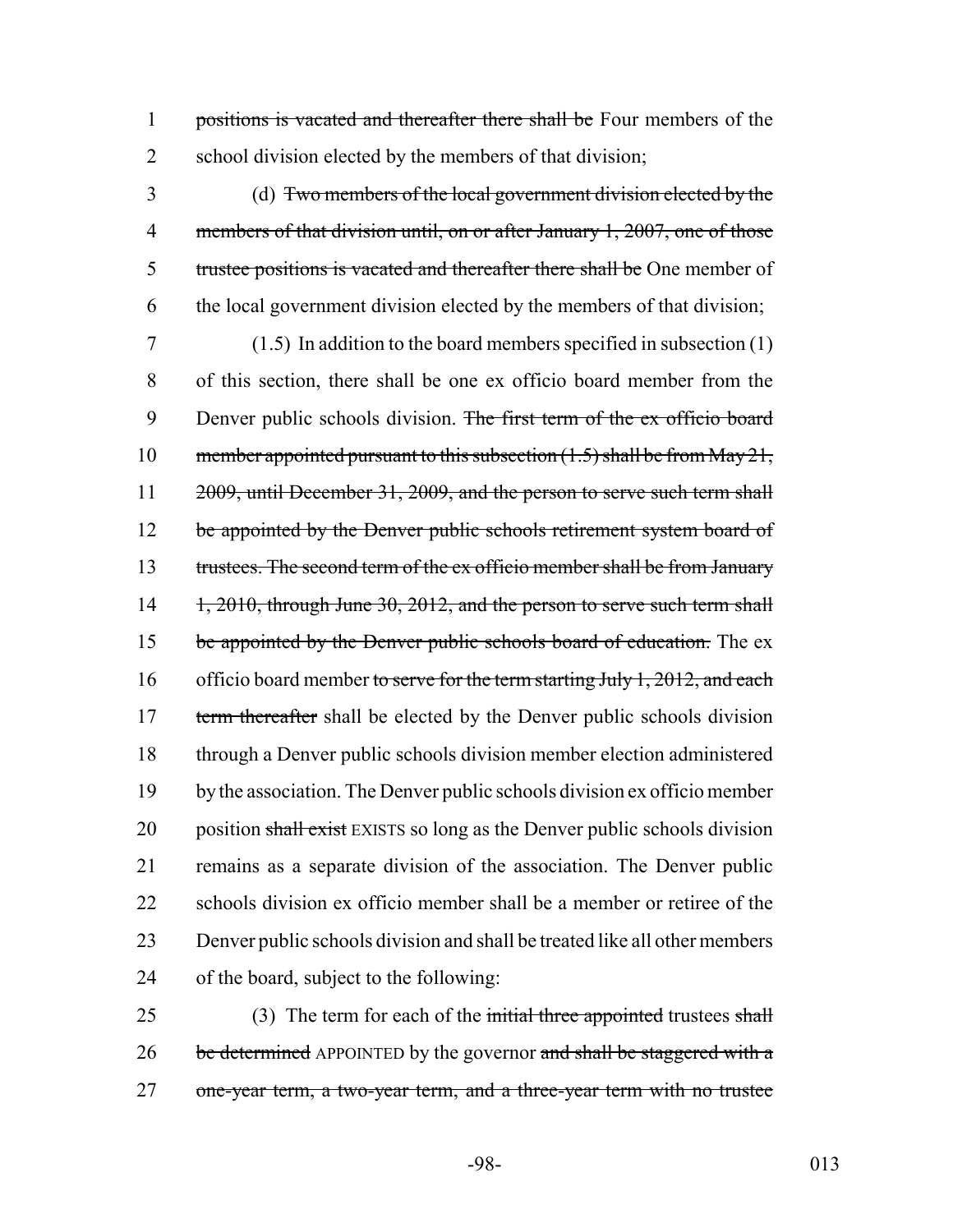1 assigned the same term length. After each of the initial terms conclude, 2 the term for appointed trustees shall be IS four years; EXCEPT THAT THE TERMS SHALL BE STAGGERED SO THAT NO MORE THAN ONE TRUSTEE'S TERM EXPIRES IN ONE YEAR. Appointed trustees may be reappointed to the board for an unlimited number of terms.

 **SECTION 71.** In Colorado Revised Statutes, 24-80-201.5, **amend** (2)(b) as follows:

 **24-80-201.5. State historical society - board - appointment - powers and duties.** (2) (b) Except as otherwise provided in this subsection (2)(b), members of the board serve three-year terms. Of the 11 appointments of members to fill the four new positions created on 12 October 1, 2018, the governor shall designate:

 (I) One member of the board to have a term expiring on July 1, 2019;

15 (II) One member of the board to have a term expiring on July 1, 16 2020; and

17 (III) Two members of the board to have terms expiring on July 1, 18 2021. Thereafter, The terms of the members of the board are three years; EXCEPT THAT THE TERMS SHALL BE STAGGERED SO THAT NO MORE THAN FIVE MEMBERS' TERMS EXPIRE IN THE SAME YEAR.

 **SECTION 72.** In Colorado Revised Statutes, 24-82-108, **amend**  $22 \quad (2)(a)$  as follows:

 **24-82-108. State capitol building advisory committee - creation - repeal.** (2) (a) (I) The state capitol building advisory 25 committee shall be composed CONSISTS of the following twelve members: (A) Three members appointed by the speaker of the house of representatives, at least one of whom shall be a member of the house of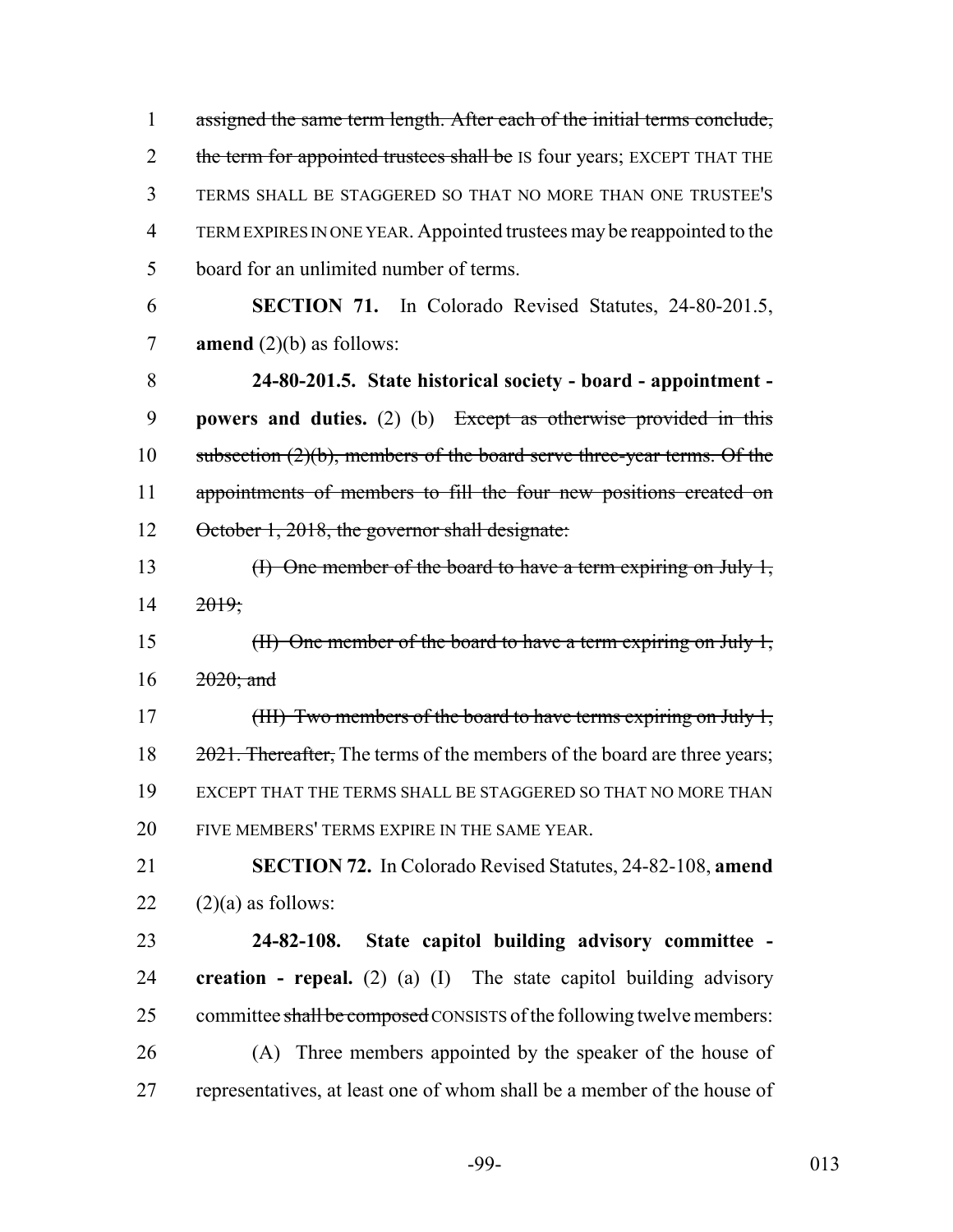1 representatives who has served at least one year in the house of 2 representatives;

3 (B) Three members appointed by the president of the senate, at 4 least one of whom shall be a member of the senate who has served at least 5 one year in the senate;

6 (C) Three FOUR members appointed by the governor, AT LEAST 7 ONE OF WHOM MUST BE an architect appointed by the governor, who is  $\alpha$ 8 person knowledgeable about the historic and architectural integrity of the 9 state capitol building; and

10 (D) The following ex officio members: The president of the state 11 historical society or a designee of the president; and the executive director 12 of the department of personnel or a designee of the executive director.  $\Theta$  f 13 the members scheduled to be appointed by the speaker of the house of 14 representatives on July 1, 2001, one shall serve a term of one year and 15 two shall serve terms of two years. Except as provided in subparagraph 16 (II) of this paragraph (a), all members appointed by the speaker of the 17 house of representatives thereafter shall serve two-year terms. Of the 18 members scheduled to be appointed by the president of the senate on July 19 1, 2001, one shall serve a term of one year and two shall serve terms of 20 two years. Except as provided in subparagraph  $(H)$  of this paragraph  $(a)$ , 21 all members appointed by the president of the senate thereafter shall serve 22 two-year terms. Of the members scheduled to be appointed by the 23 governor on July 1, 2000, one member shall serve a term of one year, one 24 member shall serve a term of two years, and two members shall serve 25 terms of three years.

26 (II) All members appointed by the governor thereafter shall serve 27 two-year terms; EXCEPT THAT THE TERMS SHALL BE STAGGERED SO THAT

-100- 013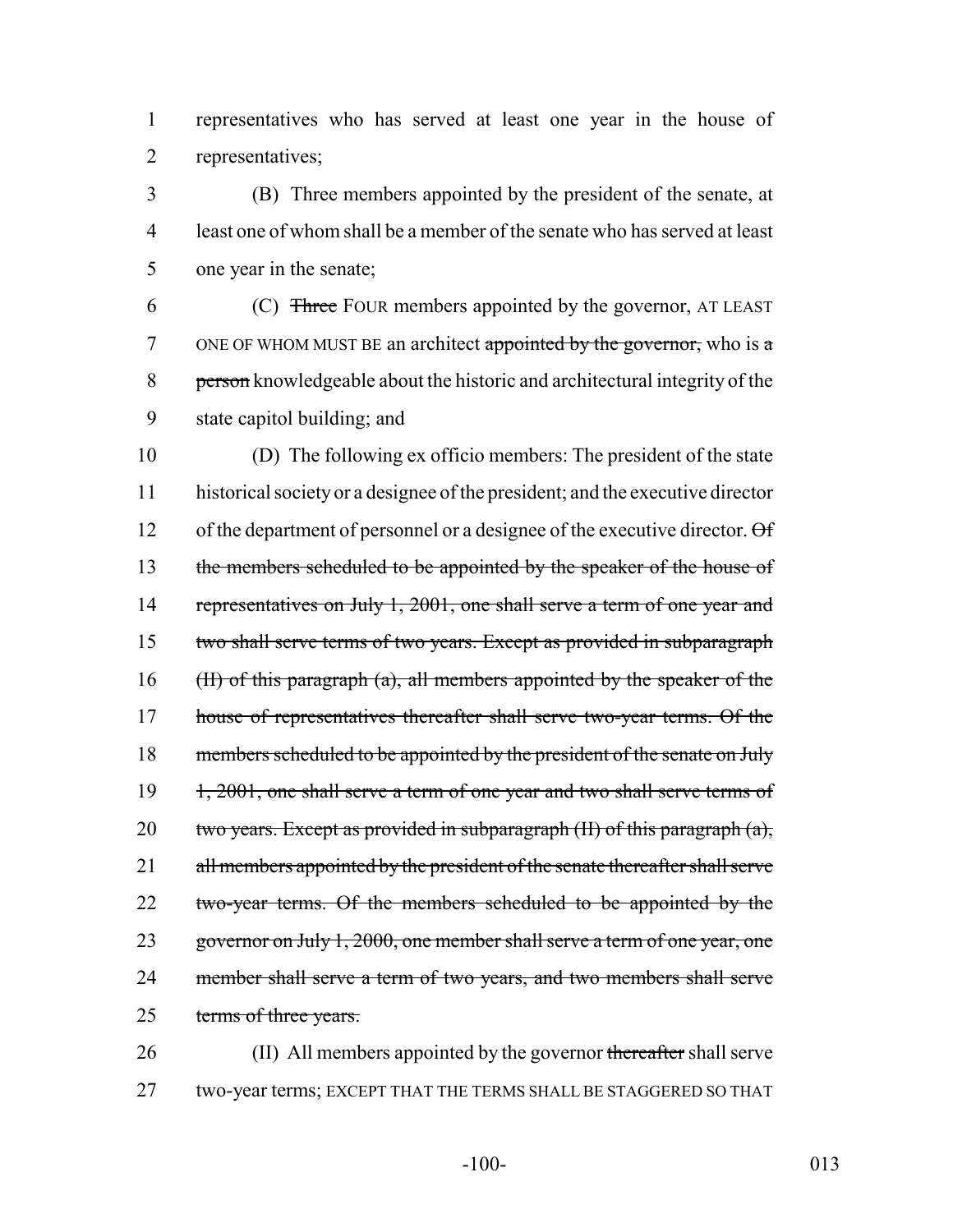NO MORE THAN THREE MEMBERS' TERMS EXPIRE IN THE SAME YEAR.

2 (II) (III) The terms of the members appointed by the speaker of the house of representatives and the president of the senate and who are 4 serving on March 22, 2007, shall be extended to and expire on or shall terminate on the convening date of the first regular session of the sixty-seventh general assembly. As soon as practicable after such convening date, the speaker and the president shall appoint or reappoint members in the same manner as provided in subparagraph (I) of this 9 paragraph (a). Thereafter, The terms of members appointed or reappointed by the speaker and the president shall expire on the convening date of the first regular session of each general assembly, and all subsequent appointments and reappointments by the speaker and the president shall be made as soon as practicable after such convening date. The person making the original appointment or reappointment shall fill any vacancy by appointment for the remainder of an unexpired term. 16 Members appointed or reappointed by the president and the speaker shall 17 serve at the pleasure of the appointing authority and shall continue in office until the member's successor is appointed.

 **SECTION 73.** In Colorado Revised Statutes, **amend** 25-1-103 as follows:

 **25-1-103. State board of health created.** (1) (a) There is created 22  $\alpha$  THE state board of health, referred to in this part 1 as the "board". The 23 board consists of nine THE FOLLOWING members of which one member 24 must be appointed by the governor, with the consent of the senate:

 (I) ONE MEMBER from each congressional district IN THE STATE; and

27 (II) the remainder TWO MEMBERS from the state at large.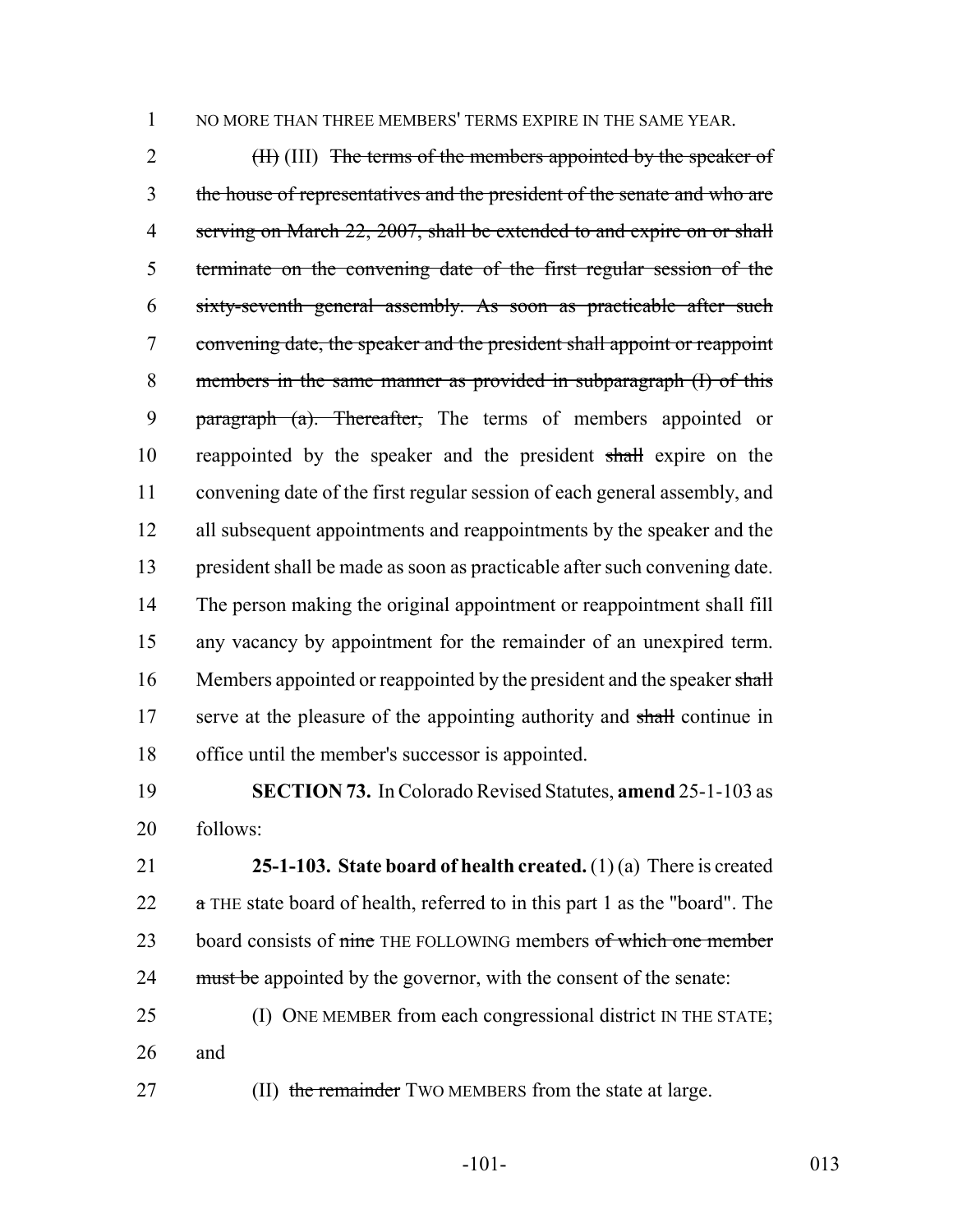1 (b) A vacancy on the board occurs whenever any member moves 2 out of the congressional district from which he or she THE MEMBER was 3 appointed. A member who moves out of such congressional district shall 4 promptly notify the governor of the date of his or her THE MEMBER's 5 move, but the notice is not a condition precedent to the occurrence of 6 REQUIRED FOR the vacancy TO OCCUR. The governor shall fill the ANY 7 vacancy by appointment for the unexpired term.

8 (c) No more than five A MINIMUM MAJORITY OF THE members of 9 the board shall MAY be members of AFFILIATED WITH the same major 10 political party.

 (d) Appointments made to take effect on January 1, 1983, shall be 12 made in accordance with section 24-1-135. Appointments thereafter are 13 made, with the consent of the senate, for terms of four years each and 14 made so THE TERM OF OFFICE FOR EACH APPOINTED MEMBER IS FOUR YEARS.IN MAKING APPOINTMENTS TO THE BOARD, THE GOVERNOR SHALL ENSURE that no business or professional group constitutes a majority of the board. In making appointments to the board, the governor is encouraged to include representation by at least one member who is a person with a disability, as defined in section 24-34-301 (2.5), a family member of a person with a disability, or a member of an advocacy group for persons with disabilities if the other requirements of this subsection (1) are met.

23 (2) The first vacancy that occurs on the board after July 1, 1977, 24 shall be filled by the appointment of a person who is then serving as a 25 county commissioner. Thereafter, as vacancies occur and terms expire, 26 There shall always be one county commissioner member on the board. 27 Whenever a county commissioner ceases to hold the office of county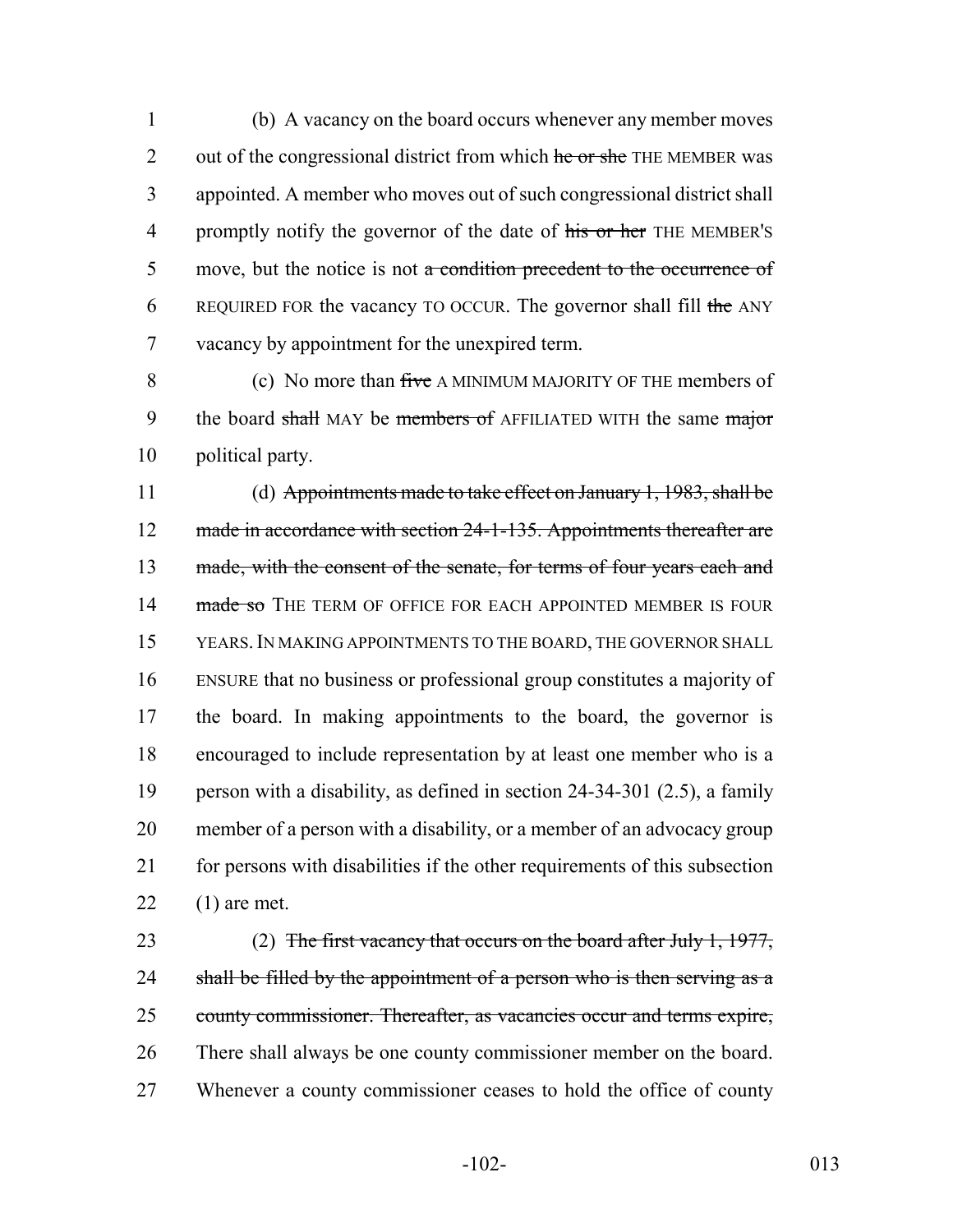1 commissioner, he THE COMMISSIONER ceases to hold his A position as a member of the board. A county commissioner shall not vote on any matter 3 coming before the board which THAT affects his THE COMMISSIONER'S county in a manner significantly different from the manner in which it affects other counties.

 **SECTION 74.** In Colorado Revised Statutes, 25-1-107.5, **amend** (6)(a) introductory portion as follows:

 **25-1-107.5. Additional authority of department - rules - remedies against nursing facilities - criteria for recommending assessments for civil penalties - cooperation with department of health care policy and financing - nursing home penalty cash fund - nursing home innovations grant board - reports - transfer of contracts to the department.** (6) (a) No later than September 1, 2014, 14 the department of health care policy and financing shall establish the nursing home innovations grant board under the department of health care 16 policy and financing either directly or by contract with or grant to any 17 public agency or appropriate private nonprofit organization THE NURSING HOME INNOVATIONS GRANT BOARD IS CREATED. On and after July 1, 2021, the powers, duties, and functions related to the board are transferred from 20 the department of health care policy and financing to the department by a **type 2** transfer as such transfer is defined in the "Administrative Organization Act of 1968", article 1 of title 24. The department, in consultation with stakeholders, shall determine the appropriate entity to administer the board. The board consists of ten members as follows:

 **SECTION 75.** In Colorado Revised Statutes, 25-3-115, **amend** (1)(a) introductory portion as follows:

**25-3-115. Stroke advisory board - creation - membership -**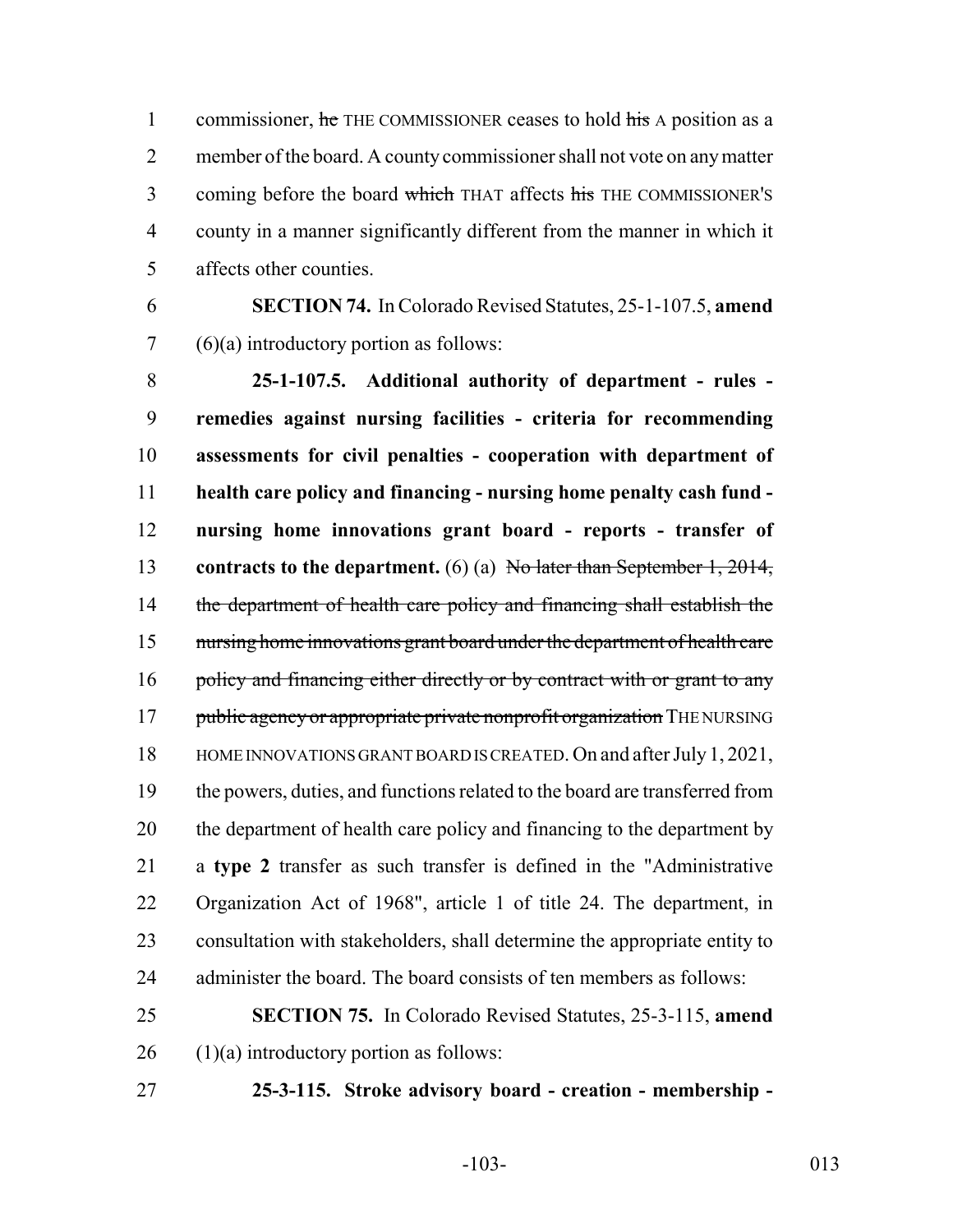**duties - report - definition - repeal.** (1) (a) There is hereby created in the department the stroke advisory board, the purpose of which is to evaluate potential strategies for stroke prevention and treatment and 4 develop a statewide needs assessment identifying relevant resources. No 5 later than August 1, 2013, The governor shall appoint eighteen members to the stroke advisory board as follows:

 **SECTION 76.** In Colorado Revised Statutes, 25-7-103.5, **amend** 8 (3)(d) and (3)(f) as follows:

 **25-7-103.5. Air quality enterprise - legislative declaration - fund - definitions - gifts, grants, or donations - rules - report - repeal.** (3) **Enterprise.** (d) (I) The enterprise is governed by a board of directors. The board consists of:

(A) The executive director or the executive director's designee;

 (B) THE FOLLOWING MEMBERS APPOINTED BY THE GOVERNOR: Two members of the commission; appointed by the governor, two 16 governor appointees to serve as representatives of fee payers with expertise in field engineering or environmental management; one 18 governor appointee MEMBER with significant private sector experience in 19 the field of business management; and four governor appointees MEMBERS who are highly qualified and professionally active or engaged in the conduct of scientific research, including at least two who are experts in atmospheric or air quality modeling, monitoring, assessment, and research and one member who is a toxicologist, epidemiologist, pathologist, pulmonologist, cardiologist, or expert in a similar field related to the public health or environmental effects of air pollutants.

 (II) To the extent practicable, at least two of the governor appointees must be individuals who have a record of peer-reviewed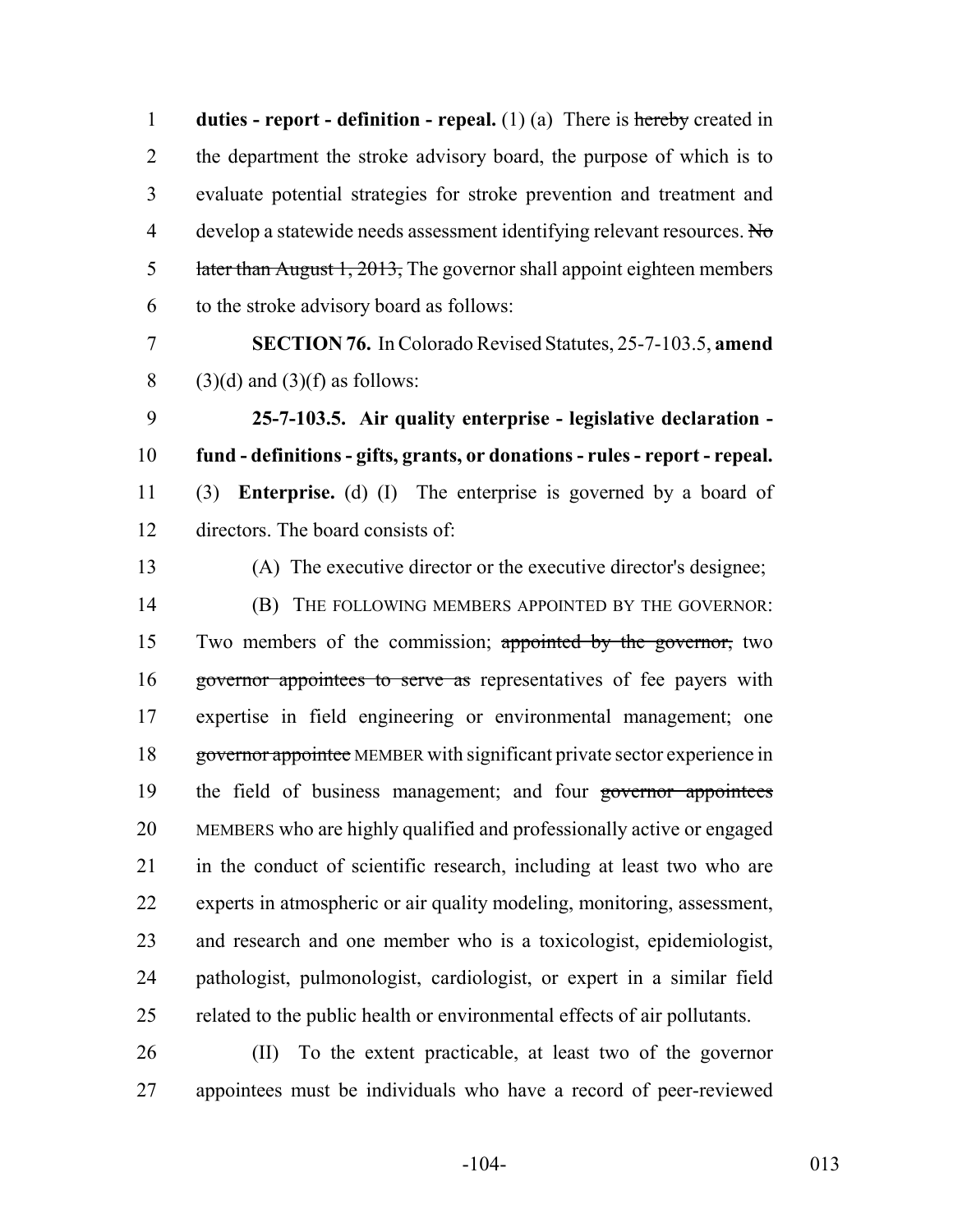publications and who are affiliated with, currently hold, or have held academic or equivalent appointments at universities, federal laboratories, or other research institutions.

 (f) The term of office of appointed board members is three years. except that the initial terms of two board members as determined by the executive director or the executive director's designee are two years.

 **SECTION 77.** In Colorado Revised Statutes, 25-7-109.2, **amend** (4) as follows:

 **25-7-109.2. Small business stationary source technical and environmental compliance assistance program - repeal.** (4) The terms 11 of those members of the panel initially appointed by the governor, the 12 speaker of the house of representatives, and the minority leader of the 13 house of representatives shall expire on January 31, 1994. The terms of 14 those members initially appointed by the president of the senate, the minority leader of the senate, and the executive director of the department of public health and environment shall expire on January 31, 1995. 17 Thereafter, Members of the panel shall serve for terms of three years; 18 such terms to commence EXCEPT THAT THE TERMS SHALL BE STAGGERED 19 SO THAT NO MORE THAN FOUR MEMBERS' TERMS EXPIRE IN THE SAME YEAR.EACH TERM COMMENCES on February 1 of the year of appointment. Vacancies occurring during the term of office of any member of the panel shall be filled for the unexpired portion of the regular term in the same manner as for the original appointment.

 **SECTION 78.** In Colorado Revised Statutes, 25-7-1303, **amend** 25 (4) as follows:

 **25-7-1303. Southern Ute Indian tribe/state of Colorado environmental commission created.** (4) The commission shall consist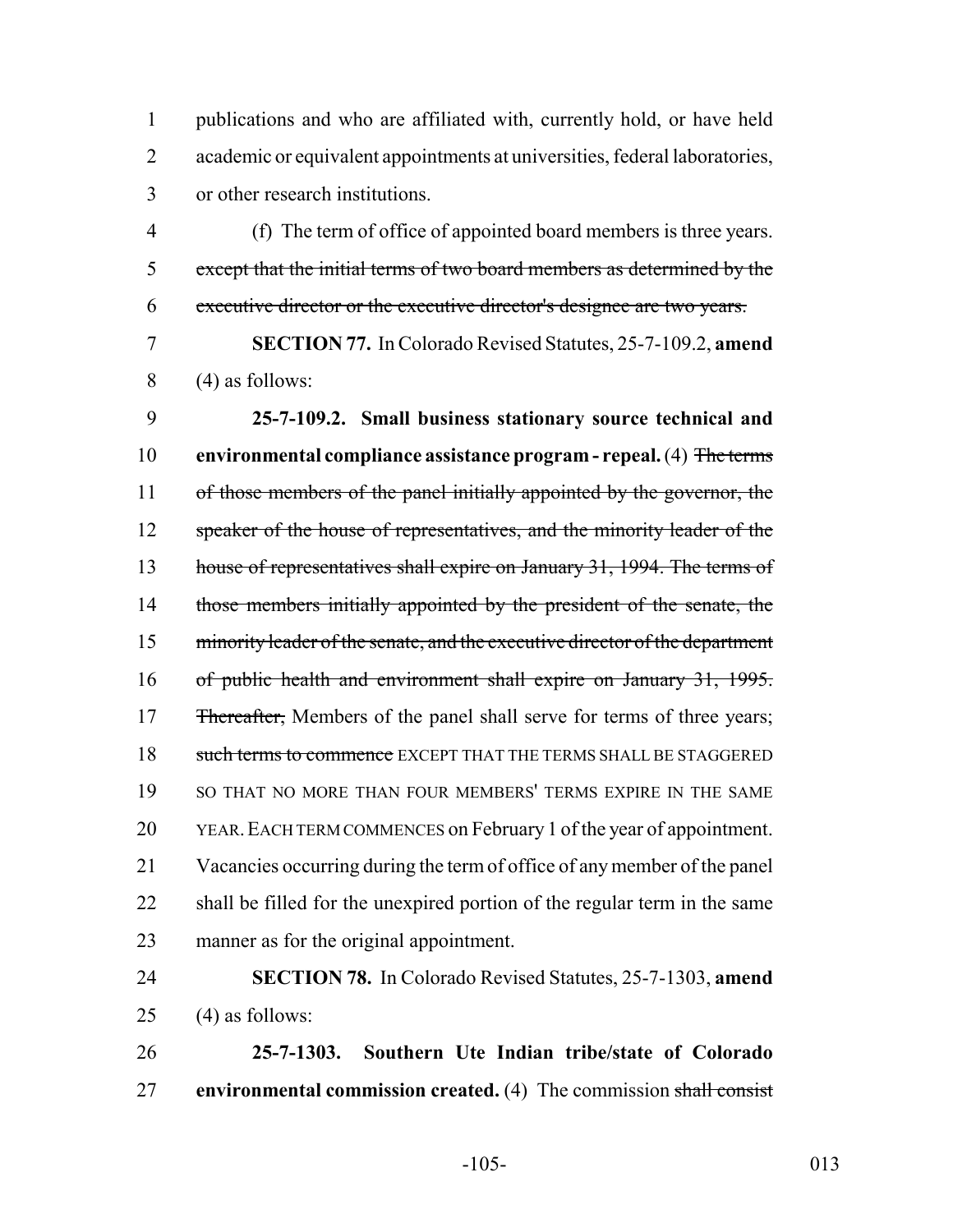CONSISTS of three members appointed by the tribe and three members 2 appointed by the governor. The initial members appointed by the governor shall serve terms as follows: One member shall serve until July 4 1, 2001, one member shall serve until July 1, 2002, and one member shall 5 serve until July 1, 2003. All subsequent Appointments by the governor shall be for terms of three years; EXCEPT THAT THE TERMS SHALL BE STAGGERED SO THAT NO MORE THAN TWO MEMBERS' TERMS EXPIRE IN THE SAME YEAR. The governor's appointees shall be residents of the state of Colorado. At least two of such appointees shall be residents of either Archuleta or La Plata county and at least one of such appointees shall reside on fee land.

 **SECTION 79.** In Colorado Revised Statutes, 25-8-201, **amend** 13  $(1)(a)$  as follows:

 **25-8-201. Water quality control commission created.** (1) (a) There is hereby created in the department of public health and environment a water quality control commission which THAT shall exercise its powers and perform its duties and functions as if it were transferred to said department by a **type 1** transfer. The commission shall 19 consist CONSISTS of nine citizens of the state who shall be appointed by 20 the governor, with the consent of the senate, for terms of three years; 21 each; except that of the members appointed to take office in 1984, one 22 shall be appointed for a one-year term, one shall be appointed for a 23 two-year term, and three shall be appointed for three-year terms THE TERMS SHALL BE STAGGERED SO THAT NO MORE THAN FIVE MEMBERS' TERMS EXPIRE IN THE SAME YEAR. Members of the commission shall be appointed so as to achieve geographical representation and to reflect the various interests in water in the state. At least two members shall reside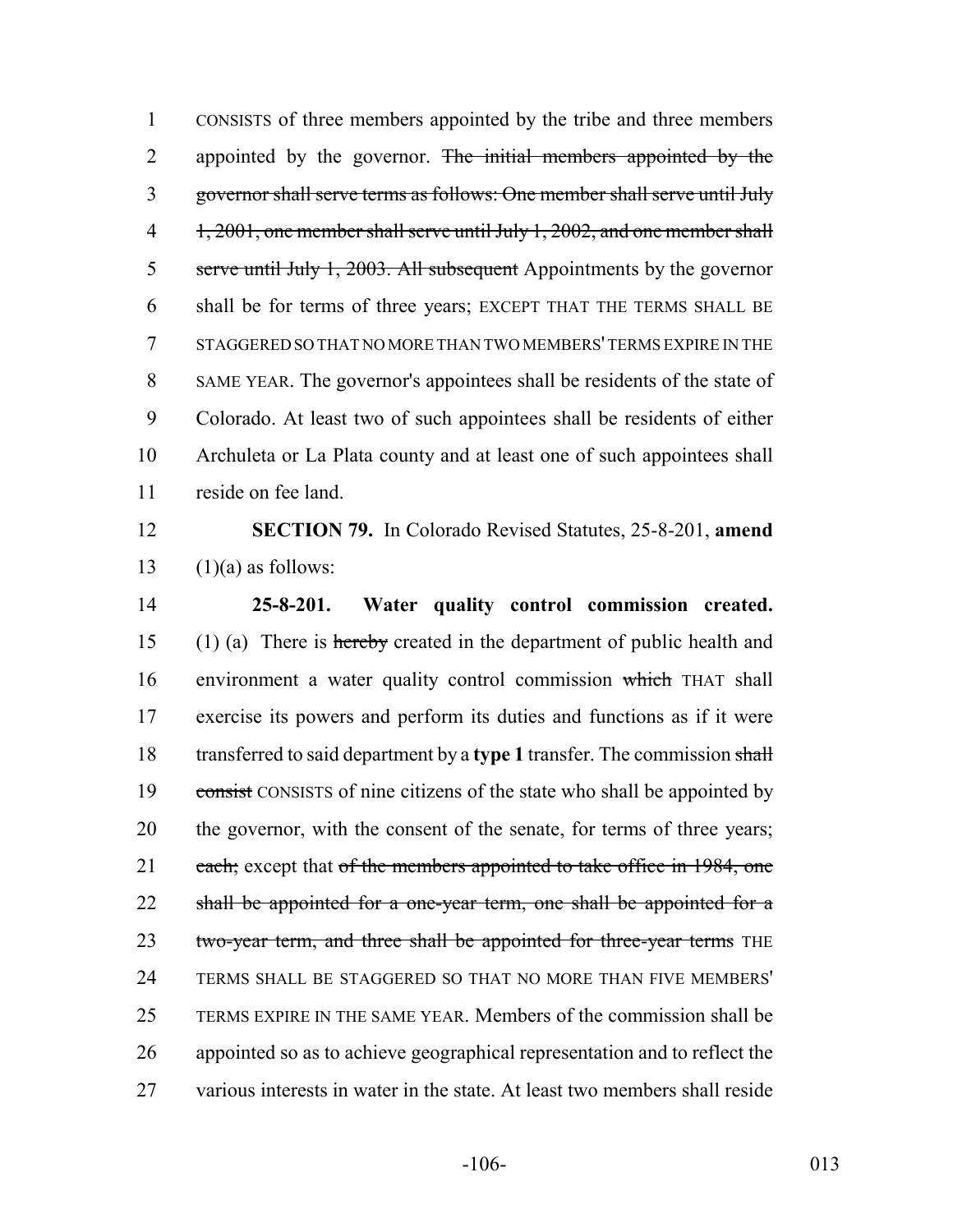1 in that portion of the state which THAT is west of the continental divide.

 **SECTION 80.** In Colorado Revised Statutes, 25-8.5-105, **amend**  $3 \quad (1)(d)$  as follows:

 **25-8.5-105. Authority members.** (1) The following entities shall be members of the authority:

 (d) A total of seven members shall be appointed by the governor to represent sports persons, recreational users, and concerned citizens. A minimum of two of these appointees shall be residents of Colorado and shall be from bona fide sports persons' or recreational organizations that have members who use the reservoir. A minimum of two of these appointees shall be from bona fide citizen or environmental organizations interested in preserving water quality with members who use the reservoir or live within Cherry Creek basin. At least three of the appointed members shall have backgrounds in or professional training regarding 15 water quality issues. A simple majority of the appointed members shall 16 be appointed to four-year terms, the remainder shall be appointed to 17 initial two-year terms, and the members appointed to fill the vacancies upon expiration of such two-year terms shall serve four-year terms. The 19 governor may replace any appointed member with a new member by 20 appointment every four years THE TERM OF APPOINTMENT IS FOUR YEARS; EXCEPT THAT THE TERMS SHALL BE STAGGERED SO THAT NO MORE THAN FOUR MEMBERS' TERMS EXPIRE IN THE SAME YEAR.

 **SECTION 81.** In Colorado Revised Statutes, 25-9-103, **amend** (1) introductory portion and (2) as follows:

 **25-9-103. Water and wastewater facility operators certification board - composition - repeal of article.** (1) There is 27 hereby created the water and wastewater facility operators certification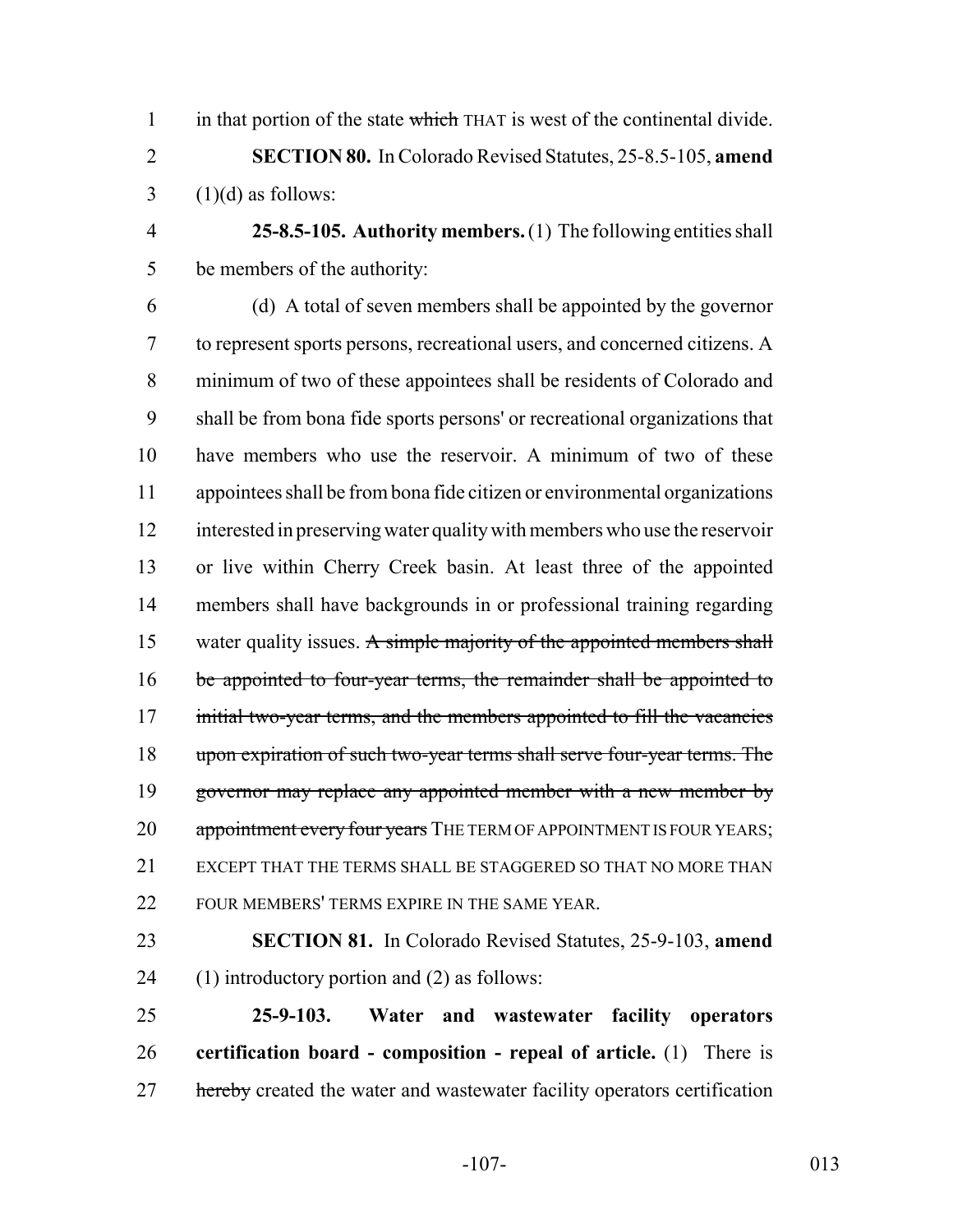board, which constitutes a section of the division of administration of the department and consists of the following ten members APPOINTED BY THE GOVERNOR:

 (2) All members of the board shall be appointed by the governor. At least four of the voting members of the board shall be certified water or wastewater facility operators, including representatives of both the water and wastewater industries.

 **SECTION 82.** In Colorado Revised Statutes, 25-15-302, **amend** 9  $(1)(a)$  as follows:

 **25-15-302. Solid and hazardous waste commission - creation - membership - rules - fees - administration - definition.** (1) (a) There 12 is hereby created in the department of public health and environment  $\alpha$  THE solid and hazardous waste commission, referred to in this part 3 as the "commission", which shall exercise its powers and perform its duties and functions as if it were transferred to said department by a **type 1** 16 transfer. The commission shall consist CONSISTS of nine citizens of the state who shall be appointed by the governor, with the consent of the 18 senate, for terms of three years; each; except that of the members 19 appointed to take office initially, three shall be appointed for one-year 20 terms, three shall be appointed for two-year terms, and three shall be 21 appointed for three-year terms THE TERMS SHALL BE STAGGERED SO THAT NO MORE THAN THREE MEMBERS' TERMS EXPIRE IN THE SAME YEAR. Members of the commission shall be appointed so as to achieve geographical representation and to reflect the various interests in waste management in the state.

 **SECTION 83.** In Colorado Revised Statutes, 25-20.5-406, **amend** (2)(a) introductory portion as follows:

-108- 013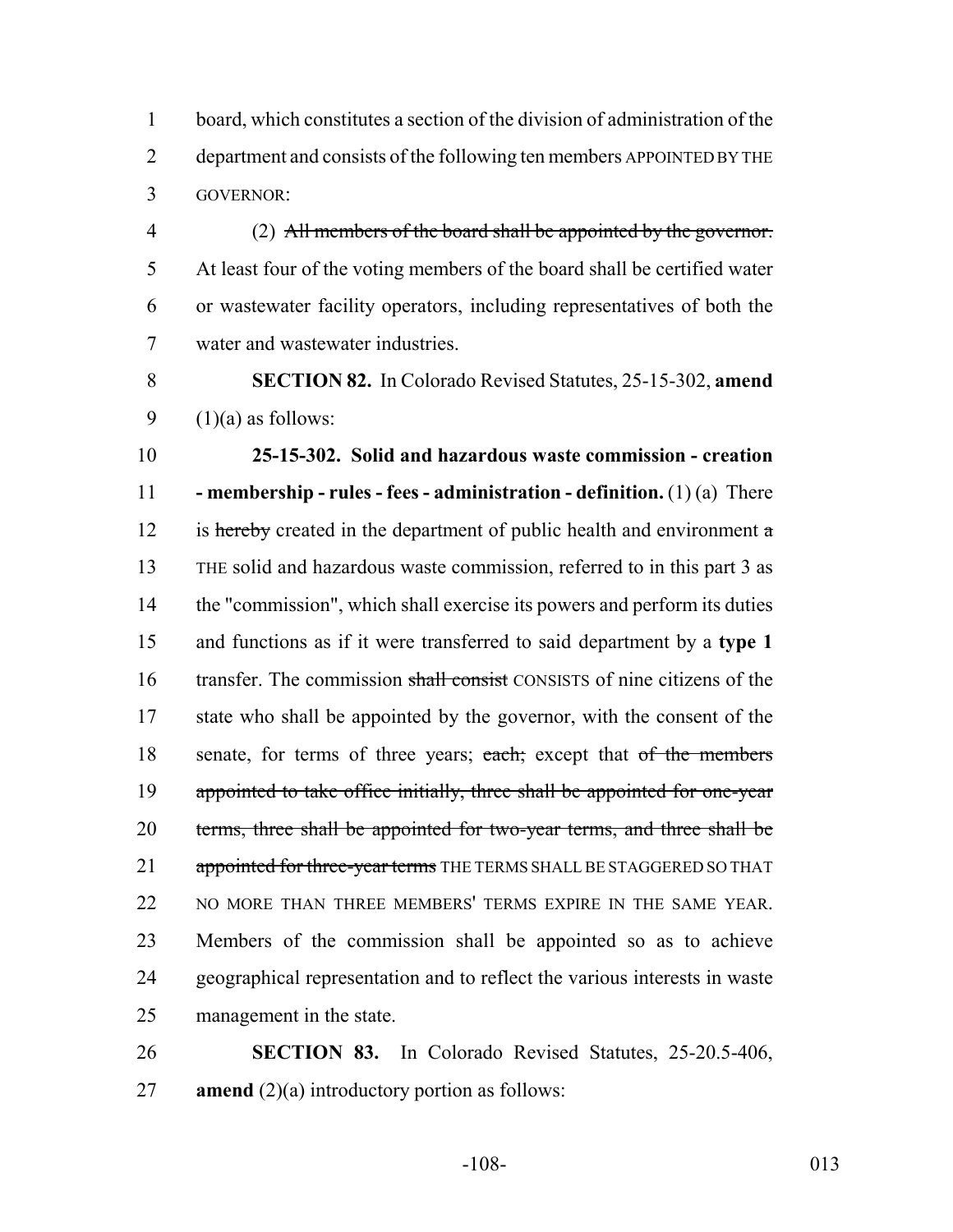**25-20.5-406. State review team - creation - membership - vacancies.** (2) (a) On or before September 1, 2013, The governor shall appoint eighteen voting members of the state review team specified in 4 this paragraph  $(a)$  SUBSECTION  $(2)(a)$  as follows:

5 **SECTION 84.** In Colorado Revised Statutes, 25-25-104, **amend** 6 (2) and (3)(a) as follows:

7 **25-25-104. Colorado health facilities authority - creation -** 8 **membership - appointment - terms - vacancies - removal.** (2) The 9 governing body of the authority shall be IS a board of directors, which 10 shall consist CONSISTS of seven members to be appointed by the governor, 11 with the consent of the senate. Such THE members shall be residents of 12 the state. No more than four of the members shall be of MAY BE 13 AFFILIATED WITH the same political party. The members of the board first 14 appointed shall serve for terms to be designated by the governor, expiring 15 on June 30 of each year beginning in 1978 and ending in 1984. Persons 16 holding office on June 15, 1987, are subject to the provisions of section 17 24-1-137, C.R.S. Thereafter, upon the expiration of the term of any 18 member, his successor MEMBERS OF THE BOARD shall be appointed for  $\alpha$ 19 term TERMS of four years; EXCEPT THAT THE TERMS SHALL BE STAGGERED 20 SO THAT NO MORE THAN THREE MEMBERS' TERMS EXPIRE IN THE SAME 21 YEAR. Each member shall serve until his THE MEMBER's resignation or, in 22 the case of a member whose term has expired, until his A successor has 23 been appointed. and qualified. Any member shall be eligible for 24 reappointment. The governor shall fill any vacancy by appointment for 25 the remainder of an unexpired term. Any member appointed by the 26 governor when the general assembly is not in regular session, whether 27 appointed for an unexpired term or for a full term, shall be deemed to be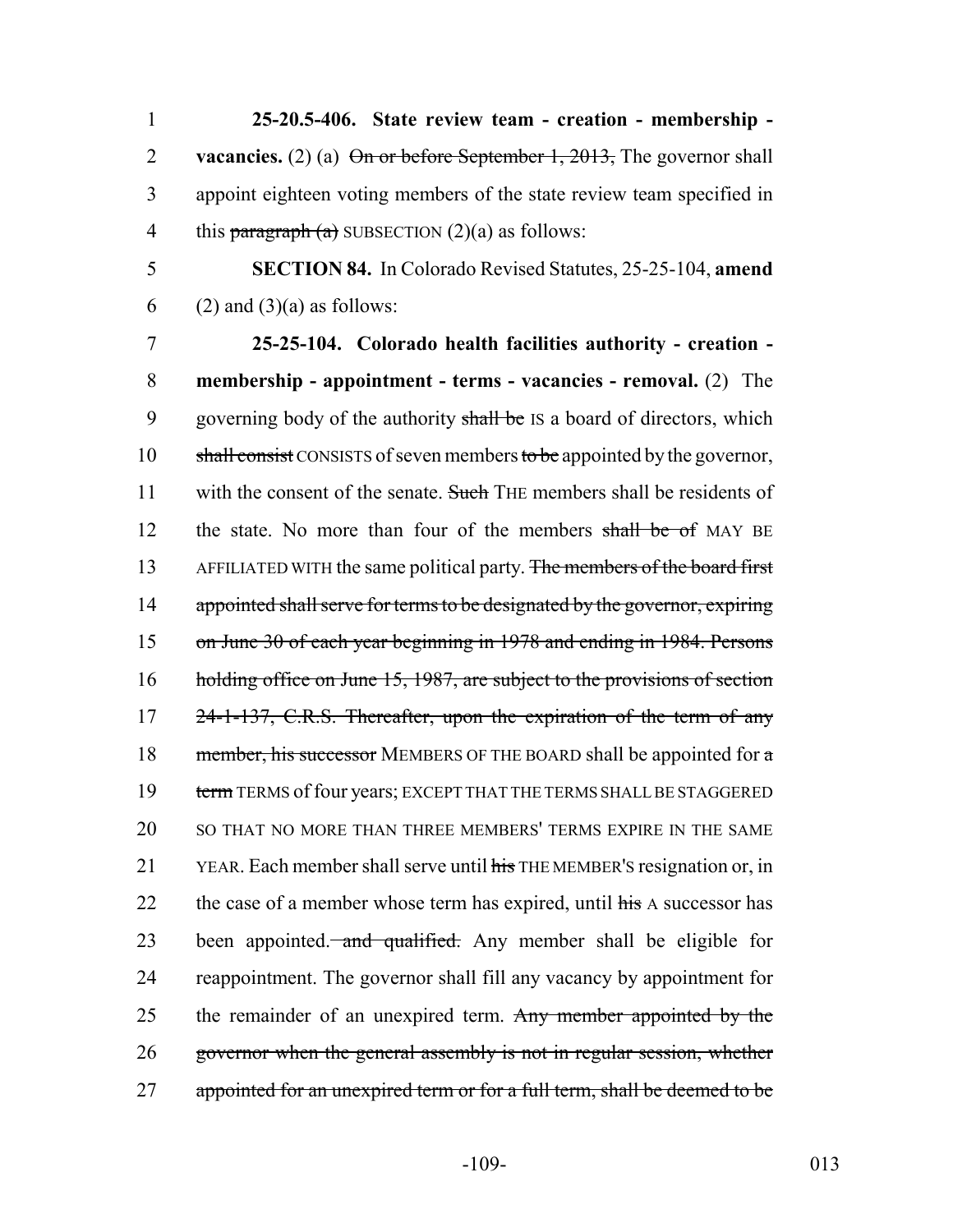duly appointed and qualified until the appointment of such member is 2 approved or rejected by the senate. Such appointment shall be submitted to the senate for its approval or rejection during the next regular session of the general assembly following the appointment.

 (3) (a) Any member of the board may be removed by the governor 6 for misfeasance, malfeasance, willful neglect of duty, or other cause.  $\alpha$  after notice and a public hearing, unless such notice and hearing shall be expressly waived in writing.

 **SECTION 85.** In Colorado Revised Statutes, 25.5-1-301, **amend**  $10 \quad (1)$  and  $(2)$  as follows:

 **25.5-1-301. Medical services board - creation.** (1) (a) There is 12 created in the state department  $\alpha$  THE medical services board, referred to 13 in this part 3 as the "board". The board consists of eleven members appointed by the governor with the consent of the senate AS FOLLOWS:

 (I) ONE MEMBER FROM EACH CONGRESSIONAL DISTRICT IN THE STATE; AND

(II) THREE MEMBERS FROM THE STATE AT LARGE.

 (b) The governor shall appoint persons to the board who have knowledge of medical assistance programs, and one or more of the appointments may include a person or persons who have received services through programs administered by the department within two years of the date of appointment.

- 23 (c) No more than  $\frac{1}{\sin \theta}$  A MINIMUM MAJORITY OF THE members of 24 the board shall be members of MAY BE AFFILIATED WITH the same 25 political party. Of the eleven members appointed to the board, at least one 26 must be appointed from each congressional district.
- 

(d) In making appointments to the board, the governor shall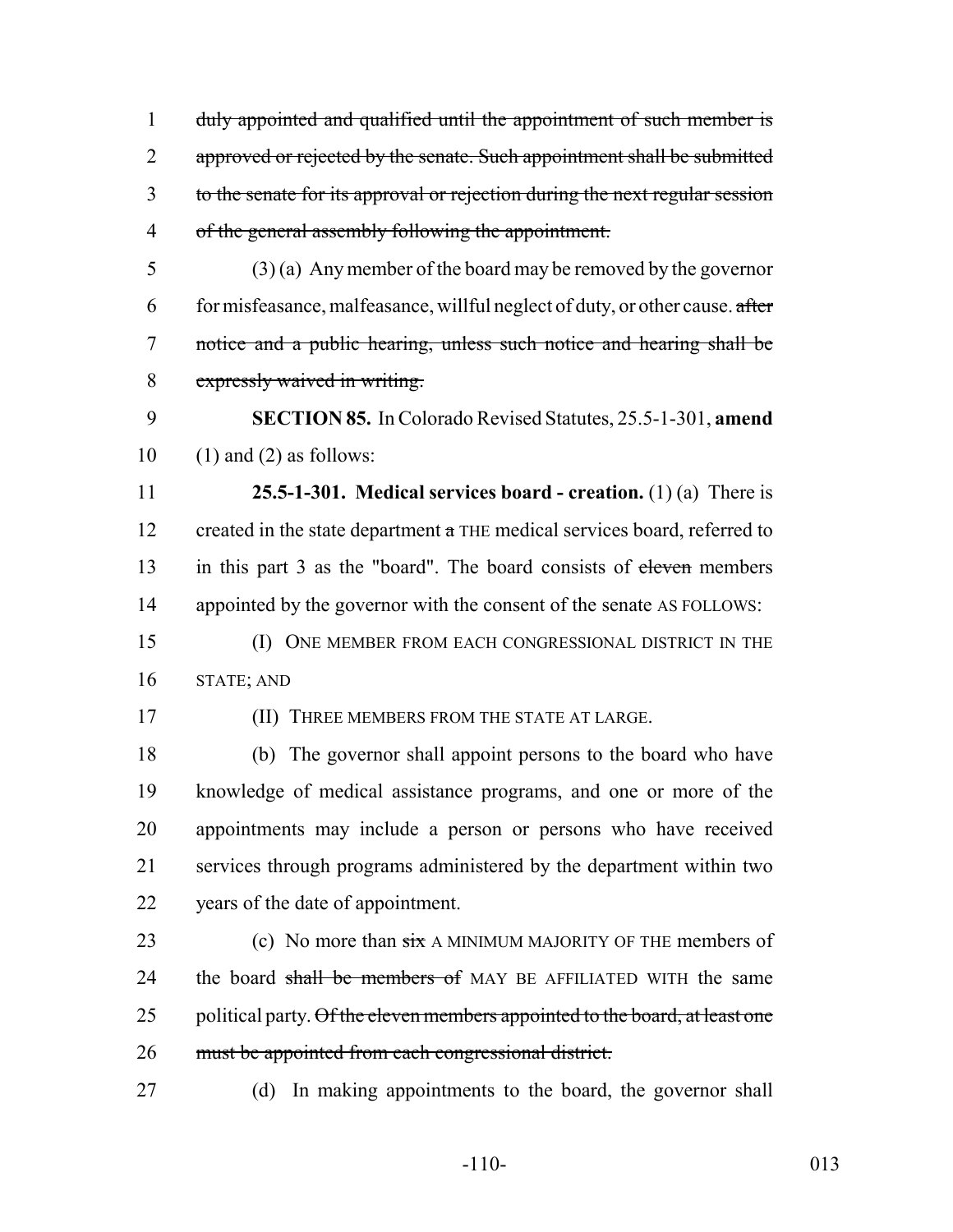1 include:

2 (I) ONE MEMBER FROM THE PRIVATE SECTOR WHO HAS EXPERIENCE 3 WITH THE DELIVERY OF HEALTH CARE;

4 (II) ONE MEMBER WHO HAS EXPERIENCE OR EXPERTISE IN CARING 5 FOR MEDICALLY UNDERSERVED CHILDREN; AND

 (III) Representation by at least one member who is a person with a disability, as defined in section 24-34-301 (2.5), a family member of a person with a disability, or a member of an advocacy group for persons with disabilities, provided that the other requirements of this subsection (1) are met.

11 (2) Members shall serve EACH MEMBER SERVES at the pleasure of 12 the governor for a term of four years; except that of the members first 13 appointed, three shall serve for a term of two years and three shall serve 14 for a term of three years. On July 1, 2001, the governor shall appoint one 15 member from the private sector to the board who shall have experience 16 with the delivery of health care, who shall be appointed for a term of two 17 years, and one member who shall have experience or expertise in caring 18 for medically underserved children, who shall be appointed for a term of 19 three years THE TERMS SHALL BE STAGGERED SO THAT NO MORE THAN A 20 MINIMUM MAJORITY OF MEMBERS' TERMS EXPIRE IN THE SAME YEAR.

21 **SECTION 86.** In Colorado Revised Statutes, 25.5-1-602, **amend** 22 (1) introductory portion,  $(1)(d)$ , and  $(2)$  as follows:

23 **25.5-1-602. Commission created - composition - terms of** 24 **office.** (1) There is hereby created, in the department of health care 25 policy and financing, the commission on family medicine, referred to in 26 this part 6 as the "commission". No more than four members of the 27 commission appointed by the governor pursuant to subsection  $(1)(d)$  of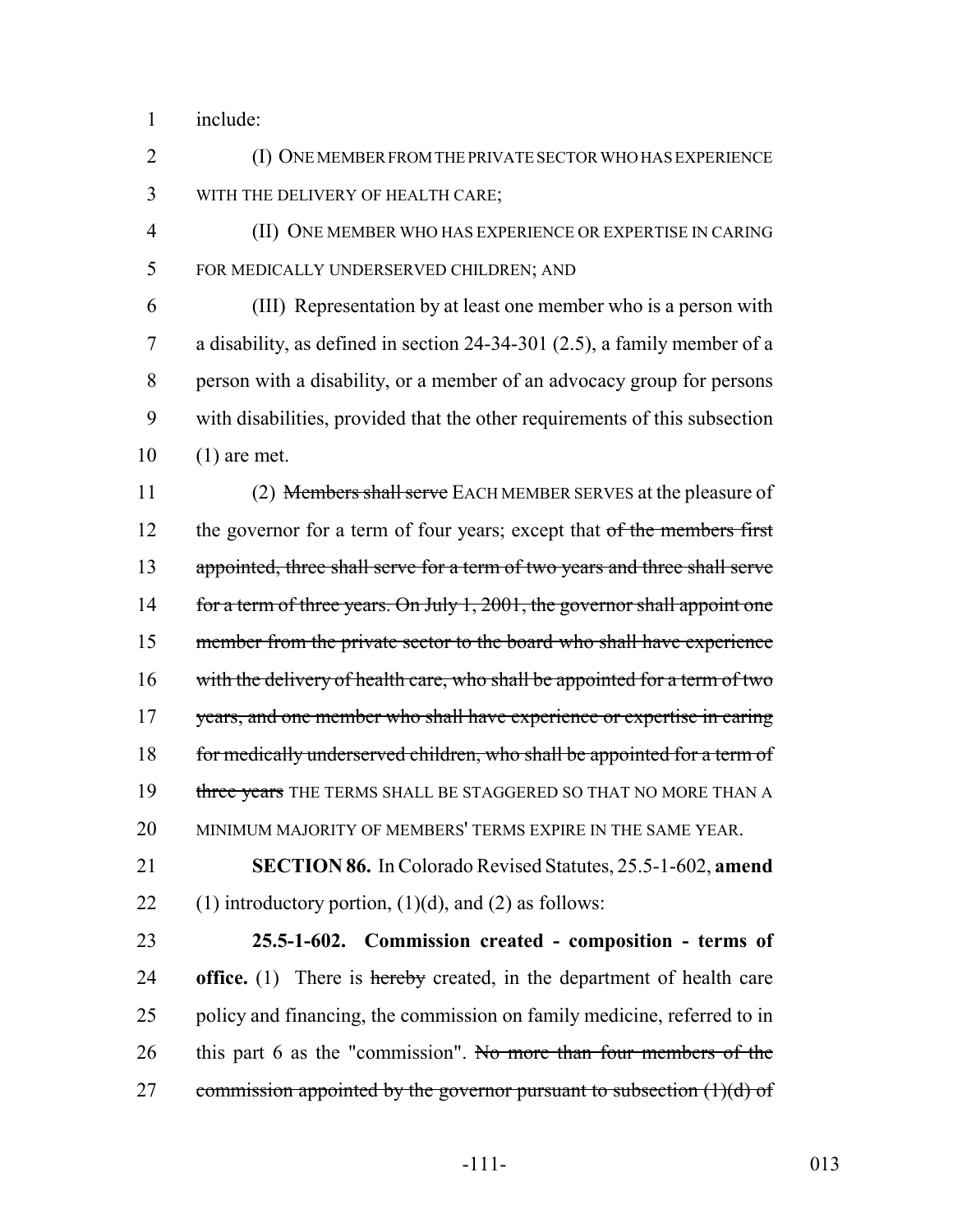1 this section may be members of the same major political party. A vacancy 2 on the commission occurs whenever any health-care consumer member moves out of the congressional district from which he or she was appointed. A health-care consumer member who moves out of the congressional district shall promptly notify the governor of the date of the move, but notice is not a condition precedent to the occurrence of the vacancy. The governor shall fill the vacancy by appointment for the 8 unexpired term. The commission consists of the following members:

 (d) A health-care consumer to be appointed by the governor from each congressional district in the state. NO MORE THAN A MINIMUM MAJORITY OF THE MEMBERS OF THE COMMISSION APPOINTED BY THE 12 GOVERNOR PURSUANT TO THIS SUBSECTION (1)(d) MAY BE AFFILIATED WITH THE SAME POLITICAL PARTY. A VACANCY ON THE COMMISSION OCCURS WHENEVER ANY HEALTH-CARE CONSUMER MEMBER MOVES OUT OF THE CONGRESSIONAL DISTRICT FROM WHICH THE MEMBER WAS APPOINTED.A HEALTH-CARE CONSUMER MEMBER WHO MOVES OUT OF THE CONGRESSIONAL DISTRICT SHALL PROMPTLY NOTIFY THE GOVERNOR OF THE DATE OF THE MOVE, BUT NOTICE IS NOT NECESSARY FOR THE VACANCY TO OCCUR. THE GOVERNOR SHALL FILL THE VACANCY IN 20 ACCORDANCE WITH SUBSECTION (2) OF THIS SECTION.

21 (2) The members appointed under subsection  $(1)(d)$  of this section serve three-year terms. All members serve at the pleasure of the governor. 23 THE GOVERNOR SHALL FILL ANY VACANCY BY APPOINTMENT FOR THE 24 REMAINDER OF THE UNEXPIRED TERM.

 **SECTION 87.** In Colorado Revised Statutes, **amend** 25.5-4-203 as follows:

**25.5-4-203. Advisory council established.** (1) There is hereby

-112- 013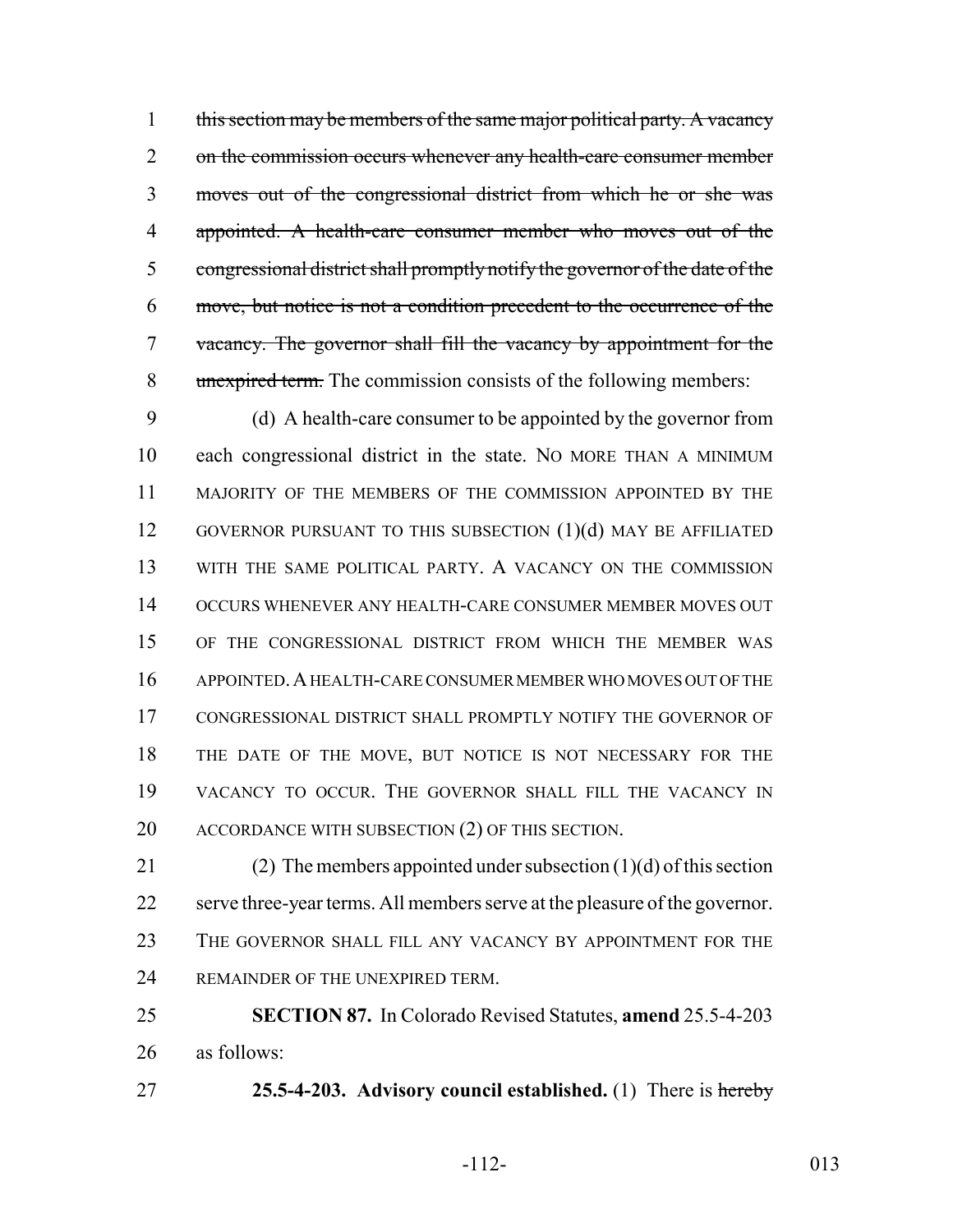created a THE state medical assistance and services advisory council, 2 referred to in this article ARTICLE 4 as the "advisory council", consisting of sixteen members, AS FOLLOWS:

 (a) Ex officio members of the advisory council shall be The 5 executive directors DIRECTOR of the state department and the EXECUTIVE DIRECTOR OF THE department of health, THE EXECUTIVE DIRECTORS' 7 DESIGNEES, or their THE EXECUTIVE DIRECTORS' successors in function, AS EX OFFICIO MEMBERS; AND

 (b) The remaining members of the advisory council shall be 10 FOURTEEN MEMBERS, appointed by the governor and shall be chosen by 11 him THE GOVERNOR to represent the various areas of medical services and the public AS FOLLOWS:

13 (I) Specifically included shall be Two members who are doctors of medicine licensed in this state;

 (II) One MEMBER WHO IS A doctor of osteopathy licensed in this state;

(III) One MEMBER WHO IS A dentist licensed in this state;

(IV) One MEMBER WHO IS AN optometrist licensed in this state;

 (V) One MEMBER WHO IS AN owner or operator of a licensed nursing facility in this state;

21 (VI) One member who shall represent REPRESENTS licensed hospitals in this state;

(VII) One MEMBER WHO IS A pharmacist licensed in this state;

 (VIII) One MEMBER WHO IS A professional nurse licensed in this state;

 (IX) One member who has provided home health-care services for 27 three years;  $\frac{and}{ }$ 

-113- 013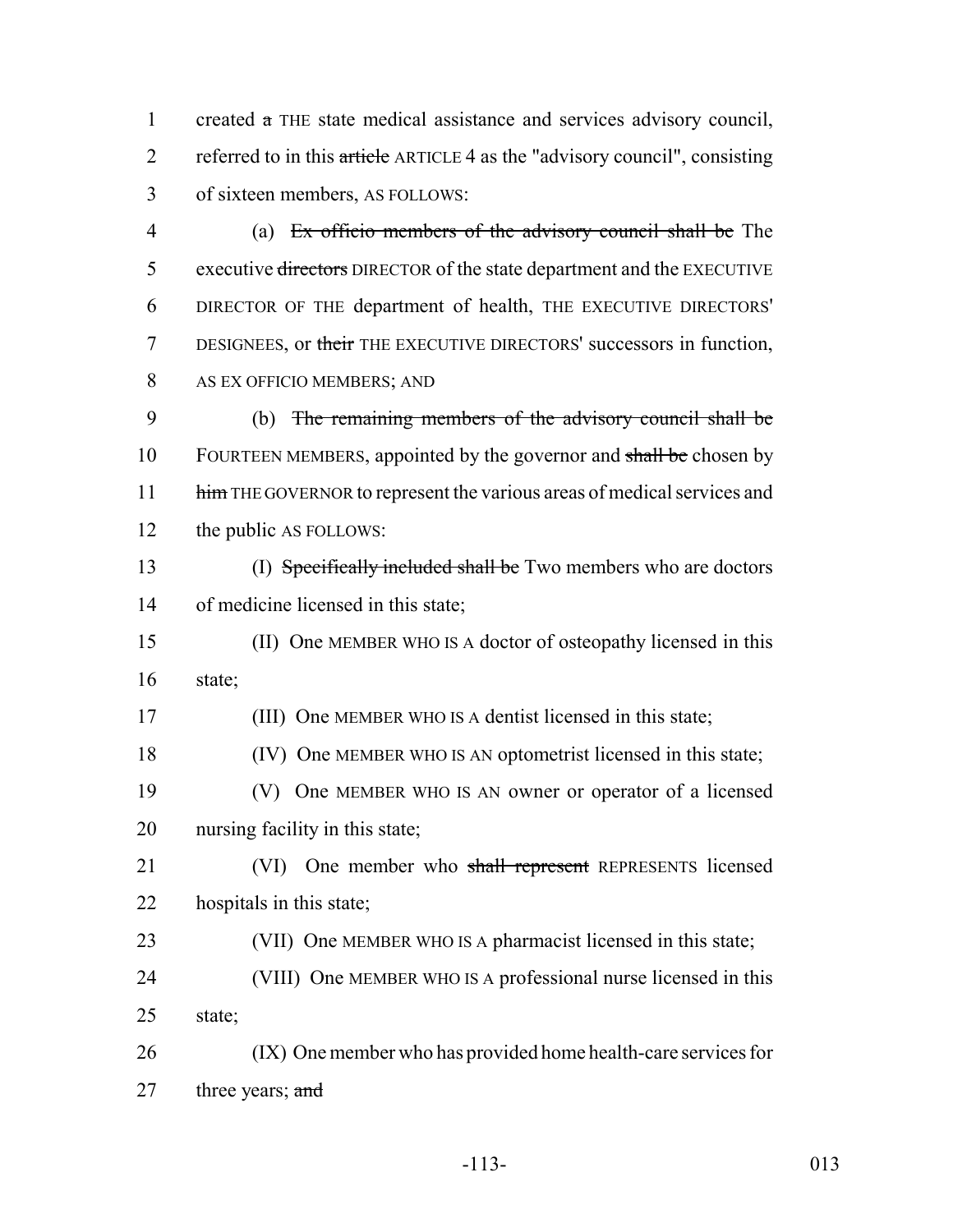- (X) Three members who are not directly associated with the areas of medical services to represent the public; AND
- 3 (XI) The remaining ONE member WHO may represent any other area of medical services not specifically enumerated but shall not be limited thereto.

 (2) Members shall serve at the pleasure of the governor and shall 7 receive no compensation but shall be reimbursed ARE ENTITLED TO REIMBURSEMENT for their actual and necessary expenses. The advisory council shall advise the state department on the provision of health and medical care services to recipients.

 **SECTION 88.** In Colorado Revised Statutes, 26-1-107, **amend** 12 (1) and  $(5)(c)$  as follows:

 **26-1-107. State board of human services - rules.** (1) (a) There is created the state board of human services, referred to in this section as the "state board". The state board consists of nine members appointed by 16 the governor, with the consent of the senate, for terms of four years. each. THE MEMBERS APPOINTED TO THE BOARD MUST BE RESIDENTS OF THE 18 STATE OF COLORADO. THE GOVERNOR MAY REMOVE A MEMBER OF THE 19 BOARD FOR MISCONDUCT, INCOMPETENCE, OR NEGLECT OF DUTY.

20 (b) In making appointments to the board, the governor shall 21 include representation by at least THE BOARD CONSISTS OF:

 (I) One member who is a person with a disability, as defined in section 24-34-301 (2.5), a family member of a person with a disability, or a member of an advocacy group for persons with disabilities;

25 (II) (A) THREE MEMBERS WHO SERVE AS COUNTY COMMISSIONERS 26 OF ONE OF THE STATE'S COUNTIES.

(B) IF A BOARD MEMBER WHO IS CONCURRENTLY SERVING AS A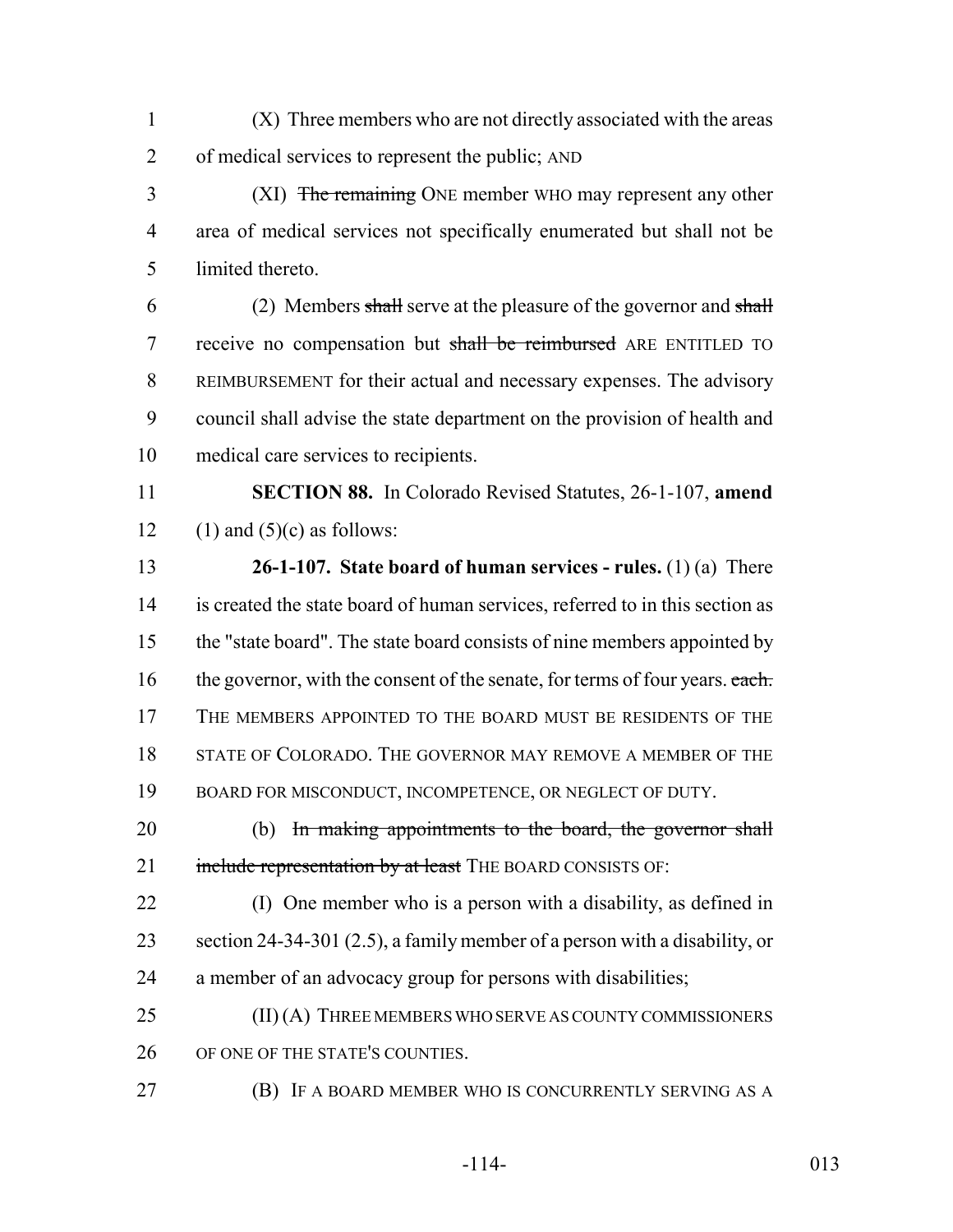COUNTY COMMISSIONER CEASES TO SERVE AS A COUNTY COMMISSIONER, THE MEMBER'S SEAT ON THE STATE BOARD SHALL BE DEEMED VACANT, AND THE GOVERNOR SHALL APPOINT A NEW COUNTY COMMISSIONER TO FILL THE VACANCY.

 (C) A COUNTY COMMISSIONER, IN THE COMMISSIONER'S ROLE AS A BOARD MEMBER, SHALL NOT VOTE ON ANY MATTER COMING BEFORE THE STATE BOARD THAT AFFECTS THE COMMISSIONER'S COUNTY IN A MANNER 8 DIFFERENT FROM OTHER COUNTIES.

9 (III) FIVE MEMBERS WHO ARE FROM THE PUBLIC AT LARGE.

10 (b) As vacancies occur, on and after July 1, 1973, appointments 11 shall be made so that three of the members of the state board shall be 12 appointed from among persons who are serving as county commissioners 13 in this state. Whenever a county commissioner serving as a member of the 14 state board ceases to hold the office of county commissioner, a vacancy 15 on the state board shall occur, and the governor shall fill the vacancy by 16 the appointment of a person who at the time is serving as a county 17 commissioner. A county commissioner shall not vote on any matter 18 coming before the state board which affects the county in which he is 19 serving as commissioner in a manner different from other counties.

20 (5) (c) Any rules adopted by the executive director to implement 21 the provisions of this title TITLE 26 or title 27,  $C.R.S.,$  prior to March 25, 22 2009, whose content meets the definition of "board rules" shall continue 23 to be effective until revised, amended, or repealed by the state board.

## 24 **SECTION 89.** In Colorado Revised Statutes, 26-6.8-103, **amend** 25 (1) as follows:

26 **26-6.8-103. Tony Grampsas youth services board - members** 27 **- duties.** (1) (a) There is hereby created the Tony Grampsas youth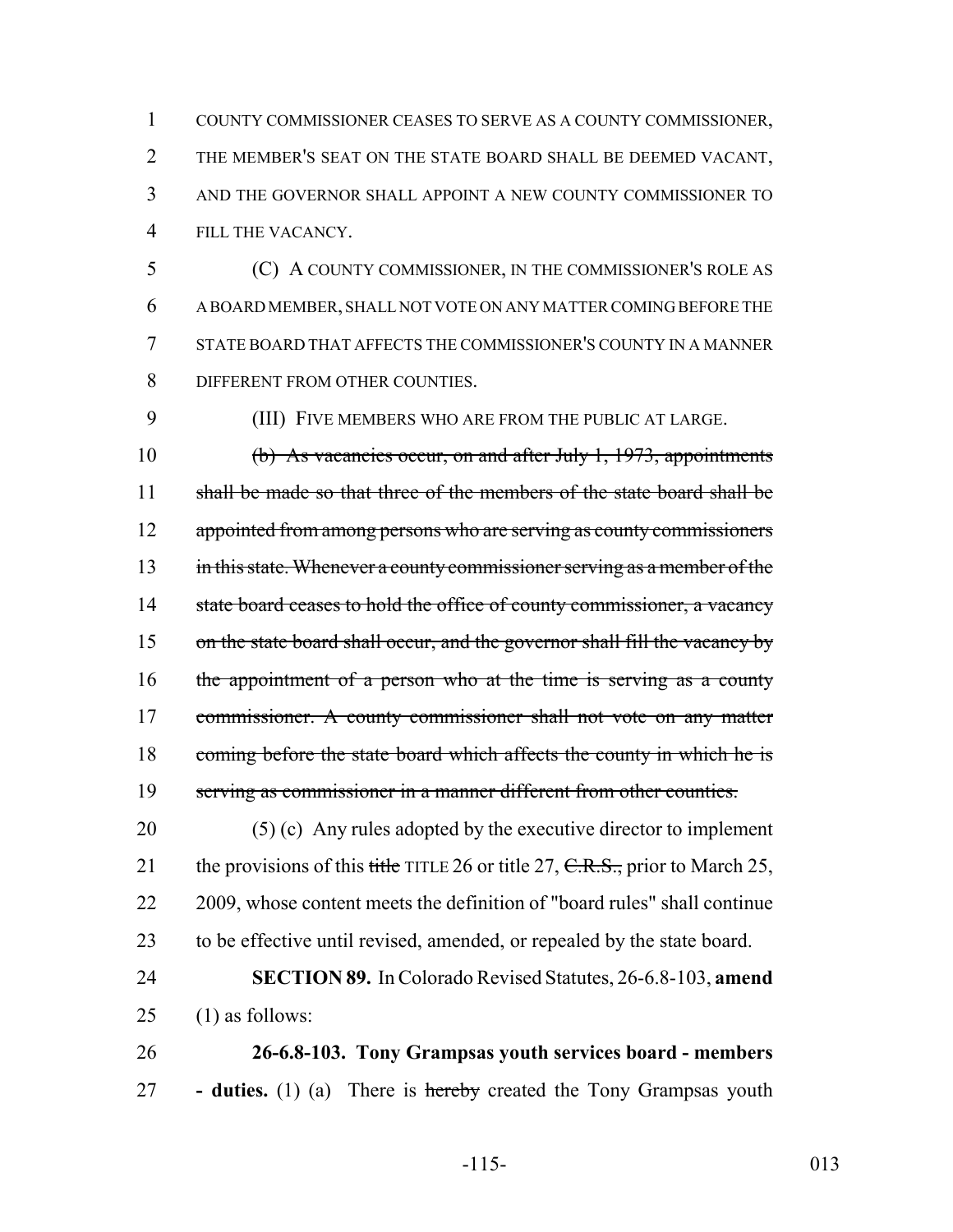1 services board. consisting THE BOARD CONSISTS of THE FOLLOWING MEMBERS: (I) Four adult members appointed by the governor; (II) Two youth members appointed by the governor; (III) Three adult members appointed by the speaker of the house of representatives; (IV) Two adult members appointed by the president of the senate; and (V) One adult member appointed by the minority leader of the 10 senate. For the initial appointments, the governor shall appoint members 11 to the board after the speaker of the house of representatives and the 12 president and the minority leader of the senate have made appointments. (b) No more than seven of the members appointed to the board 14 shall be members of MAY BE AFFILIATED WITH the same political party. 15 (b) (c) In addition to the appointed board members, the executive director OR THE EXECUTIVE DIRECTOR'S DESIGNEE shall serve as a member of the board. (c) At the first meeting of the board, the members of the board shall choose a chairperson and a vice-chairperson. 20 (d) (I) In appointing adult members to the board, the governor, the speaker of the house of representatives, and the president and the minority leader of the senate shall: (A) Choose persons who have a knowledge and awareness of innovative strategies for youth crime prevention and intervention services and for reducing the occurrence and reoccurrence of child abuse and neglect; and (B) Appoint one or more persons who possess knowledge and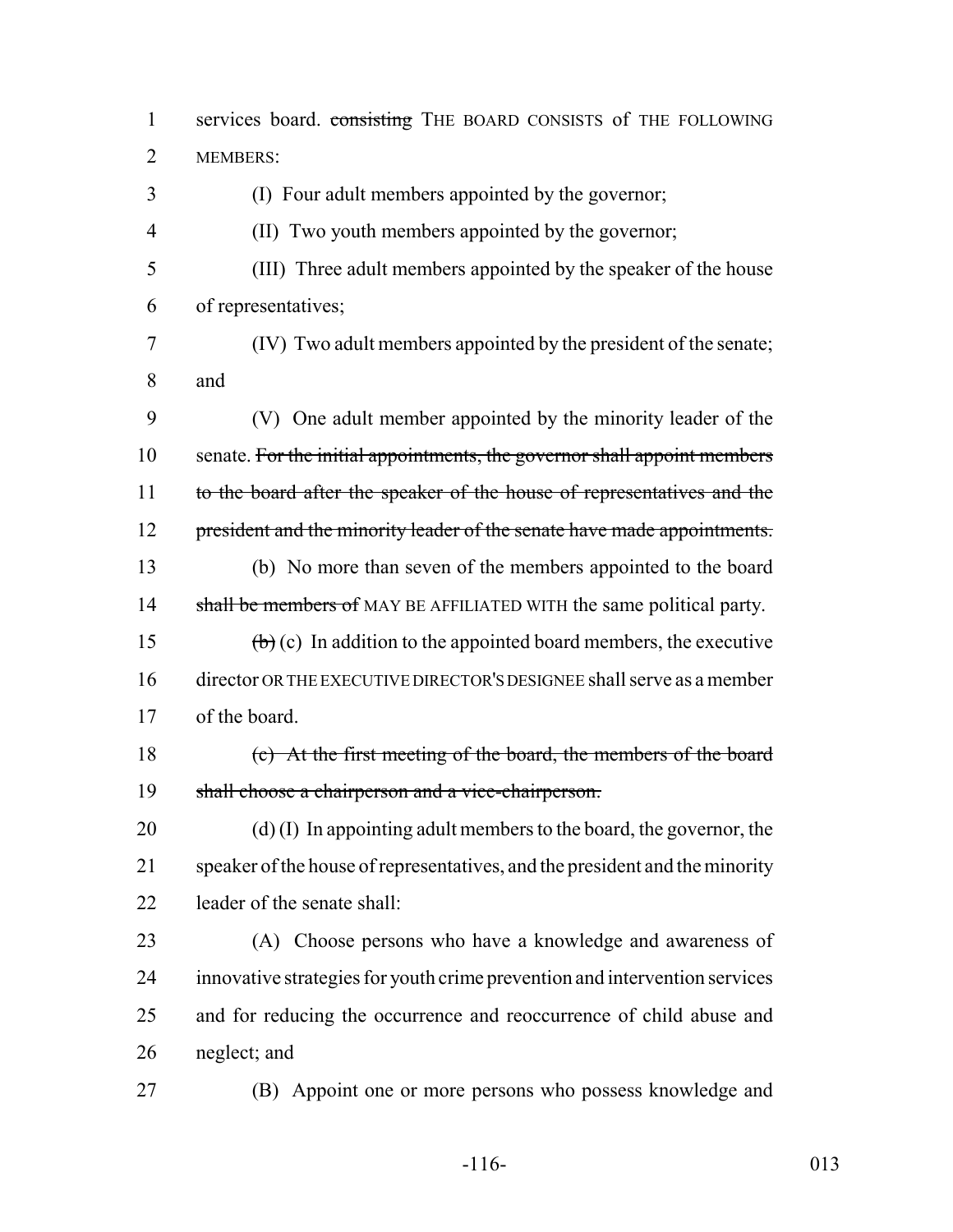1 awareness of early childhood care and education. For purposes of this 2 sub-subparagraph  $(B)$  As USED IN THIS SUBSECTION  $(1)(d)(I)(B)$ , "early childhood" means younger than nine years of age.

- (II) In appointing members to the board, the speaker of the house of representatives and the president of the senate shall each appoint at least one person who has a knowledge and awareness of student issues, including the causes of student dropout in secondary schools, as well as innovative strategies for reducing the dropout rate among secondary school students.
- 

(III) In appointing members to the board, the governor shall:

 (A) Appoint at least one person who is representative of a minority community;

 (B) Appoint at least one person who is knowledgeable in the area of child abuse prevention; and

 (C) Appoint at least one person who is knowledgeable in the area of community planning for youth violence prevention.

 (IV) In appointing youth members to the board, the governor shall appoint members who are at least fifteen years of age and younger than twenty-six years of age.

**(e)** THE BOARD SHALL CHOOSE A CHAIR AND VICE-CHAIR FROM AMONG ITS MEMBERS.

22  $(e)$  (f) (I) The appointed members of the board shall serve 23 three-year terms; except that of the members first appointed, one of the 24 members appointed by the governor shall serve a two-year term, two of 25 the members appointed by the governor shall serve one-year terms, one 26 of the members appointed by the speaker of the house of representatives 27 shall serve a two-year term, and one of the members appointed by the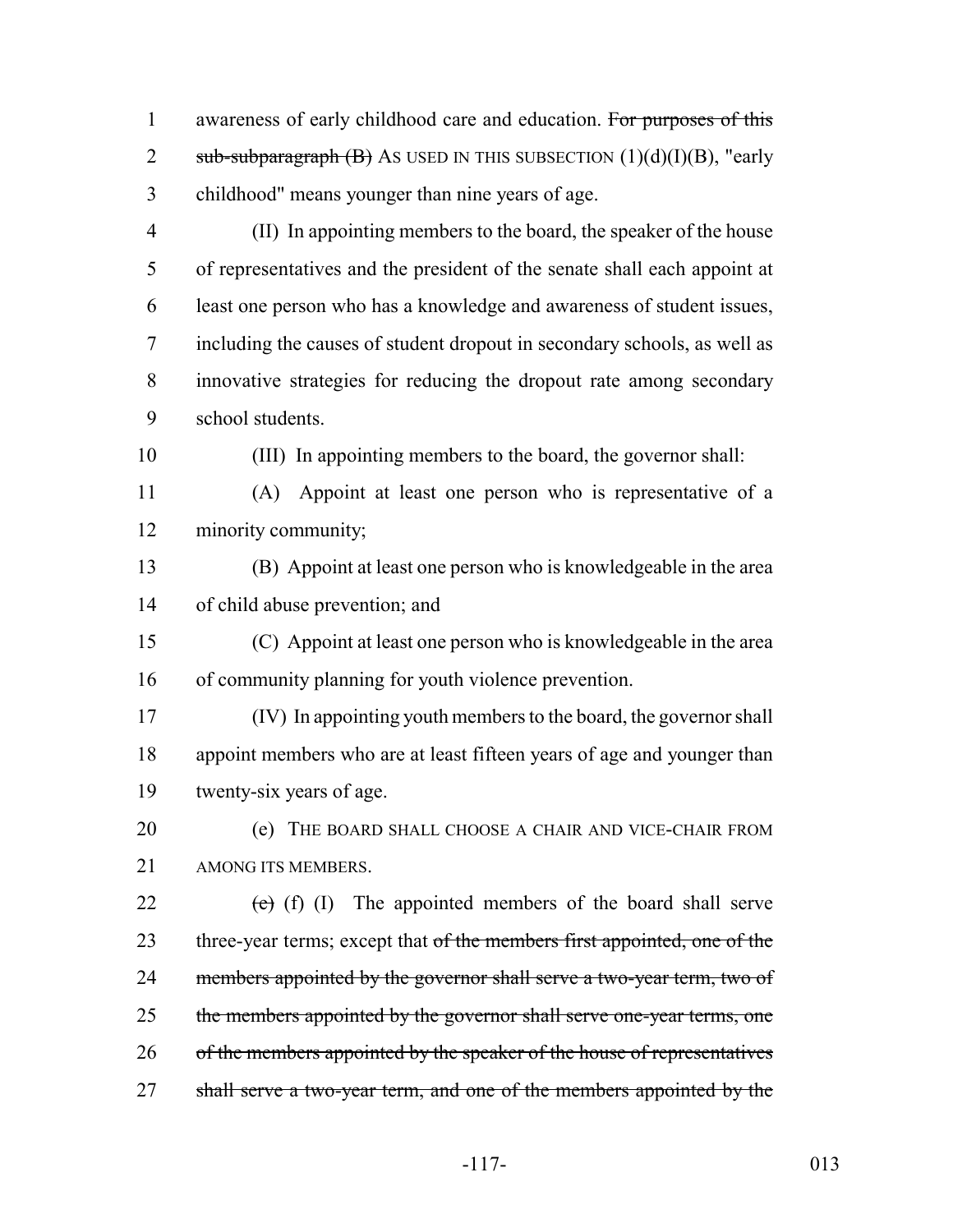president of the senate shall serve a two-year term. The respective appointing person shall choose those members who shall serve initial 3 shortened terms THE TERMS OF APPOINTED MEMBERS SHALL BE STAGGERED SO THAT NO MORE THAN A MINIMUM MAJORITY OF THE APPOINTED MEMBERS' TERMS EXPIRE IN THE SAME YEAR. If a vacancy arises in one of the appointed offices, the authority making the original appointment shall fill the vacancy for the remainder of the term.

 (II) Adult members of the board shall serve without compensation but may be reimbursed out of available appropriations for actual and necessary expenses incurred in the performance of their duties. Youth members of the board may receive a per diem as compensation for their service, which per diem may not exceed thirty dollars for each day upon 13 which each youth member performs his or her THE MEMBER's duties for the board. Youth members of the board may also be reimbursed out of available appropriations for actual and necessary expenses incurred in the performance of their duties.

17  $(f)(g)$  The board is authorized to meet, when necessary, via telecommunications.

 **SECTION 90.** In Colorado Revised Statutes, **amend** 26-11-101 as follows:

 **26-11-101. Commission on the aging created.** (1) (a) There is 22 hereby created in the state department the Colorado commission on the 23 aging, referred to in this article ARTICLE 11 as the "commission". which 24 shall consist of seventeen THE COMMISSION CONSISTS OF members appointed by the governor, with the consent of the senate, AS FOLLOWS: 26 (I) Two members shall be appointed from each congressional 27 district of the state, one of whom shall be from each major WHO MUST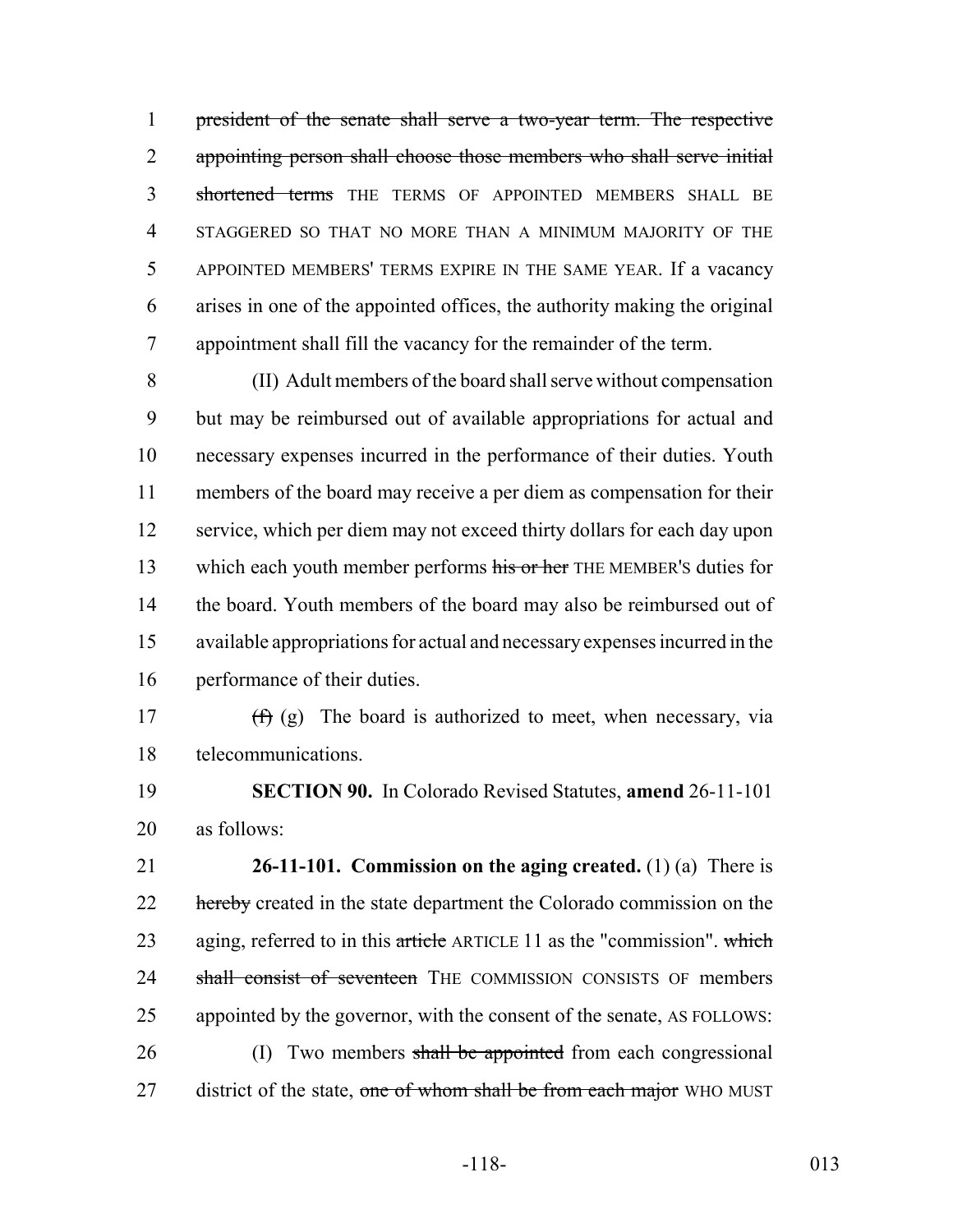1 NOT BE AFFILIATED WITH THE SAME political party. and, after July 1, 1976, 2 and thereafter when a vacancy occurs, one of such members shall AT 3 LEAST ONE MEMBER APPOINTED PURSUANT TO THIS SUBSECTION (1)(a)(I) 4 MUST be from west of the continental divide;

5 (II) ONE MEMBER FROM THE STATE AT LARGE;

6 (III) ONE MEMBER FROM THE MEMBERSHIP OF THE SENATE; AND 7 (IV) ONE MEMBER FROM THE MEMBERSHIP OF THE HOUSE OF 8 REPRESENTATIVES.

9 (b) A vacancy on the commission occurs whenever any member 10 moves out of the congressional district from which he or she was 11 appointed. Any member who moves out of such congressional district 12 shall promptly notify the governor of the date of such move, but such 13 notice is not a condition precedent to the occurrence of the vacancy. The 14 governor shall fill the vacancy as provided in subsection (2) of this 15 section. Appointments made to take effect on January 1, 1983, shall be 16 made in accordance with section 24-1-135, C.R.S. No more than nine A 17 MINIMUM MAJORITY OF members of the commission shall be members of 18 MAY BE AFFILIATED WITH the same major political party. One member 19 shall be appointed from the state at large, one member shall be appointed 20 from among the membership of the senate, and one member shall be 21 appointed from among the membership of the house of representatives. 22 (c) Appointments to the commission shall comply with the

 requirements of the rules and regulations of the United States department of health and human services promulgated pursuant to Public Law 93-29, known as the "Older Americans Comprehensive Services Amendments 26 of 1973", AS AMENDED, as such rules and regulations appear in section  $903.50$  (c) PART 90 of title 45 of the code of federal regulations.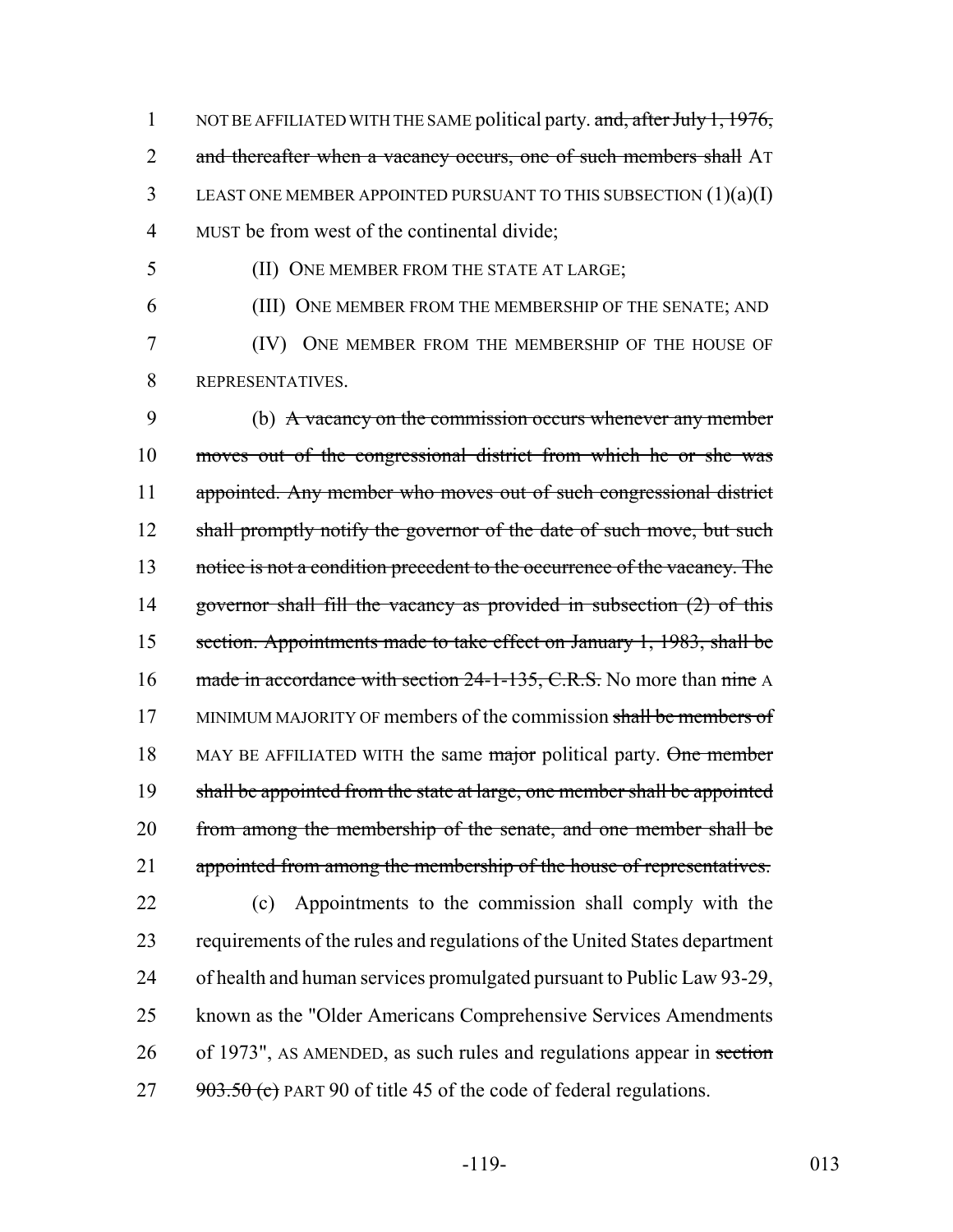(d) In making appointments to the commission, the governor is encouraged to include representation by at least one member who is a person with a disability, a family member of a person with a disability, or a member of an advocacy group for persons with disabilities, provided 5 that the other requirements of this subsection (1) are met.

 (2) All members of the commission shall be appointed for terms 7 of four years, each, commencing July 1 in the year of appointment. Appointments to fill vacancies shall be for the unexpired term of the vacated office and shall be made in the same manner as original appointments.

 (3) (a) Whenever a member of the senate or house of 12 representatives serving as a member of the commission ceases to hold his office in the senate or house of representatives, a vacancy on the 14 commission shall occur IS CREATED, and the governor shall fill the vacancy by the appointment of a similarly qualified person who at the time is holding office, as the case may be, in the senate or house of representatives.

18 (b) IF A MEMBER APPOINTED PURSUANT TO SUBSECTION (1)(a)(I) OF THIS SECTION MOVES OUT OF THE CONGRESSIONAL DISTRICT FROM 20 WHICH THE MEMBER WAS APPOINTED, A VACANCY IS CREATED. A MEMBER WHO MOVES OUT OF SUCH CONGRESSIONAL DISTRICT SHALL PROMPTLY 22 NOTIFY THE GOVERNOR OF THE DATE OF SUCH MOVE, BUT SUCH NOTICE IS 23 NOT REQUIRED FOR THE VACANCY TO OCCUR. THE GOVERNOR SHALL FILL 24 THE VACANCY AS PROVIDED IN SUBSECTION (2) OF THIS SECTION.

 **SECTION 91.** In Colorado Revised Statutes, 26-21-104, **amend** 26 (2) introductory portion and  $(3)(a)$  as follows:

**26-21-104. Commission created - appointments.** (2) The

-120- 013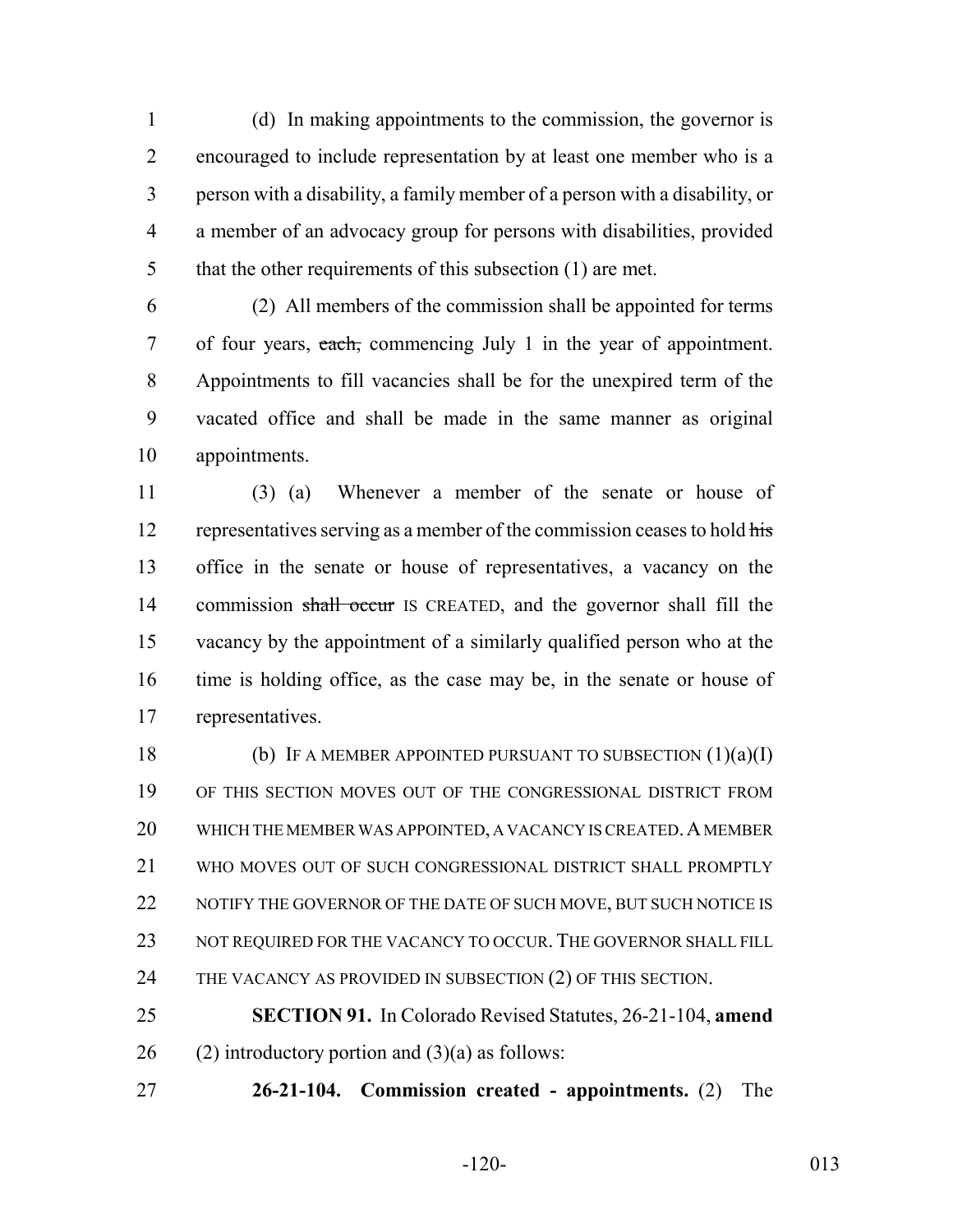commission consists of seven members APPOINTED BY THE GOVERNOR as follows:

 (3) (a) The governor shall appoint the commission members 4 referenced in subsection (2) of this section. Beginning July 1, 2000, four of these commission members shall serve initial terms of four years, and three shall serve initial terms of six years. After the initial appointments of the commission members referenced in subsection (2) of this section, 8 all subsequent appointees MEMBERS shall serve terms of four years; except that THE TERMS SHALL BE STAGGERED SO THAT NO MORE THAN FOUR MEMBERS' TERMS EXPIRE IN THE SAME YEAR. A member shall not serve more than two consecutive four-year terms.

 **SECTION 92.** In Colorado Revised Statutes, **amend** 27-10.5-203 as follows:

 **27-10.5-203. Establishment of state council.** (1) There is hereby created, within the office of the executive director of the department of human services, the Colorado developmental disabilities council. The powers, duties, and functions of the state council are transferred by a **type 1** transfer, as such transfer is defined by the "Administrative Organization 19 Act of 1968", article 1 of title 24, C.R.S., to the department of human services. The state council shall operate in accordance with the federal "Developmental Disabilities Assistance and Bill of Rights Act of 2000", 42 U.S.C. sec. 15001 et seq.

23 (2) The state council shall consist CONSISTS of twenty-four 24 members appointed by the governor for three-year terms; except that  $\sigma f$ 25 the members first appointed, one-third shall be appointed for one-year 26 terms, one-third shall be appointed for two-year terms, and one-third shall 27 be appointed for three-year terms THE TERMS SHALL BE STAGGERED SO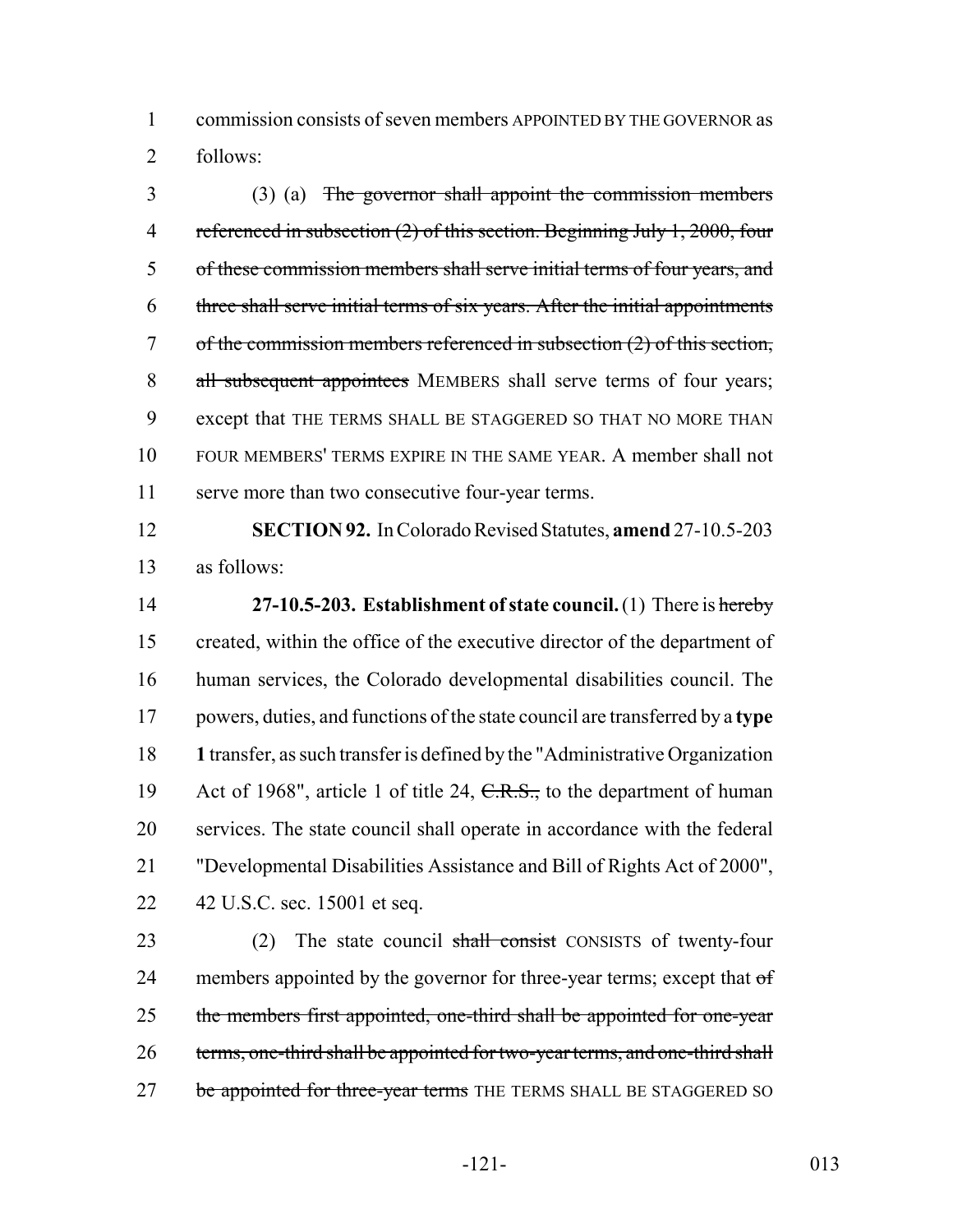THAT NO MORE THAN EIGHT MEMBERS' TERMS EXPIRE IN THE SAME YEAR.

Vacancies shall be filled by appointment for the unexpired term.

 (3) (a) The state council shall MUST at all times include in its membership REPRESENTATIVES OF THE FOLLOWING:

 (I) Representatives of The principal state agencies, including the state agency that administers funds provided under the federal "Rehabilitation Act of 1973", the state agency that administers funds provided under the federal "Individuals with Disabilities Education Act", the state agency that administers funds provided under the federal "Older Americans Act of 1965", and the state agency that administers funds provided under Titles V and XIX of the federal "Social Security Act" for persons with developmental disabilities;

 (II) THE University Centers for Excellence in Developmental Disabilities Education, Research, and Service;

(III) Nongovernmental agencies; and

 (IV) Private nonprofit groups concerned with services and supports for persons with developmental disabilities.

 (b) AT LEAST FOUR MEMBERS OF THE STATE COUNCIL MUST BE PERSONS WITH DEVELOPMENTAL DISABILITIES.

**(c)** AT LEAST FOUR MEMBERS OF THE STATE COUNCIL MUST BE FAMILY MEMBERS OR GUARDIANS OF PERSONS WITH MENTALLY IMPAIRING DEVELOPMENTAL DISABILITIES, WHO ARE NOT EMPLOYEES OF A STATE AGENCY THAT RECEIVES FUNDS OR PROVIDES SERVICES AND SUPPORTS UNDER THIS PART 2, AND WHO ARE NOT EMPLOYEES IMPLEMENTING PROGRAMS UNDER THE FEDERAL "SOCIAL SECURITY ACT" OR OF ANY OTHER ENTITY THAT RECEIVES FUNDS OR PROVIDES SERVICES AND SUPPORTS UNDER THIS PART 2. AT LEAST ONE INDIVIDUAL OF THE FOUR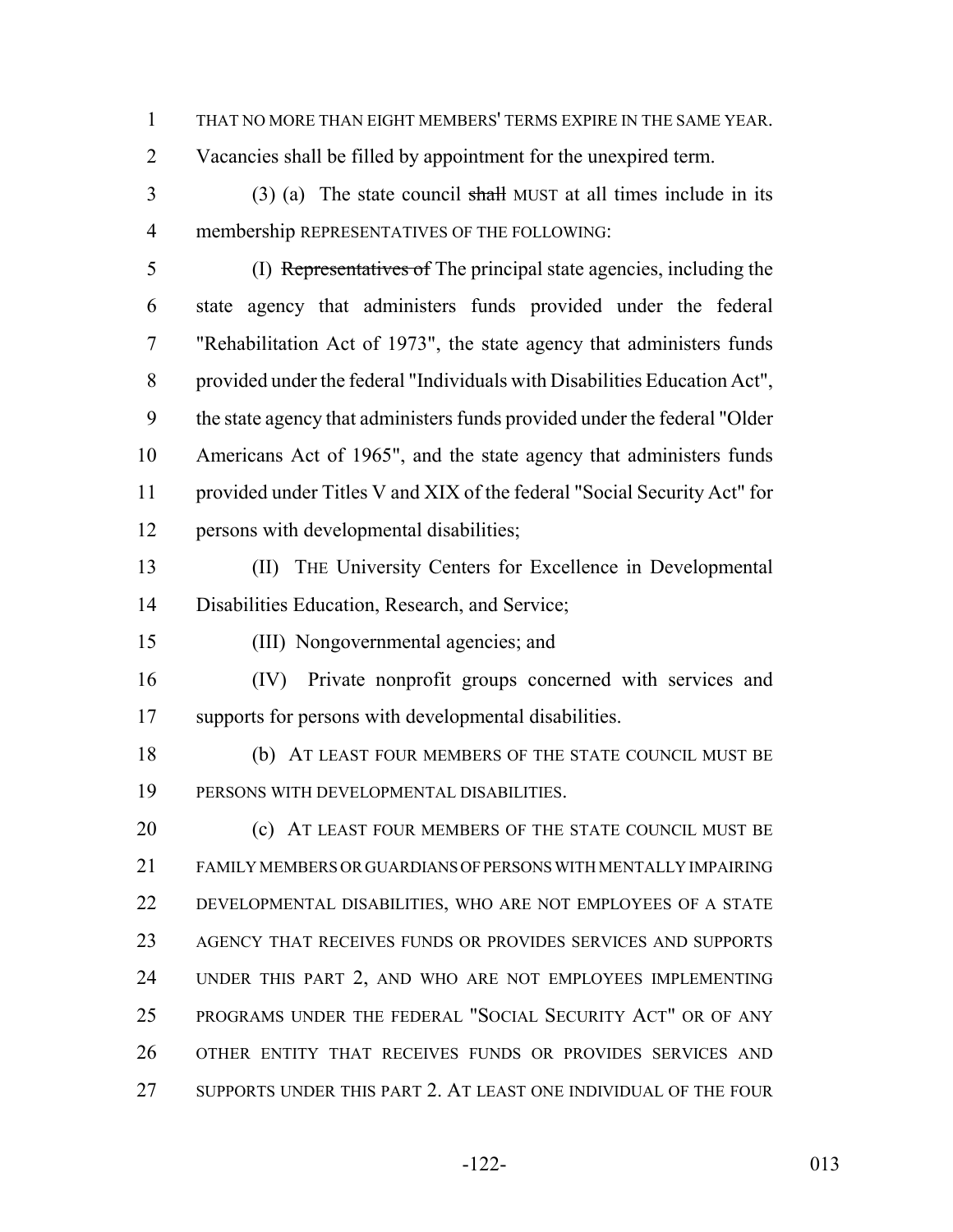APPOINTED IN THIS SUBSECTION (3)(c) MUST BE AN IMMEDIATE RELATIVE OR GUARDIAN OF AN INSTITUTIONALIZED OR PREVIOUSLY INSTITUTIONALIZED PERSON WITH A DEVELOPMENTAL DISABILITY.

 (d) AT LEAST HALF OF THE MEMBERSHIP OF THE STATE COUNCIL MUST BE INDIVIDUALS DESCRIBED IN SUBSECTION (3)(b) OR (3)(c) OF THIS SECTION, OR PARENTS OR GUARDIANS OF SUCH PERSONS WITH DEVELOPMENTAL DISABILITIES.

 (4) At least one-half of the membership of the state council shall consist of persons who:

(a) Are persons with developmental disabilities;

(b) Are parents or guardians of such persons; or

 (c) Are family members or guardians of persons with mentally 13 impairing developmental disabilities, and who are not employees of a 14 state agency which receives funds or provides services and supports under this part 2, and who are not employees implementing programs under the federal "Social Security Act" or of any other entity which receives funds 17 or provides services and supports under this part 2.

 (5) Of the members of the state council described in subsection (4) of this section:

 (a) At least one-third shall be persons with developmental 21 disabilities:

22 (b) At least one-third shall be individuals described in paragraph (c) of subsection (4) of this section, and at least one of such individuals 24 shall be an immediate relative or guardian of an institutionalized or previously institutionalized person with a developmental disability.

26  $(6)$  (4) Members of the state council shall serve without 27 compensation but shall be ARE entitled to reimbursement for their

-123- 013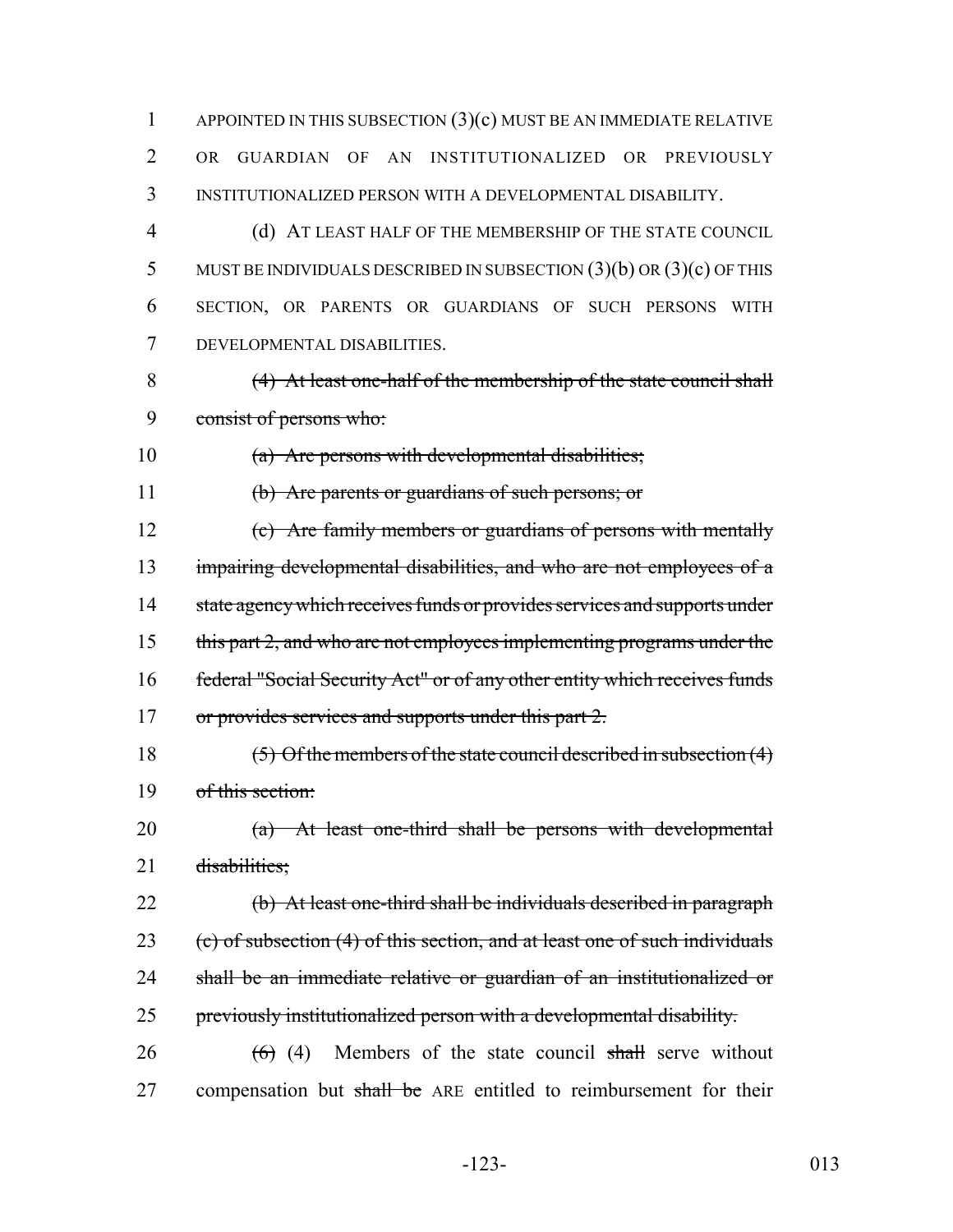expenses while attending regular and special meetings of the state council.

 $\left(\frac{7}{7}\right)$  (5) The state council shall operate in accordance with bylaws adopted by a quorum of its membership.

 $\frac{1}{8}$  (8) (6) For the purposes of holding meetings of the STATE council, a quorum shall be a simple majority of the STATE council membership in attendance.

 **SECTION 93.** In Colorado Revised Statutes, **amend** 27-65-131 as follows:

 **27-65-131. Advisory board - service standards and rules.**  $(1)$  (a)  $\overline{An}$  There is created in the department the Mental Health 12 advisory board FOR SERVICE STANDARDS AND RULES, referred to as the 13 "board" in this section, to the department is established for the purpose of assisting and advising the executive director in accordance with section 27-65-130 in the development of service standards and rules.

 (b) The board consists of not less than eleven nor more than fifteen members appointed by the governor.

(c) The board includes:

 (I) One representative each from the office of behavioral health, the department of human services, the department of public health and environment, the university of Colorado health sciences center, and a leading professional association of psychiatrists in this state;

 (II) At least one member representing proprietary skilled health-care facilities;

- (III) One member representing nonprofit health-care facilities;
- (IV) One member representing the Colorado bar association;
- (V) One member representing consumers of services for persons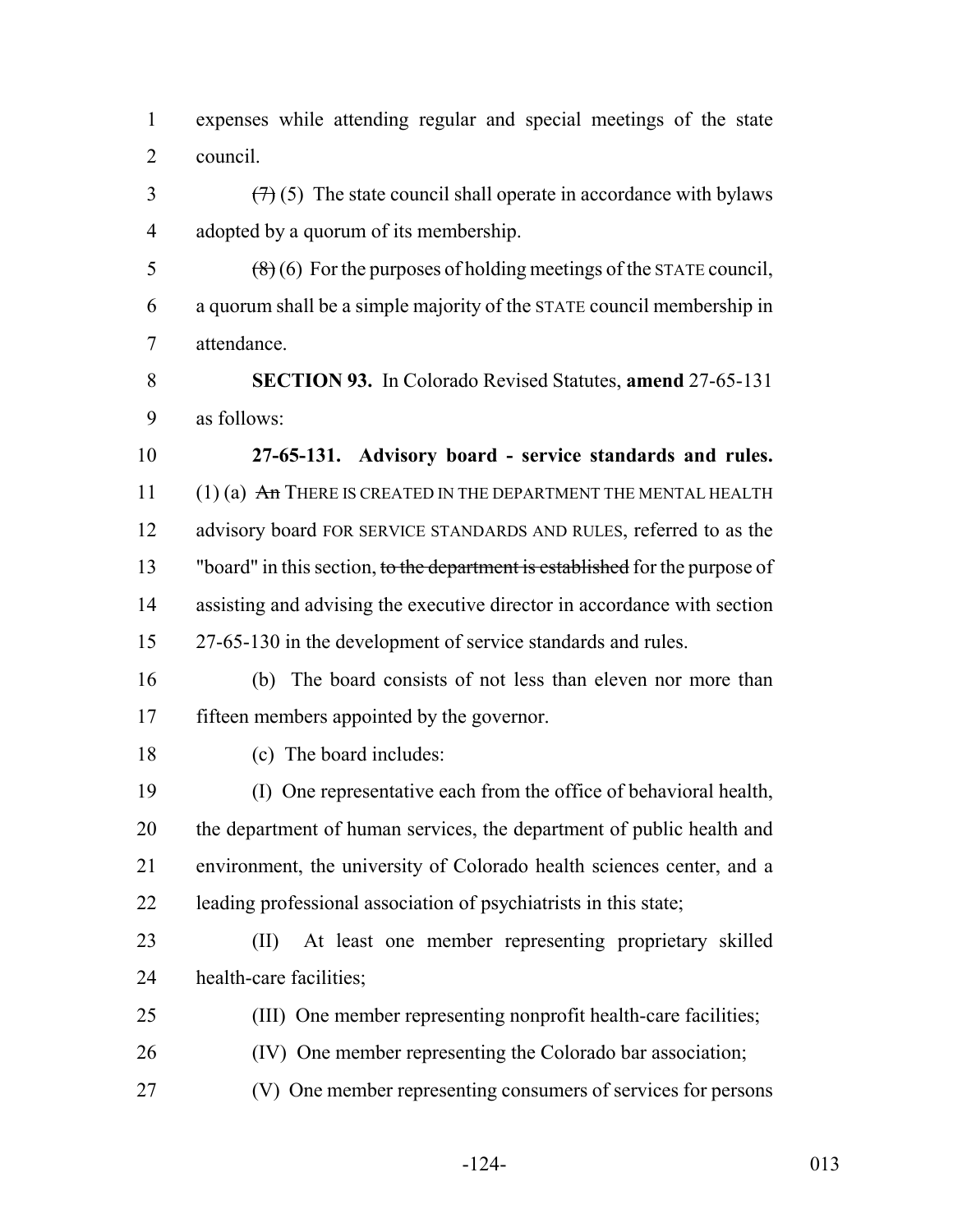with mental health disorders;

 (VI) One member representing families of persons with mental health disorders;

 (VII) One member representing children's health-care facilities; and

 (VIII) Other persons from both the private and the public sectors who are recognized or known to be interested and informed in the area of the board's purpose and function.

 (2) In making appointments to the board, the governor is encouraged to include representation by at least one member who is a person with a disability, as defined in section 24-34-301 (2.5), a family member of a person with a disability, or a member of an advocacy group for persons with disabilities, provided that the other requirements of this section are met.

## **SECTION 94.** In Colorado Revised Statutes, 28-5-702, **amend** (2) as follows:

 **28-5-702. Board of veterans affairs.** (2) The board shall consist 18 CONSISTS of seven members who shall be appointed by the governor and confirmed by the senate, who shall be veterans who have been honorably released or separated from the armed forces of the United States, but who 21 need not be members of a veterans service organization. The initial 22 members of the board shall be the members of the Colorado board of veterans affairs as such board existed in the department of human services 24 prior to July 1, 2002, and the terms of such members shall expire as the 25 original terms of such members were scheduled to expire. Thereafter The 26 governor shall appoint members for terms of four years; beginning EXCEPT THAT THE TERMS SHALL BE STAGGERED SO THAT NO MORE THAN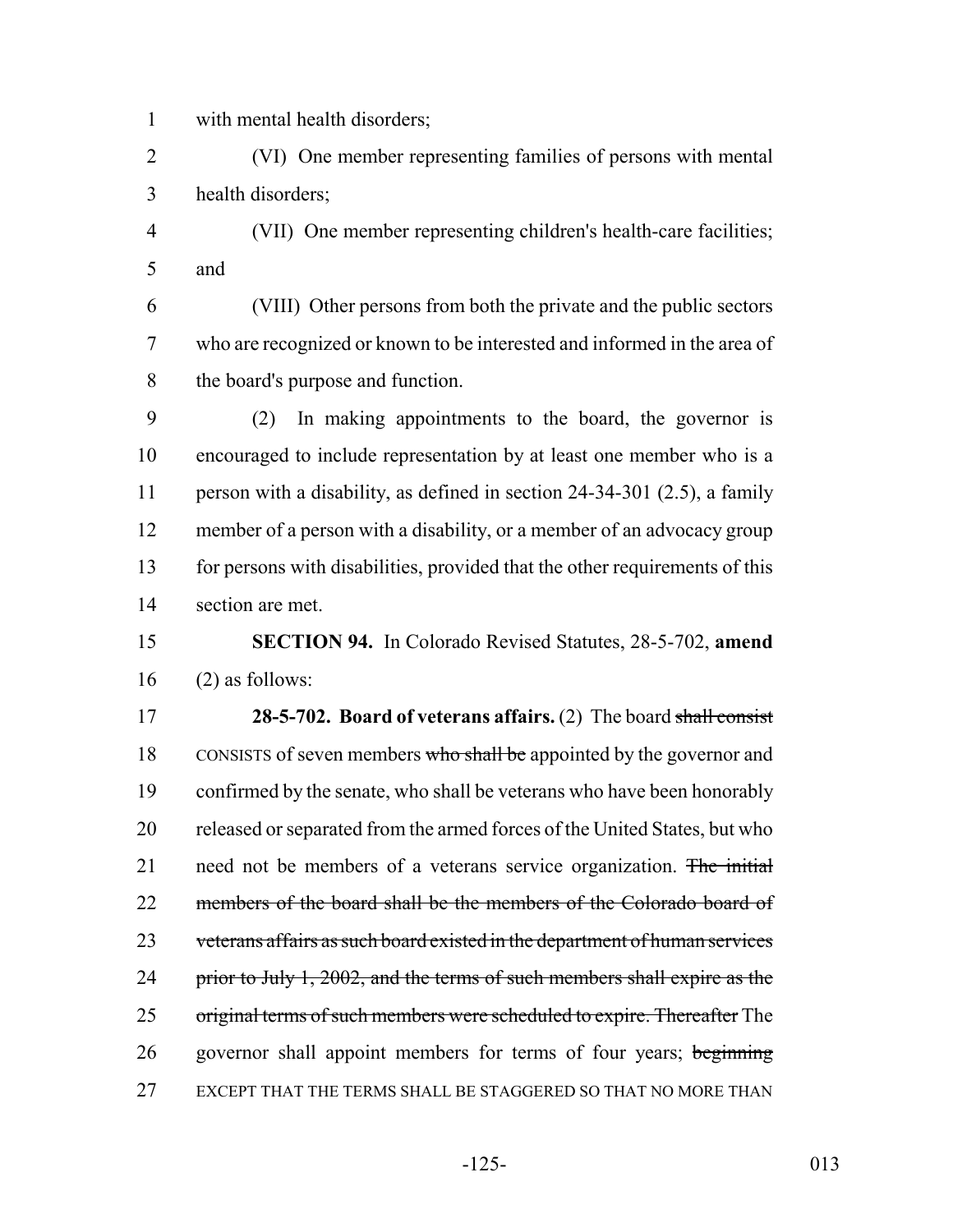FOUR MEMBERS' TERMS EXPIRE IN THE SAME YEAR. TERMS BEGIN the day 2 after the expiration of the A preceding term. Vacancies occurring during any term shall be filled by the governor for the unexpired portion of the 4 term in which they occur. If a vacancy occurs while the senate is not in session, the governor shall appoint a qualified person to discharge the duties thereof until the next meeting of the senate, at which time the governor shall nominate a person to fill the vacancy, which nomination shall be subject to senate confirmation. Members of the board shall hold 9 office until their successors are appointed by the governor. and are 10 confirmed by the senate. Not more than four of the members serving at any one time shall be members of the same political party.

12 **SECTION 95.** In Colorado Revised Statutes, 29-1-503, **amend** 13 (1) and (2) as follows:

14 **29-1-503. Appointment of advisory committee - powers and** 15 **duties.** (1) The governor, with the advice and consent of the senate, shall 16 appoint an A SIX-MEMBER advisory committee on governmental 17 accounting to assist the state auditor in formulating and prescribing a 18 classification of accounts. which advisory committee consists of six 19 members, THE COMMITTEE CONSISTS OF THE FOLLOWING MEMBERS:

20 (a) One of whom must be MEMBER WHO IS a member of the 21 Colorado society of certified public accountants; and

22 (b) The remaining five of whom must be FIVE MEMBERS WHO ARE 23 active in finance matters either as elected officials or finance officers 24 employed by  $\alpha$  unit of local government as defined in section  $29-1-502$ 25 and each of whom shall represent one of the following levels UNITS of 26 local government: Counties, cities and counties, cities and towns, school 27 districts and junior college districts, and local improvement or special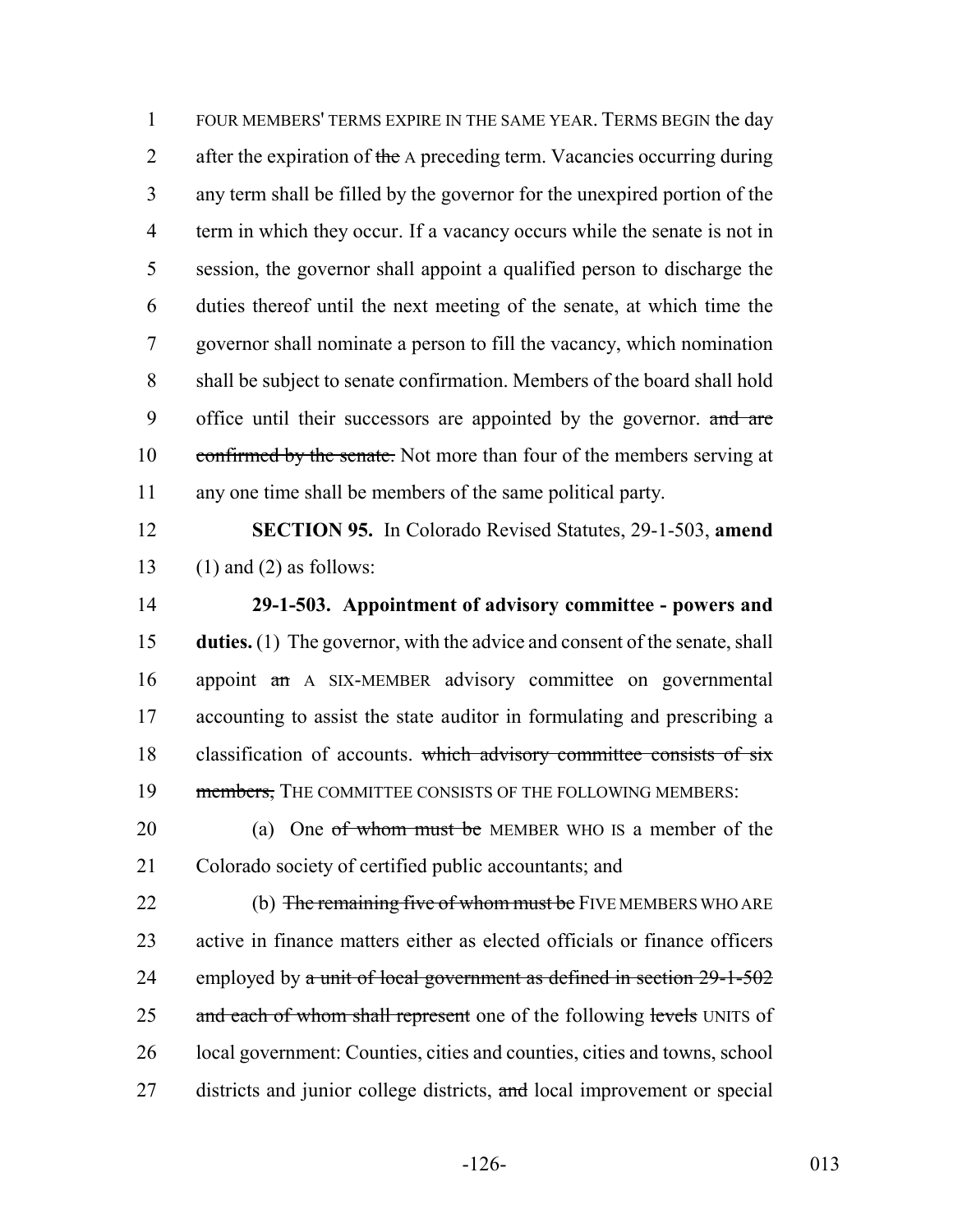1 service districts, and OR other local entities having authority under the 2 general laws of this state to levy taxes or impose assessments.

 (2) Prior to June 15, 1987, the terms of the members shall be six years, except for initial appointments when two members shall be appointed for terms of two years, two members shall be appointed for terms of four years, and two members shall be appointed for terms of six years. Persons holding office on June 15, 1987, are subject to the provisions of section 24-1-137, C.R.S. Thereafter, Members shall be 9 appointed for terms of four years; each EXCEPT THAT THE TERMS SHALL BE STAGGERED SO THAT NO MORE THAN TWO MEMBERS' TERMS EXPIRE IN 11 THE SAME YEAR.

12 **SECTION 96.** In Colorado Revised Statutes, 29-4-704, **amend** 13 (3) and (4) as follows:

14 **29-4-704. Colorado housing and finance authority.** (3) (a) For 15 appointments made prior to June 15, 1987, each member appointed by the 16 governor shall be appointed for a term of seven years, but the original 17 members shall be appointed for the following terms beginning July 1, 18 1973:

19 (I) Three members shall be appointed for terms of two years;

20 (II) Two members for terms of four years; and

21 (III) Two members for terms of six years.

22 (b) Prior to June 15, 1987, their successors shall be appointed for 23 terms of seven years each.

24 (c) Members of the authority serving on May 20, 1987, shall 25 continue to serve in the manner provided in this subsection (3). The 26 additional member of the authority appointed pursuant to subsection  $(2)$ 27 of this section shall be appointed for a term of four years beginning July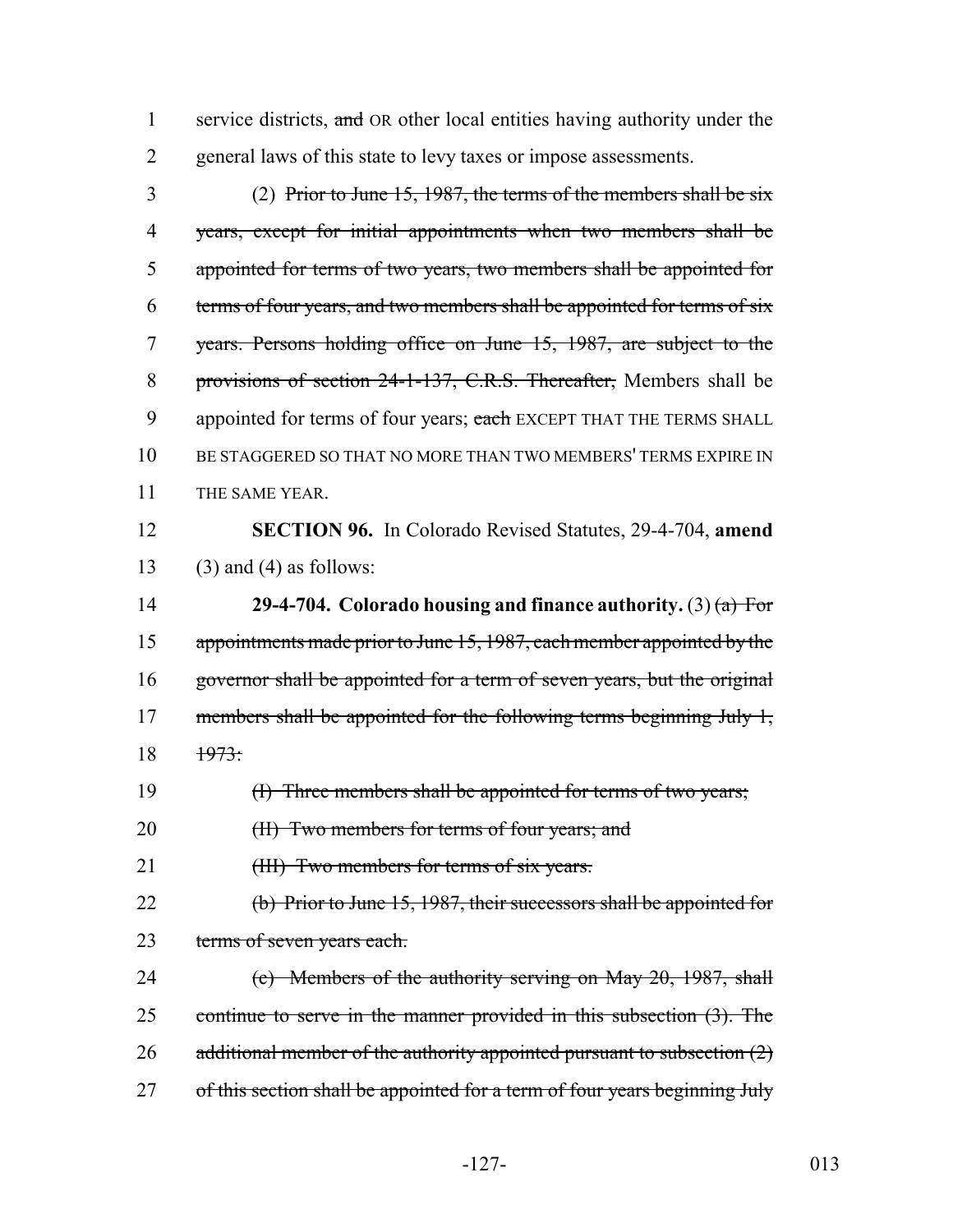$1, 1987.$ 

 (d) Persons holding office on June 15, 1987, are subject to the provisions of section 24-1-137, C.R.S. For appointments made thereafter, Each member appointed by the governor shall be appointed for a term of four years; EXCEPT THAT THE TERMS SHALL BE STAGGERED SO THAT NO MORE THAN THREE MEMBERS' TERMS EXPIRE IN THE SAME YEAR.

 (4) Each member shall hold office for his THE MEMBER'S term and 8 until his A successor is appointed. and qualified. Any member shall be IS 9 eligible for reappointment, but members shall not be ARE NOT eligible to 10 serve more than two consecutive full terms. Members of the board shall 11 receive no SERVE WITHOUT compensation for such services but shall ARE ENTITLED TO be reimbursed for their necessary expenses while serving as a member of the board. Any vacancy shall be filled in the same manner as the original appointments for the unexpired term.

 **SECTION 97.** In Colorado Revised Statutes, 30-10-601.6, **amend** (3)(b) introductory portion and (3)(c) as follows:

 **30-10-601.6. Coroners standards and training board.** (3) (b) The members of the C.C.S.T. board shall be APPOINTED BY THE GOVERNOR AS FOLLOWS:

 (c) The governor shall appoint each member of the C.C.S.T. board 21 for a term of three years; except that of the members initially appointed, 22 three members shall be appointed for a term of three years, three members 23 shall be appointed for a term of two years, and two members shall be 24 appointed for a term of one year THE TERMS SHALL BE STAGGERED SO THAT NO MORE THAN THREE MEMBERS' TERMS EXPIRE IN THE SAME YEAR. **SECTION 98.** In Colorado Revised Statutes, 32-14-106, **amend** 27 (1), (2), (5), and (7) as follows: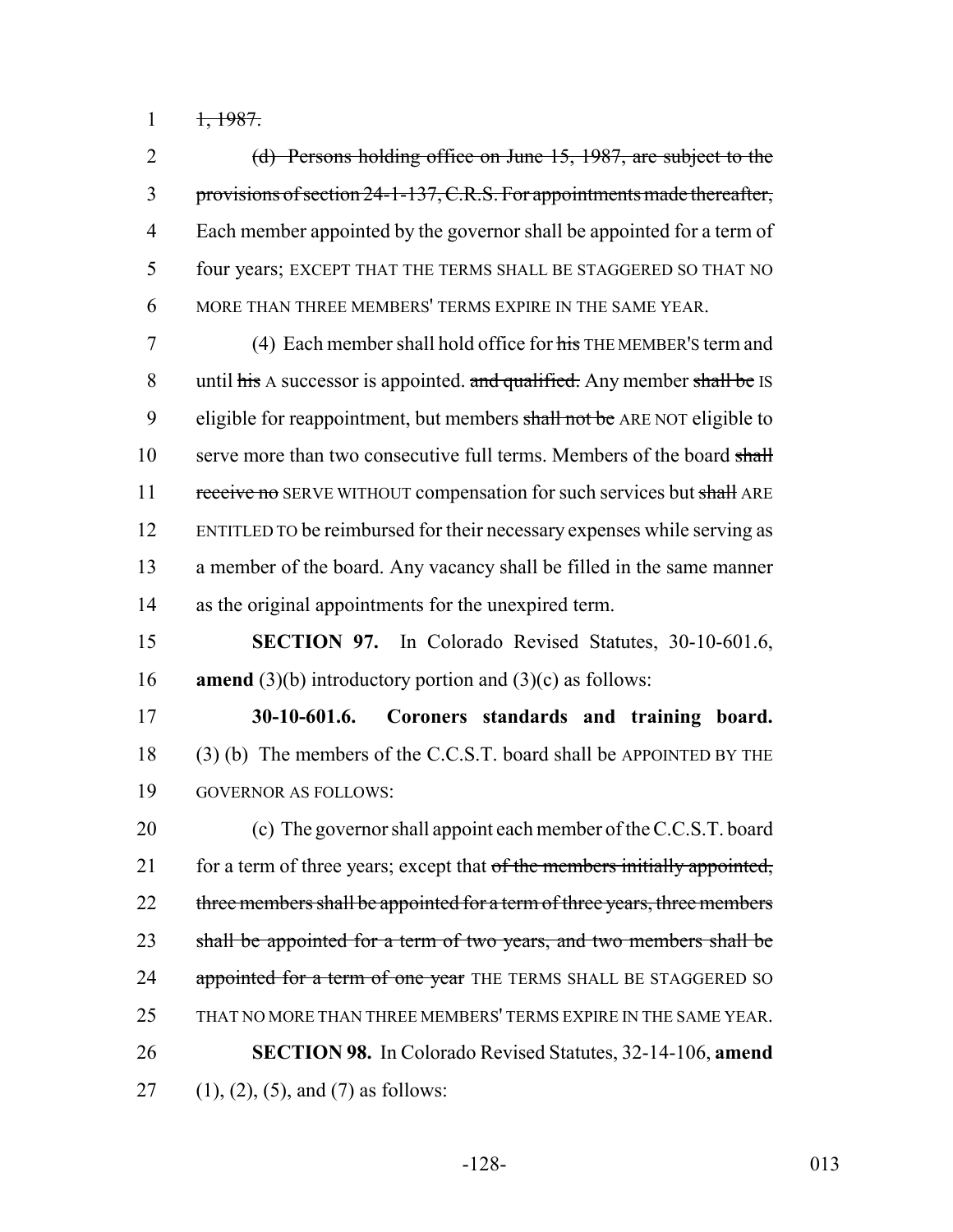**32-14-106. Board of directors - membership - qualifications.** (1) The district created in section 32-14-104 shall be governed by a board 3 of directors, which shall consist CONSISTS of seven directors. No director 4 shall be an elected official. Initial appointments to the board shall be made within ninety days after June 2, 1989.

 (2) The seven directors shall be appointed by the governor, with the consent of the senate, for four-year terms. Appointments made to the board while the senate is not in session shall be temporary appointments, and the appointees shall serve on a temporary basis until the senate is in session and is able to confirm such appointments. Each director shall hold 11 office until his THE DIRECTOR's successor is appointed. and qualified.

12 (5) Any director may be removed at any time during his THE DIRECTOR'S term at the pleasure of the governor. If any director vacates 14 his THE DIRECTOR's office during the term for which appointed to the 15 board, a vacancy on the board shall exist EXISTS, and the governor shall fill such vacancy by appointment for the remainder of such unexpired term, subject to confirmation by the senate.

 (7) All business of the board shall be conducted at regular or special meetings, which shall be held within the geographical boundaries 20 of the district and which shall be open to the public. The provisions of 21 This subsection (7) and part 4 of article 6 of title 24  $C.R.S., shall$  apply to all meetings of the board.

 **SECTION 99.** In Colorado Revised Statutes, 32-15-105, **amend** (2) as follows:

 **32-15-105. Board of directors - membership - qualifications.** (2) Initial appointments to the board shall be made within forty-five days 27 after May 23, 1996. The directors shall be appointed for four-year terms.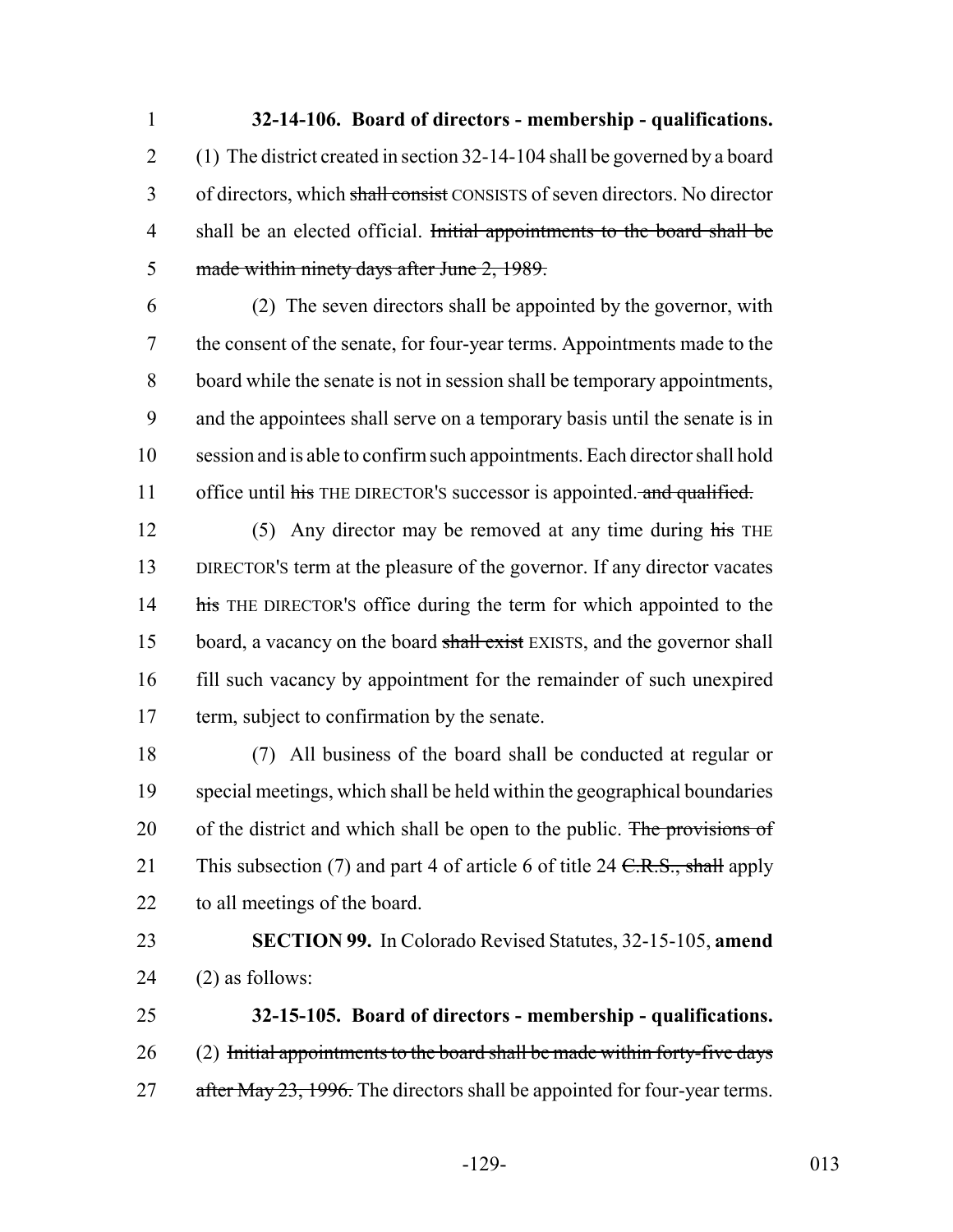1 **SECTION 100.** In Colorado Revised Statutes, 32-20-104, **amend** 2  $(2)(b)$  as follows:

 **32-20-104. Colorado new energy improvement district - creation - board - meetings - quorum - expenses - records.** (2) (b) The 5 terms TERM of the AN appointed members shall be MEMBER IS four years. except that the terms of the members initially appointed by the governor, 7 the speaker of the house of representatives, and the minority leader of the senate shall be two years.

9 **SECTION 101.** In Colorado Revised Statutes, 33-11-105, **amend**  $10$  (1) as follows:

11 **33-11-105. Recreational trails committee.** (1) (a) There is 12 hereby created the Colorado recreational trails committee, which is 13 advisory and consists of nine members eight of whom WHO are appointed 14 by the commission AS FOLLOWS:

15 (I) THE COMMISSION SHALL APPOINT:

16 (A) One member shall be appointed from the governing 17 committee of the state board of the great outdoors Colorado trust fund 18 created by section 6 of article XXVII of the state constitution;

19 (B) ONE MEMBER FROM EACH CONGRESSIONAL DISTRICT IN THE 20 STATE; AND

21 **COULD EXEMPLE FROM THE STATE AT LARGE.** 

22 **(II)** THE STATE BOARD OF THE GREAT OUTDOORS COLORADO 23 TRUST FUND SHALL APPOINT ONE MEMBER FROM THE BOARD.

24 (b) The terms of the members appointed by the commission are 25 four years. No A member shall NOT serve more than two consecutive 26 terms. One member shall be appointed from each congressional district, 27 one member shall be appointed from the state at large, and one member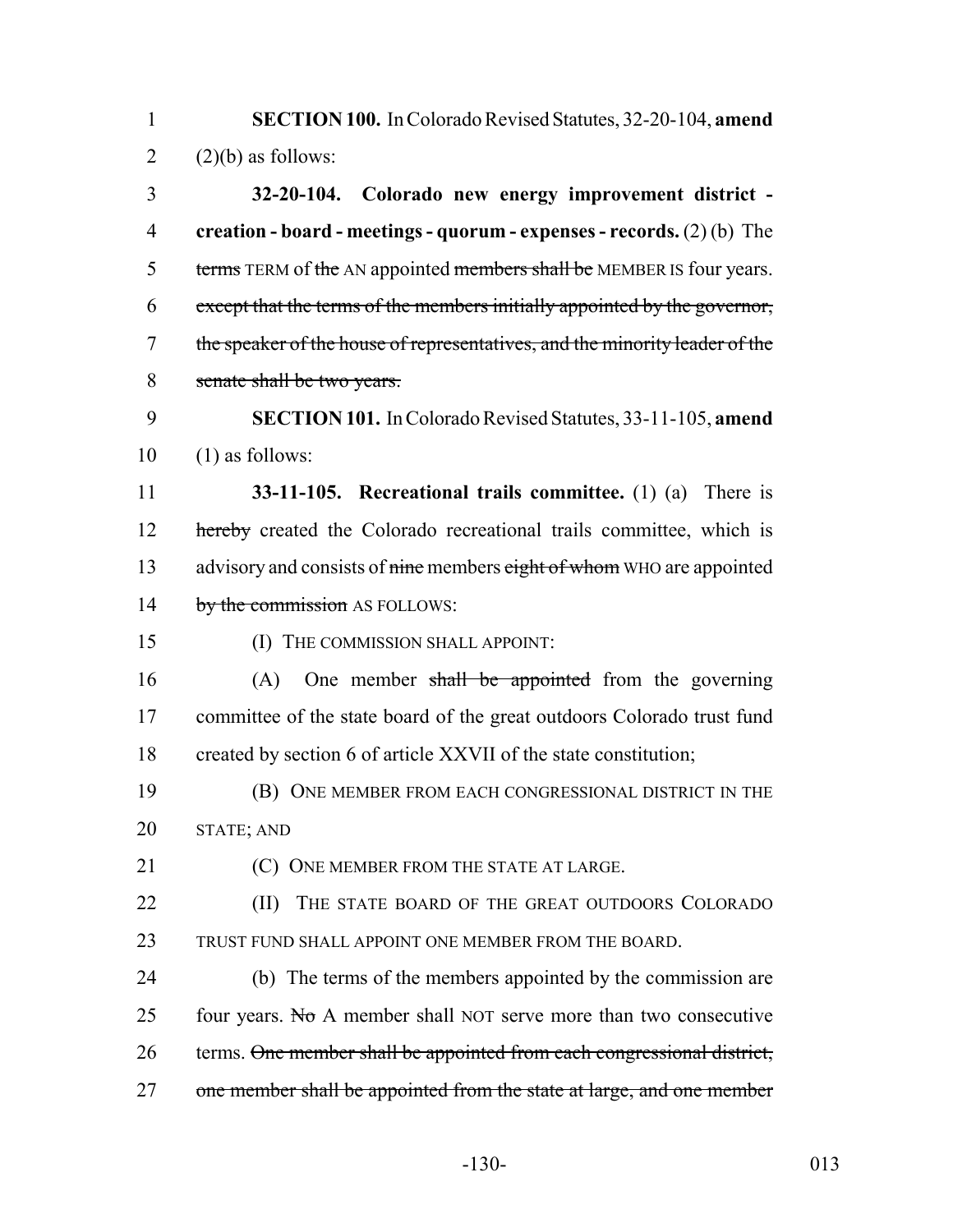| $\mathbf{1}$   | shall represent and be appointed by the state board of the great outdoors   |
|----------------|-----------------------------------------------------------------------------|
| $\overline{2}$ | Colorado trust fund. The committee shall include in its membership          |
| 3              | representation of the broad spectrum of trail users. Vacancies on the       |
| $\overline{4}$ | committee shall be filled for the unexpired term by the appropriate         |
| 5              | appointing authority set forth in this subsection (1).                      |
| 6              | <b>SECTION 102.</b> In Colorado Revised Statutes, 33-33-106, amend          |
| $\overline{7}$ | $(2)(b)$ ; and <b>repeal</b> $(7)$ as follows:                              |
| 8              | 33-33-106. Colorado natural areas council. (2) The council                  |
| 9              | consists of the following seven members:                                    |
| 10             | (b) Five members appointed by the governor, who are individuals             |
| 11             | with a substantial AN interest in the preservation of natural areas and who |
| 12             | serve for four-year terms.                                                  |
| 13             | (7) Any person who was a member of the Colorado natural areas               |
| 14             | council on January 1, 1988, shall continue to serve for the remainder of    |
| 15             | the term to which he was appointed.                                         |
| 16             | <b>SECTION 103.</b> In Colorado Revised Statutes, 34-32-105, amend          |
| 17             | $(2)$ as follows:                                                           |
| 18             | 34-32-105. Office of mined land reclamation - mined land                    |
| 19             | reclamation board - created. $(2)$ (a) The board shall consist CONSISTS     |
| 20             | of seven members AS FOLLOWS:                                                |
| 21             | The executive director OR THE EXECUTIVE DIRECTOR'S<br>(I)                   |
| 22             | DESIGNEE, who shall serve as secretary to the board;                        |
| 23             | (II) A member of the state conservation board appointed by such             |
| 24             | board; and                                                                  |
| 25             | (III) Five persons appointed by the governor with the consent of            |
| 26             | the senate. Such appointed members shall be:                                |
| 27             | (A) Three individuals with substantial experience in agriculture            |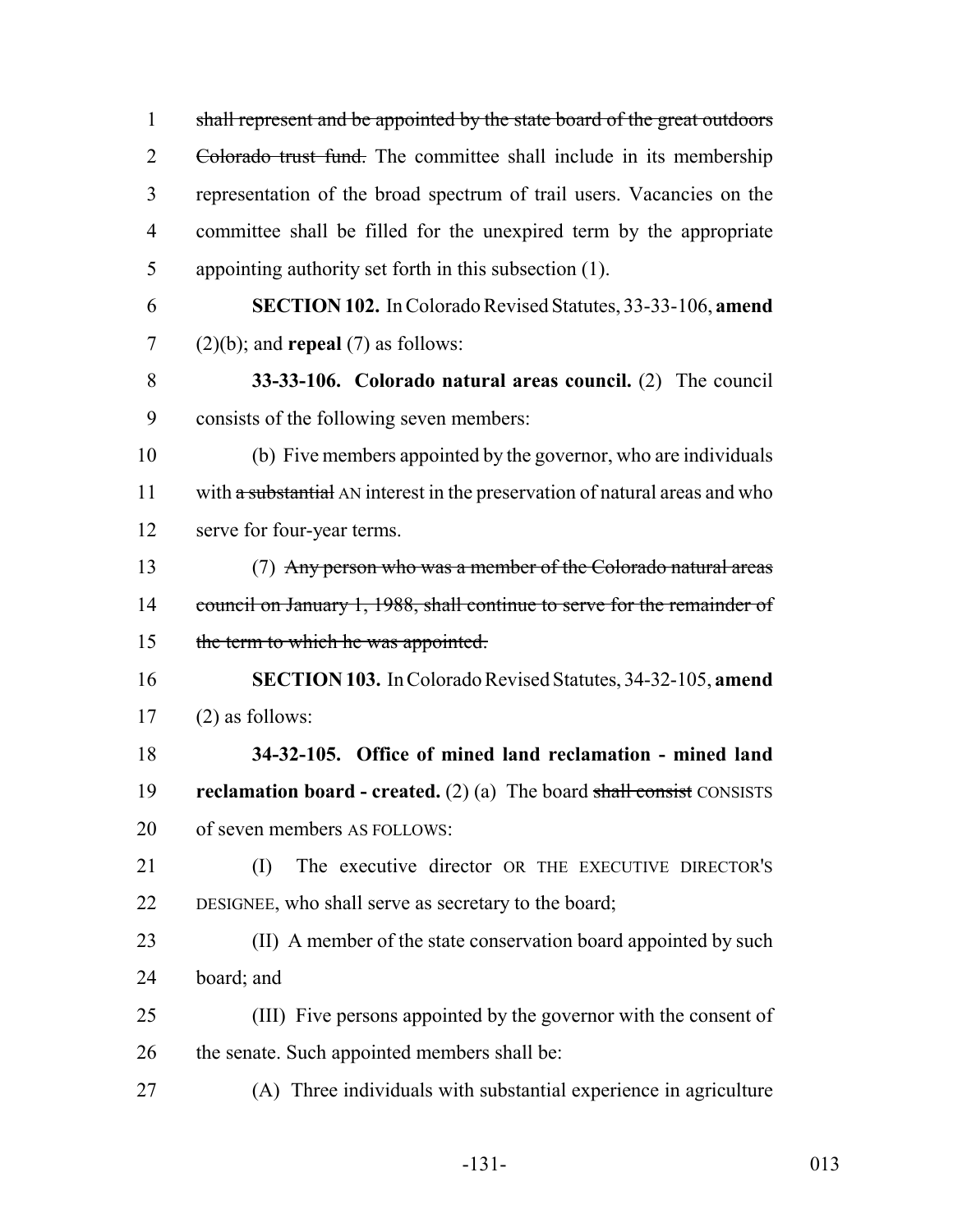or conservation, no more than two of whom shall have had experience in agriculture or conservation; and

 (B) Two individuals with substantial experience in the mining 4 industry. Effective July 1, 1976, the terms of office of the existing members of the mined land reclamation board shall terminate, and, prior thereto, the governor shall appoint two members of the board, effective July 1, 1976, whose terms of office shall expire March 1, 1977, and three 8 members of the board, effective July 1, 1976, whose terms of office shall expire March 1, 1979.

 (b) Subsequent appointments shall be made MEMBERS APPOINTED 11 TO THE BOARD SHALL SERVE for a term TERMS of four years; EXCEPT THAT THE TERMS SHALL BE STAGGERED SO THAT NO MORE THAN THREE MEMBERS' TERMS EXPIRE IN THE SAME YEAR. Vacancies shall be filled in the same manner as original appointments for the balance of the unexpired term.

(c) All members of the board:

 (I) Shall be residents of the state of Colorado; All members of the 18 board AND

19 (II) Except for the executive director, shall ARE ENTITLED TO receive compensation for their service on the board at the rate of fifty 21 dollars per diem and shall TO be reimbursed for necessary expenses incurred in the performance of their duties on the board.

 (d) The board shall, by majority vote of all members, elect its 24 chairperson CHAIR from among the appointed members at its first meeting 25 in July, 1976, and the board shall elect its chairperson from among the 26 appointed members biannually. thereafter.

**SECTION 104.** In Colorado Revised Statutes, 34-63-102, **amend**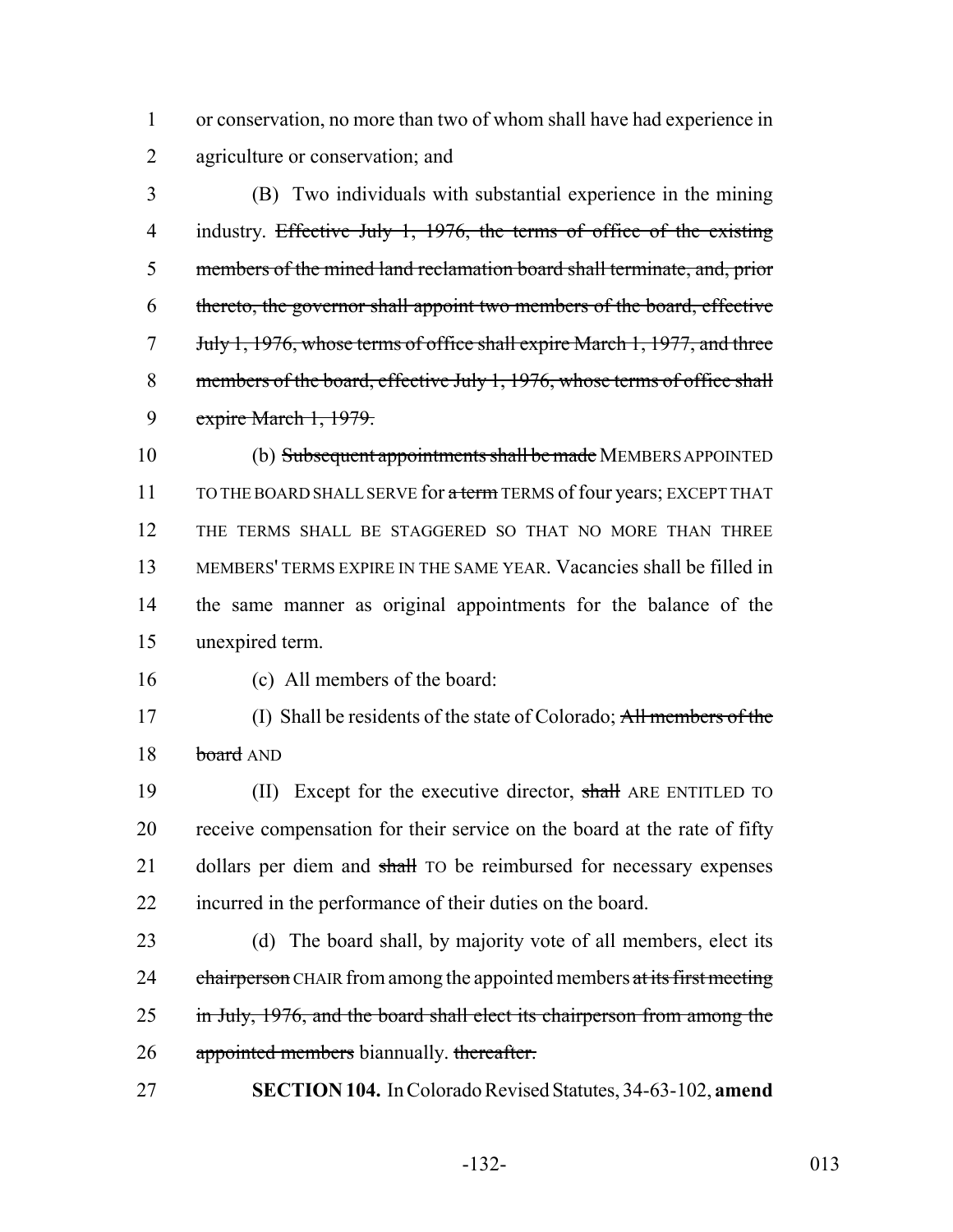1  $(5)(b)$  as follows:

| $\overline{2}$ | 34-63-102. Creation of mineral leasing fund - distribution -               |
|----------------|----------------------------------------------------------------------------|
| 3              | advisory committee - local government permanent fund created -             |
| $\overline{4}$ | definitions - transfer of money. $(5)$ (b) (I) There is hereby created     |
| 5              | within the department of local affairs an THE energy impact assistance     |
| 6              | advisory committee. The committee shall be composed CONSISTS of:           |
| 7              | (A) The executive director of the department of local affairs;             |
| 8              | (B) The executive director of the department of natural resources;         |
| 9              | (C) The commissioner of education;                                         |
| 10             | (D) The executive director of the department of public health and          |
| 11             | environment;                                                               |
| 12             | (E) The executive director of the department of transportation;            |
| 13             | and                                                                        |
| 14             | (F) Seven residents of areas impacted by energy conversion or              |
| 15             | mineral resource development. The seven residents shall be appointed by    |
| 16             | the governor, with the consent of the senate, for terms not exceeding four |
| 17             | years to serve at the pleasure of the governor.                            |
| 18             | (II) The executive director of the department of local affairs shall       |
| 19             | act as chairperson CHAIR of the committee.                                 |
| 20             | (III) Members of the committee shall serve without additional              |
| 21             | compensation; except that the seven members appointed from energy          |
| 22             | impact areas shall be ARE entitled to reimbursement for actual and         |
| 23             | necessary expenses.                                                        |
| 24             | (IV) Any member of the committee who is a state official may               |
| 25             | designate representatives of his or her THE MEMBER's agency to serve on    |
| 26             | the committee in his or her THE MEMBER'S absence.                          |
| 27             | (V) The chairperson CHAIR shall convene the advisory committee             |
|                |                                                                            |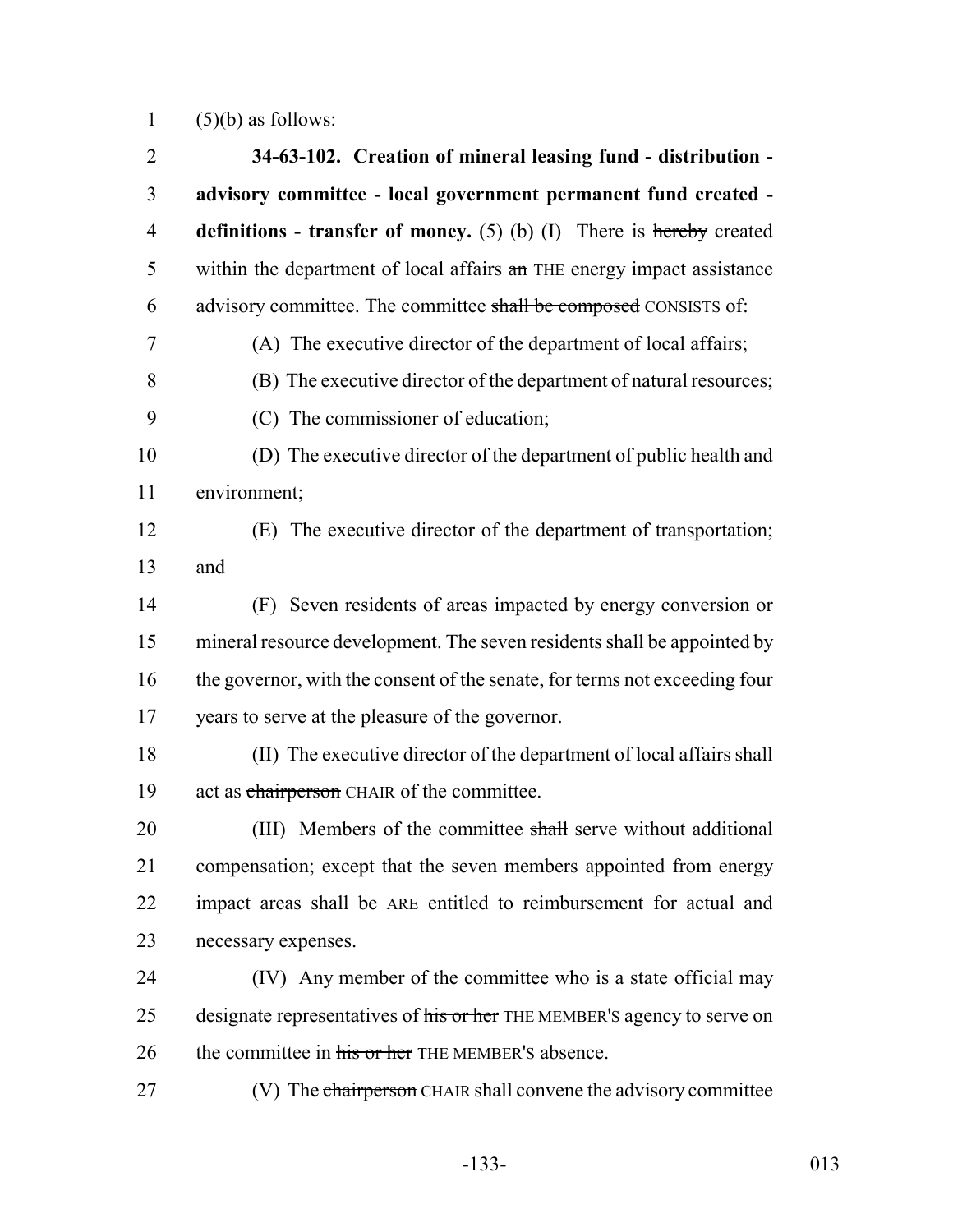1 from time to time as he or she THE CHAIR deems necessary.

 (VI) The advisory committee shall continuously review the existing and potential impact of the development, processing, or energy conversion of mineral and fuel resources on various areas of the state, including those areas indirectly affected, and shall make continuing recommendations to the department of local affairs, including, but not limited to, those actions deemed reasonably necessary and practicable to assist impacted areas with the problems occasioned by such development, processing, or energy conversion, the immediate and projected problems which the local governments are experiencing in providing governmental services, the extent of local tax resources available to each unit of local government, the extent of local tax effort in solving energy impacted problems, and other problems which the areas have experienced, such as housing and environmental considerations, which have developed as a direct result of energy impact. In furtherance thereof, the committee shall make continuing specific recommendations regarding any discretionary distributions by the executive director of the department of local affairs 18 authorized pursuant to this section and section 39-29-110. C.R.S. With respect to recommendations for the distribution of moneys made pursuant 20 to this section, the committee shall give priority and preference to those public schools and political subdivisions socially or economically impacted by the development, processing, or energy conversion of fuels and minerals leased under the federal "Mineral Lands Leasing Act" of February 25, 1920, as amended. With respect to recommendations for the 25 distribution of moneys MONEY made pursuant to section 39-29-110, C.R.S., the committee shall recommend distributions to those political subdivisions socially or economically impacted by the development,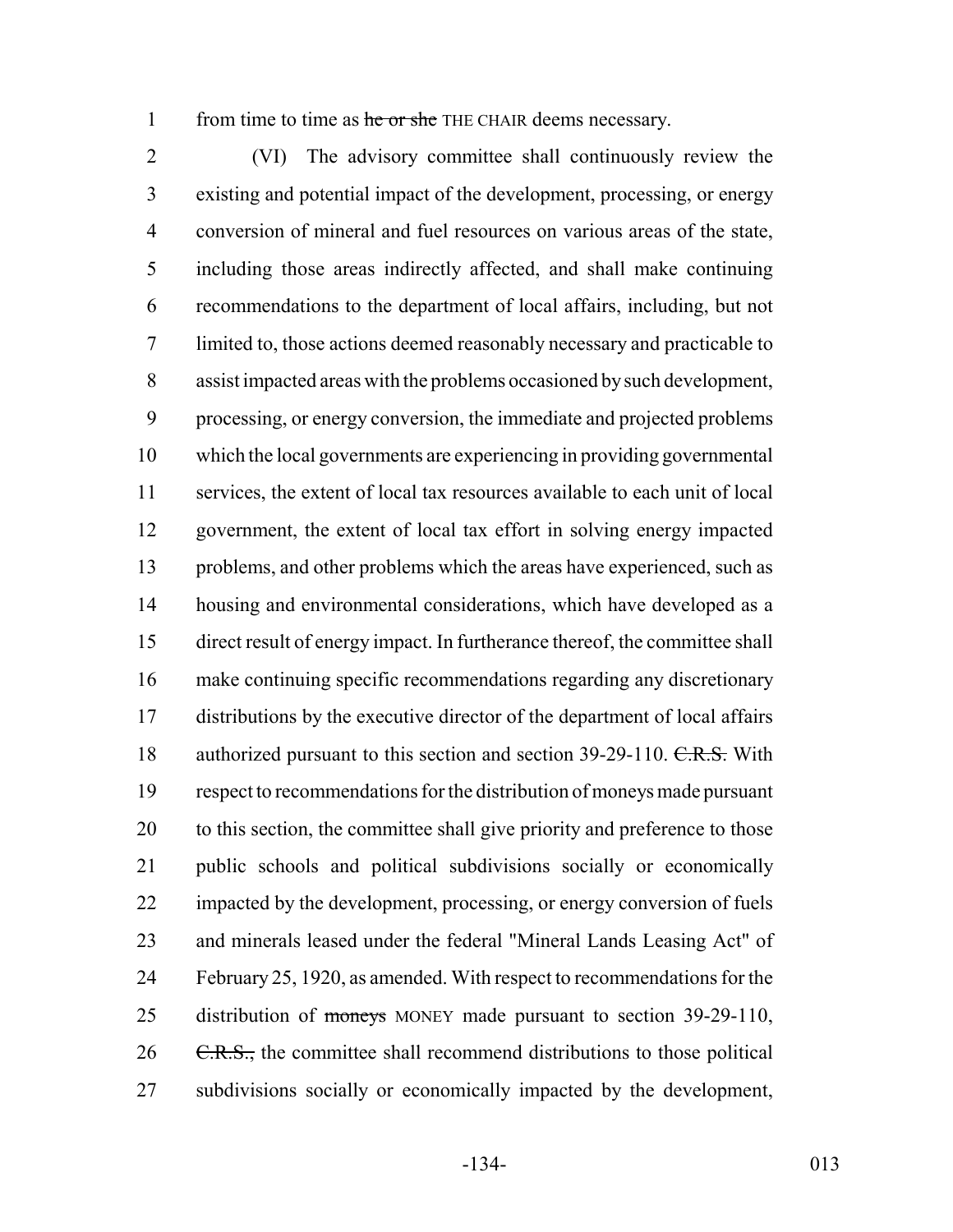processing, or energy conversion of minerals and mineral fuels subject to 2 taxation under article 29 of title 39. C.R.S.

(II) Repealed.

 **SECTION 105.** In Colorado Revised Statutes, **amend** 35-1-105 as follows:

 **35-1-105. State agricultural commission - creation -** 7 **composition.** (1)  $(a)$  There is hereby created the state agricultural commission, referred to in this article ARTICLE 1 as the "commission", 9 which shall consist CONSISTS of nine members, each of whom shall be IS appointed by the governor, with the consent of the senate, for terms of 11 four years. each. Of such members, one member shall be appointed from 12 each of the four agricultural districts, as defined in  $\frac{1}{2}$  paragraph (c) of this 13 subsection (1) SUBSECTION (3) OF THIS SECTION, and five members shall be appointed from the state at large; except that no more than three members shall be appointed from any one agricultural district. No more 16 than five of the nine members shall MAY be members of AFFILIATED WITH the same political party.

 $\left(\frac{b}{c}\right)$  (2) The members of the commission shall be appointed from persons who are currently or were previously actively engaged in the business of agriculture and allied activities, but a majority of the commission shall be appointed from persons actively engaged in the business of agriculture in such a manner that representation of no 23 agricultural commodity organization shall constitute CONSTITUTES a majority of the commission. A vacancy on the commission shall be filled by the governor by the appointment of a qualified person.

26  $\left(\frac{e}{c}\right)$  (3) For the purposes of representation on the state agricultural commission, this state is divided into four agricultural districts as follows: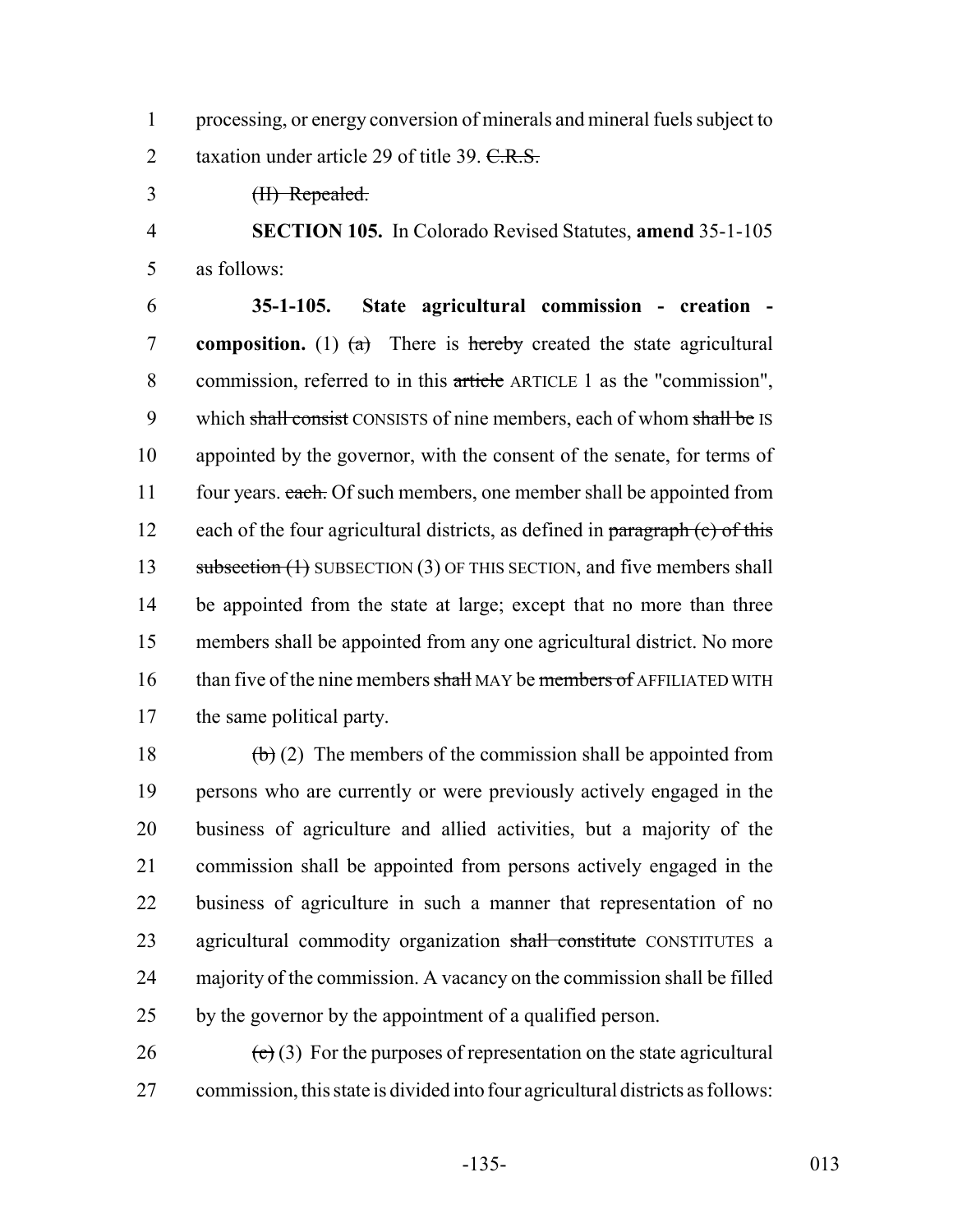1  $(H)$  (a) The city and county of Denver and the counties of Adams, 2 Arapahoe, Douglas, and Jefferson shall constitute the first district. 3 (H) (b) The counties of Boulder, Cheyenne, Clear Creek, Elbert, 4 Gilpin, Kit Carson, Larimer, Lincoln, Logan, Morgan, Phillips, Sedgwick, 5 Washington, Weld, and Yuma shall constitute the second district. 6 (III) (c) The counties of Alamosa, Baca, Bent, Conejos, Costilla, 7 Crowley, Custer, El Paso, Fremont, Huerfano, Kiowa, Las Animas, 8 Mineral, Otero, Prowers, Pueblo, Rio Grande, Saguache, and Teller shall 9 constitute the third district. 10 (IV) (d) The counties of Archuleta, Chaffee, Delta, Dolores, 11 Eagle, Garfield, Grand, Gunnison, Hinsdale, Jackson, Lake, La Plata, 12 Mesa, Moffat, Montezuma, Montrose, Ouray, Park, Pitkin, Rio Blanco, 13 Routt, San Juan, San Miguel, and Summit shall constitute the fourth 14 district. 15 (2) (4) The commission shall elect from its members a chairman, 16 vice-chairman CHAIR, VICE-CHAIR, and such other commission officers as 17 it shall determine. The commissioner of agriculture, in the discretion of 18 the commission, may serve as secretary of the commission but shall not 19 be eligible to appointment as a member. All commission officers shall 20 hold their offices at the pleasure of the commission. Regular meetings of 21 the commission shall be held not less than once every three months at 22 such times as may be fixed by resolution of the commission. Special 23 meetings may be called by the chairman CHAIR, by the commissioner, or 24 by a majority of members of the commission at any time on at least three 25 days' prior notice by mail or, in cases of emergency, on twenty-four hours' 26 notice by telephone or other telecommunications device. The commission 27 shall adopt, and at any time may amend, bylaws in relation to its meetings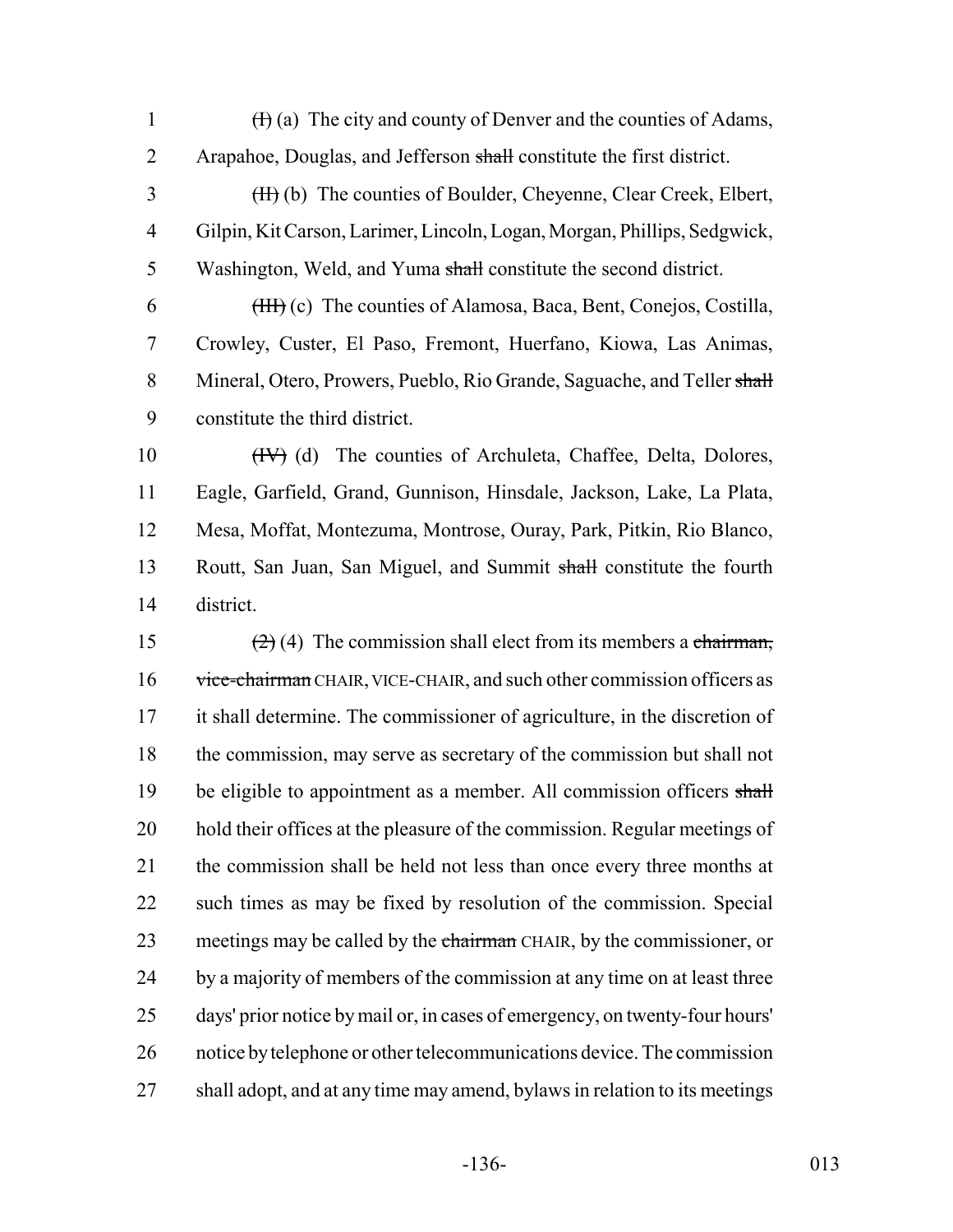and the transaction of its business. A majority shall constitute a quorum 2 of the commission. Members shall serve without compensation but shall 3 be ARE ENTITLED TO BE reimbursed for their actual and necessary traveling and subsistence expenses when absent from their places of residence in attendance at meetings.

 **SECTION 106.** In Colorado Revised Statutes, 35-41-101, **amend** (1) as follows:

 **35-41-101. State board of stock inspection commissioners - creation - brand commissioner - enterprise - bonds.** (1) There is created a THE state board of stock inspection commissioners, composed of five commissioners who shall be appointed by the governor, all of whom shall be actively engaged in the production or feeding of cattle, horses, or sheep, with the consent of the senate. Two of the members shall 14 represent the nonconfinement cattle industry; two of the members shall represent the confinement cattle industry; and one shall have broad general knowledge of the Colorado livestock industry and shall represent 17 the commodity, other than the confinement and nonconfinement cattle industries, with the largest percentage of charged fees. The members of the board shall be appointed in such manner as will at all times represent as nearly as possible all sections of the state wherein livestock is a major activity, but at no time shall any two members be residents of the same 22 particular section of the state. The term of office of said THE 23 commissioners shall be for a period of IS four years. Persons holding 24 office on June 15, 1987, are subject to the provisions of section 24-1-137, 25 C.R.S. Members may be removed for cause by the governor. They shall 26 serve without compensation except for BUT ARE ENTITLED TO REIMBURSEMENT FOR actual and necessary traveling expenses. The board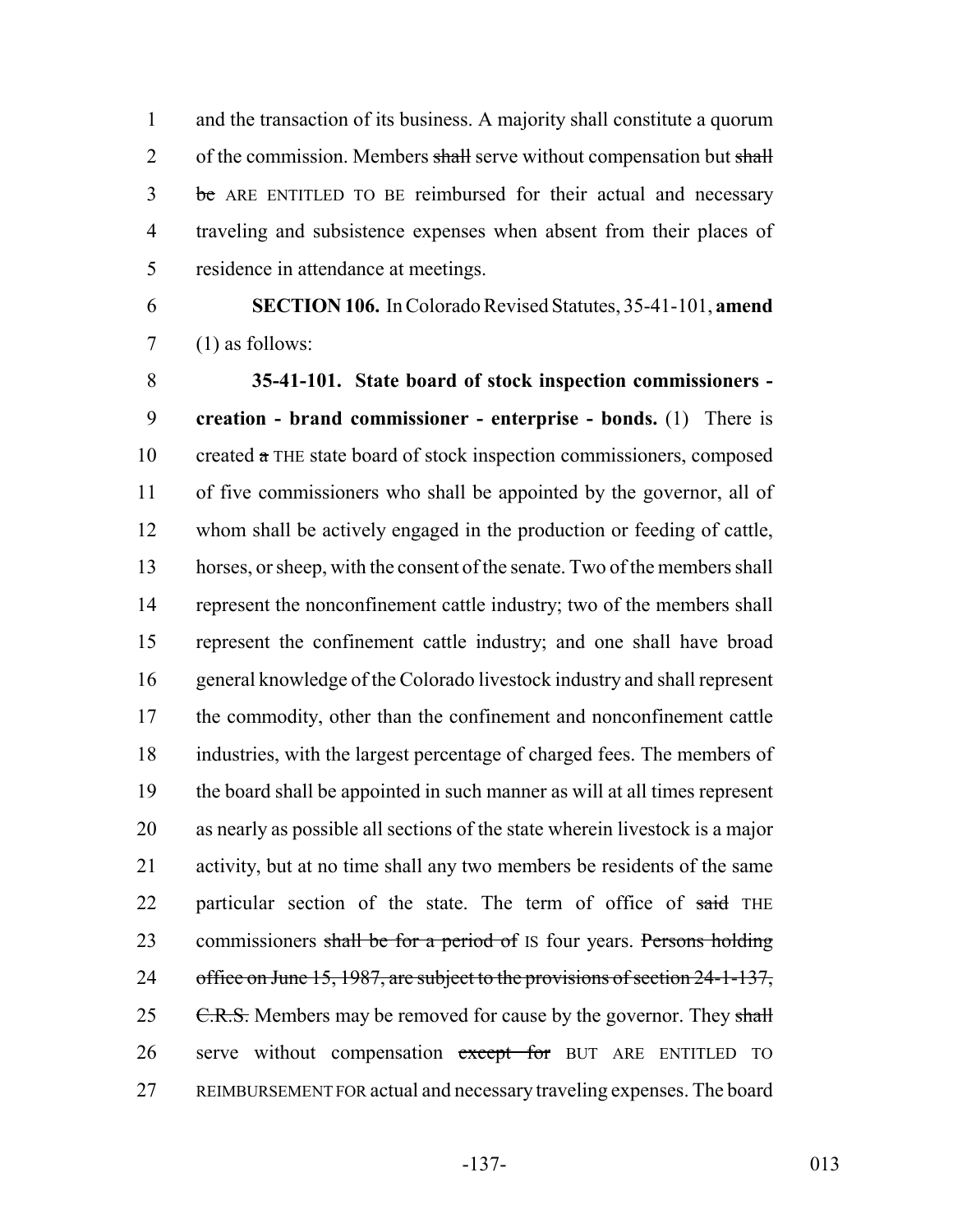shall meet monthly unless, in case of emergency, a special meeting is deemed advisable.

 **SECTION 107.** In Colorado Revised Statutes, 35-65-401, **amend** (2), (4), (5), and (8.5); and **repeal** (3) as follows:

 **35-65-401. Colorado state fair authority - creation - board - powers and duties.** (2) (a) On June 30, 1997, the existing board of commissioners of the Colorado state fair authority is abolished, and the terms of the members of the board then serving are terminated.

 (b) There is hereby created the board of commissioners of the 10 Colorado state fair authority, which shall have eleven members, ten of 11 whom shall be appointed by the governor with the consent of the senate 12 and one who shall be the commissioner of agriculture or his or her designee. At no time shall more than six members of the board be 14 affiliated with the same political party as the governor. Within thirty days after June 30, 1997, the governor shall appoint the initial members of the 16 board. The governor may appoint, as a member of the board, any person 17 who was a member of the board prior to its termination. WHOSE MEMBERS ARE AS FOLLOWS:

 (I) THE COMMISSIONER OF AGRICULTURE OR THE COMMISSIONER'S DESIGNEE;

**(II) TWO MEMBERS WHO ARE RESIDENTS OF THE COUNTY IN WHICH**  THE COLORADO STATE FAIR AND INDUSTRIAL EXPOSITION IS HELD, 23 APPOINTED BY THE GOVERNOR WITH THE CONSENT OF THE SENATE;

 (III) ONE MEMBER FROM EACH CONGRESSIONAL DISTRICT IN THE 25 STATE, APPOINTED BY THE GOVERNOR WITH THE CONSENT OF THE SENATE; AND

**(IV)** TWO AT-LARGE MEMBERS, APPOINTED BY THE GOVERNOR

-138- 013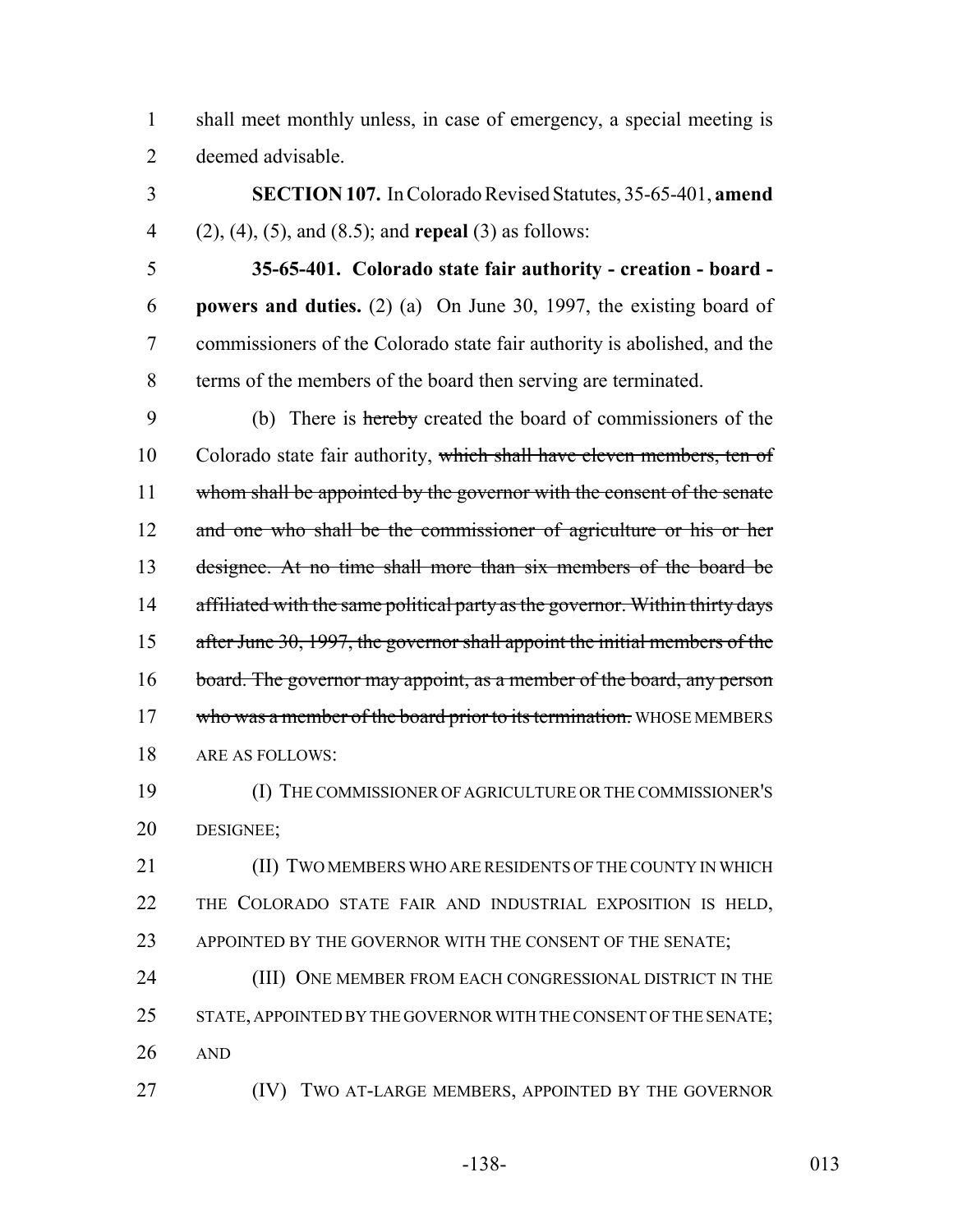WITH THE CONSENT OF THE SENATE.

 (c) NO MORE THAN A MINIMUM MAJORITY OF THE MEMBERS OF THE BOARD MAY BE AFFILIATED WITH THE SAME POLITICAL PARTY.

 (d) TWO OF THE APPOINTED MEMBERS MUST BE FROM WEST OF THE CONTINENTAL DIVIDE.

 (3) Of the ten appointed members of the board, two shall be residents of the county in which the Colorado state fair and industrial exposition is held and, of the remaining eight members, at least one shall 9 be a resident of each of the congressional districts of the state and at least 10 two shall be residents of the western slope of the state.

11 (4) Of the members first appointed to the board, two members representing congressional districts shall be appointed for terms expiring November 1, 1998; two members representing congressional districts shall be appointed for terms expiring November 1, 1999; one member 15 representing a congressional district, one member representing the county 16 in which the Colorado state fair and industrial exposition is held, and one 17 at-large member shall be appointed for terms expiring November 1, 2000; one member representing a congressional district, one at-large member, 19 and one member representing the county in which the Colorado state fair 20 and industrial exposition is held shall be appointed for terms expiring 21 November 1, 2001. Thereafter, Members of the board shall be ARE appointed for terms of four years; EXCEPT THAT TERMS SHALL BE STAGGERED SO THAT NO MORE THAN A MINIMUM MAJORITY OF THE MEMBERS' TERMS EXPIRE IN THE SAME YEAR. Appointments made to the 25 board when the senate is not in session shall be temporary appointments, and the appointees shall serve on a temporary basis until the senate is in session and is able to confirm such appointments. Each member shall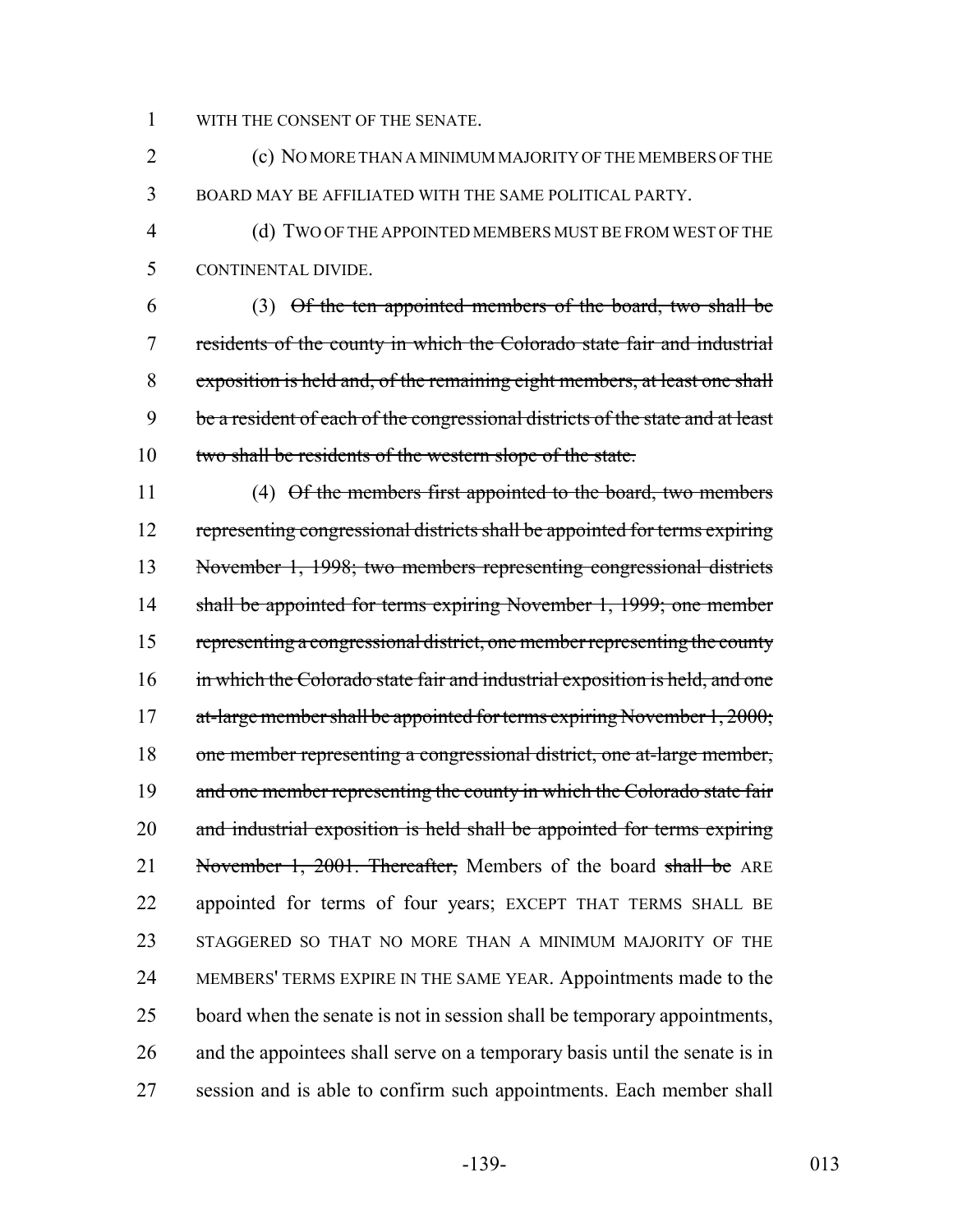1 hold office until the member's successor is appointed. and qualified.

2 (5) Of the ten appointed members of the board, one shall be a certified public accountant, one shall have expertise in finance through current management-level experience in banking, and one shall have substantial experience in agriculture or in the activities of 4-H clubs.

 (8.5) All eleven members of the board, including the 7 commissioner of agriculture or his or her THE COMMISSIONER's designee, shall be voting members of the board. The members of the board shall elect a chair, a vice-chair, and a secretary from among the membership of the board. Board action shall require the affirmative vote of a majority of a quorum of the board.

12 **SECTION 108.** In Colorado Revised Statutes, 35-70-103, **amend** 13 (1)(a) and (2) as follows:

14 **35-70-103. State conservation board - composition - powers.** 15 (1) (a) There is hereby created in the department of agriculture the state 16 conservation board, referred to in this article ARTICLE 70 as the "state" 17 board", which shall consist CONSISTS of nine members. One member shall 18 be a qualified elector of the state appointed by the governor from the state 19 at large. for a term commencing January 1, 1974. The remaining eight 20 positions on the state board shall be filled by elections held within the 21 areas described in this section. The boards of supervisors of local 22 conservation districts within each such area shall elect the number of 23 members specified in this subsection (1). AN ELECTION MUST BE HELD 24 between November 1 and December 31 in 1973 for terms commencing 25 January 1, 1974, and within such dates in succeeding years as necessary 26 to fill expiring terms OF THE YEAR PRECEDING THE COMMENCEMENT OF A 27 NEW TERM FOR EACH POSITION. A candidate shall be or shall have been an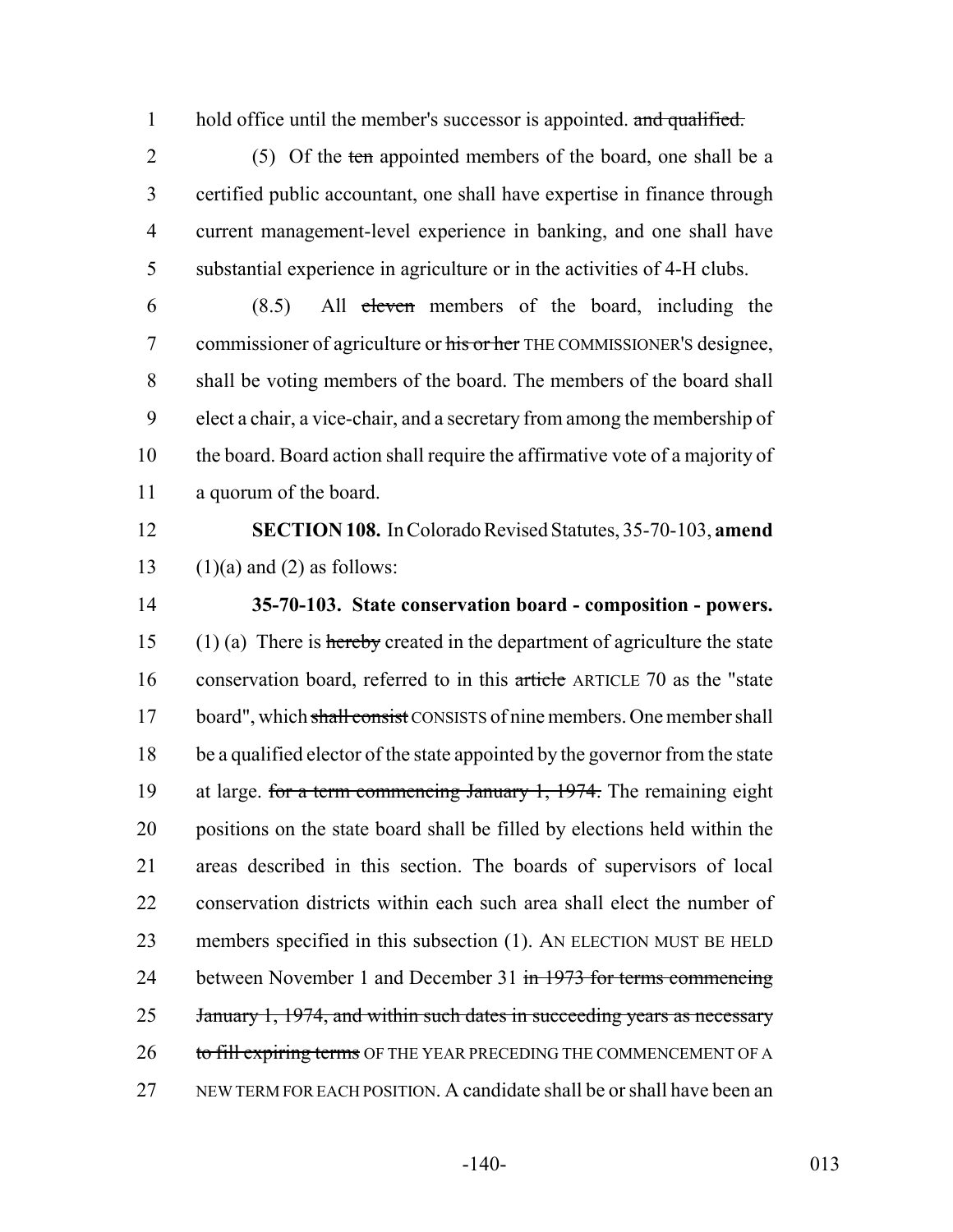elected supervisor of a local conservation district. The number of 2 members to be elected and the areas from which they are to be elected are as follows:

 (I) The White-Yampa and North Platte river watersheds, one member;

(II) The San Juan basin, one member;

 (III) The Arkansas river watershed, two members, one from the upper Arkansas river watershed and one member from the lower Arkansas river watershed;

(IV) The Rio Grande watershed, one member;

 (V) The Republican and South Platte river watersheds, two members, one from the upper South Platte river watershed and one member from the Republican river and lower South Platte river watersheds;

 (VI) The Colorado, Gunnison, and Dolores river watersheds, one member.

 (2) At the first regular meeting of the state board in 1974, the nine 18 elected and appointed members of the state board shall by lot determine which three shall hold office for terms of three years, which three for 20 terms of two years, and which three for terms of one year. Thereafter, All 21 such elected and appointed members shall hold office for terms of four years; EXCEPT THAT THE TERMS SHALL BE STAGGERED SO THAT NO MORE THAN THREE MEMBERS' TERMS EXPIRE IN THE SAME YEAR. THE TERM OF AN ELECTED MEMBER COMMENCES ON JANUARY 1 FOLLOWING THE MEMBER'S ELECTION.

 **SECTION 109.** In Colorado Revised Statutes, 35-75-104, **amend** (2) as follows: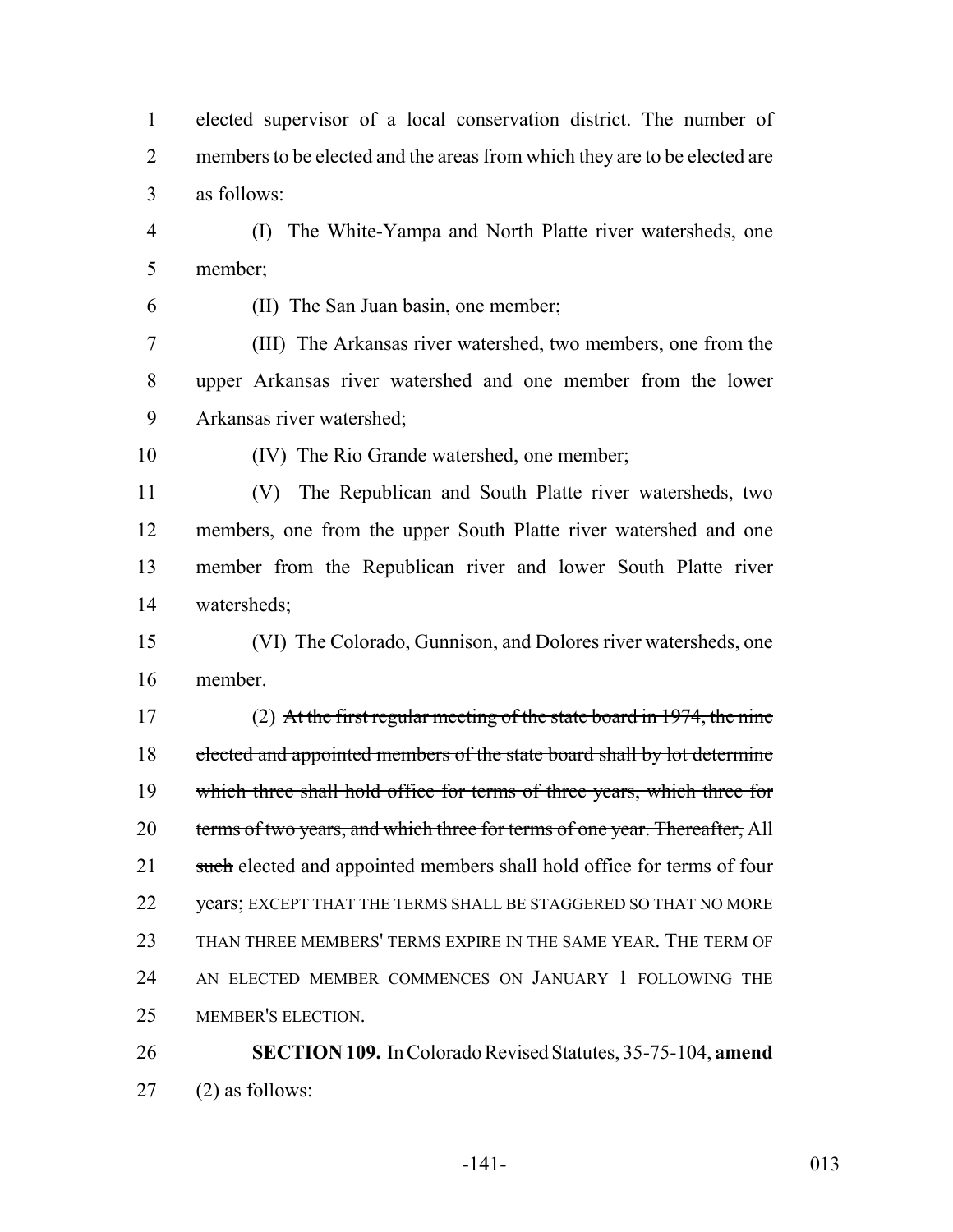**35-75-104. Colorado agricultural development authority - creation - membership.** (2) (a) The governing body of the authority 3 shall be IS a board of directors, which shall consist CONSISTS of seven members, WHO ARE APPOINTED AS FOLLOWS:

- (I) of which One shall be appointed by the governor, with the consent of the senate;
- (II) Three shall be appointed by the president of the senate; and (III) Three shall be appointed by the speaker of the house of representatives.

10 (b) Such members shall MUST be residents of the state, shall MUST 11 have a knowledge of agricultural activity in the state, and shall MUST represent the various agriculture operations and geographical regions of 13 the state. No more than four of the appointed members shall MAY be  $of$ 14 AFFILIATED WITH the same political party. The members of the board first appointed shall serve for terms to be designated by the governor, expiring on June 30 of each year beginning in 1982 and ending in 1988. Persons 17 holding office on June 15, 1987, are subject to the provisions of section 24-1-137, C.R.S. Thereafter, upon the expiration of the term of any member, his successor

 (c) MEMBERS shall be appointed for a term of four years; EXCEPT THAT THE TERMS SHALL BE STAGGERED SO THAT NO MORE THAN FOUR MEMBERS' TERMS EXPIRE IN THE SAME YEAR. Each member shall serve 23 until his THE MEMBER's successor has been appointed. and qualified. Any member shall be eligible for reappointment. The person making the original appointment shall fill any vacancy by appointment for the remainder of an unexpired term.

(d) The commissioner of agriculture shall be an ex officio,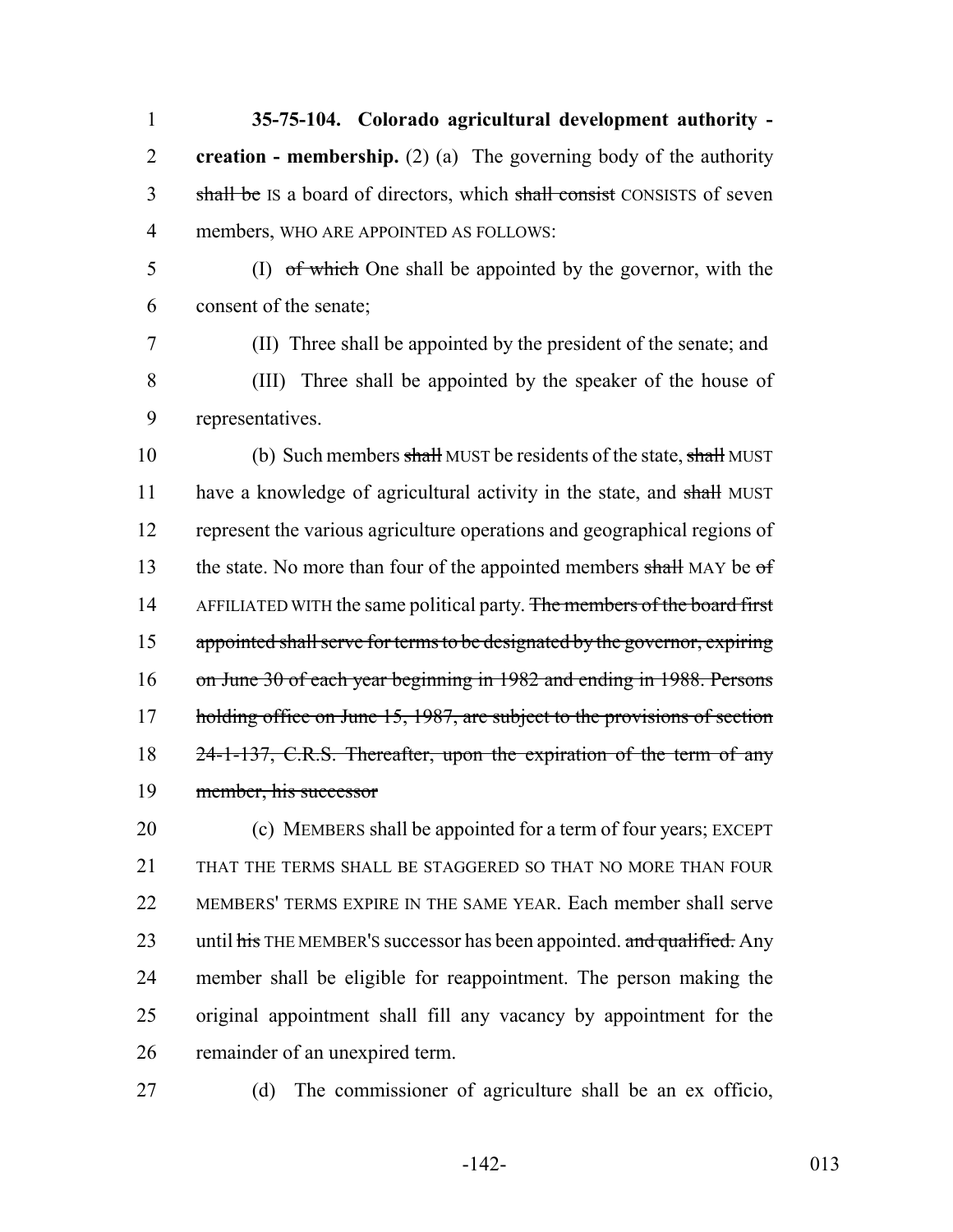1 nonvoting member of the board.

| $\overline{2}$ | $\left(\frac{b}{c}\right)$ (e) Any appointed member of the board may be removed by |
|----------------|------------------------------------------------------------------------------------|
| 3              | the person making the appointment for misfeasance, malfeasance, will ful           |
| $\overline{4}$ | neglect of duty, or other cause. after notice and a public hearing, unless         |
| 5              | such notice and hearing have been expressly waived in writing.                     |
| 6              | <b>SECTION 110.</b> In Colorado Revised Statutes, 36-1-101.5,                      |
| 7              | <b>amend</b> (2) introductory portion and (2)(e) as follows:                       |
| 8              | $36-1-101.5$ . Appointment of members - duties. (2)<br>The                         |
| 9              | governor shall endeavor to appoint members of the board who reside in              |
| 10             | different geographic regions of the state. Not more than three members             |
| 11             | of the board may be of any one major AFFILIATED WITH THE SAME                      |
| 12             | political party. The board shall be composed CONSISTS of:                          |
| 13             | (e) One citizen MEMBER at large WHO IS A RESIDENT OF THE STATE.                    |
| 14             | <b>SECTION 111.</b> In Colorado Revised Statutes, amend 37-60-104                  |
|                |                                                                                    |
| 15             | as follows:                                                                        |
| 16             | 37-60-104. Personnel. (1) The board shall consist CONSISTS of                      |
| 17             | fifteen members AS FOLLOWS:                                                        |
| 18             | (a) The executive director of the department of natural resources,                 |
| 19             | shall be WHO IS a voting member ex officio;                                        |
| 20             | The attorney general, WHO IS A NONVOTING MEMBER EX<br>(b)                          |
| 21             | OFFICIO;                                                                           |
| 22             | (c) THE state engineer, WHO IS A NONVOTING MEMBER EX OFFICIO;                      |
| 23             | (d) THE director of the division of parks and wildlife, WHO IS A                   |
| 24             | NONVOTING MEMBER EX OFFICIO;                                                       |
| 25             | THE commissioner of agriculture or THE COMMISSIONER'S<br>(e)                       |
| 26             | designee, and WHO IS A NONVOTING MEMBER EX OFFICIO;                                |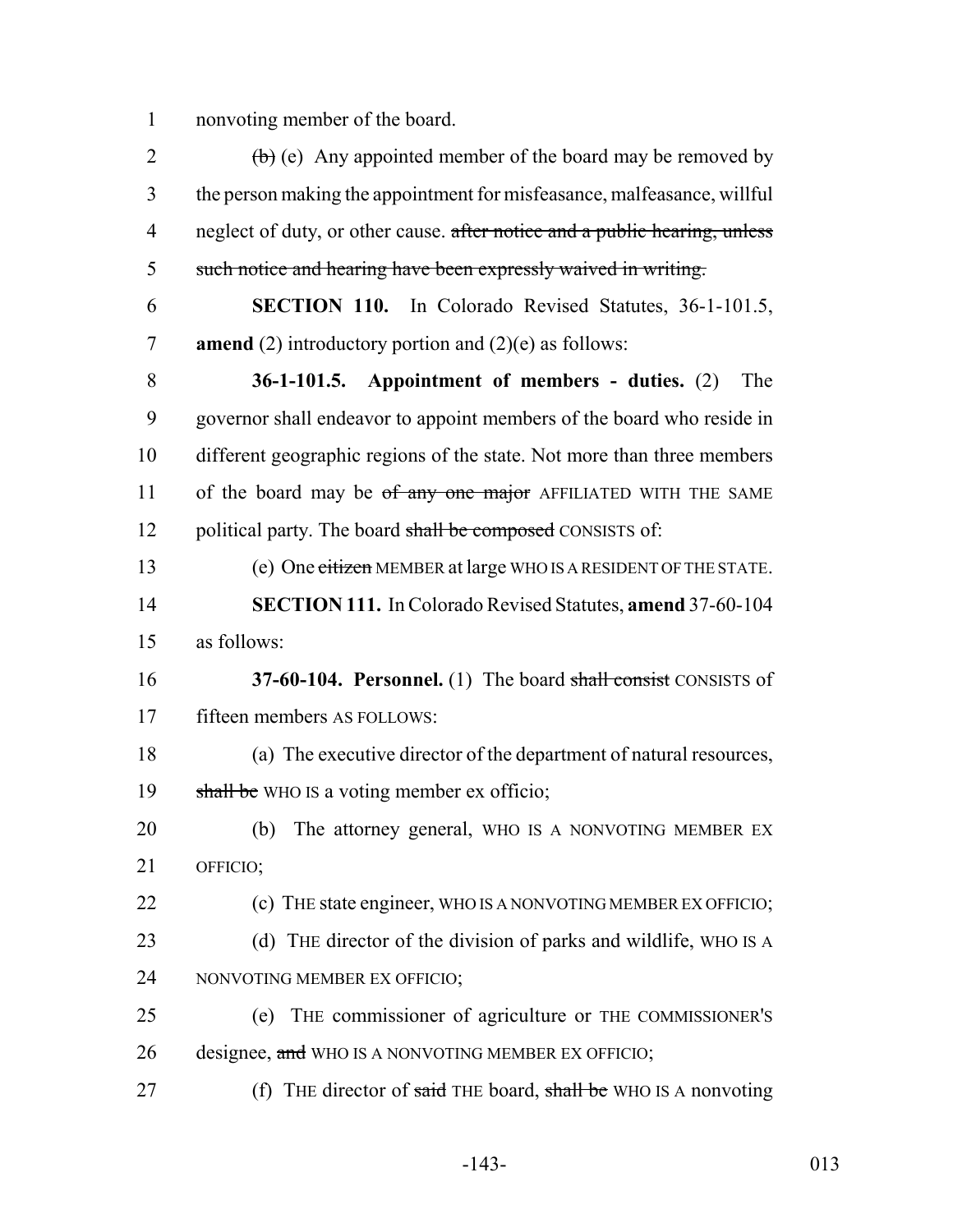1 members MEMBER ex officio; AND

2 (g) The Nine remaining members shall be WHO ARE qualified 3 electors of the state, well versed in water matters, and shall be appointed 4 by the governor, by and with the consent of the senate, for terms of three 5 years. except that no appointment shall be made that does not conform to 6 the requirements of subsections  $(3)$  and  $(4)$  of this section. To THE EXTENT POSSIBLE, APPOINTMENTS TO THE BOARD MUST INCLUDE PERSONS REPRESENTING THE FOLLOWING AREAS OF EXPERIENCE AND EXPERTISE: WATER RESOURCE MANAGEMENT; WATER PROJECT FINANCING; ENGINEERING, PLANNING, AND DEVELOPMENT OF WATER PROJECTS; WATER LAW; AND IRRIGATED FARMING OR RANCHING. THE NINE APPOINTED MEMBERS ARE CHOSEN GEOGRAPHICALLY AS FOLLOWS: (I) FOUR FROM THE WESTERN SLOPE AS FOLLOWS: **(A) ONE FROM THE YAMPA-WHITE DRAINAGE BASIN;**  (B) ONE FROM THE MAIN COLORADO DRAINAGE BASIN; 16 (C) ONE FROM THE GUNNISON-UNCOMPAHGRE DRAINAGE BASIN; AND (D) ONE FROM THE SAN MIGUEL-DOLORES-SAN JUAN DRAINAGE BASINS. **(II) FIVE FROM THE EASTERN SLOPE AS FOLLOWS:**  (A) ONE FROM THE RIO GRANDE DRAINAGE BASIN; **(B) ONE FROM THE NORTH PLATTE DRAINAGE BASIN; (C) ONE FROM THE ARKANSAS DRAINAGE BASIN;**  (D) ONE FROM THE SOUTH PLATTE DRAINAGE BASIN OUTSIDE OF 25 THE CITY AND COUNTY OF DENVER; AND (E) ONE FROM THE CITY AND COUNTY OF DENVER AND INTIMATELY FAMILIAR WITH ITS WATER PROBLEMS.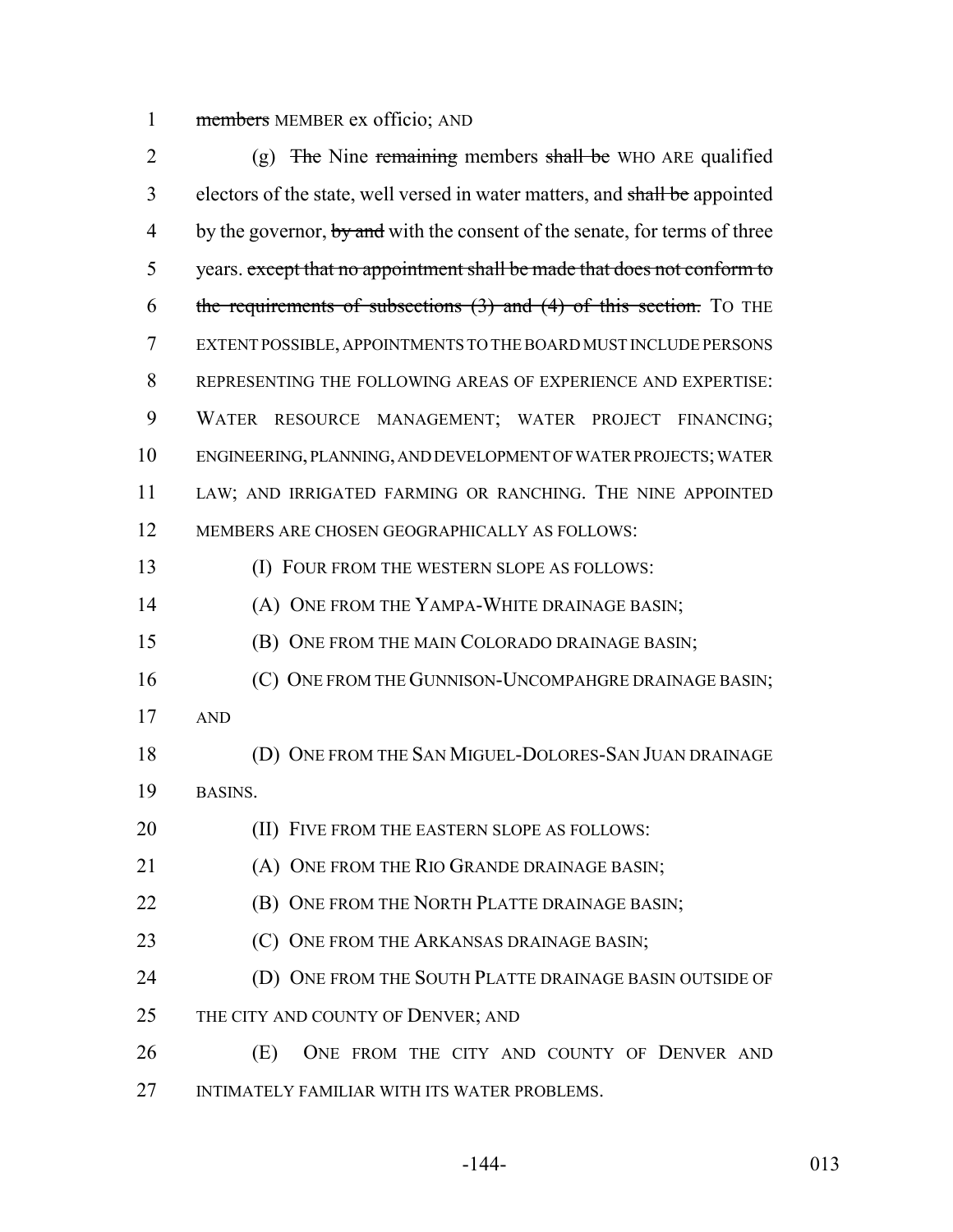(2) NO MORE THAN FIVE APPOINTEES TO THE BOARD MAY BE AFFILIATED WITH THE SAME POLITICAL PARTY.

 (3) APPOINTED MEMBERS OF THE BOARD MUST BE RESIDENTS OF THE GEOGRAPHIC AREA THEY REPRESENT.

 (4) Members of the board may not vote by proxy. Pursuant to section 1 of article XII of the state constitution, unless removed according to law, members of the board shall exercise the duties of their office until a successor is duly appointed, qualified, and confirmed. Pursuant to section 6 (1) of article IV of the state constitution, no person appointed by the governor pursuant to this section to a vacancy occurring while the senate is in session may take office until confirmed by the senate. The appointments shall be made in such a manner that the terms of three members shall expire on February 12 of each year. In case any vacancy occurs in the appointed membership of the board, the governor shall appoint a successor to serve the unexpired term of any member of the board within thirty days after the creation of such vacancy.

17  $(2)$  The appointed members of said board shall be chosen 18 geographically as follows: Four from the western slope and five from the 19 eastern slope; but, of the five members to be appointed from the eastern slope, one shall be from the Rio Grande drainage basin, one from the 21 North Platte drainage basin, one from the Arkansas drainage basin, one 22 from the South Platte drainage basin outside of the city and county of 23 Benver, and one from the city and county of Denver and intimately 24 familiar with its water problems; and that of the four members to be 25 appointed from the western slope, one shall be from the Yampa-White 26 drainage basin, one from the main Colorado drainage basin, one from the 27 Gunnison-Uncompahgre drainage basin, and one from the San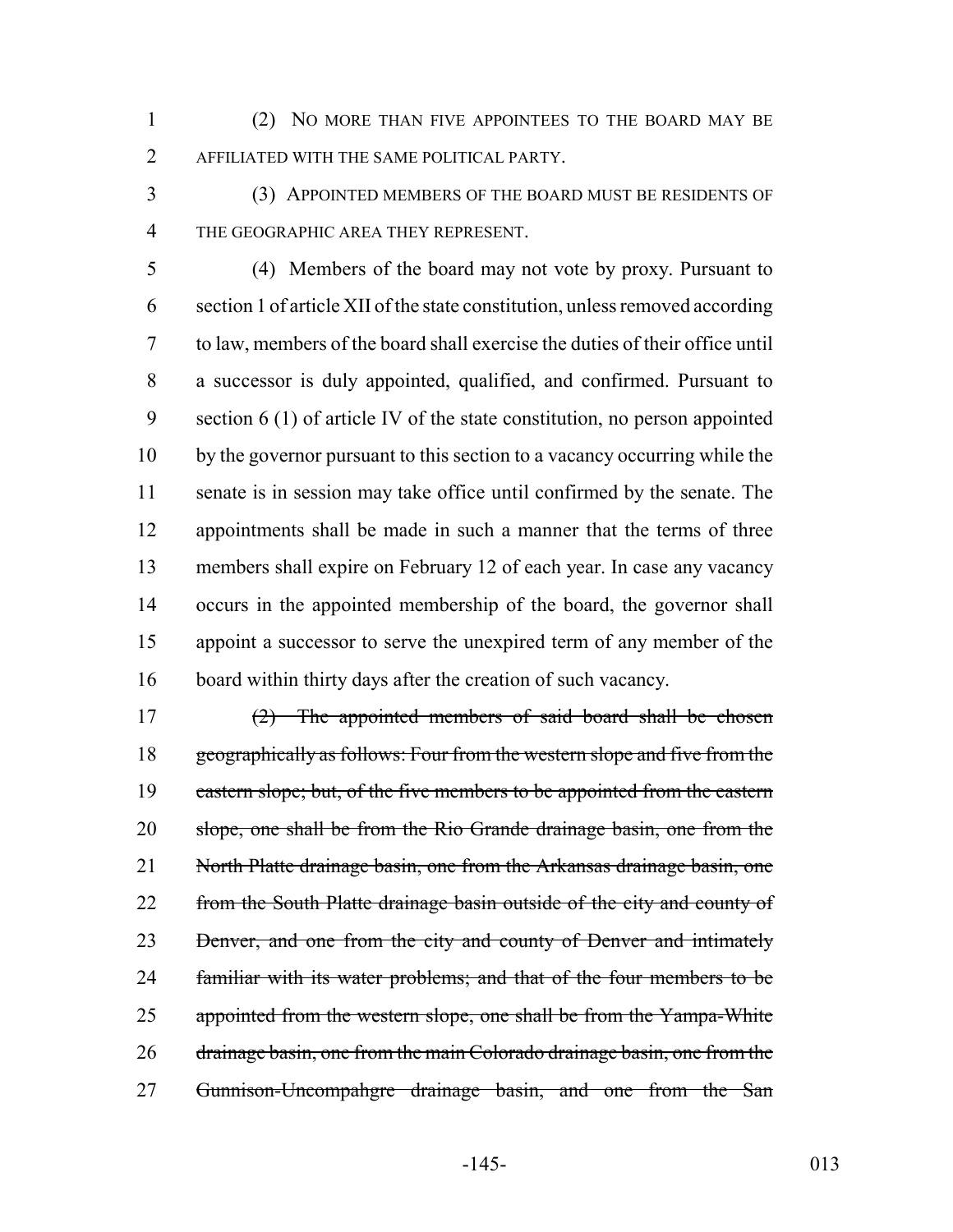Miguel-Dolores-San Juan drainage basins. Each appointed member shall 2 take an oath or affirmation in accordance with section 24-12-101.

 (3) To the extent possible, appointments to the board shall include persons representing the following areas of experience and expertise: Water resource management; water project financing; engineering, planning, and development of water projects; water law; and irrigated farming or ranching. Members of the board shall be residents of the geographic area they represent.

 (4) No more than five appointees to the board shall be members 10 of the same political party.

 (5) The requirements set forth in subsections (3) and (4) of this 12 section shall be implemented over a three-year period beginning February 13 12, 1993, so that upon making the appointments for the vacancies which 14 occur on February 12, 1995, all requirements set forth in this section shall have been met.

 **SECTION 112.** In Colorado Revised Statutes, 37-75-105, **amend**  $17 \quad (1)(a)$  as follows:

 **37-75-105. Interbasin compact committee - report.** (1) (a) To facilitate the process of interbasin compact negotiations, a 20 twenty-seven-member interbasin compact committee is hereby created. 21 The interbasin compact committee shall include INCLUDES THE FOLLOWING MEMBERS:

 (I) Two representatives from each basin roundtable, at least one 24 of whom shall MUST reside within the borders of the roundtable and at 25 least one of whom shall MUST own adjudicated water rights, including owners of shares in a ditch or reservoir company or their agents. ANY SUCH AGENT SHALL BE APPOINTED BY THE REPRESENTATIVE THE AGENT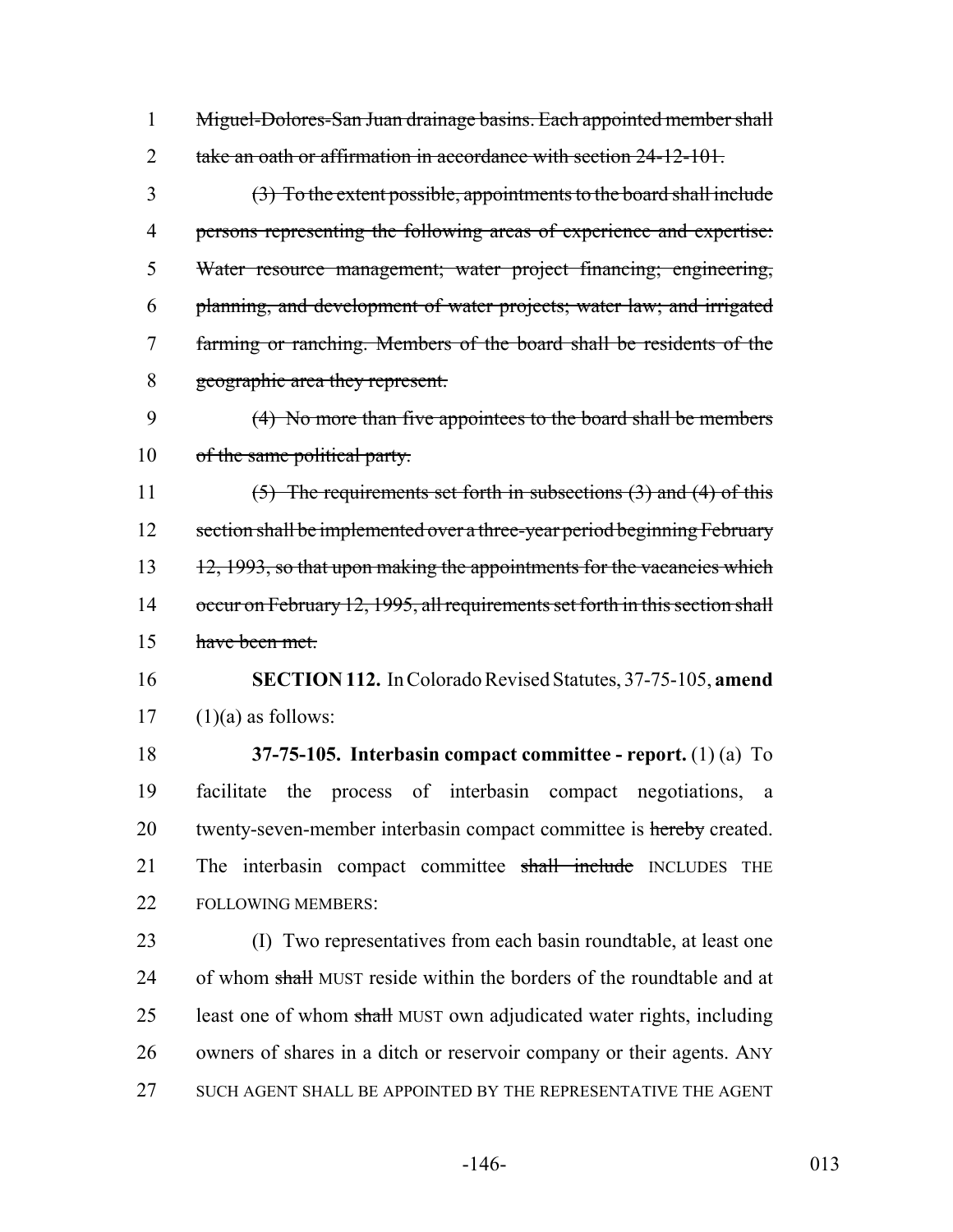REPRESENTS AND MUST RESIDE WITHIN THE BORDERS OF THE REPRESENTATIVE'S ROUNDTABLE.

 (II) Six at-large members appointed by the governor. THE GOVERNOR'S APPOINTMENTS MUST COME FROM GEOGRAPHICALLY DIVERSE PARTS OF THE STATE AND MUST INCLUDE INDIVIDUALS WITH EXPERTISE IN ENVIRONMENTAL, RECREATIONAL, LOCAL GOVERNMENTAL, INDUSTRIAL, OR AGRICULTURAL MATTERS. NO MORE THAN THREE OF THE GOVERNOR'S APPOINTEES MAY BE AFFILIATED WITH THE SAME POLITICAL PARTY.

9 (III) One member appointed by the chairperson CHAIR of the 10 house agriculture, livestock, and natural resources WATER committee, OR 11 ITS SUCCESSOR COMMITTEE;

12 (IV) One member appointed by the chairperson CHAIR of the 13 senate agriculture AND natural resources and energy committee, OR ITS SUCCESSOR COMMITTEE; and

 (V) The director of compact negotiations. The governor's appointments shall come from geographically diverse parts of the state and shall include individuals with expertise in environmental, recreational, local governmental, industrial, and agricultural matters. No more than three of the governor's appointees shall be affiliated with the 20 same political party. Any such agent shall be appointed by the member 21 the agent represents and shall reside within the borders of the member's 22 roundtable.

 **SECTION 113.** In Colorado Revised Statutes, **amend** 37-90-104 as follows:

 **37-90-104. Commission - organization - expenses.** (1) There is 26 created  $\alpha$  THE ground water commission, to consist WHICH CONSISTS of 27 twelve members, nine of whom shall be ARE appointed by the governor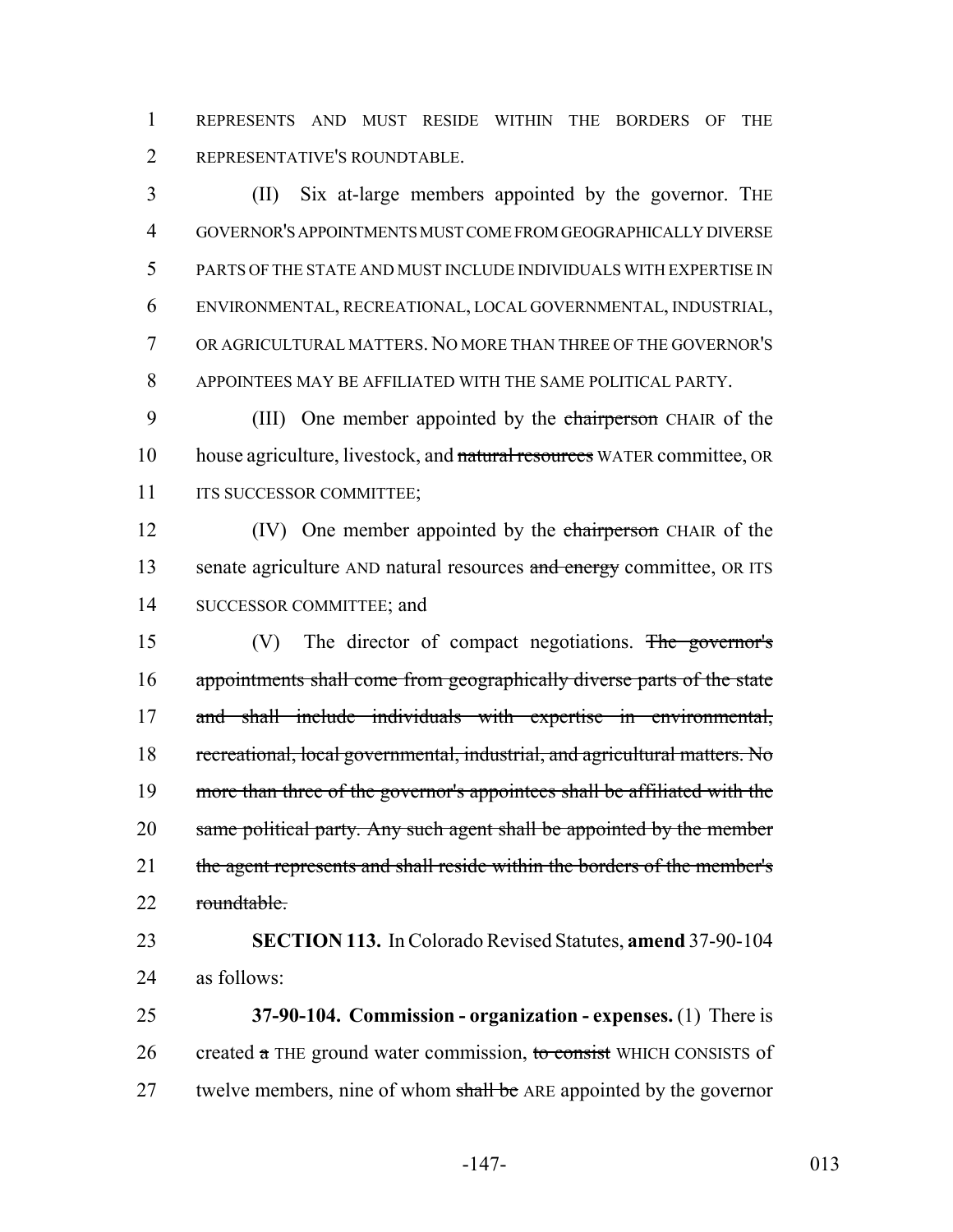1 and confirmed by the senate.

2 (2) The appointed members of the commission holding office as 3 of July 1, 1971, shall continue in office for the term of their appointment 4 and until their successors are appointed. 5  $(3)$  (2) (a) All appointments to the commission shall be for 6 four-year terms ARE FOR TERMS OF FOUR YEARS, except those made to fill 7 vacancies, which shall be for the remainder of the term vacated. 8 (b) Appointments made after July 1, 1971, as terms expire or are 9 vacated, BY THE GOVERNOR shall be made AS FOLLOWS: 10 (I) so that the commission includes Six members who are resident 11 agriculturists of designated groundwater basins, with no more than two 12 resident agriculturists from the same groundwater basin to be members 13 of the commission at the same time; 14 (II) One member who shall be IS a resident agriculturist and who 15 shall be appointed IS from water division 3; and 16 (III) Two residents of the state OF COLORADO who shall represent 17 municipal or industrial water users of the state, one of whom shall be 18 appointed Is from the area west of the continental divide. 19  $(4)$  (3) In addition to the appointed members, THE COMMISSION 20 INCLUDES: 21 (a) The executive director of the department of natural resources, 22 shall be WHO IS a voting member; and 23 (b) The state engineer, WHO IS A NONVOTING MEMBER; and 24 (c) The director of the Colorado water conservation board, shall 25 be WHO IS A nonvoting members of the commission MEMBER. 26 (4) (a) Six voting members shall constitute CONSTITUTES a 27 quorum at any regularly or specially called meeting of the commission,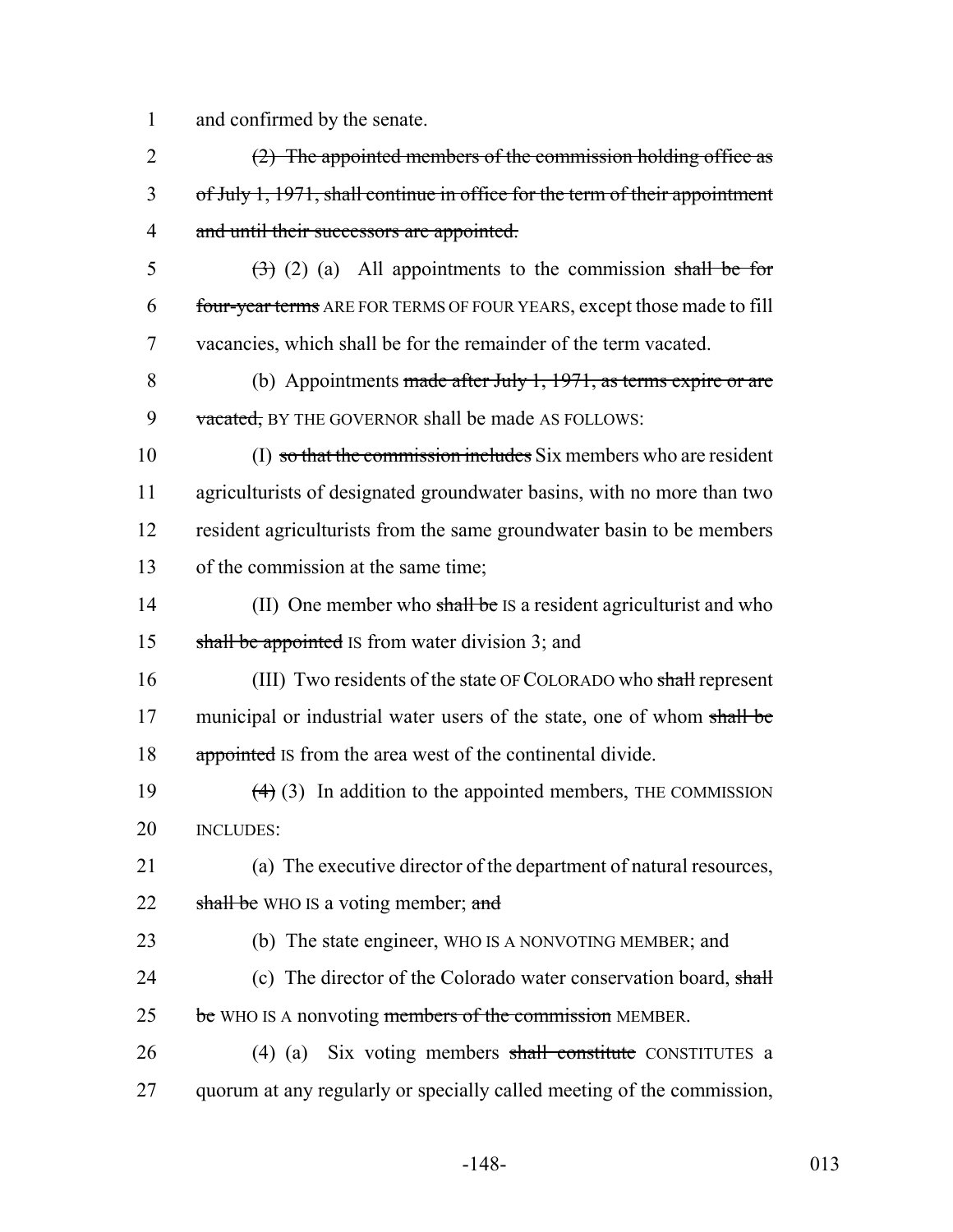and a majority vote of those present shall rule.

 (b) The commission shall establish and maintain a schedule of at 3 least four general meetings each year. The chairman, at his CHAIR, AT THE CHAIR'S discretion, or two VOTING members may call special meetings of the commission to dispose of accumulated business.

 (5) Members of the commission shall be paid no compensation but shall be paid actual necessary expenses incurred by them in the 8 performance of their duties as members thereof and a per diem of fifty dollars per day while performing official duties, not to exceed two thousand four hundred dollars in any year.

 (6) (a) The commission shall biennially select a chair and vice-chair from among the appointed members.

 (b) The state engineer shall be ex officio the executive director of 14 the commission and shall carry out and enforce the decisions, orders, and policies of the commission.

 (c) The commission may delegate to the executive director the 17 authority to perform any of the functions of the commission as set forth in this article ARTICLE 90 except the determination of a designated groundwater basin as set forth in section 37-90-106 and the creation of ground water management districts.

 (d) If any person is dissatisfied with any action of the executive director under the exercise of the powers delegated by the commission, the person may appeal said action to the commission, which shall hear the person's appeals as specified in sections 37-90-113 and 37-90-114.

25 (7) The provisions of section 24-6-402 (3)(a)(II)  $\overline{C.R.S.}$ , concerning imminent court action, as applied to the ground water commission and to any member, employee, contractor, agent, servant,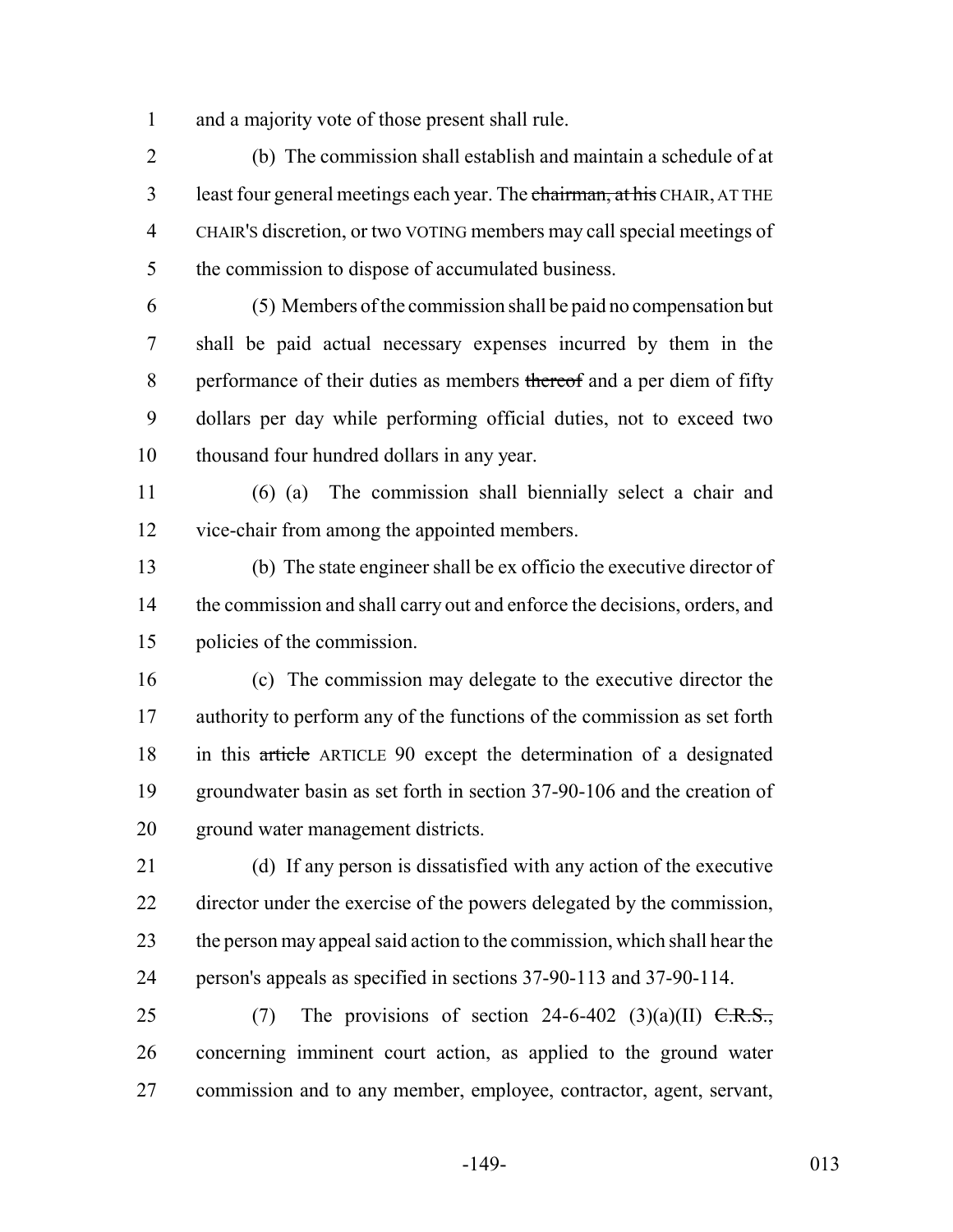1 attorney, or consultant thereof OF THE COMMISSION, shall not include any 2 actions within the scope of sections 37-90-106 to 37-90-109 and section 3 37-90-111.

4 **SECTION 114.** In Colorado Revised Statutes, 37-95-104, **amend** 5 (3) and (4) as follows:

6 **37-95-104. Establishment of authority - board of directors -** 7 **removal - organization - compensation - dissolution.** (3) Members of 8 the board shall be appointed for terms of four years; except that of the 9 original terms commencing October 1, 1981, three members shall be 10 appointed for terms of one year, two members shall be appointed for 11 terms of two years, two members for terms of three years, and two 12 members for terms of four years, at the governor's discretion THE TERMS 13 SHALL BE STAGGERED SO THAT NO MORE THAN THREE MEMBERS' TERMS 14 EXPIRE IN THE SAME YEAR. Each member shall hold office for the term of 15 his THE MEMBER's appointment and until his A successor has been 16 appointed. and has qualified. A member shall be eligible for 17 reappointment. Any vacancy in the membership occurring other than by 18 expiration of term shall be filled in the same manner as the original 19 appointment but for the unexpired term only.

20 (4) Each member may be removed from office by the governor for 21 cause. after a public hearing, and may be suspended by the governor 22 pending the completion of such hearing. Each member shall take an oath 23 or affirmation in accordance with section 24-12-101.

24 **SECTION 115.** In Colorado Revised Statutes, 39-2-123, **amend**  $25$  (2) as follows:

26 **39-2-123. Board of assessment appeals created - members -** 27 **compensation.** (2) Effective July 1, 1991, the existing board of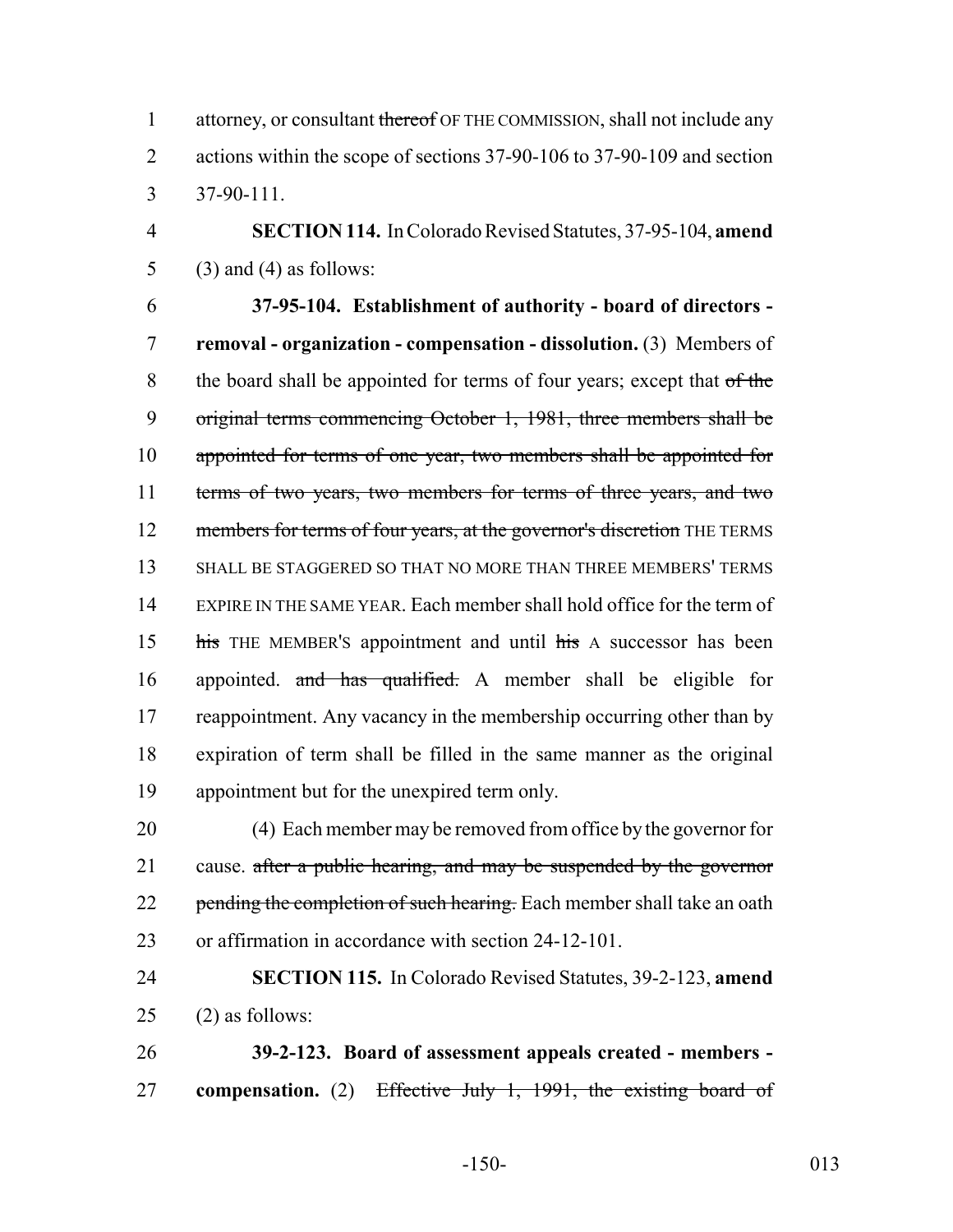assessment appeals is abolished, and the terms of members of the board 2 then serving are terminated. Effective July 1, 1991, the new THE board 3 shall be comprised CONSISTS of three members, who shall be appointed 4 by the governor with the consent of the senate. Appointments to the board shall be as follows: One member shall be appointed for a term of two years, and two members shall be appointed for terms of four years. 7 Thereafter, Appointments to the board shall be for terms of four years; 8 each EXCEPT THAT THE TERMS SHALL BE STAGGERED SO THAT NO MORE THAN TWO MEMBERS' TERMS EXPIRE IN THE SAME YEAR. In order to allow 10 for appeals to be heard timely, up to six additional members may be appointed to the board by the governor with the consent of the senate. Such additional members shall be appointed for terms of one state fiscal year each. Members of the board shall be experienced in property valuation and taxation and shall be public employees, as defined in section 24-10-103 (4)(a), who are not subject to the state personnel system laws. One of such members shall be or shall have been, within the five years immediately preceding the date of initial appointment, actively engaged in agriculture. On and after June 1, 1993, members shall be licensed or certificated pursuant to the provisions of part 6 of article 10 of title 12. Service on the board shall be at the pleasure of the governor, who may appoint a replacement to serve for the unexpired term of any member. Such replacement shall be appointed with the consent of the senate. Any other vacancies on the board shall be filled by appointment 24 by the governor with the consent of the senate for the unexpired term. **SECTION 116.** In Colorado Revised Statutes, 39-9-101, **amend**

(2) as follows:

**39-9-101. State board of equalization.** (2) No more than three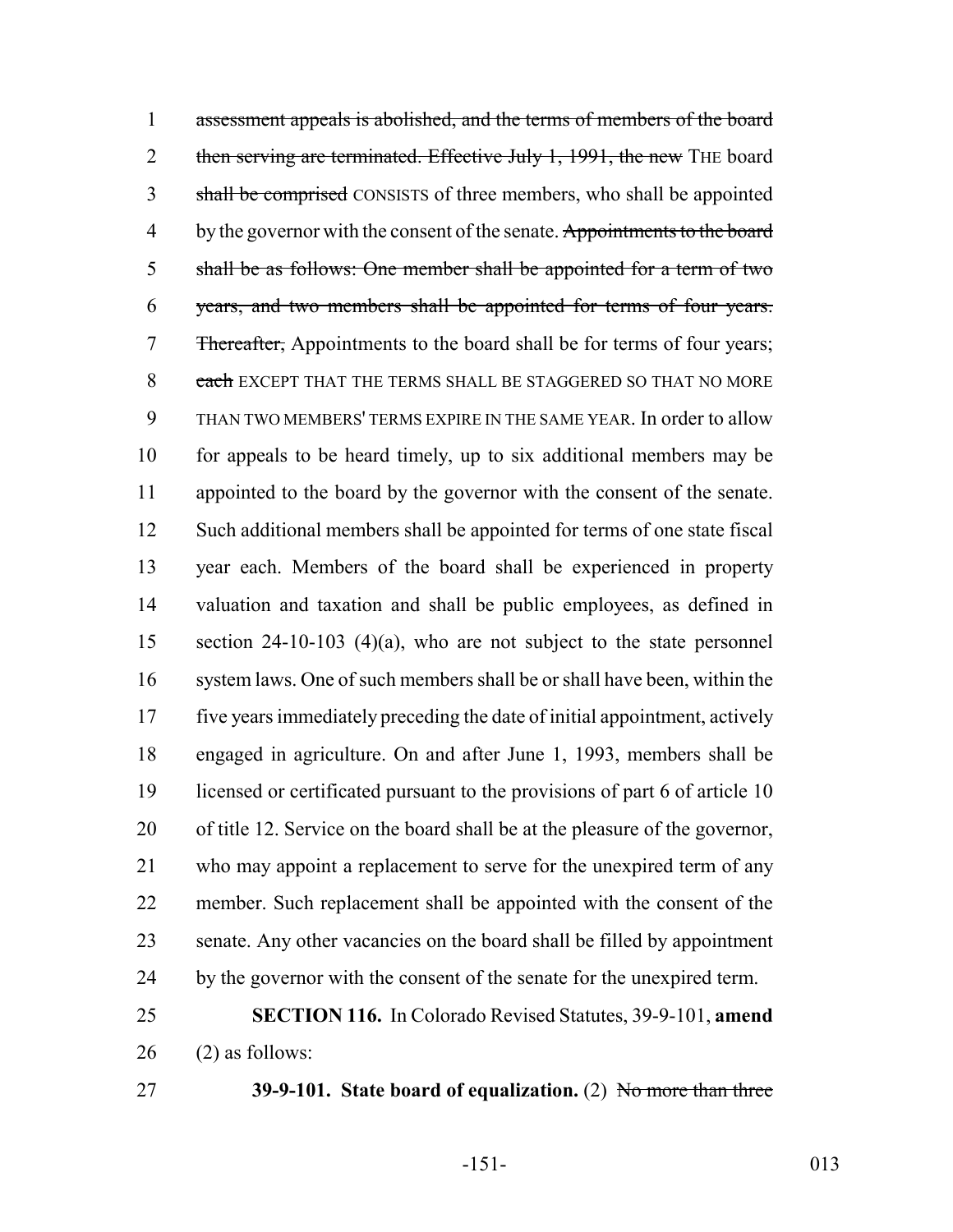1 members of the state board of equalization shall be affiliated with the 2 same political party. Except as otherwise provided in section 2-2-326, 3 C.R.S., each member shall IS ENTITLED TO receive a per diem allowance 4 of fifty dollars for each day spent attending meetings or hearings of the 5 state board of equalization or otherwise spent discharging his THE 6 MEMBER's duties as a member of said THE board; except that no A 7 member shall NOT receive the per diem allowance provided for in this 8 subsection (2) for any day for which  $he$  THE MEMBER receives a per diem 9 allowance from the state under any other statute and except that no A 10 member shall NOT receive the per diem allowance provided for in this 11 subsection (2) if  $he$  THE MEMBER receives a salary from the state for a 12 full-time position with the state. Except as otherwise provided in section 13 2-2-326, C.R.S., each member of said THE board shall IS ENTITLED TO 14 receive actual and necessary expenses incurred in performing his THE 15 MEMBER's duties as a member of said THE board. The members appointed 16 by the governor shall serve at the pleasure of the governor but shall not 17 serve for more than four consecutive years unless reappointed by the 18 governor and reconfirmed by the senate at the conclusion of said THE four 19 vears. Vacancies in either of the appointed positions on the state board of 20 equalization shall be filled by appointment by the governor with the 21 consent of the senate for the unexpired term.

22 **SECTION 117.** In Colorado Revised Statutes, 40-6.5-102, 23 **amend**  $(3)(b)(I)$  as follows:

 **40-6.5-102. Office of the utility consumer advocate and utility consumers' board - creation - appointment - attorney general to represent.** (3) (b) (I) The board consists of eleven members seven of 27 whom the governor appoints APPOINTED AS FOLLOWS: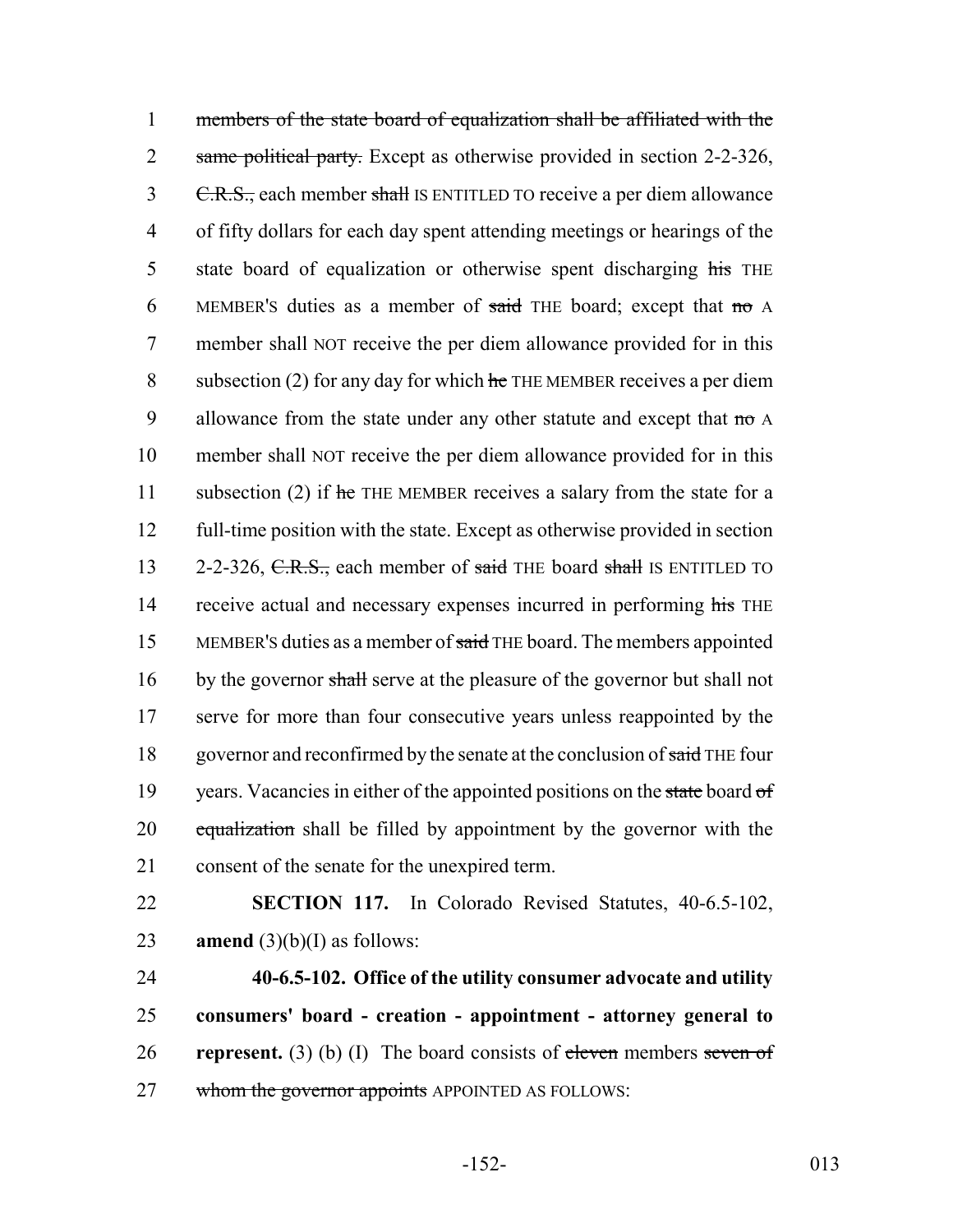1 (A) The governor shall appoint ONE MEMBER FROM EACH 2 CONGRESSIONAL DISTRICT IN THE STATE. OF THE MEMBERS APPOINTED BY 3 THE GOVERNOR, at least one member who is MUST BE actively engaged in 4 agriculture as a business and at least two members who are MUST BE 5 owners of small businesses with one hundred or fewer employees. In 6 making appointments to the board, the governor shall ensure that the 7 membership of the board represents each of the congressional districts of 8 the state and that No more than four A MINIMUM MAJORITY of the 9 governor's appointments are MAY BE affiliated with the same political 10 party.

 (B) The president of the senate, the speaker of the house of representatives, the minority leader of the senate, and the minority leader of the house of representatives shall each appoint one member of the 14 board.

15 **SECTION 118.** In Colorado Revised Statutes, 42-5-112, **amend** 16 (2)(b); and **repeal** (2)(b.5) as follows:

17 **42-5-112. Automobile theft prevention authority - board -** 18 **creation - duties - rules - fund - repeal.** (2) (b) The governor shall 19 appoint members of the board within thirty days after the governor 20 receives notification pursuant to subsection  $(5)$  of this section that moneys 21 in the fund exceed the sum of three hundred thousand dollars. The 22 appointed members of the board shall serve terms of six years; except 23 that, of the members first appointed pursuant to sub-subparagraph  $(A)$  of 24 subparagraph (III) of paragraph  $(a)$  of this subsection  $(2)$ , the governor 25 shall select one member who shall serve an initial term of four years and 26 one member who shall serve an initial term of two years. Of the members 27 first appointed pursuant to sub-subparagraph (B) of subparagraph (III) of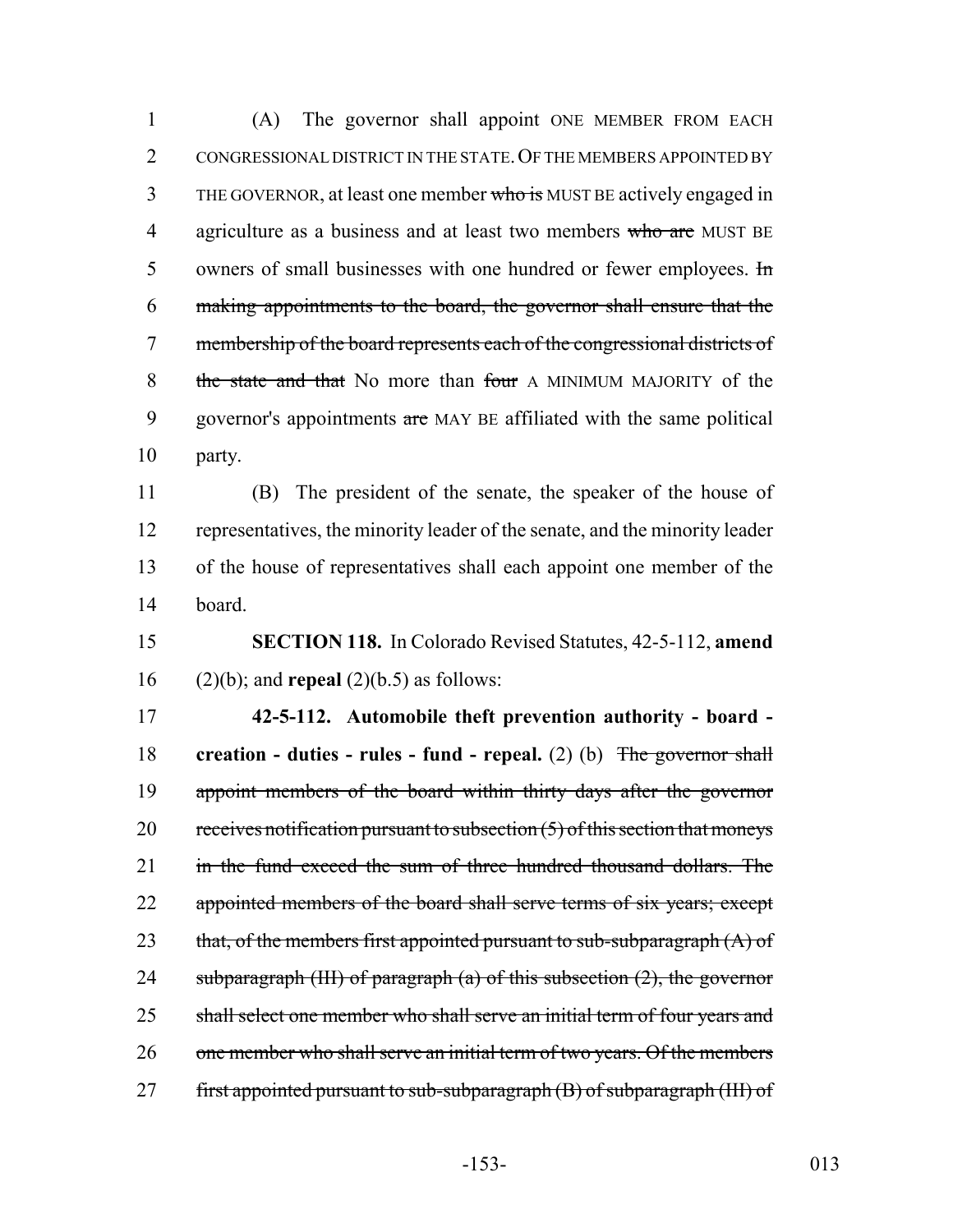1 paragraph (a) of this subsection  $(2)$ , the governor shall select one member 2 who shall serve an initial term of two years. The member first appointed 3 pursuant to sub-subparagraph  $(C)$  of subparagraph  $(HI)$  of paragraph  $(a)$ 4 of this subsection (2) shall serve an initial term of four years THE 5 APPOINTED MEMBERS OF THE BOARD SHALL SERVE TERMS OF SIX YEARS; 6 EXCEPT THAT THE TERMS SHALL BE STAGGERED SO THAT NO MORE THAN 7 THREE MEMBERS' TERMS EXPIRE IN THE SAME YEAR. No appointed member 8 shall serve more than two consecutive six-year terms.

9 (b.5) Notwithstanding the provisions of paragraph (b) of this 10 subsection (2), of the two additional members appointed to the board 11 pursuant to Senate Bill 08-060, enacted at the second regular session of 12 the sixty-sixth general assembly, one member shall serve an initial term 13 of four years and one member shall serve an initial term of two years.

14 **SECTION 119.** In Colorado Revised Statutes, 43-1-106, **amend** 15 (1) as follows:

16 **43-1-106. Transportation commission - powers and duties.** 17 (1) There is hereby created a THE transportation commission, which shall 18 consist CONSISTS of eleven members. The initial members of the 19 commission shall be the members of the state highway commission 20 immediately prior to July 1, 1991, and each such commission member 21 shall continue to represent the same district.

22 **SECTION 120.** In Colorado Revised Statutes, 43-4-1001, **amend** 23  $(2)(c)$  as follows:

 **43-4-1001. Southwest chief and front range passenger rail service in Colorado - commission - membership and powers - definitions.** (2) (c) (I) Except as otherwise provided in subsection ( $2$ )(c)(II) of this section, appointing authorities shall appoint the initial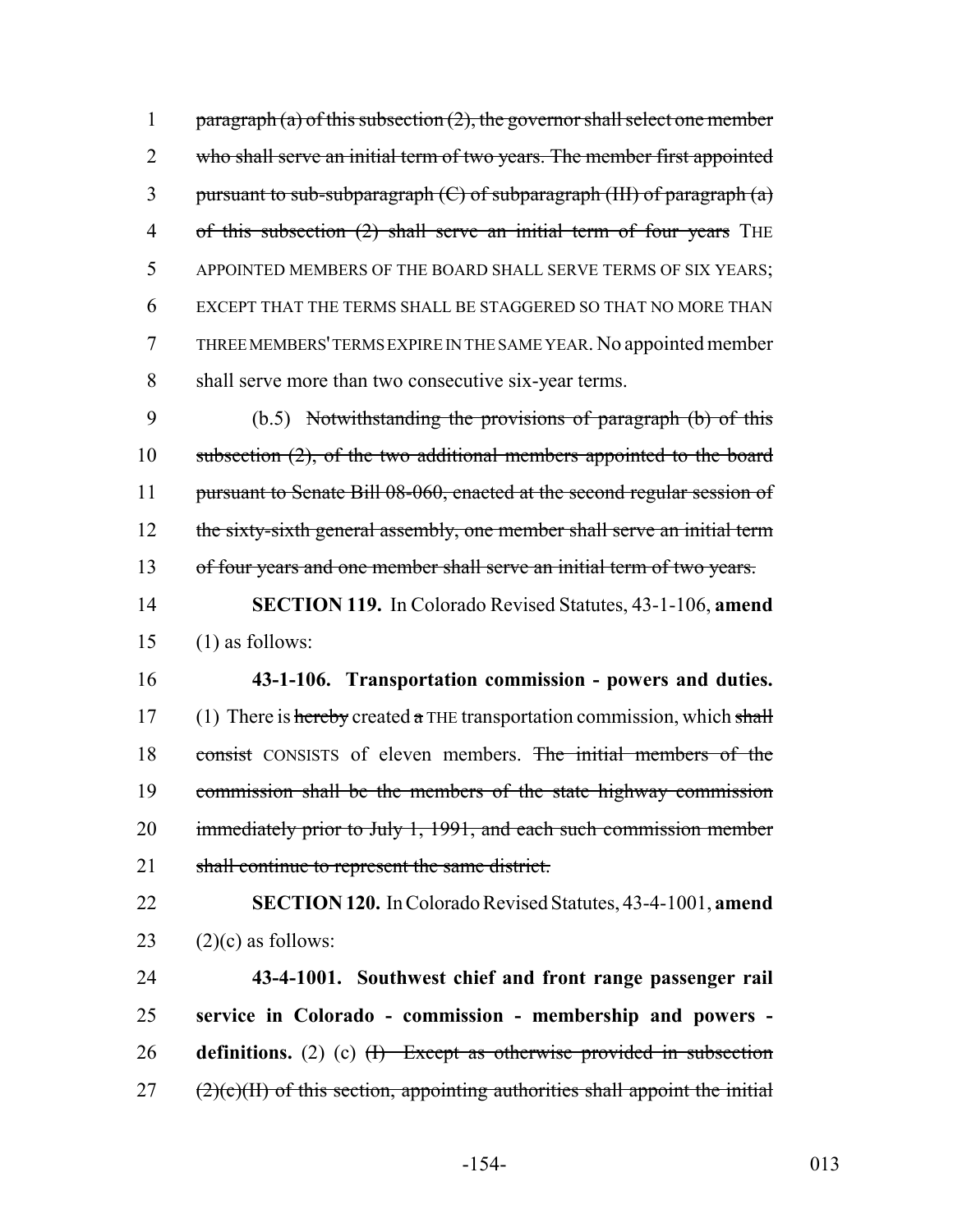| 1  | commissioners and appointed advisors of the commission no later than         |
|----|------------------------------------------------------------------------------|
| 2  | July 1, 2017, for terms commencing on that date. Commissioners               |
| 3  | appointed pursuant to subsection $(2)(a)$ of this section shall serve for    |
| 4  | terms of four years; except that the initial terms of one of the             |
| 5  | commissioners appointed pursuant to subsection $(2)(a)(I)(A)$ of this        |
| 6  | section, one of the commissioners appointed pursuant to subsection           |
| 7  | $(2)(a)(I)(B)$ of this section, and the commissioners appointed pursuant to  |
| 8  | subsections $(2)(a)(H)(A), (2)(a)(H)(C),$ and $(2)(a)(H)(E)$ of this section |
| 9  | are two years. COMMISSIONERS ARE APPOINTED FOR TERMS OF FOUR                 |
| 10 | YEARS; EXCEPT THAT THE TERMS SHALL BE STAGGERED SO THAT NO MORE              |
| 11 | THAN SIX MEMBERS' TERMS EXPIRE IN THE SAME YEAR. The commission              |
| 12 | shall elect a chair from its members. at its first meeting.                  |
| 13 | (II) Commissioners appointed pursuant to subsection $(2)(a)(H)$ of           |
| 14 | this section shall be appointed no later than May 15, 2017, for terms        |
| 15 | commencing on July $1, 2017$ .                                               |
| 16 | <b>SECTION 121.</b> In Colorado Revised Statutes, 43-10-104, amend           |
| 17 | $(1)$ as follows:                                                            |
| 18 | 43-10-104. Colorado aeronautical board - created. $(1)(a)$ The               |
| 19 | division shall be under the jurisdiction of the Colorado aeronautical        |
| 20 | board, which board is hereby created.                                        |
| 21 | (b) The board shall consist CONSISTS of seven members The initial            |
| 22 | members of the board shall be the members of the Colorado aeronautical       |
| 23 | board as such existed in the department of military and veterans affairs     |
| 24 | prior to July 1, 1991, and the terms of such members shall expire as the     |
| 25 | original terms of such members were scheduled to expire. Thereafter, the     |
| 26 | governor shall appoint their successors APPOINTED BY THE GOVERNOR,           |
| 27 | WITH THE CONSENT OF THE SENATE, for terms of three years; each EXCEPT        |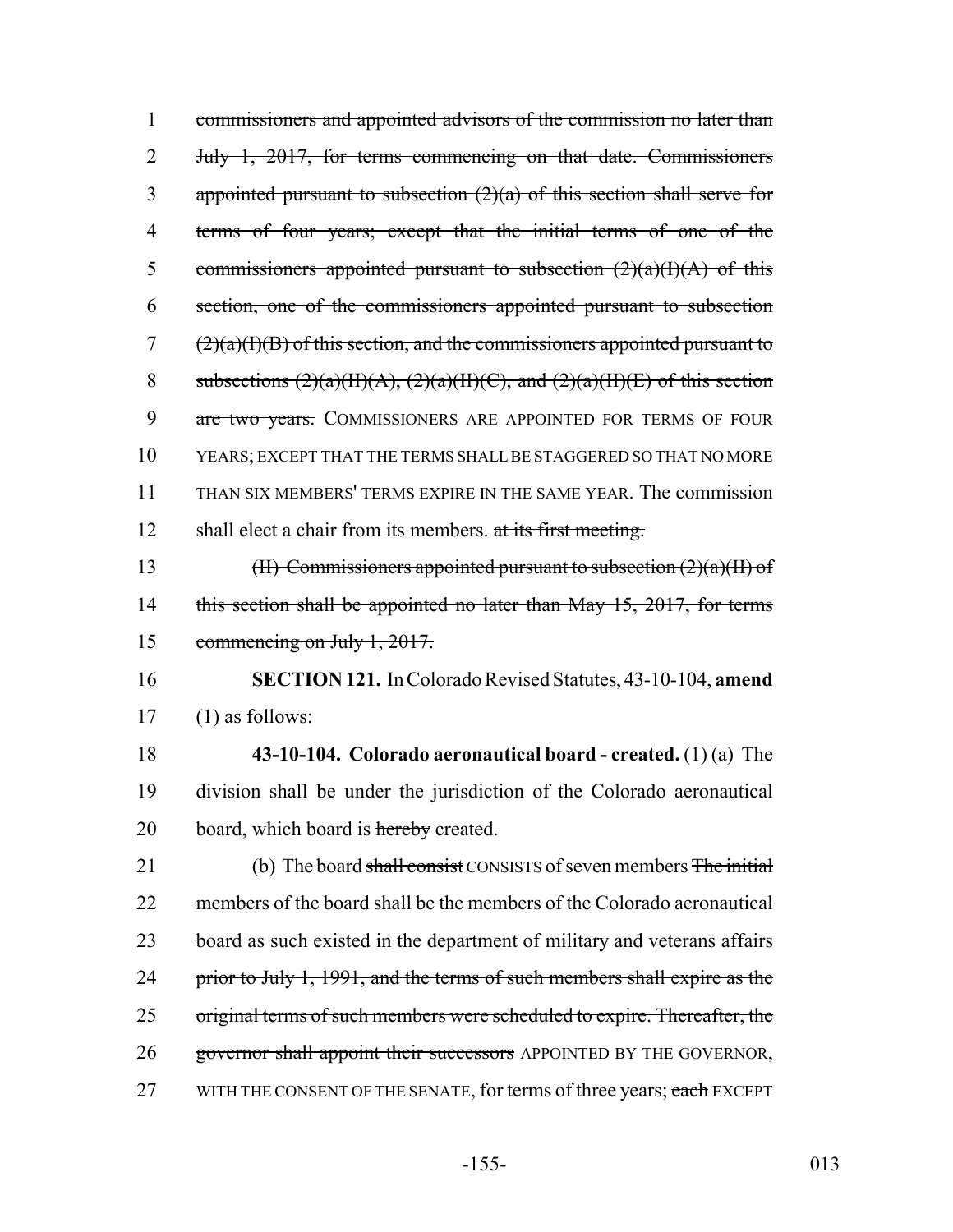1 THAT THE TERMS SHALL BE STAGGERED SO THAT NO MORE THAN THREE 2 MEMBERS' TERMS EXPIRE IN THE SAME YEAR.

3 (c) If any such member vacates his or her THE MEMBER's office 4 during the term for which appointed to the board, a vacancy on the board 5 shall exist EXISTS and shall be filled by the governor for the unexpired 6 term. All such appointments shall be with the consent of the senate.

7 (d) The board shall annually elect from its members a chairman, 8 a vice-chairman CHAIR, A VICE-CHAIR, and a secretary.

9 (e) The members of the board shall ARE ENTITLED TO receive fifty 10 dollars per diem while the board is in session and shall TO be reimbursed 11 for all actual and necessary expenses incurred in the performance of their 12 official duties.

13 (f) The board shall not conduct any business unless there are at 14 least four members of the board present.

15 **SECTION 122.** In Colorado Revised Statutes, 44-30-301, **amend** 16 (1) introductory portion and  $(1)(b)$  as follows:

17 **44-30-301. Colorado limited gaming control commission -** 18 **creation.** (1) There is hereby created, within the division of gaming, the 19 Colorado limited gaming control commission. The commission shall 20 consist CONSISTS of five members, all of whom shall MUST be citizens of 21 the United States and residents of this state who have been residents of 22 the state for the past five years. The members shall be appointed by the 23 governor, with the consent and approval of the senate. No member shall 24 have been convicted of a felony or gambling-related offense, 25 notwithstanding the provisions of section 24-5-101. No more than three 26 of the five members shall be members of MAY BE AFFILIATED WITH the 27 same political party and no more than one member shall MAY be from any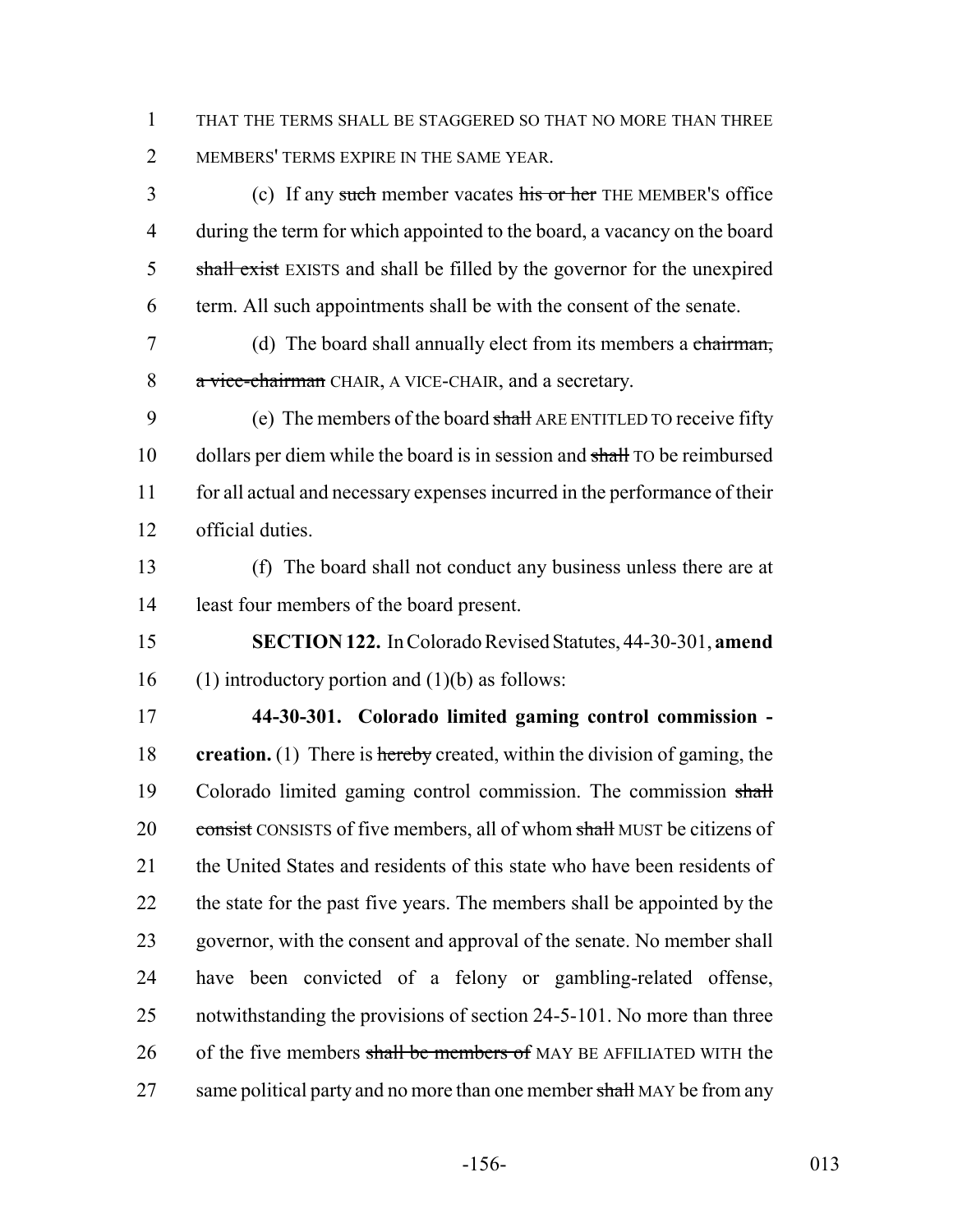one congressional district; except that a member who is serving pursuant 2 to subsection (1)(a) of this section as a registered elector of Teller or Gilpin county may reside in the same congressional district as one of the other members. At the first meeting of each fiscal year, a chair and vice-chair of the commission shall be chosen from the membership by a majority of the members. Membership and operation of the commission shall additionally meet the following requirements:

 (b) Initial members shall be appointed to the commission by the governor as follows: One member to serve until July 1, 1992, one member to serve until July 1, 1993, one member to serve until July 1, 1994, and 11 two members to serve until July 1, 1995. All subsequent appointments 12 shall be for terms of THE TERM OF OFFICE FOR EACH MEMBER IS four years; EXCEPT THAT THE TERMS SHALL BE STAGGERED SO THAT NO MORE THAN TWO MEMBERS' TERMS EXPIRE IN THE SAME YEAR. No member of the 15 commission shall be IS eligible to serve more than two consecutive terms. **SECTION 123.** In Colorado Revised Statutes, 44-30-1302, **amend** (1) introductory portion, (1)(c) introductory portion, (1)(c)(I), 18 (1)(d), (1)(h), and (2) as follows:

 **44-30-1302. Local government limited gaming impact advisory committee - creation - duties.** (1) There is hereby created within the 21 department of local affairs  $\alpha$  THE local government limited gaming impact 22 advisory committee, referred to in this section as the "committee". The 23 committee shall be composed CONSISTS of the following thirteen members:

 (c) Three members representing the counties eligible to receive money from the fund pursuant to section 44-30-1301 (2) who shall serve 27 at the pleasure of the boards APPOINTING AUTHORITY and who shall be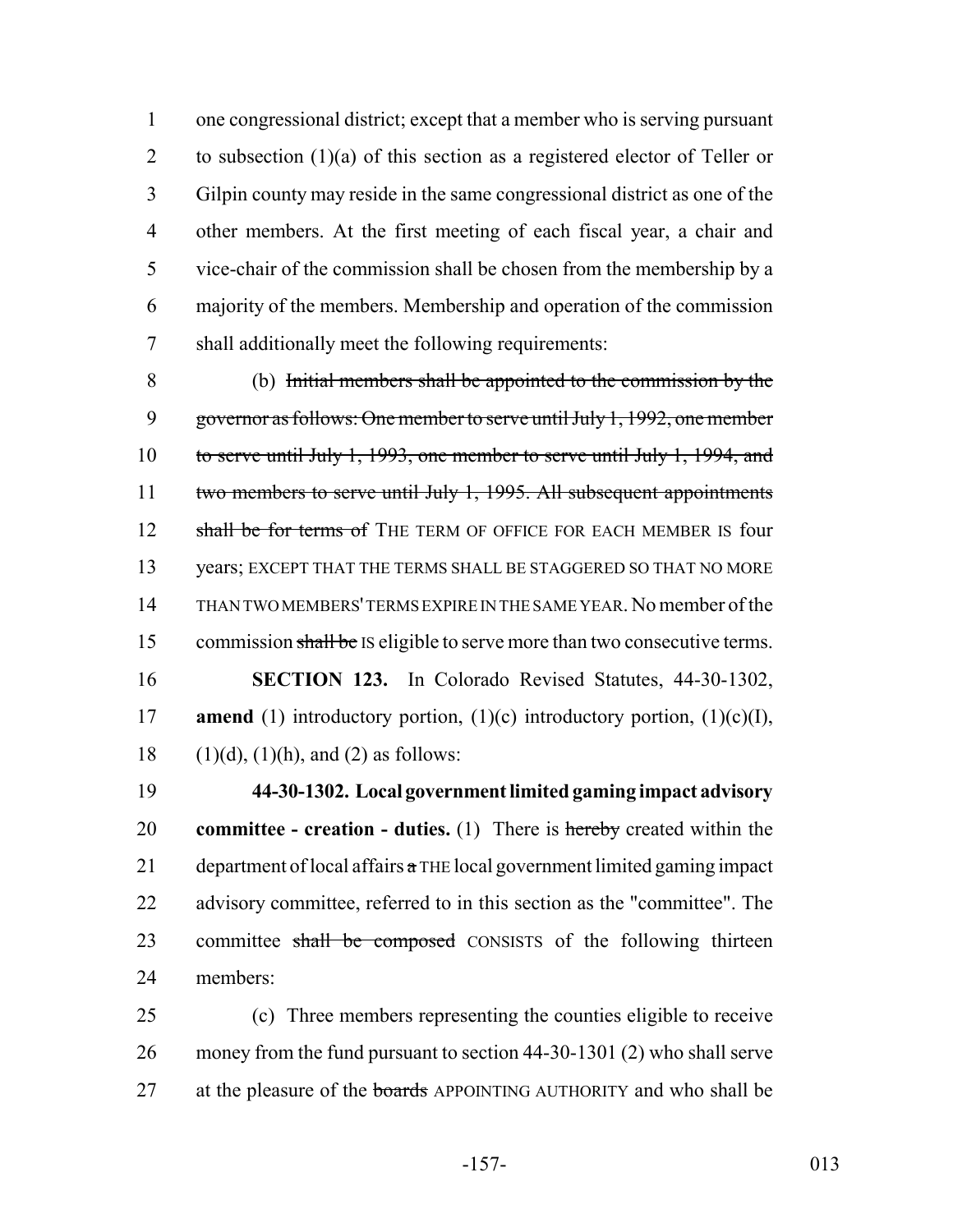1 appointed as follows:

 (I) One member shall be appointed by the chairs of the boards of county commissioners from the counties impacted by gaming in the city 4 of Cripple Creek who shall serve a term of four years; except the initial appointee who shall serve a term of two years;

6 (d) Two members representing the municipalities eligible to 7 receive money from the fund pursuant to section 44-30-1301 (2) to be 8 appointed by the mayors of the municipalities and who shall serve at the 9 pleasure of the mayors for terms of four years. except that one of the 10 initial appointees shall serve a term of two years. Not more than one 11 member shall be selected pursuant to this subsection (1)(d) from each of 12 the groups of counties described in subsections  $(1)(c)(I)$  to  $(1)(c)(III)$  of 13 this section.

14 (h) Two members representing the governor, to be appointed by 15 the governor and who shall serve at the pleasure of the governor FOR 16 TERMS OF FOUR YEARS.

17 (2) The terms of the members appointed by the speaker of the 18 house of representatives and the president of the senate who are serving 19 on March 22, 2007, shall be extended to and expire on or shall terminate 20 on the convening date of the first regular session of the sixty-seventh 21 general assembly. As soon as practicable after the convening date, the 22 speaker and the president shall each appoint or reappoint one member in 23 the same manner as provided in subsections  $(1)(f)$  and  $(1)(g)$  of this 24 section. Thereafter, The terms of the members appointed or reappointed 25 by the speaker and the president shall expire on the convening date of the 26 first regular session of each general assembly, and all subsequent 27 appointments and reappointments by the speaker and the president shall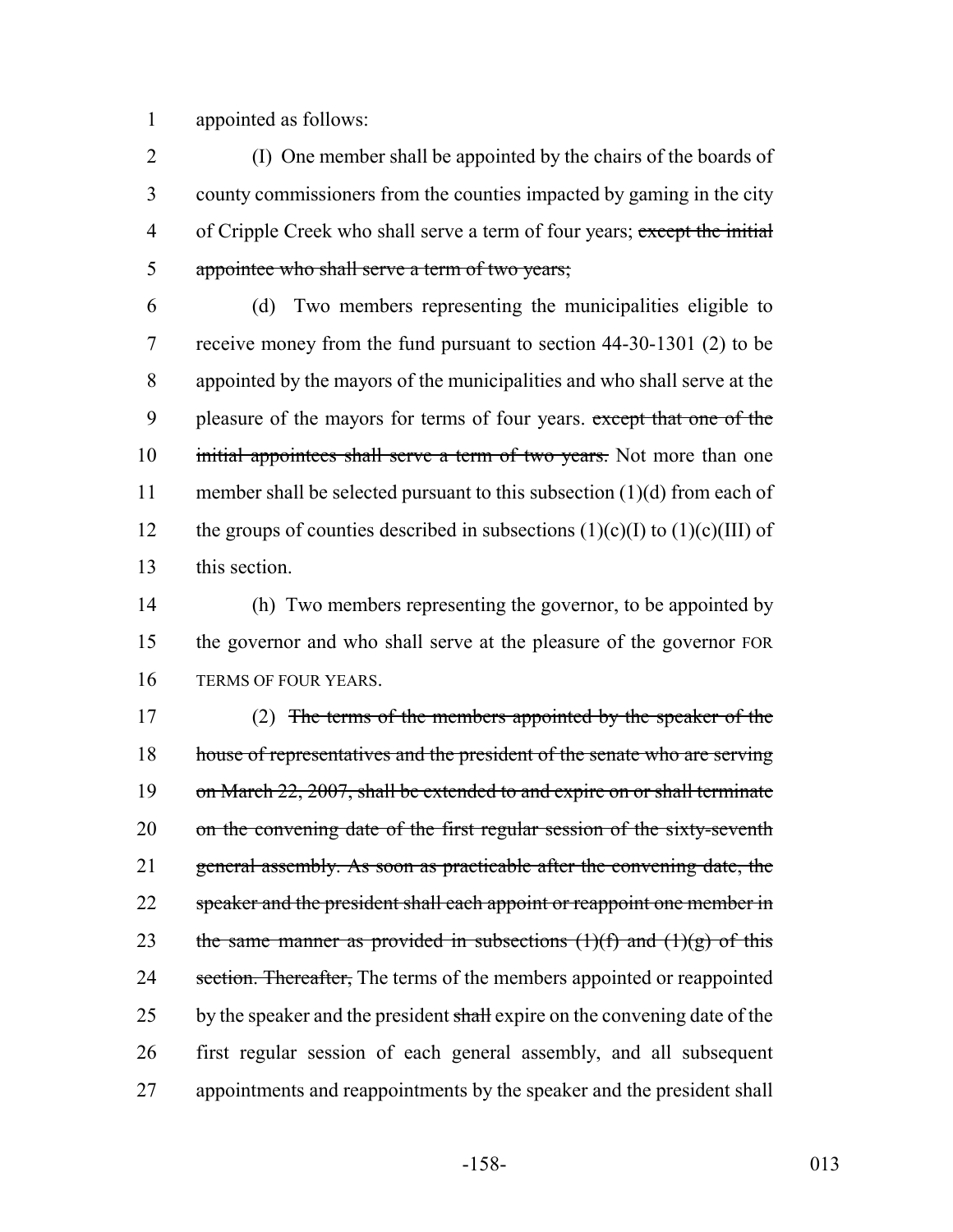be made as soon as practicable after the convening date. The person 2 making the original appointment or reappointment shall fill any vacancy 3 by appointment for the remainder of an unexpired term. Members 4 appointed or reappointed by the speaker and the president shall serve at the pleasure of the appointing authority and shall continue in office until the member's successor is appointed.

 **SECTION 124.** In Colorado Revised Statutes, 44-32-301, **amend** 8 (1) introductory portion,  $(1)(a)$ , and  $(1)(b)$  as follows:

 **44-32-301. Racing commission - creation.** (1) There is hereby created, within the division of racing events, the Colorado racing 11 commission. The commission shall consist CONSISTS of five members, all 12 of whom shall MUST be citizens of the United States and shall MUST have 13 been residents of this state for the past five years. The members shall be 14 ARE appointed by the governor, with the consent and approval of the senate. No member shall have been convicted of a felony or gambling-related offense, notwithstanding the provisions of section 17 24-5-101. No more than three of the five members shall be members of MAY BE AFFILIATED WITH the same political party. At the first meeting of each fiscal year, a chair and vice-chair of the commission shall be chosen from the membership by a majority of the members. Membership and operation of the commission shall additionally meet the following requirements:

 (a) (I) Two members of the commission shall have been previously engaged in the racing industry for at least five years;

 (II) One member shall be a practicing veterinarian who is currently licensed in Colorado and has been so licensed for not less than five years;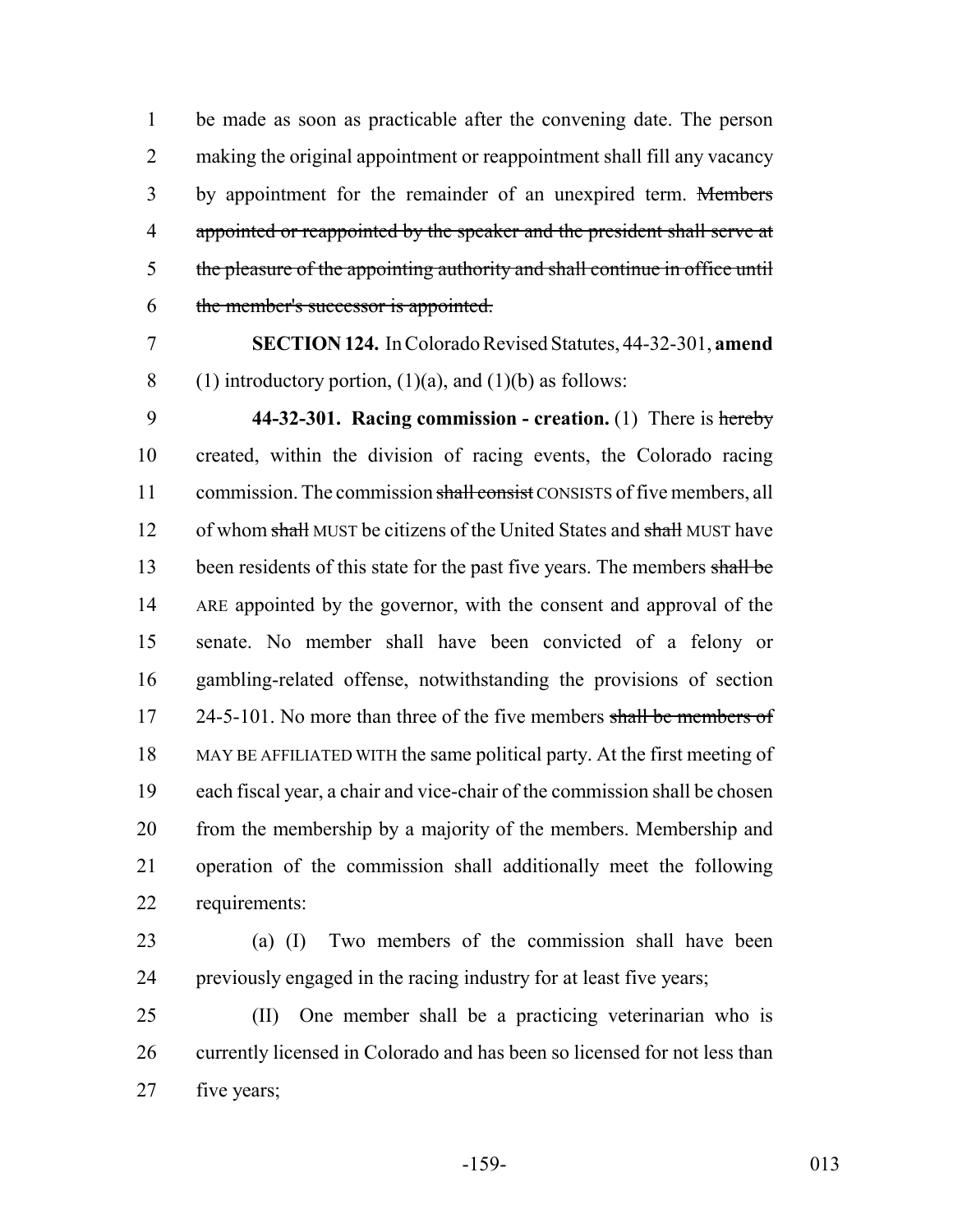(III) One member shall have been engaged in business in a 2 management-level capacity for at least five years; and

 (IV) One member shall be a registered elector of the state who is not employed in any profession or industry otherwise described in this 5 subsection  $(1)(a)$ ; however,

 (V) No more than two members of the commission shall MAY be from the same congressional district; and

8 (VI) One member of the commission shall MUST be from west of the continental divide.

 (b) Initial members shall be appointed to the commission by the 11 governor as follows: One member to serve until July 1, 1993, one member 12 to serve until July 1, 1994, one member to serve until July 1, 1995, and 13 two members to serve until July 1, 1996. All subsequent appointments 14 shall be for terms of THE TERM OF OFFICE FOR A MEMBER IS four years; EXCEPT THAT TERMS SHALL BE STAGGERED SO THAT NO MORE THAN TWO MEMBERS' TERMS EXPIRE IN THE SAME YEAR. No member of the 17 commission shall be IS eligible to serve more than two consecutive terms. **SECTION 125.** In Colorado Revised Statutes, 44-40-108, **amend** (3) as follows:

 **44-40-108. Colorado lottery commission - creation.** (3) Initial members shall be appointed to the commission by the governor as 22 follows: One member to serve until July 1, 1983, one member to serve until July 1, 1984, one member to serve until July 1, 1985, and two 24 members to serve until July 1, 1986. All subsequent appointments MEMBERS shall be APPOINTED for terms of four years. No member of the commission shall be eligible to serve more than two terms.

**SECTION 126.** In Colorado Revised Statutes, **amend**

-160- 013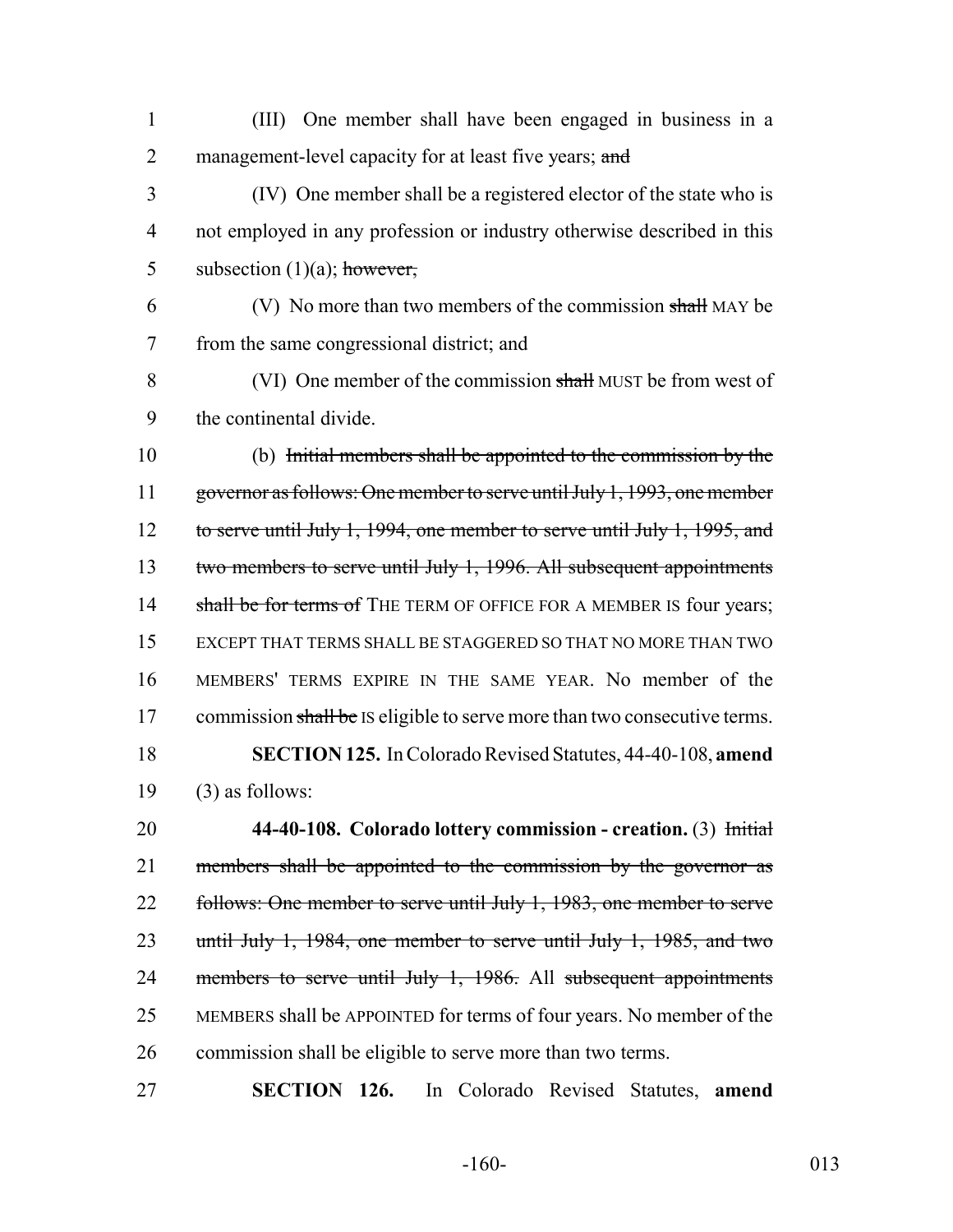11-102-501 as follows:

 **11-102-501. Banking interests of officers and employees.** No officer or employee of the division shall be an officer, director, attorney, 4 owner, or shareholder in any bank, or, except as provided in this article ARTICLE 102, receive, directly or indirectly, any payment or gratuity from any such bank, or be indebted to any bank or other institution over which the division has supervisory control. Willful violation of this section is declared to be a criminal offense. This section shall DOES not prohibit being a depositor or the lessee of a safe deposit box on the same terms as are available to the public generally, or being indebted to a bank: Upon a mortgage loan upon the mortgagor's own home, or upon an installment debt transferred to a bank in the regular course of business by a seller of consumer goods including automobiles purchased by the officer or 14 employee. Further, this section shall DOES not prohibit the four FIVE 15 banker members of the banking board, provided for in section 11-102-103  $(2)(a)$  SECTION 11-102-103 (1)(a), from being executive officers in banks 17 and from receiving bona fide compensation as such officers. **SECTION 127.** In Colorado Revised Statutes, 24-48.5-126, **amend** (2)(b) as follows:

 **24-48.5-126. Small business COVID-19 grant program - legislative declaration - definitions - reporting - repeal.** (2) **Definitions.** As used in this section, unless the context otherwise requires:

 (b) "Commission" means the Colorado economic development 25 commission created in section  $24-46-102$  (2) SECTION 24-46-102 (1).

 **SECTION 128.** In Colorado Revised Statutes, 26-6.8-102, 27 **amend**  $(2)(d)(I)$  as follows:

-161- 013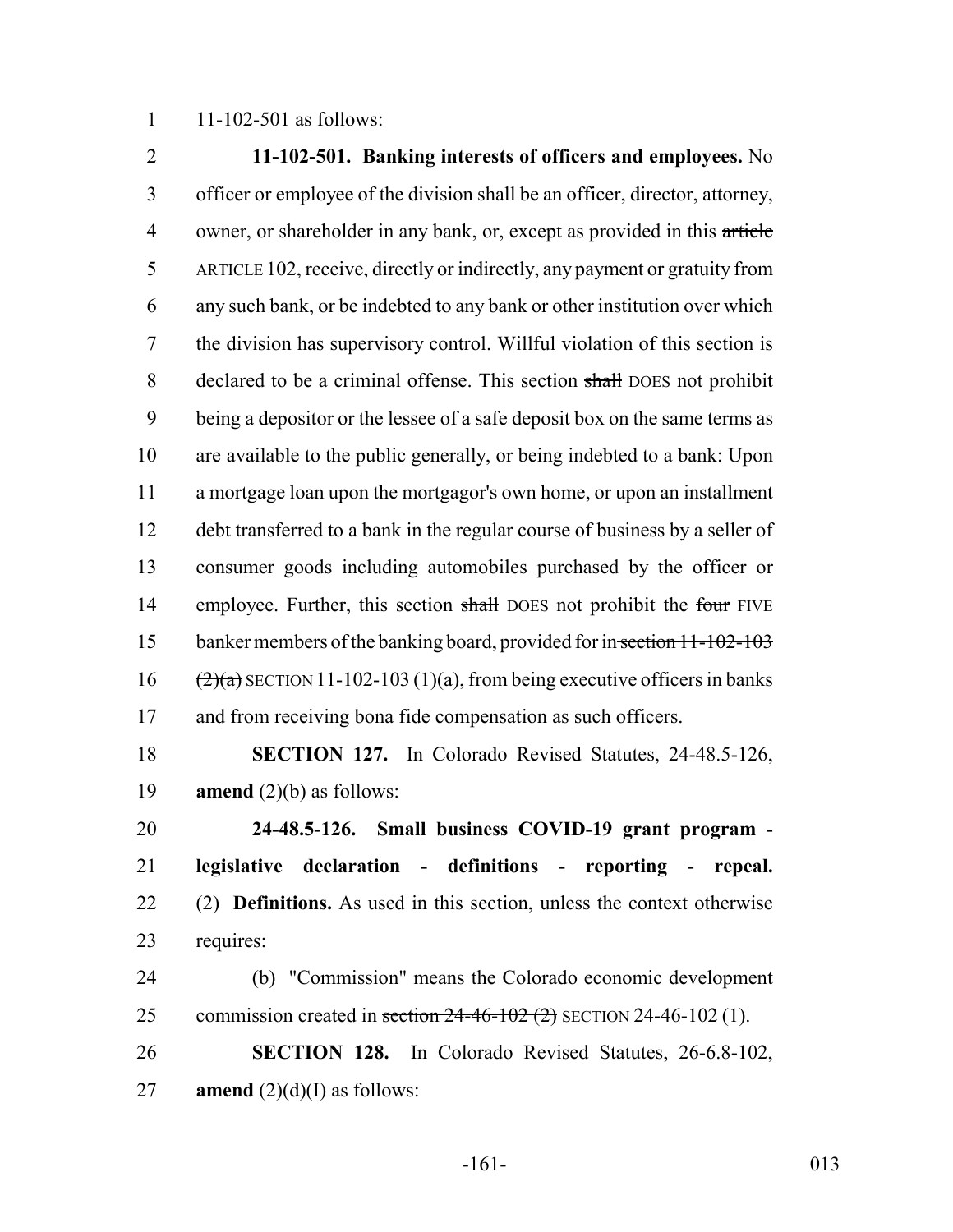**26-6.8-102. Tony Grampsas youth services program - creation - standards - applications.** (2) (d) (I) The youth services program fund is created in the state treasury. The principal of the fund consists of 4 tobacco litigation settlement moneys MONEY transferred by the state 5 treasurer to the fund pursuant to section  $24-75-1104.5$  (1.7)(e).  $C.R.S.$  Subject to annual appropriation by the general assembly, the state 7 department may expend moneys MONEY from the fund for the Tony Grampsas youth services program, including the compensation of youth members of the Tony Grampsas youth services board, as described in section 26-6.8-103 (1)(e)(II) SECTION 26-6.8-103 (1)(f)(II). All 11 unexpended and unencumbered moneys MONEY in the fund at the end of 12 any fiscal year remain REMAINS in the fund and shall not be transferred to the general fund or any other fund.

14 **SECTION 129.** In Colorado Revised Statutes, 29-4-708, **amend** 15  $(1)(bb)(I)$  as follows:

16 **29-4-708. General powers of the authority - repeal.** (1) In 17 addition to any other powers granted to the authority in this part 7, the 18 authority has the following powers:

19 (bb) (I) To contract with the Colorado economic development 20 commission created in section  $24-46-102$  (2) SECTION 24-46-102 (1) for 21 the operation of the small business COVID-19 grant program established 22 in section 24-48.5-126 (3).

23 **SECTION 130.** In Colorado Revised Statutes, 32-15-106, **amend** 24 (1) introductory portion and  $(1)(p)$  as follows:

25 **32-15-106. Board of directors - powers and duties.** (1) In 26 addition to any other powers specifically granted to the board in this 27 article ARTICLE 15, the board shall have HAS the following duties and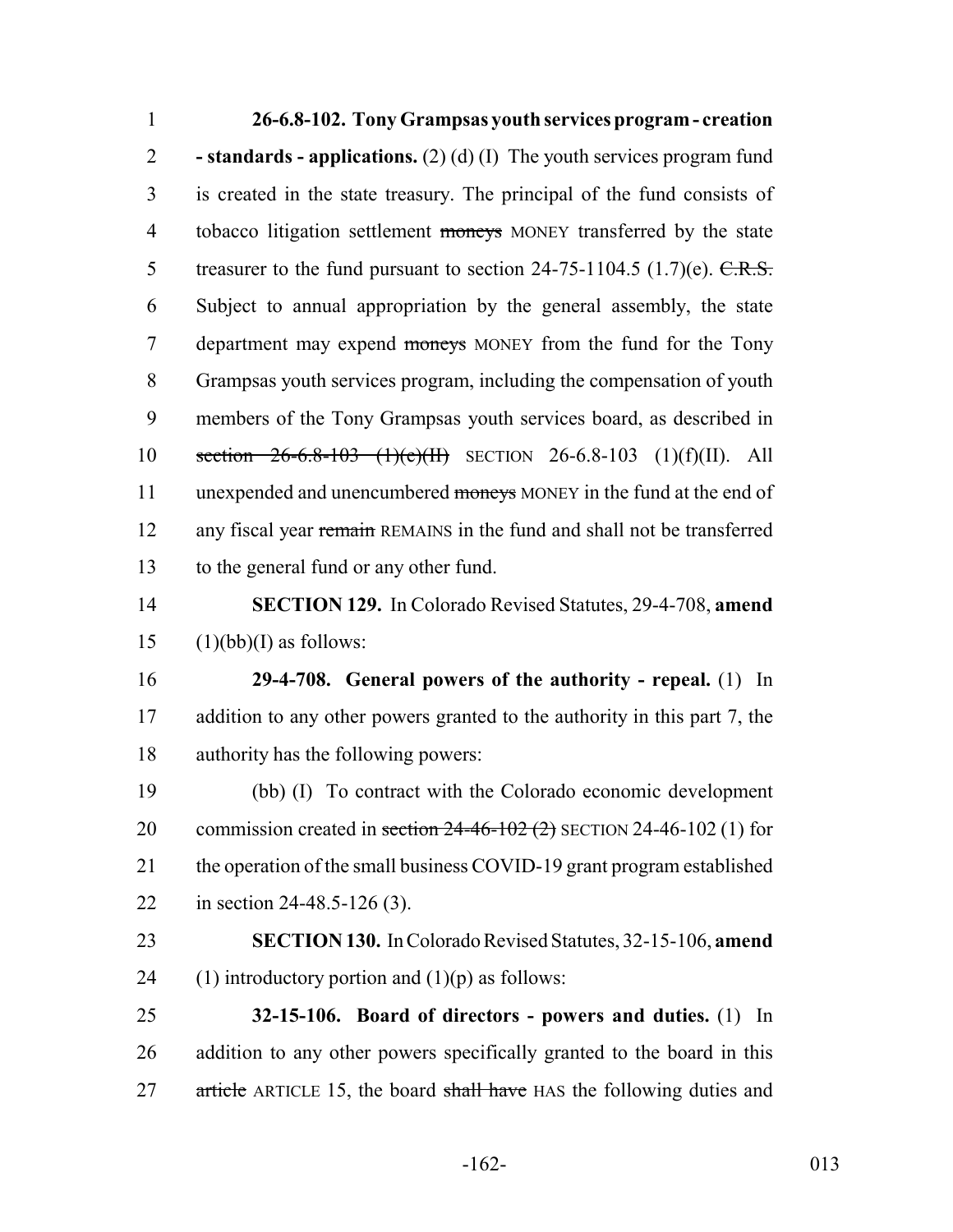powers:

 (p) To receive and accept from any source aid or contributions of money, property, labor, or other things of value to be held, used, and 4 applied to carry out the purposes of this article ARTICLE 15 subject to the conditions upon which the grants or contributions are made; except that 6 no public moneys MONEY from the state, any city, town, city and county, or county, and any department, agency, or instrumentality of the United States of America shall be accepted or expended for any purpose set forth 9 in this article ARTICLE 15. Notwithstanding any provision set forth in this 10 paragraph (p) SUBSECTION (1)(p), the board shall not be prohibited from 11 receiving public moneys MONEY from the economic development 12 commission created pursuant to section 24-46-102 (2), C.R.S., SECTION 13 24-46-102 (1) that are IS paid from the economic development fund 14 created pursuant to section 24-46-105. C.R.S.

 **SECTION 131.** In Colorado Revised Statutes, 39-22-307, **amend** (2)(a) as follows:

 **39-22-307. Credit allowed for prior payment of impact assistance.** (2) Eligible contributions, for the purpose of such credit, shall include the donation of property or payments to units of local government for use in the planning or construction or expansion of public facilities, limited to roads, schools, water facilities, sewerage facilities, 22 police and fire protection facilities, and hospitals, which are deemed to be necessitated by the initiation of a new operation or an expansion of an existing operation. In order to qualify as an eligible contribution for credit, the following requirements shall be fulfilled:

 (a) Each contribution shall be based on an agreement between the 27 taxpayer and a unit of local government specifying the need for such THE